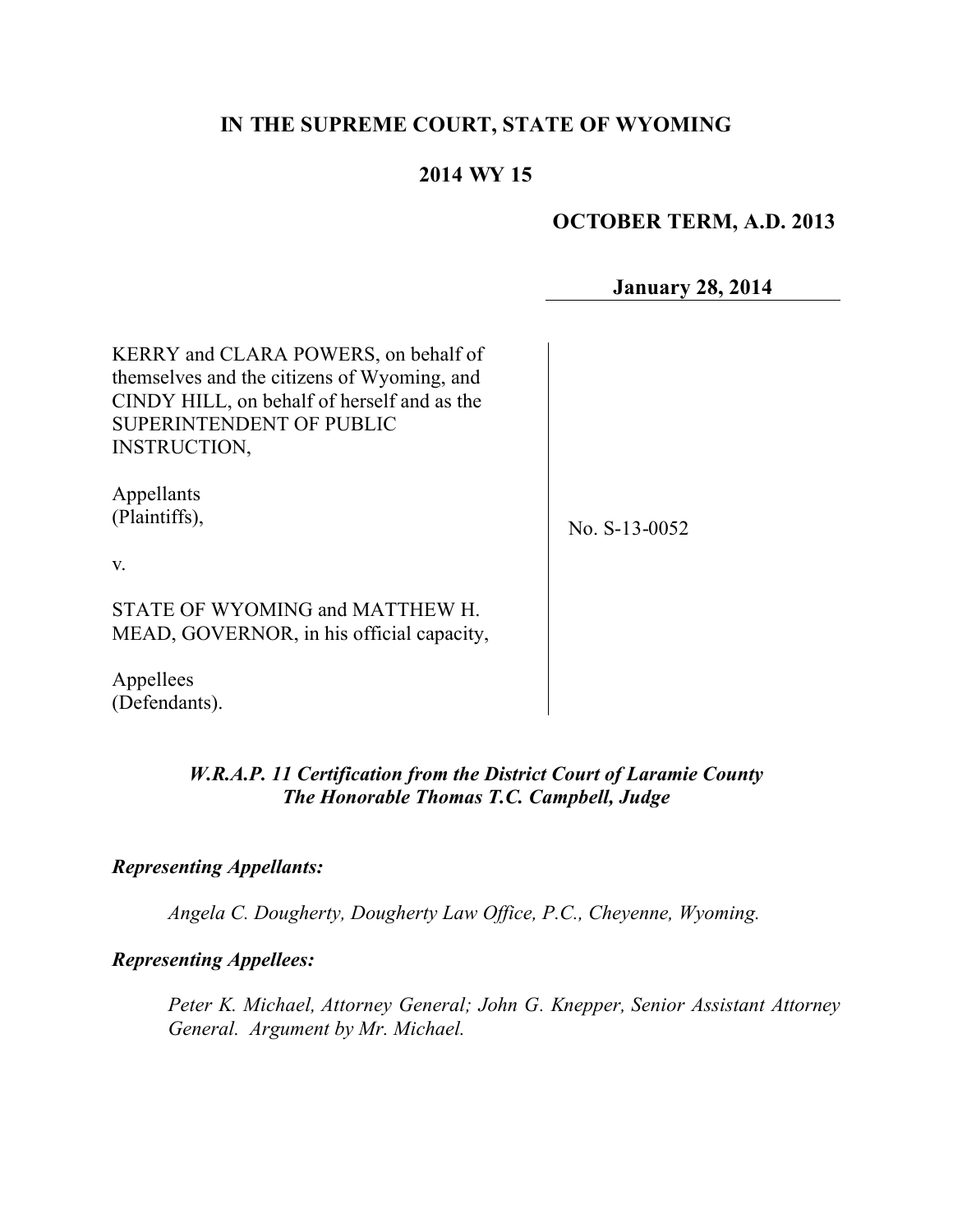*Before KITE, C.J., VOIGT\*, BURKE, DAVIS, JJ., and GOLDEN, J., Retired.*

*BURKE, J., delivers the opinion of the Court; DAVIS, J., files a specially concurring opinion, in which VOIGT, J., joins; KITE, C.J., and GOLDEN, J., Retired, file a dissenting opinion.*

*\*Justice Voigt retired effective January 3, 2014.*

**NOTICE: This opinion is subject to formal revision before publication in Pacific Reporter Third. Readers are requested to notify the Clerk of the Supreme Court, Supreme Court Building, Cheyenne, Wyoming 82002, of any typographical or other formal errors so that correction may be made before final publication in the permanent volume.**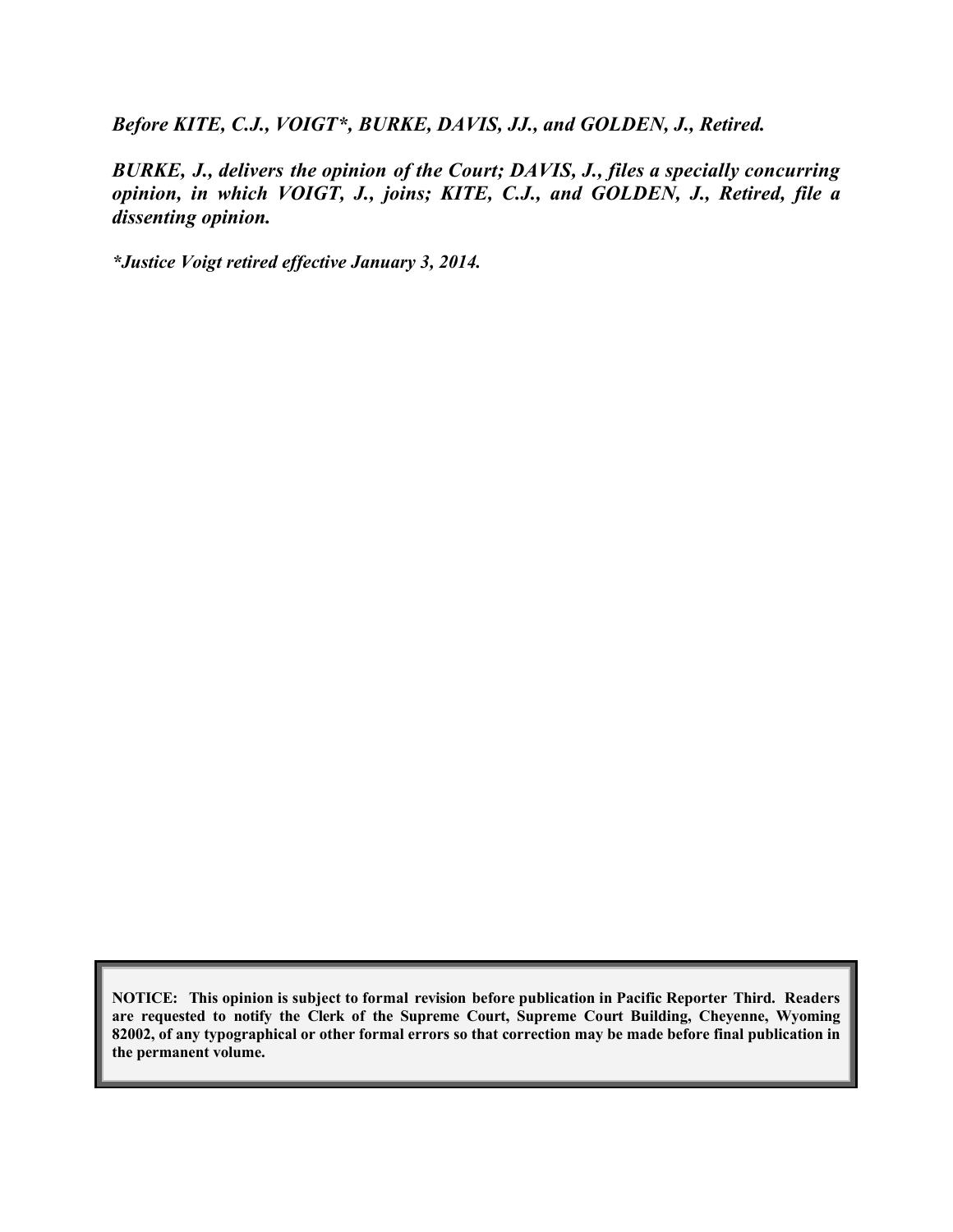### **BURKE, Justice.**

[¶1] This matter comes before us as four certified questions from the district court for the First Judicial District of Wyoming. These questions ask us to determine whether Senate Enrolled Act 0001 violates the Wyoming Constitution. We conclude the Act unconstitutionally deprives the State Superintendent of Public Instruction of the power of "general supervision of the public schools" that is entrusted to the Superintendent in Article 7, Section 14 of the Wyoming Constitution.<sup>1</sup>

### *CERTIFIED QUESTIONS*

[¶2] The district court certified four questions to this Court. However, we find the following question to be dispositive:

> 1. Does Senate Enrolled Act 0001 violate Wyoming Constitution Article 7, Section  $14$ <sup>2</sup>

## *FACTS*

[¶3] Appellant Cindy Hill is the current Superintendent of Public Instruction for the state of Wyoming. She was elected to serve a four-year term in the 2010 general election. Appellants Kerry and Clara Powers are Wyoming citizens who cast their votes for Ms. Hill. In January, 2013, approximately two years after Ms. Hill began serving her

 $<sup>1</sup>$  Article 7, Section 14 provides as follows:</sup>

 $\overline{a}$ 

#### **§ 14. Supervision of schools entrusted to state superintendent of public instruction.**

The general supervision of the public schools shall be entrusted to the state superintendent of public instruction, whose powers and duties shall be prescribed by law.

<sup>2</sup> The remaining certified questions are:

- 2. Does Senate Enrolled Act 0001 violate Wyoming Constitution Article 1, Section 1 and Section 20?
- 3. Does Senate Enrolled Act 0001 violate Wyoming Constitution Article 2, Section 1?
- 4. Does Senate Enrolled Act 0001 violate Wyoming Constitution Article 3, Section 27?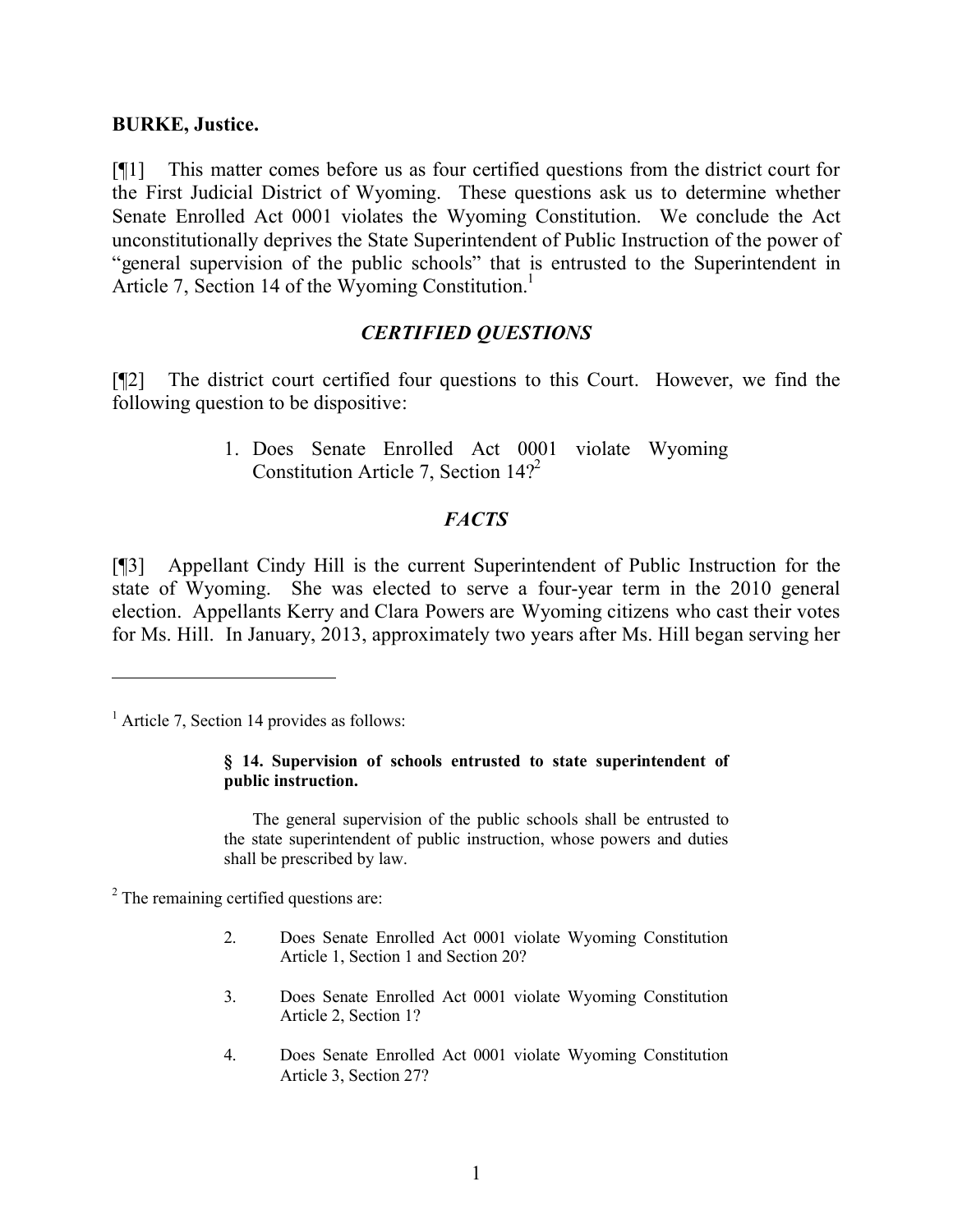term of office, the Wyoming Legislature passed Senate Enrolled Act 0001. The title describes it as "AN ACT . . . establishing the position of director of the department of education by statute; providing duties of the director of the department of education; [and] amending duties of and transferring specified duties from the state superintendent to the director of the state department of education." 2013 Wyo. Sess. Laws ch. 1 (codified at Wyo. Stat. Ann. §§ 9-1-513; 21-1-103; 21-2-104, -105, -201 *et seq.*, -301, - 304, -306, -502, -701, -703, -801, -802; 21-3-110, -117, -314, -401; 21-4-401, -601; 21-6- 210, -219; 21-13-101, -102, -306, -307, -309, -310, -312, -313; 21-15-113; 21-17-201; 21-18-201; 21-22-103; and 31-5-118).

[¶4] Prior to enactment of SEA 0001, the Superintendent was the administrative head and chief executive officer of the Department of Education. Wyo. Stat. Ann. § 21-2-201 (LexisNexis 2011). In that capacity, the Superintendent's powers and duties included, among others, the duty to make rules and regulations "as may be necessary or desirable for the proper and effective administration of the state educational system and the statewide education accountability system," and to "[e]nforce the provisions" of the Education Code and the administrative rules and regulations provided for in the Education Code. Wyo. Stat. Ann. § 21-2-202. The 2013 Act removed the Superintendent as the administrator and chief executive officer of the Wyoming Department of Education. The Act created the new position of Director of the Wyoming Department of Education and assigned to the Director nearly all of the duties that were formerly the responsibility of the Superintendent. Wyo. Stat. Ann. § 21-2-202(a) (LexisNexis 2013). The Act amends a total of 36 separate statutes and substitutes "director" for "state superintendent" in approximately 100 places. According to the State, the Act transfers 68 duties from the Superintendent to the Director. The Director is appointed by the Governor. Wyo. Stat. Ann. § 21-1-104.

[¶5] Under the Act, the Superintendent's enumerated duties are to (1) prepare an annual report for the legislature on "the general status of all public schools;" (2) adopt rules and regulations "as may be necessary for the proper and effective general supervision of the public schools," to the extent that this authority does not conflict with the rulemaking authority of the board of education, department of education, or the director of education; (3) administer a "teacher of the year" program; (4) establish "requirements for school district policies and training regarding the use of seclusion and restraint in schools;" (5) assist local school districts "in developing protocols . . . for addressing risks associated with concussions and other head injuries resulting from athletic injuries;" (6) establish guidelines for school districts for the proper and safe storage and disposal of toxic chemicals and other hazardous substances; and (7) identify professional development needs for Wyoming schools and teachers and conduct up to five regional workshops each year addressing the identified professional development needs. Wyo. Stat. Ann. § 21-2-201. Although the Act transfers the bulk of the Superintendent's previous powers and duties to the Director, the Act retains language in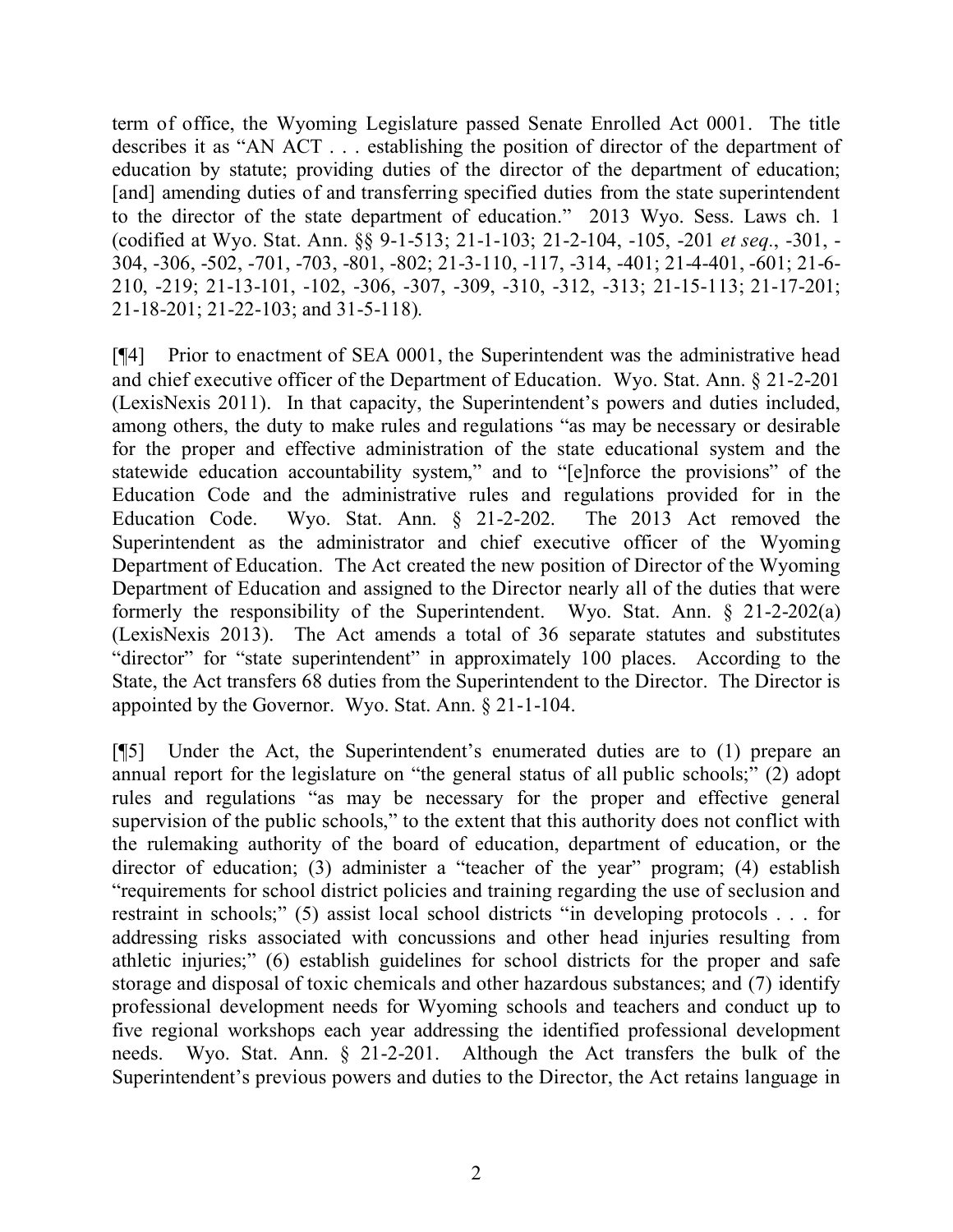Wyo. Stat. Ann. § 21-2-201(a) providing that "The general supervision of the public schools shall be entrusted to the state superintendent as prescribed by law."

[¶6] On the day the Act was signed into law, Appellants filed an action in district court seeking a declaratory judgment and preliminary injunction that would prevent the Act from taking effect. The district court denied the motion for a preliminary injunction and certified the four questions of law to this Court pursuant to W.R.A.P. 11.

## *STANDARD OF REVIEW*

[¶7] Issues of constitutionality present questions of law. *Cathcart v. Meyer*, 2004 WY 49, ¶ 7, 88 P.3d 1050, 1056 (Wyo. 2004). In determining the constitutionality of a statute, we have previously stated that:

> The party challenging the constitutionality of a statute bears the burden of proving the statute is unconstitutional. *Pfeil v. Amax Coal West, Inc.*, 908 P.2d 956, 961 (Wyo. 1995). That burden is a heavy one "in that the appellant must 'clearly and exactly show the unconstitutionality beyond any reasonable doubt.'" *Cathcart v. Meyer*, 2004 WY 49, ¶ 7, 88 P.3d 1050, 1056 (Wyo. 2004), quoting *Reiter v. State*, 2001 WY 116, ¶ 7, 36 P.3d 586, 589 (Wyo. 2001). In our analysis, we presume "the statute to be constitutional. . . . Any doubt in the matter must be resolved in favor of the statute's constitutionality." *Thomson v. Wyoming In-Stream Flow Committee*, 651 P.2d 778, 789-90 (Wyo. 1982).

*Krenning v. Heart Mt. Irrigation Dist.*, 2009 WY 11, ¶ 33, 200 P.3d 774, 784 (Wyo. 2009). However, we have also recognized that "[t]hough the supreme court has the duty to give great deference to legislative pronouncements and to uphold constitutionality when possible, it is the court's equally imperative duty to declare a legislative enactment invalid if it transgresses the state constitution." *Washakie County Sch. Dist. v. Herschler*, 606 P.2d 310, 319 (Wyo. 1980). In this case, Appellants present a facial challenge, which is "the most difficult challenge to mount successfully, since the challenger must establish that no set of circumstances exists under which the Act would be valid." *Director of the Office of State Lands & Invs. v. Merbanco, Inc.*, 2003 WY 73, ¶ 32, 70 P.3d 241, 252 (Wyo. 2003). <sup>3</sup>

<sup>&</sup>lt;sup>3</sup> Appellants contend that our standard of review should reflect that the Act impinges on their fundamental right to vote. The State, however, asserts that Appellants' challenge is "based on the Wyoming Constitution's division of powers" and that "[c]ases involving fundamental, individual rights, such as free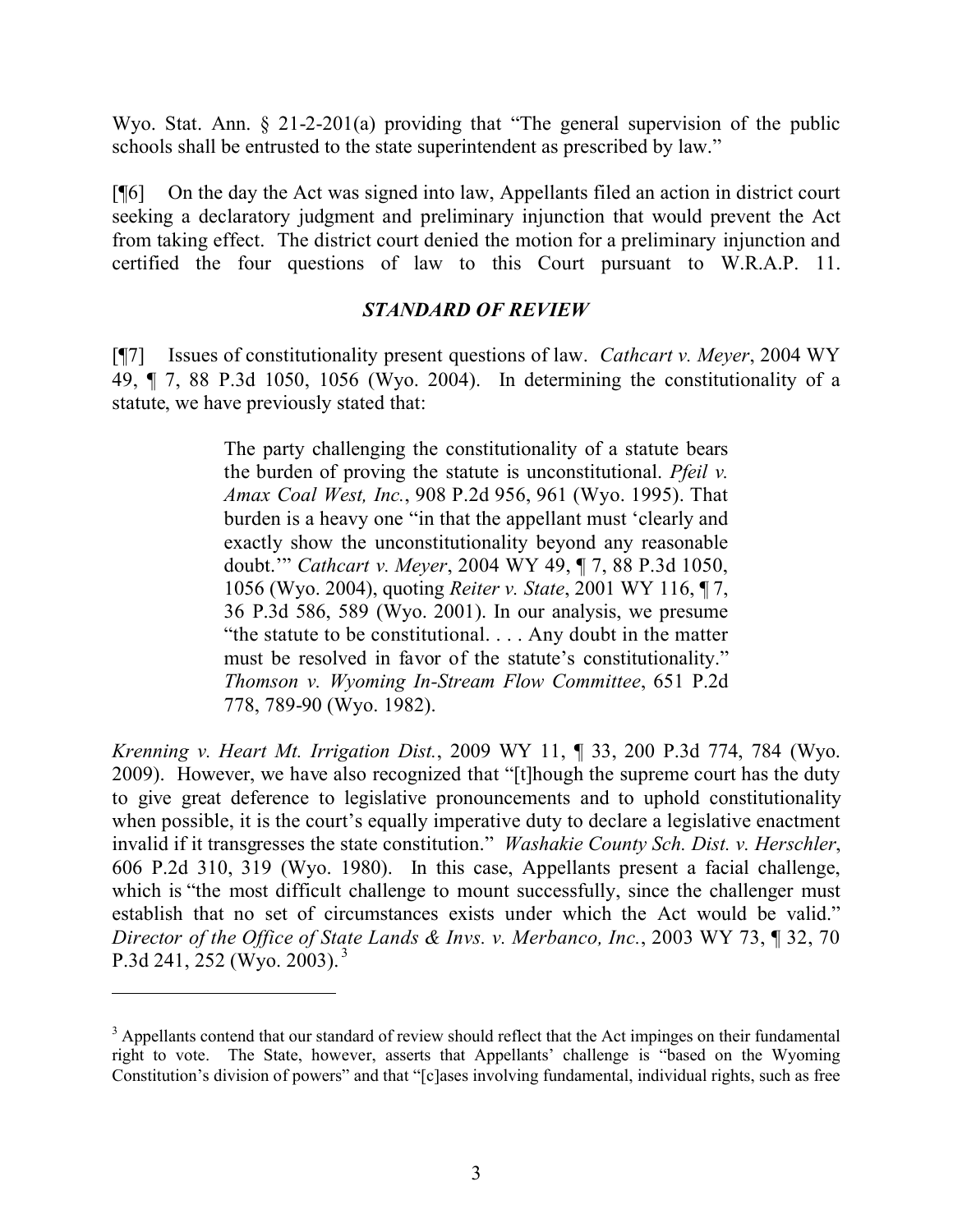### *DISCUSSION*

[¶8] In cases of constitutional interpretation, "We are guided primarily by the intent of the drafters." *Cantrell v. Sweetwater County Sch. Dist. No. 2*, 2006 WY 57, ¶ 6, 133 P.3d 983, 985 (Wyo. 2006).

> The primary principle underlying an interpretation of constitutions or statutes is that the intent is the vital part, and the essence of the law. (Sutherland Stat. Const., Sec. 234, *People v. Potter*, 47 N.Y. 375.) "The object of construction, as applied to a written constitution, is to give effect to the intent of the people in adopting it. In the case of all written laws, it is the intent of the lawgiver that is to be enforced." (Cooley Const. Lim., 55.)

*Rasmussen v. Baker*, 7 Wyo. 117, 128, 50 P. 819, 821 (1897). As explained at length in *Rasmussen*, in determining that intent we look first to the plain and unambiguous language used in the text of the Constitution:

> Such intent . . . is that which is embodied and expressed in the statute or instrument under consideration. "The intent must be found in the instrument itself." (Cooley Const. Lim., 55; Sutherland Stat. Const., Sec. 234.) If the language employed is plain and unambiguous, there is no room left for construction. It must be presumed that in case of a constitution the people have intended whatever has been plainly expressed. Courts are not at liberty to depart from that meaning which is plainly declared.

*Id.*

[¶9] More recent decisions interpreting the Wyoming Constitution indicate that we have consistently held to the principle that the language of the text is of primary importance in constitutional interpretation:

> In construing our constitution, we follow essentially the same rules as those governing the construction of a statute. The

speech restrictions, simply do not apply." We need not resolve this issue because we find the Act unconstitutional on other grounds.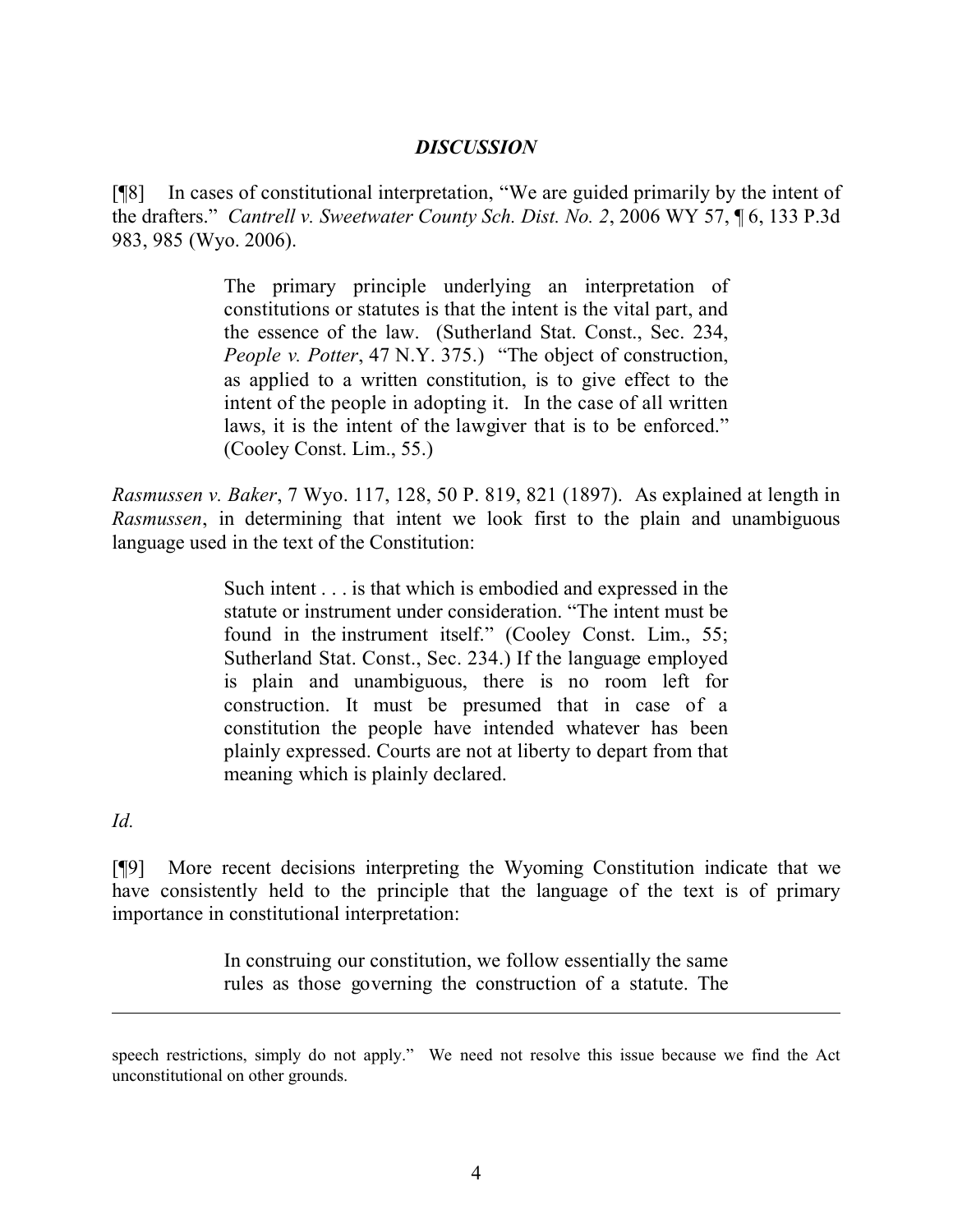fundamental purpose of those rules of construction is to ascertain the intent of the framers. *Geringer v. Bebout*, 10 P.3d 514, 521 (Wyo. 2000); *Zancanelli v. Central Coal & Coke Co.*, 25 Wyo. 511, 173 P. 981, 991 (1918). "We are charged with discerning the intent of the Constitutional Convention, and we look first to the plain and unambiguous language to discern that intent." *Geringer*, 953 P.2d at 843.

*Director of the Office of State Lands & Invs.*, ¶ 33, 70 P.3d at 252; *see also Cantrell*, ¶ 6, 133 P.3d at 985; *Cathcart v. Meyer*, ¶ 39, 88 P.3d at 1065; *Campbell County Sch. Dist. v. State*, 907 P.2d 1238, 1272 (Wyo. 1995). Further, in interpreting the plain and unambiguous language of the Constitution, we follow harmonizing rules similar to those employed when interpreting statutes.

> Our cases explain that every statement in the constitution must be interpreted in light of the entire document, rather than as a series of sequestered pronouncements, and that the constitution should not be interpreted to render any portion of it meaningless, with all portions of it read in pari materia and every word, clause and sentence considered so that no part will be inoperative or superfluous.

*Geringer v. Bebout*, 10 P.3d 514, 520 (Wyo. 2000); *see also Cathcart*, ¶ 40, 88 P.3d at 1065; *Management Council of the Wyo. Legislature v. Geringer*, 953 P.2d 839, 845 (Wyo. 1998). With these rules in mind, we turn to the constitutional provision at issue in this appeal.

[¶10] In this case we are asked to interpret Article 7, Section 14 of the Wyoming Constitution. That section provides:

## **§ 14. Supervision of schools entrusted to state superintendent of public instruction.**

The general supervision of the public schools shall be entrusted to the state superintendent of public instruction, whose powers and duties shall be prescribed by law.

While both parties appear to contend that the section is plain and unambiguous, they ascribe different meanings to the section. In doing so, they emphasize different clauses to support their positions.

[¶11] Appellants assert that the words in the first clause, when used in their normal and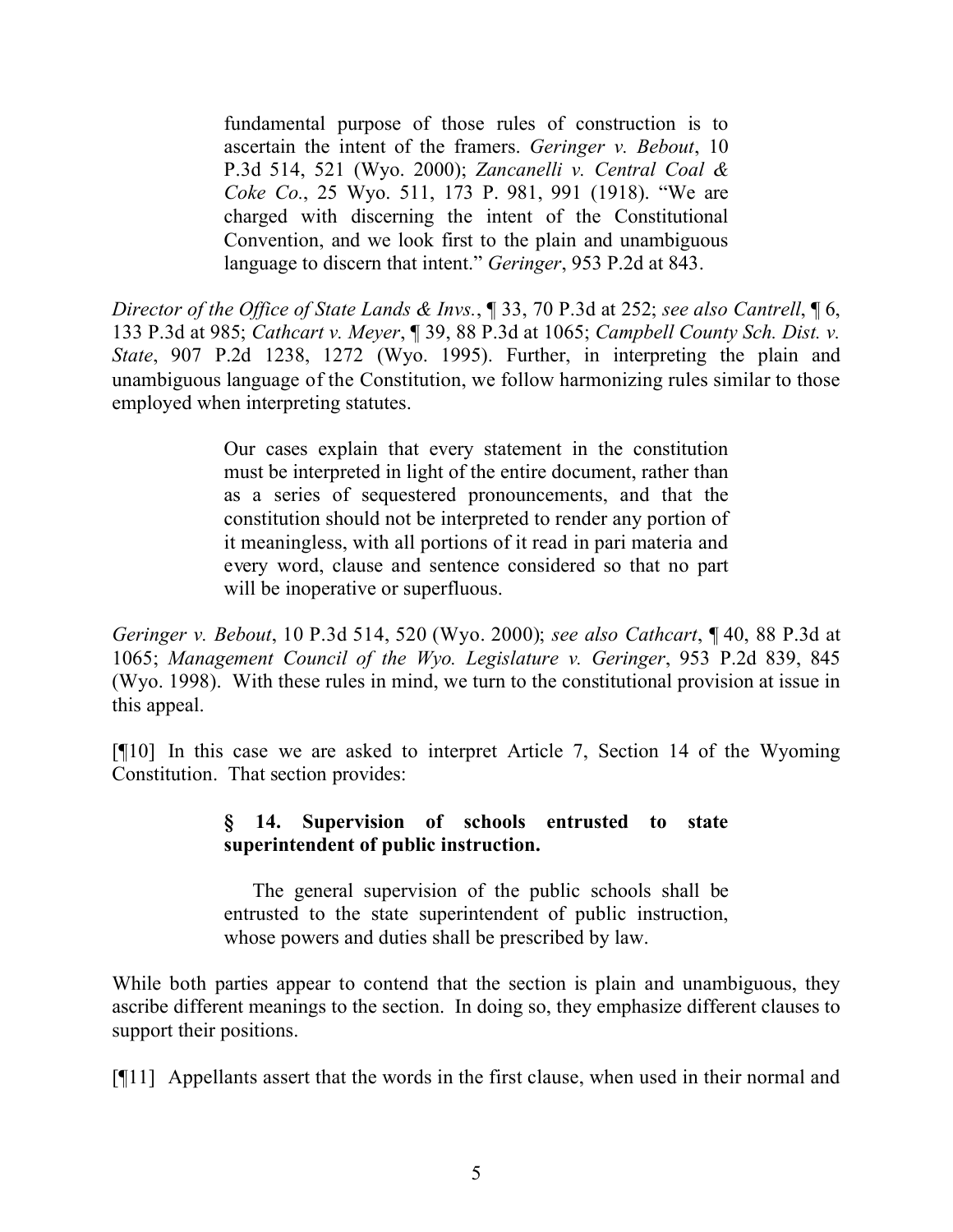customary sense, convey the framers' intent that the Superintendent was entrusted with the responsibility and power to provide supervision of the state public school system. Appellants contend the phrase "whose powers and duties shall be prescribed by law" allows the legislature to "expand or contract" the powers and duties of the Superintendent, but does not permit the legislature to diminish the powers and duties to a level which threatens the Superintendent's power of general supervision. They essentially view the first clause as a restriction on the legislature's authority to prescribe the powers and duties of the Superintendent. Appellants contend the Act is unconstitutional because the legislature has transferred the power of general supervision from the Superintendent, who is elected by the voters, to a director appointed by the Governor. Although the Act specifies that the Superintendent shall have "general supervision," Appellants assert that the phrase, as used in the Act, is essentially meaningless and the purported reservation of the power of general supervision to the Superintendent is illusory. Appellants contend Article 7, Section 14 is plain and unambiguous and that it is not necessary to employ rules of construction to determine the intent of the constitutional framers.

[¶12] The State emphasizes the second clause. It contends the legislature has the ultimate authority to "dictate" the powers and duties of the Superintendent, and that the power of the legislature to "prescribe by law" is unrestricted. It asserts that the constitutionally created office of the Superintendent has no inherent authority, and that the phrase "general supervision" is "more accurately read as a restriction on the Superintendent.<sup>4</sup> According to the State, the phrase "general supervision" is "a grant of limited responsibility and only . . . in areas where no specific supervision is to be had." Although the State does not claim that Article 7, Section 14 is ambiguous, it provides a

 $\overline{a}$ 

<sup>&</sup>lt;sup>4</sup> The State repeatedly asserts that the Superintendent has no inherent authority under the Wyoming Constitution. The State's brief contains the following statements:

The Wyoming Constitution does not imbue the office of Superintendent with . . . inherent authority over the education of Wyoming children.

At the Wyoming Constitutional convention, the delegates envisioned an important role for the State Superintendent, but the role was to carry out statutory duties the Legislature would later assign to that office and not to exercise inherent constitutional power over education.

<sup>[</sup>T]he meaning of the phrase "general supervision" refutes the assertion that article 7, section 14 of the Wyoming Constitution grants . . . inherent authority to the Superintendent.

The Superintendent was to "promote in a general way education in this state," not enjoy inherent constitutional power over the education of children throughout Wyoming.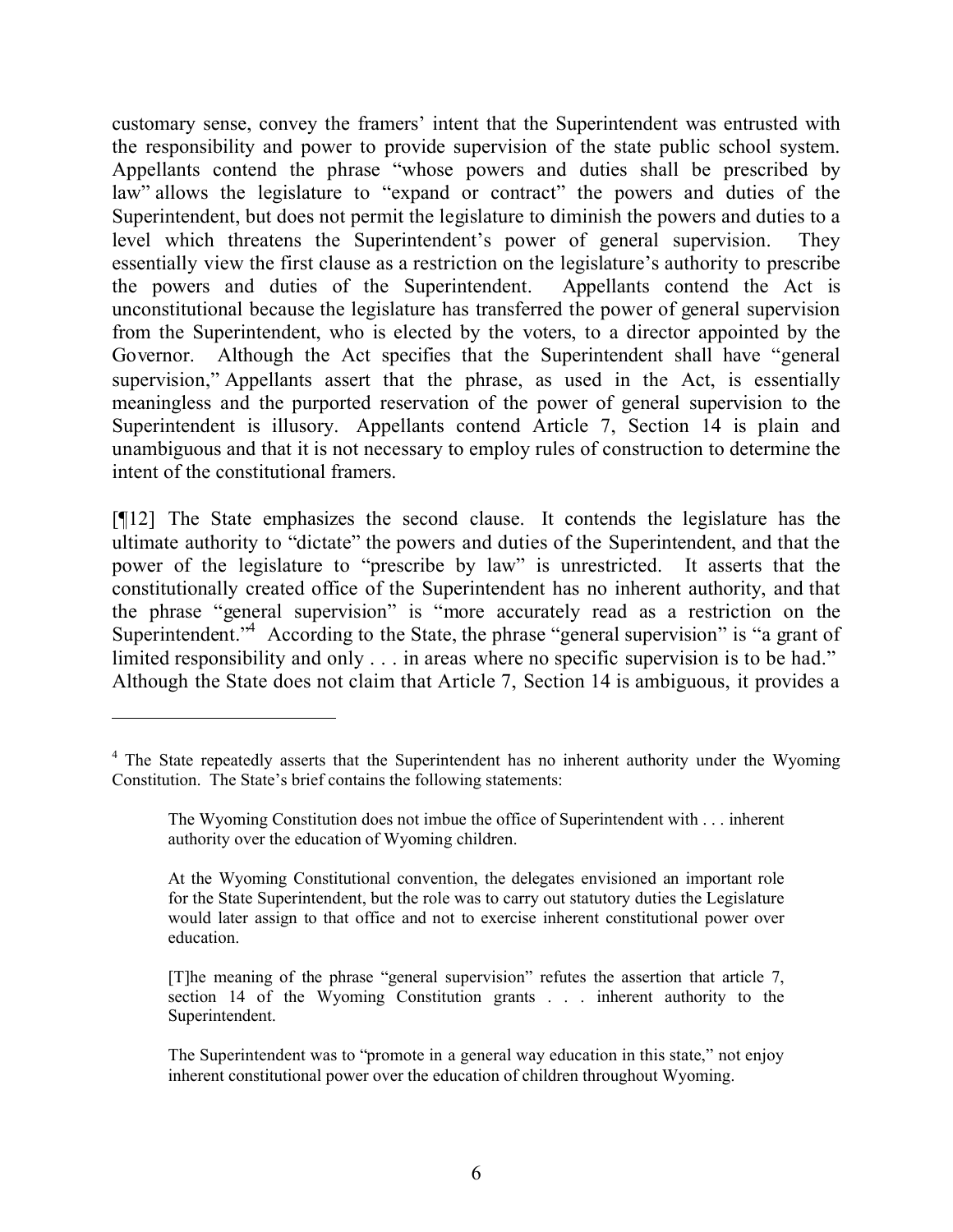detailed legislative history of statutory changes pertaining to the Superintendent, and contends the constitutional debates and legislative history support its position. The State also claims that, even if the legislature's authority to prescribe by law is restricted, the Act is sufficient to survive a constitutional challenge because it explicitly reserves the power of general supervision to the Superintendent, and because the other powers prescribed to the Superintendent are meaningful and significant.

[¶13] Because it is potentially dispositive, we will first address the plain meaning of the phrase "prescribed by law" as it relates to the power of "general supervision" entrusted to the Superintendent in the first clause of Article 7, Section 14. The parties agree that the phrase "prescribed by law" refers to the legislature's ability to pass laws relating to the powers and duties of the Superintendent. As noted above, however, the parties disagree as to whether this power is restricted in any way by the first clause of Article 7, Section 14.

[¶14] The State contends that we long ago determined that the phrase "prescribed by law" provides unrestricted power to the legislature to limit the powers of constitutionally created offices. In making that assertion, the State relies upon our decision in *Mau v. Stoner*, 14 Wyo. 183, 83 P. 218 (Wyo. 1905). In *Mau*, this Court grappled with a constitutional challenge to a statute which allegedly violated Article 5, Section 2 of the Wyoming Constitution, which provides: "The supreme court shall have general appellate jurisdiction, co-extensive with the state, in both civil and criminal causes, and shall have a general superintending control over all inferior courts, under such rules and regulations as may be prescribed by law."

[¶15] According to the State, "the lesson of *Mau* is that the phrase 'prescribed by law' permits the Legislature to establish or to limit duties at its discretion." We disagree. Our precedent has limited *Mau* to the very narrow facts of that case. Additionally, we have made it abundantly clear that the phrase "prescribed by law" does not permit the legislature to interfere with the constitutional and inherent authority of the courts.

[¶16] The statute at issue in *Mau* was challenged on the basis that it violated Article 5, Section 2 of the Wyoming Constitution because it deprived a party of the opportunity to appeal a district court order appointing a "water distributor." We held as follows:

> It is not necessary, however, in this case for us to express an opinion as to whether there is a constitutional right of appeal or review in cases which proceed according to the course of the common law. The statute under consideration provides for a special or summary proceeding unknown to the common law, created by the Legislature for the purpose of affording temporary relief only and to meet immediate emergencies that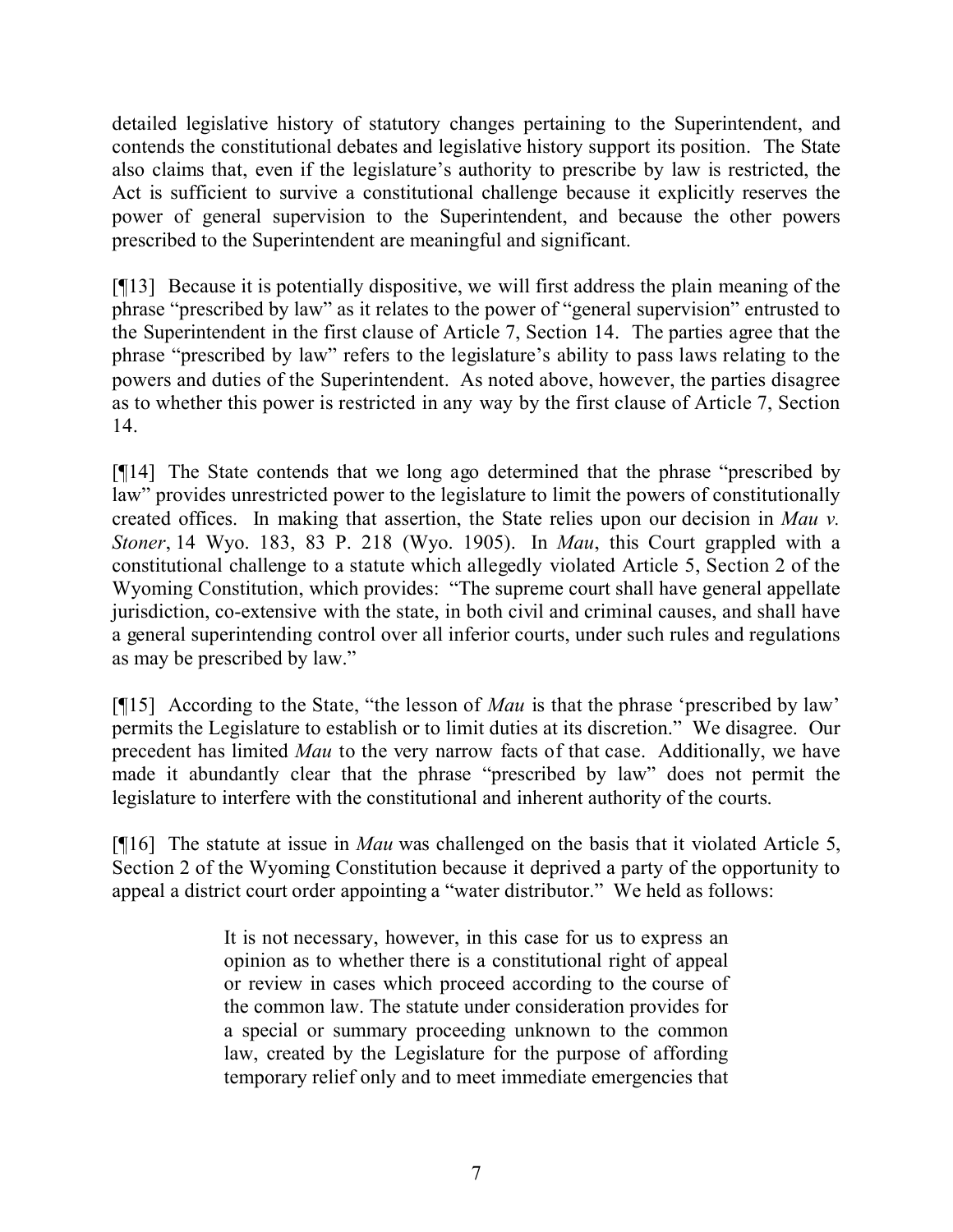may arise under it. The Legislature clearly had the power in such a proceeding to declare that the decision of the District Court should be final and deny the right of appeal therefrom. We, therefore, hold that the Legislature in this proceeding had the right to declare the judgment of the District Court final, and that it has done so by the statute under consideration.

*Mau*, 83 P. at 220-21.

[¶17] In reaching that decision we referenced the "as may be prescribed by law" language of Article 5, Section 2 and commented: "We think the expression 'under such rules and regulations as may be prescribed by law' refers to and limits all the powers conferred by the section--in other words, prescribes how the exercise of these powers may be regulated and limited." *Mau*, 83 P. at 220. It is this language that serves as the lynchpin of the State's argument in this case.

[¶18] It was made very clear in *Mau* that the statute at issue involved a proceeding that was intended to grant temporary relief. We have subsequently confirmed that the temporary nature of the relief was critical to our analysis. *See, e.g., Weidenhoft v. Primm*, 16 Wyo. 340, 354, 94 P. 453, 456 (1908) ("That was a proceeding for the appointment of a water distributer, was summary in notice, temporary in character, and to meet an immediate emergency. It was not an action or proceeding to determine the title or ownership of property; but, on the contrary, for the preservation of the rights of the parties temporarily."); *see also State v. Heiner*, 683 P.2d 629, 643 (Wyo. 1984) ("Not only is the case a civil one, but it concerns a specific statute providing for temporary relief and directing that the decision be final with regards to the temporary relief.").

[¶19] More significantly, we have had numerous occasions to discuss the Court's general superintending authority specified in Article 5, Section 2. We have consistently recognized that the authority granted in that provision of the Constitution cannot be abridged by legislative action. Our analysis is perhaps best presented in *White v. Fisher*, 689 P.2d 102 (Wyo. 1984), where we determined that a statute relating to the contents of court pleadings was unconstitutional. We stated:

> The general superintending control over all inferior courts granted to the supreme court by that provision encompasses the authority to prescribe rules of practice and procedure in those courts. More than fifty years ago this court, relying upon previous decisions, concluded that the power of this court to control the course of litigation in the trial courts of this state is quite plenary. S*tate ex rel. Jones v. District Court of Ninth Judicial Dist.*, 37 Wyo. 516, 263 P. 700, 703 (1928).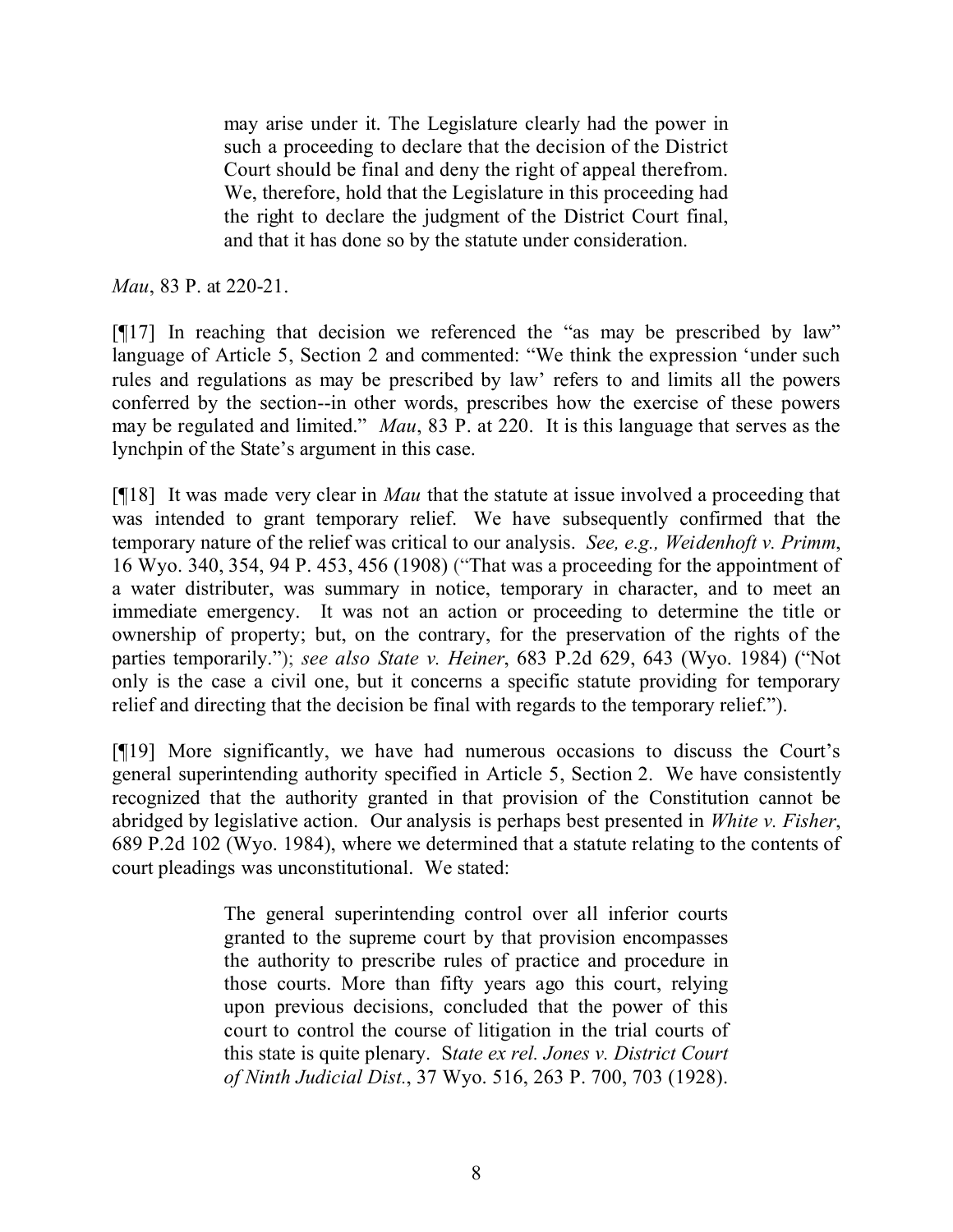In *Petersen v. State*, Wyo., 594 P.2d 978, [982] (1979), this position was reiterated, and we also said:

> The Wyoming Constitution provides in Article V, Section 2, that the supreme court 'shall have a general superintending control over all inferior courts under such rules and regulations as may be prescribed by law.' It is well recognized that in this jurisdiction the courts have inherent rights to prescribe rules, being limited only by their reasonableness and conformity to constitutional and legislative enactments. *State ex rel. Frederick v. District Court*, Wyo., 399 P.2d 583, 584 (1965), and cases cited. The legislative enactments referred to include those that deal with the substantive rights of persons or the jurisdiction of the court. Matters dealing with procedure, particularly in the minor courts, are entirely within the province of this court.

Even more recently we reaffirmed the inherent right of courts to prescribe rules. *Barnes v. State*, Wyo., 642 P.2d 1263, 1266 (1982).

Both this constitutional provision affording full authority to this court over rules of practice and the inherent power of courts to prescribe rules are recognized by statute in Wyoming. Section 5-2-114, W.S. 1977, provides:

> The supreme court of Wyoming may from time to time adopt, modify and repeal general rules and forms governing pleading, practice and procedure, in all courts of this state, for the purpose of promoting the speedy and efficient determination of litigation upon its merits.

We have made it clear that this statute only supplements the constitution and does not constitute a delegation of rulemaking authority from the legislature:

> The State suggests, however, that this court issues rules of practice and procedure through authority delegated by the legislature and, therefore, in the case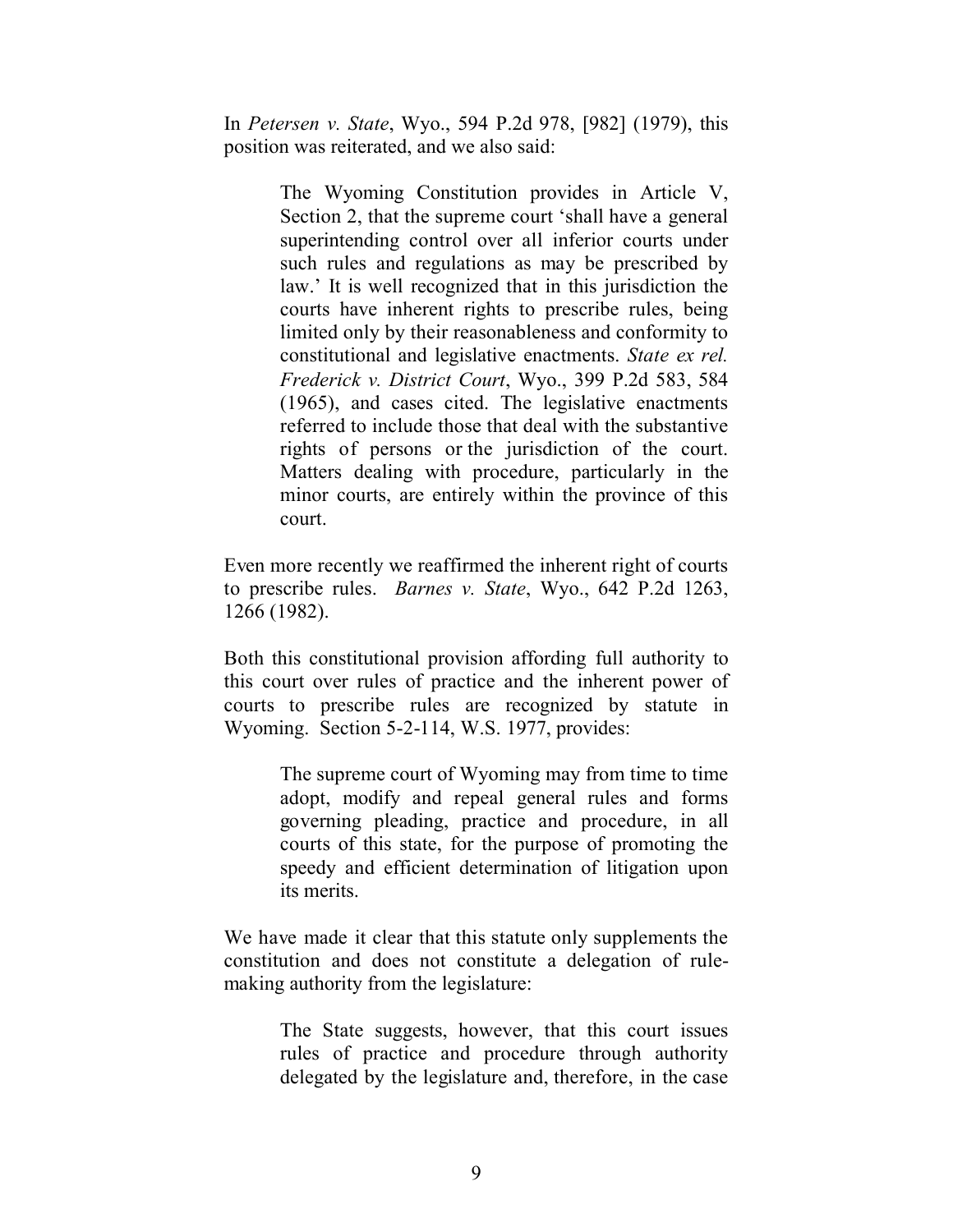of conflict between our rules and the statutes, the statutes control, citing a portion of 2 Sutherland, Statutory Construction, § 36.06 (1973). In a more pertinent portion of the same section the editor observes:

> Where there is constitutional authority for the judicial department of government to issue rules of practice and procedure or if, in the absence of a constitutional provision, such authority is assumed to be an inherent part of the judicial power, then courts which exercise such authority may be regarded as the legislative authority of the state having jurisdiction to enact law on that subject, just as the legislature makes law on the subjects entrusted to its jurisdiction. The rules issued under those circumstances have stature in the hierarchy of law comparable to that of statutes enacted by the legislature, and acts of the legislature on the subject of judicial practice and procedures in such states are invalid for lack of constitutional jurisdiction in the legislature to make such laws on that subject. *Petersen v. State*, Wyo., 594 P.2d 978, 981-982 (1979).

It is our conclusion that  $\delta$  1-1-114, W.S.1977, is unconstitutional in the present form. Further we perceive that in any form it would constitute an attempt to prescribe the content of pleadings, a procedural function. The statute is a clear infringement upon the constitutional and inherent power of this court to make rules.

. . .

*White*, 689 P.2d at 106-07 (quotation marks omitted); *see also Squillace v. Kelley*, 990 P.2d 497, 501 (Wyo. 1999); *Terry v. Sweeney*, 10 P.3d 554, 558 (Wyo. 2000); *Reynolds v. Bonar*, 2013 WY 144, ¶ 13, 313 P.3d 501, 504-05 (Wyo. 2013).

[¶20] In sum, the State's reliance upon our decision in *Mau* is misplaced. The "lesson of *Mau*," and other decisions from this Court interpreting Article 5, Section 2, is that the power of the legislature to "prescribe by law" is not unrestricted. Laws may be enacted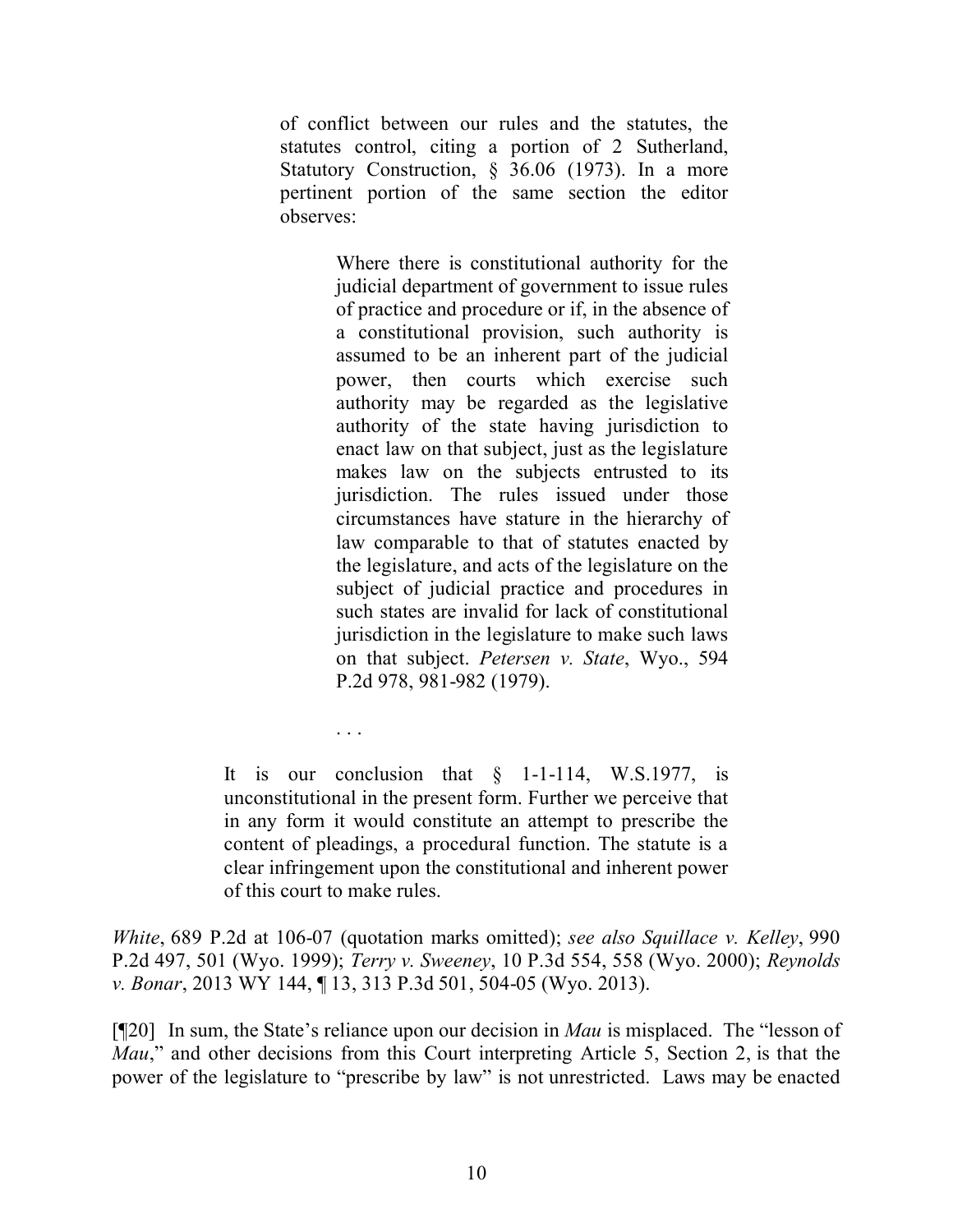that do not interfere with the constitutional or inherent authority of the courts. However, statutes that interfere with that authority are unconstitutional. That concept is also applicable to constitutionally created executive branch offices.

[¶21] In establishing the executive branch of the new state government, the framers of the Wyoming Constitution established the office of the Governor in Article 4, Section 1. The framers then established four other executive branch offices, including the office of the Superintendent, in Article 4, Section 11, which provides:

## **§ 11. State officers; election; qualifications; terms.**

There shall be chosen by the qualified electors of the state at the times and places of choosing members of the legislature, a secretary of state, auditor, treasurer, and superintendent of public instruction . . . .

In addition to creating those offices, the framers also stated in Article 4, Section 12:

# **§ 12. State officers; powers and duties.**

The powers and duties of the secretary of state, of state auditor, treasurer and superintendent of public instruction shall be as prescribed by law.

We have not had occasion to address whether the "as prescribed by law" language in Article 4, Section 12 provides the legislature with unlimited discretion to "dictate" the powers and duties of those constitutional offices. According to the State, however, "if [Article 4, Section 12] were the only one to describe the Superintendent's authority, a constitutional challenge to the 2013 . . . Act would be doomed." This bold assertion rests upon a very shaky foundation.

[¶22] The majority of courts that have addressed similar language in their constitutions have concluded that the phrase "as prescribed by law" does not permit the legislature to abolish or transfer, either directly or indirectly, the inherent powers of a constitutionally created office. In *Hudson v. Kelly*, 263 P.2d 362 (Ariz. 1953), the Arizona Supreme Court addressed a challenge to a statute that subjected many of the functions of the state auditor, a constitutionally created office, to approval by the newly-created office of the "commissioner of finance." *Id.* at 368. Arizona's Constitution provided that "The powers and duties of secretary of state, state treasurer, state auditor, attorney-general, and superintendent of public instruction shall be as prescribed by law." *Id.* at 365. Based on this provision, the court determined that the state auditor held inherent powers, and the statute stripping the auditor of those powers was unconstitutional. *Id*. at 368. It stated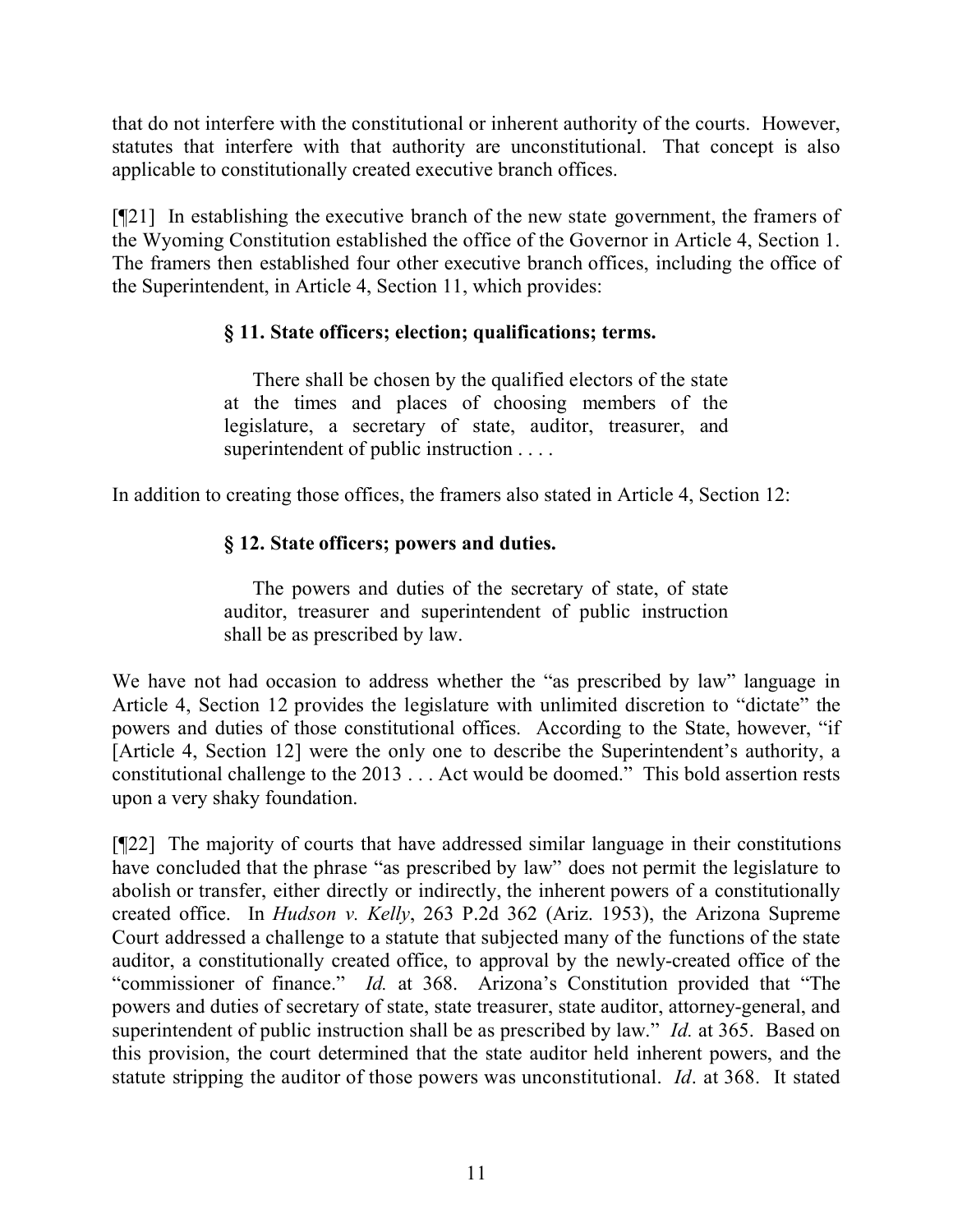that the legislature "could not denude the office of its inherent powers and duties, even though they had been prescribed by statute, and leave the office as an empty shell." *Id.* "Such attempts," it noted, "have uniformly been denounced by courts of last resort." *Id*. (citing, *inter alia*, *State ex rel. Josephs v. Douglass*, 110 P. 177, 180 (Nev. 1926) ("It is well settled by the courts that the legislature, in the absence of special authorization in the constitution, is without power to abolish a constitutional office or to change, alter, or modify its constitutional powers and functions.") (*overruled on other grounds by Harvey v. Second Judicial Ct.,* 117 Nev. 754, 32 P.3d 1263 (Nev. 2001)); *State ex rel. Kennedy v. Brunst*, 26 Wis. 412 (1870); *State ex rel. Gaston v. Black*, 74 So. 387 (Ala. 1917)). The court concluded as follows:

> It was long ago determined that the legislature has no power to take from a constitutional officer the substance of the office itself, and transfer it to another who is to be appointed in a different manner and will hold the office by a different tenure from that which is provided for by the constitution. *Warner v. People ex rel. Conner*, 1845, 2 Denio, 272, 43 Am.Dec. 740. A constitutional office cannot be destroyed nor an incumbent legislated out of it in the absence of express constitutional authority, *State ex rel. Gaston v. Black*, 1917, 199 Ala. 321, 74 So. 387, 388, and what may not be done directly cannot be accomplished by indirection.

*Hudson*, 263 P.2d at 369.

[¶23] A similar conclusion was reached by the Idaho Supreme Court in *Wright v. Callahan*, 99 P.2d 961 (1940). In that case, the court addressed a challenge by the elected state auditor to a statute that, according to the auditor, improperly allowed the newly-created office of comptroller to "assume, usurp and perform powers and duties vested in the State Auditor by the Constitution." *Id.* at 962.<sup>5</sup> The Idaho court reviewed a collection of cases from other jurisdictions establishing that constitutional officers possess inherent power, and cited its own precedent consistent with that principle:

> In *State v. Malcom*, 39 Idaho 185, 226 P. 1083, 1084, citing with approval *Love v. Baehr*, [47 Cal. 364 (1874)], and *State ex rel. Josephs v. Douglass*, 33 Nev. 82, 110 P. 177, it is stated:

<sup>5</sup>Article 4, Section 1 of the Idaho Constitution established the office of state auditor, in addition to other executive offices, and provided that those offices "shall perform such duties as are prescribed by this [C]onstitution and as may be prescribed by law." *Id.* at 964.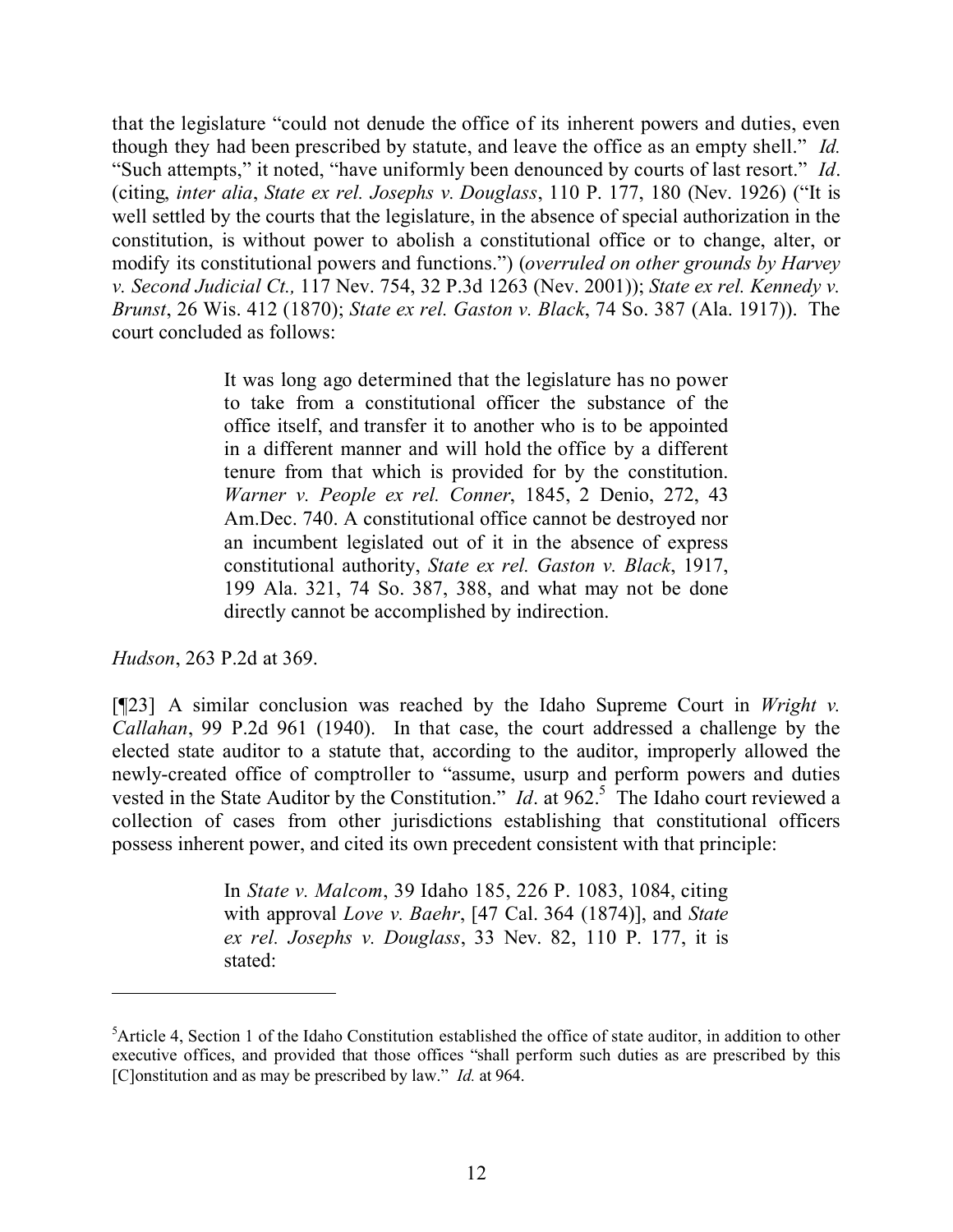"When the Constitution devolves a duty upon one officer, the Legislature cannot substitute another."

And in *Givens v. Carlson*, 29 Idaho 133, 157 P. 1120, 1122, we quoted with approval from Cooley's Constitutional Limitations (8th ed.) p. 61, note 2, as follows:

> "The Legislature cannot take from a constitutional officer a portion of the *characteristic* duties belonging to the office, and devolve them upon an officer of its own creation."

*Id*. at 965-66 (emphasis in original). The Idaho court ruled that the state auditor was vested with implied powers under the Idaho Constitution, and the legislature's attempt to transfer those powers to the comptroller was contrary to the Constitution. "Furthermore," the court concluded, "to permit the legislature to create an office and vest in the appointee the powers and duties conferred upon a constitutional officer, would be to permit the legislature to nullify the Constitution and reduce it to a mere scrap of paper." *Id*. at 966.

[¶24] Similarly, in *State ex rel. Mattson v. Kiedrowski*, 391 N.W.2d 777, 778 (Minn. 1986), the Minnesota Supreme Court addressed a challenge to a statute "which transferred most of the responsibilities of the State Treasurer, an executive officer, to the Commissioner of Finance, a statutory position." The constitutional provision at issue in that case stated, "The duties and salaries of the executive officers shall be prescribed by law." *Id.* at 780. The court began its analysis by noting that

> The provision in Article V providing that the duties of the state executive offices "shall be prescribed by law" is present in several other state constitutions. Appellate courts in these jurisdictions have consistently held that the prescribed-by-law provision does not allow a state legislature to transfer inherent or core functions of executive officers to appointed officials.

*Id.* The court catalogued several of these decisions, and consistent with this precedent, ruled that the legislature's power to prescribe the duties of an office was subject to constitutional limitations:

> Although the prescribed-by-law provision of Article V affords the legislature the power, in light of public health and welfare concerns, to modify the duties of the state executive officers, it does not authorize legislation, such as Chapter 13,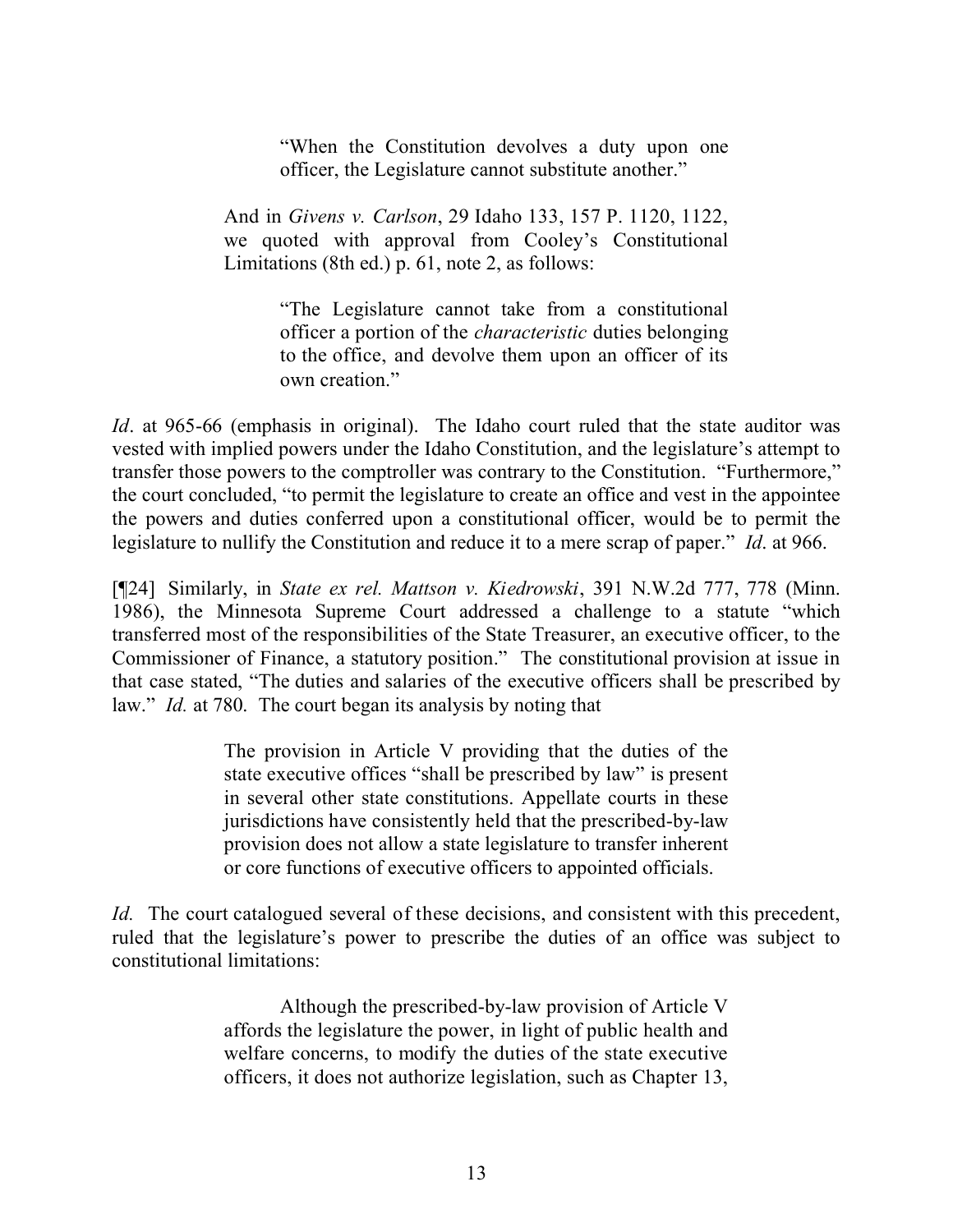that strips such an office of all its independent core functions. The mandate in Section 1 of Article V, that the executive department consist of a governor, lieutenant governor, secretary of state, auditor, treasurer and attorney general, implicitly places a limitation on the power of the legislature, under Section 4 of Article V, to prescribe the duties of such offices. The limitation is implicit in the specific titles the drafters gave to the individual offices.

This is not to say that the legislature could not name officials to perform some of the core functions of an executive office; core functions of such offices can be shared with statutory officials. The limitation implicit in Section 1 of Article V serves only to prevent the legislature from abolishing all of the independent functions inherent in an executive office. To allow the legislature to abolish all such functions of an executive office is to allow it to do violence to the title the drafters afforded the office and the core functions necessarily implied therefrom.

. . . In granting the legislature the power to prescribe the duties of such executive officers in Article V, the drafters could not have intended to afford the legislature the power to abolish these offices by statute. In Article IX, the drafters enumerated the only procedure by which such offices could be eliminated: the constitutional amendment process. By statutorily abolishing all of the independent core functions of a state executive office, the legislature, in effect, abolishes that office, and the will of the drafters, as expressed in Article IX, is thereby thwarted.

Admittedly, the State Treasurer still has some miscellaneous duties under Chapter 13. He is a member of the State Executive Council and the State Board of Investment. He also is required to keep a separate record of the state bond fund, although this duty may be somewhat difficult to carry out in light of the fact that most, if not all, of the financial information formerly kept by the State Treasurer's Office has been transferred to the Department of Finance. These very minor duties aside, there is little doubt that the Office of State Treasurer now stands as an empty shell. . . .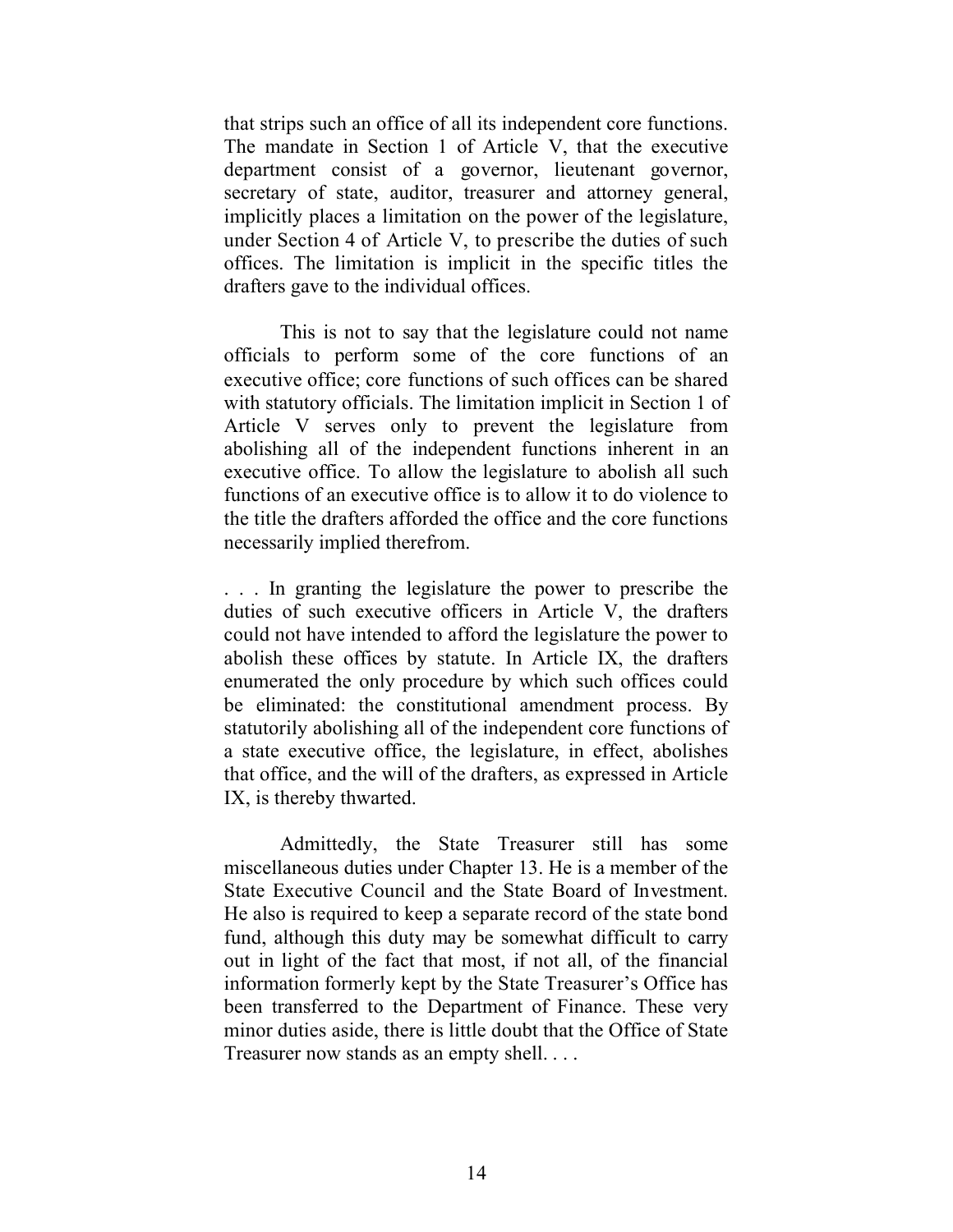We must give meaning to Section 1 of Article V, as well as Article IX. . . . To permit the legislature to gut an executive office as it did in Chapter 13 is to hold that our state constitution is devoid of any meaningful limitation on legislative discretion in this area.

*Id*. at 782-83 (footnote omitted). The court concluded the statute was unconstitutional:

It appears that Chapter 13 was precipitated by the actions of the individual occupying the state treasurer position. The individual, however, was duly elected by the people of this state in accordance with Article V of our state constitution. If the individual occupying the office should be removed, the legislature has at its disposal the impeachment process of Article VIII. If the position is no longer warranted for the efficient administration of state government, the legislature can present to the people, in accordance with Article IX, a constitutional amendment eliminating the office. The drafters did not, however, give the legislature the option of statutorily abolishing this state executive office. Such a remedy lies only with the people.

*Id.* at 783. Other similar cases include *Thompson v. Legislative Audit Comm'n*, 448 P.2d 799, 801 (N.M. 1968) ("Of course the legislature cannot abolish a constitutional office nor deprive the office of a single prescribed constitutional duty. Nor can this be done by indirection, such as depriving him of all statutory duties, thereby leaving the office in name only, an empty shell."); and *American Legion Post No. 279 v. Barrett*, 20 N.E.2d 45, 51 (1939) ("The constitution . . . provides that public officers, including the State Treasurer, shall perform such duties as may be required by law. Nothing in the constitution further defines the duties of the State Treasurer [but we have] held that those duties are such as are to be implied from the nature of the office and of them he may not be deprived or relieved.").

[¶25] The State concedes that "some courts" have recognized that there are inherent powers in constitutional executive offices that cannot be abridged by legislation despite the existence of "as prescribed by law" language in the constitutional provision creating the office. The State attempts to limit those cases to constitutional offices that possess "characteristic common law duties, such as an auditor or attorney general." The State contends that the Superintendent is not a "common law official, and there is no basis to infer what duties should be considered." In this case, however, there is no need to ascertain the "characteristic common law duties" of the office of the Superintendent because our constitutional framers expressly entrusted the power of "general supervision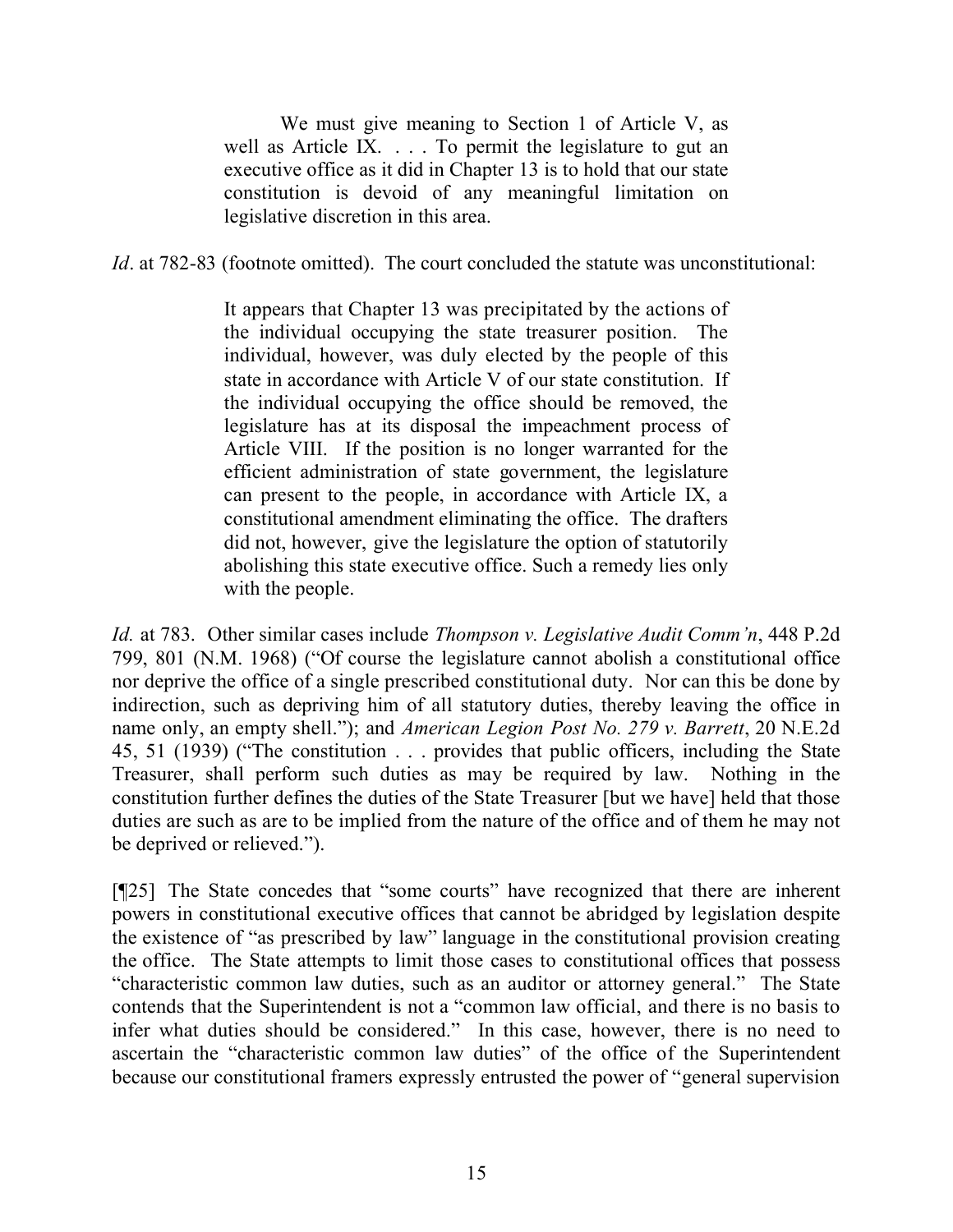of the public schools" to the Superintendent in Article 7, Section 14 of the Wyoming Constitution.

[¶26] The only precedent provided by the State that bears upon this issue is *State ex rel. Langer v. Totten*, 175 N.W. 563 (N.D. 1919). *Langer* involved interpretation of the North Dakota Constitution, which does not contain any provision similar to Article 7, Section 14 of the Wyoming Constitution.<sup>6</sup> To the extent that *Langer* can be viewed as holding that the phrase "as prescribed by law" places unrestricted discretion in the legislature to determine the powers and duties of constitutional offices, it is at odds with the majority of courts that have considered the issue. 7 It is also at odds with prior precedent from the North Dakota Supreme Court recognizing the existence of inherent power in constitutional offices that cannot be legislated away despite the presence of "as prescribed by law" language in the constitutional provision at issue.

[¶27] Prior to *Langer*, the North Dakota Supreme Court had occasion to address the power of the legislature to eliminate or transfer inherent powers from a constitutionally recognized office. In *Ex parte Corliss*, 114 N.W. 962 (N.D. 1907), the court was presented with a constitutional challenge to a legislative act creating an "enforcement commissioner" and granting that position the "power, whenever he deems the exercise thereof necessary, to displace the regularly elected state's attorney and sheriff in any county, so far as the enforcement of the so-called 'Prohibition Law' is concerned in such county." *Id.* at 964. The challenge was predicated upon Article 10, Section 173 of the North Dakota Constitution, which provided in pertinent part: "At the first general election held after the adoption of this constitution, and every two years thereafter, there shall be elected in each organized county in the state, a . . . sheriff and state's attorney. . . . The legislative assembly . . . shall prescribe the duties and compensation of all county, township and district officers." The court rejected the argument that this provision provided the legislature with unrestricted power to prescribe the duties of constitutionally recognized offices. It stated that such an argument, "carried to its logical and inevitable result, would lead to the monstrous doctrine that the constitution means nothing, and,

<sup>6</sup> The constitutional provision at issue in *Langer* was similar to Article 4, Section 12 of the Wyoming Constitution. That provision stated:

The powers and duties of the secretary of state, auditor, treasurer, superintendent of public instruction, commissioner of insurance, commissioners of railroads, attorney general, and commissioner of agriculture and labor, shall be as prescribed by law.

N.D. Const., art. 3, § 83 (1905).

<sup>7</sup> *See supra* ¶¶ 22-24.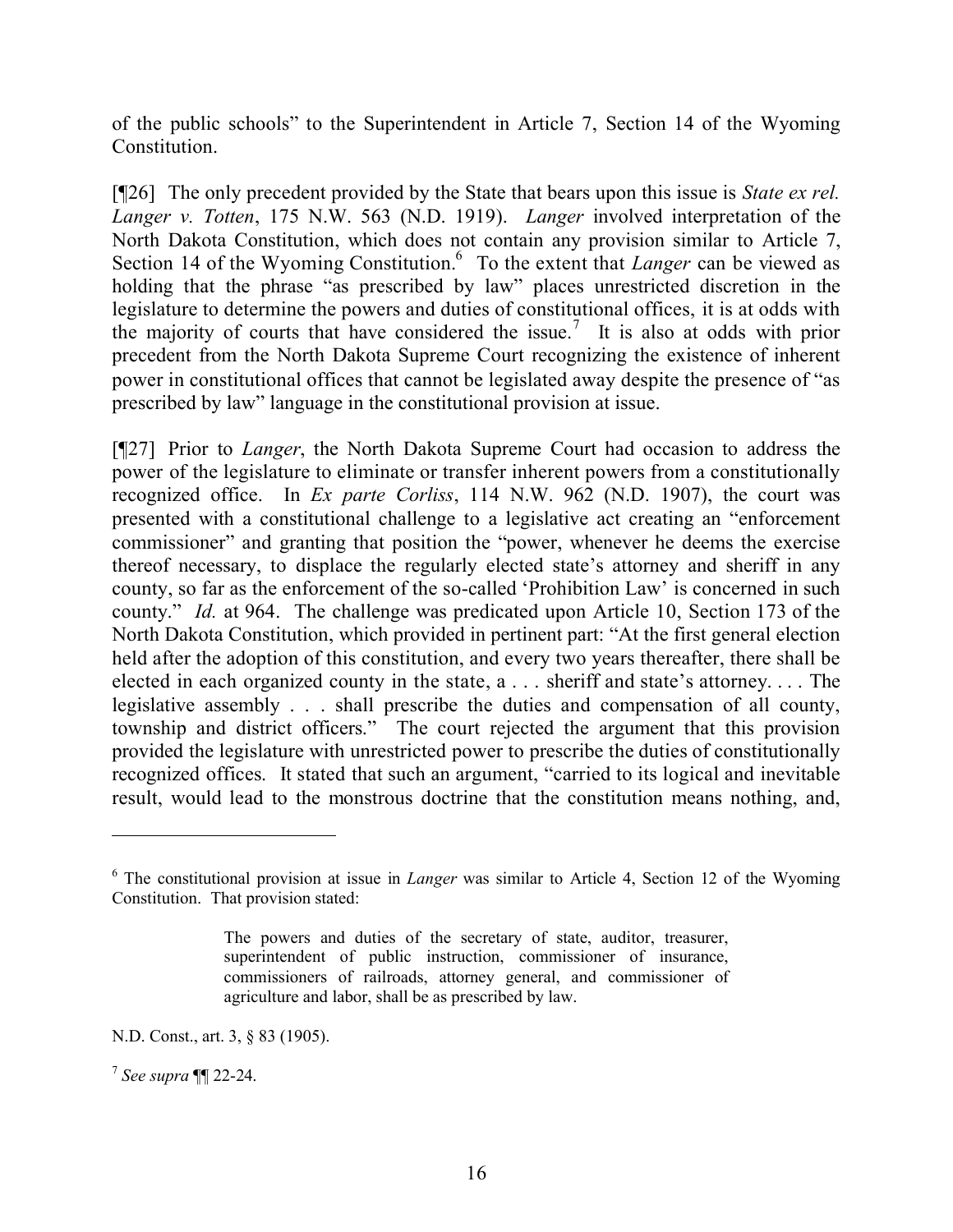notwithstanding its plain provisions, the legislative assembly may provide that the duties pertaining to all these offices shall be discharged by officers appointed in some manner prescribed by them." *Corliss*, 114 N.W. at 965. The court held as follows:

> The act in question does not purport to prescribe the duties of these constitutional officers, but it attempts to vest in other persons not elected the power to perform such duties, and to this extent supplant these constitutional officers. Such legislation, in our opinion, cannot be sustained. It strikes a blow at the very foundation principles of our form of government. . . .

> If the offices mentioned in section 173, which includes those of state's attorney and sheriff, "are imbedded in the constitution," it inevitably follows that they cannot be stripped by the legislature of the important duties inherently connected therewith, for if this can be done, then these offices were "imbedded in the constitution" for no purpose. We do not deny the power of the legislature to prescribe duties for these officers, which power carries with it by implication the right to change such duties from time to time as the public welfare may demand; but we deny its power to strip such offices, even temporarily, of a portion of their inherent functions and transfer them to officers appointed by central authority. This, as we view it, is a plain violation of the constitution.

## *Id.*

[¶28] In *Langer*, North Dakota's superintendent of public instruction asked the court to "compel the board of administration and the educational commission to refrain from preparing and prescribing the courses of study for the common schools of the state," a request that challenged the constitutionality of legislation granting the power of general supervision and administration of the public schools to a new "board of administration." *Id.*, 175 N.W. at 564. The superintendent contended that the statute was unconstitutional because it "deprives a constitutional officer [the superintendent] of a power that is inherent in the office." *Id.* at 566. In asserting that position, the superintendent relied upon the North Dakota Supreme Court's decision in *Corliss*. The *Langer* court rejected the argument and determined that *Corliss* was "not in point" because

> [i]n that case the constitutional question involved the right of the legislature to transfer from the state's attorney to an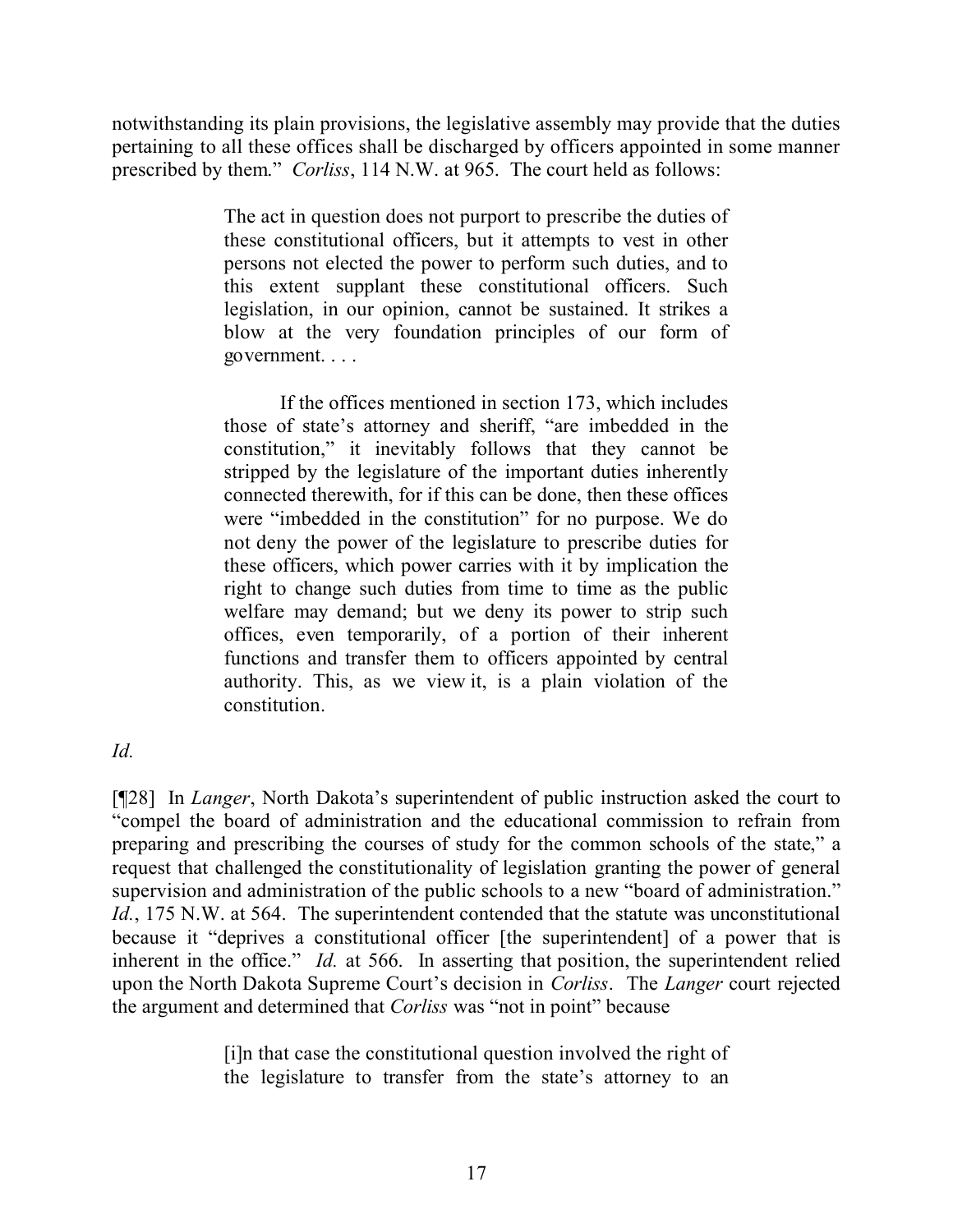enforcement commissioner by legislative act duties that inhered in the office. With reference to the state's attorney, the Constitution simply provides for an election of such state's attorney, but makes no provision for further prescribing his duties by statute.

*Langer*, 175 N.W. at 564-65.

[¶29] It is difficult to follow the court's reasoning. In *Corliss*, the court concluded that there were inherent powers and duties in the office of sheriff and the state's attorney that could not be abrogated by legislation. The constitutional provision at issue in *Corliss* provided that the "legislative assembly . . . shall prescribe" those duties. N.D. Const., art. 10, § 173 (1905). To the extent that there is a conflict between the holdings in *Corliss* and *Langer* as to whether the phrase "prescribed by law" permits the legislature to eliminate or transfer inherent duties from a constitutional office, we find the court's reasoning in *Corliss* more persuasive.

[¶30] The issue before us is one of first impression. The State, however, suggests that language from our school finance precedent supports its claim that the legislature has unlimited authority to "prescribe" powers and duties of the Superintendent. In both *Washakie Cnty. Sch. Dist. No. 1 v. Herschler*, 606 P.2d 310, 320 (Wyo. 1980) and *Campbell County Sch. Dist. v. State*, 907 P.2d 1238, 1263 (Wyo. 1995) (*Campbell I*), we stated: "the legislature has complete control of the state's school system in every respect." Although the Court in *Washakie* referenced Article 7, Sections 1 and 14 in making that statement, it seems clear that the primary basis for the Court's statement was Article 7, Section  $1^8$  Both cases involved constitutional challenges to Wyoming's system of financing public education. They did not address the issues presented in this case. Moreover, in a subsequent school financing decision, we made it clear that legislative power pertaining to state education was subject to constitutional limitations:

<sup>8</sup> Article 7, Section 1 provides:

#### **§ 1. Legislature to provide for public schools.**

The legislature shall provide for the establishment and maintenance of a complete and uniform system of public instruction, embracing free elementary schools of every needed kind and grade, a university with such technical and professional departments as the public good may require and the means of the state allow, and such other institutions as may be necessary.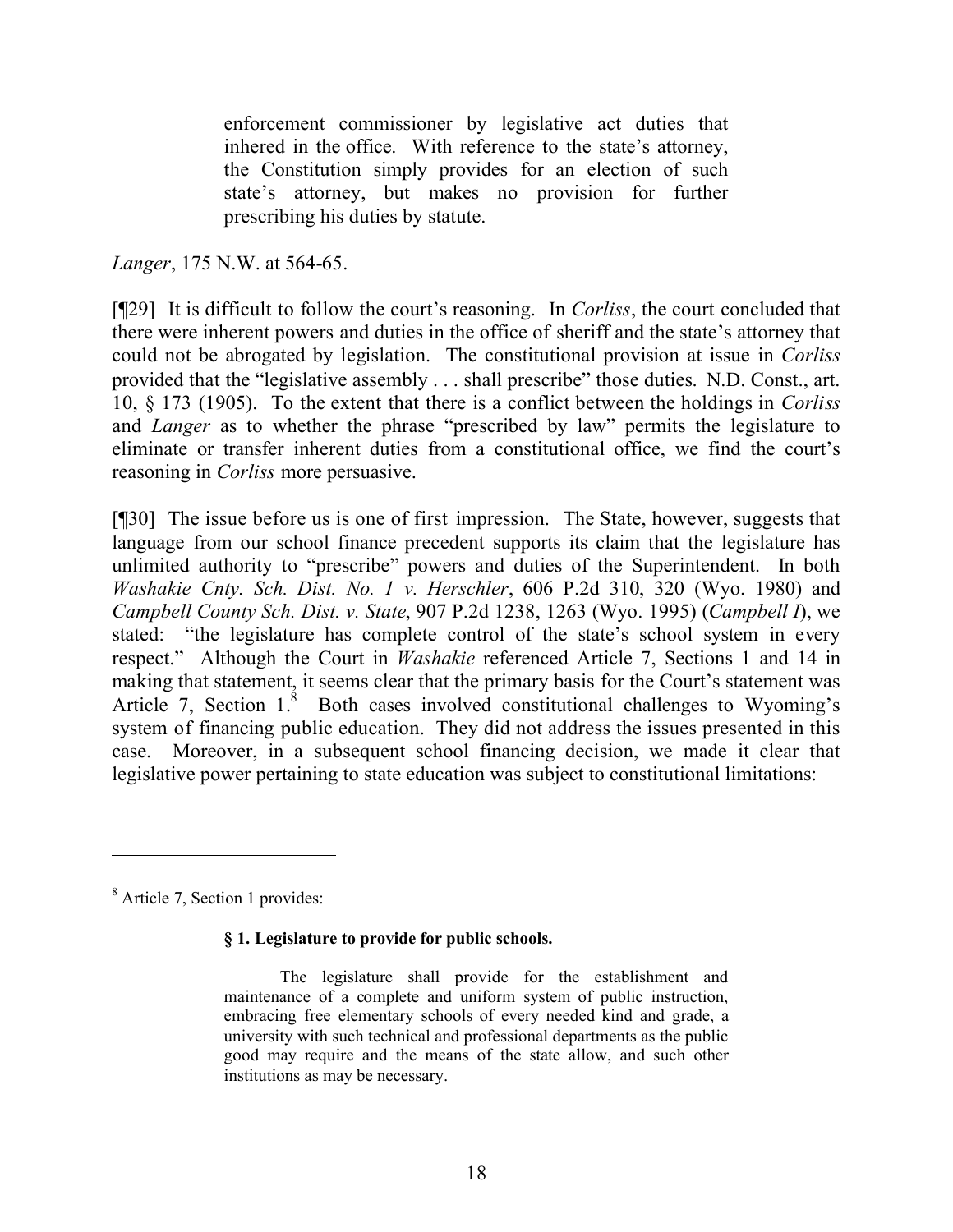While we recognize the legislative and executive branches of Wyoming's state government have broad powers and responsibilities in providing the fundamental right of an education to our children, the powers of each branch of government are bound by the mandates and the constraints of the Wyoming Constitution.

*Campbell II*, 2001 WY 90, ¶ 32, 32 P.3d 325, 332 (Wyo. 2001).

[¶31] There is no question that the legislature has the power to alter the powers and duties of the Superintendent. That authority is specifically granted under the "as prescribed by law" language of Article 7, Section 14. To hold that the legislature does not have that constitutional authority would render the second clause of Article 7, Section 14 meaningless. In this case, however, we must determine whether there are limits to the authority to prescribe.

[ $[$ ]32] The State contends that the legislature's authority to prescribe is unrestricted.<sup>9</sup> Interpreting "prescribed by law" as the State urges us to do would render Article 7, Section 14 meaningless. If the first clause of Article 7, Section 14 does not limit the authority of the legislature to prescribe the duties of the Superintendent, then Article 7, Section 14 is unnecessary. Another section of the Constitution, Article 4, Section 12, already provides that the powers and duties of the Superintendent, and other executive

 $\overline{a}$ 

Through [the second clause of Article 7, Section 14], the drafters delegated power to the Legislature to dictate the powers of the State Superintendent of Public Instruction.

[T]he lesson of *Mau* is that the phrase "prescribed by law" permits the Legislature to establish or to limit duties at its discretion.

The Wyoming Constitution explicitly grants to the Legislature the authority to determine the scope of the powers and duties of the Superintendent.

 $9$  In its brief, the State makes the following assertions:

Article 7, [S]ection 14 of the Wyoming Constitution, which creates the office of the Superintendent, expressly delegates power to the Legislature to dictate the powers and duties of the State Superintendent of Public Instruction.

Superintendent Hill may dislike the consequences of the constitutional language arguing that "the 'prescribed by law' clause should not become a mechanism for the legislative body to convert general superintendency to its own purposes that it then can freely transfer to another person, body, or agency"—but courts do not change interpretations simply because another interpretation leads to a favored result.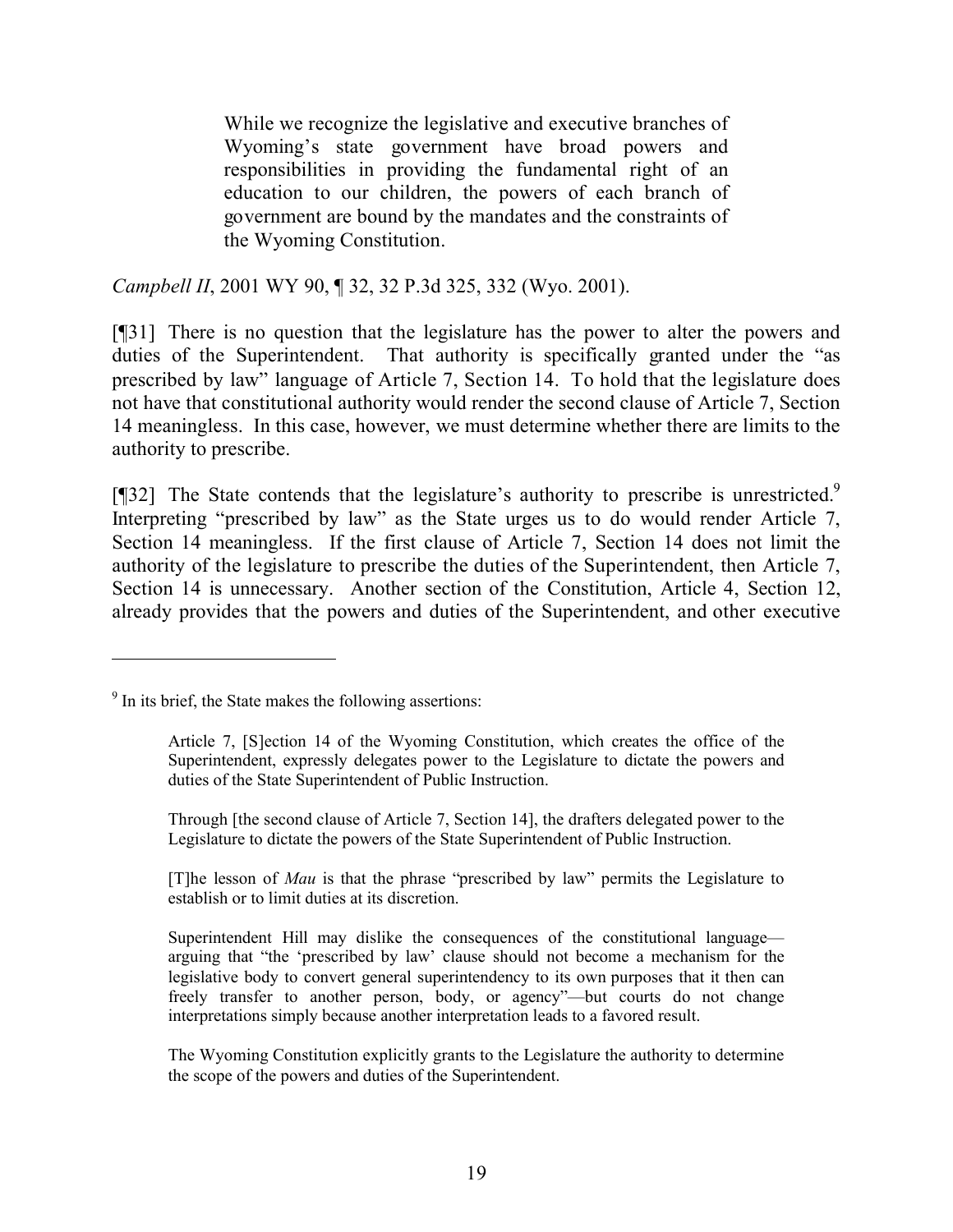officers, shall be "as prescribed by law." Further, if "prescribed by law" permits the legislature to abolish the Superintendent's power of general supervision, then the first clause of Article 7, Section 14 serves no purpose. We must attempt to give meaning to all words and phrases so that no part "will be inoperative or superfluous." *Geringer*, 10 P.3d at 520. The State's proposed interpretation violates this cardinal rule of constitutional interpretation.

[¶33] The reasoning of those courts rejecting legislative attempts to restrict inherent power in a constitutional office is persuasive. It is even more compelling when applied to an express grant of constitutional authority. If an **implicit** grant of power cannot be extinguished by the legislature, there should be no question that the **express** grant of power to a constitutionally created office cannot be abrogated legislatively. The office of Superintendent is a constitutional office and the entrustment of general supervision is a specific grant of power and responsibility to that office. That power cannot be legislatively removed unless there is specific authorization in the Constitution for such action. There is no such authorization in the Wyoming Constitution.

[¶34] Accordingly, we hold that the phrase "shall be prescribed by law" in Article 7, Section 14 of the Wyoming Constitution does not provide the legislature with unrestricted power to eliminate or transfer powers and duties of the office of Superintendent. The legislative authority to "prescribe" is limited by the first clause of Article 7, Section 14. While the legislature can prescribe powers and duties of the Superintendent, it cannot eliminate or transfer powers and duties to such an extent that the Superintendent no longer maintains the power of "general supervision of the public schools."

[¶35] The constitutional issue in this case, then, as appropriately framed, is whether, under the Act, the Superintendent retains the constitutionally granted power of "general supervision of the public schools" set forth in Article 7, Section 14 of the Wyoming Constitution. To resolve that issue, we must determine the meaning of the phrase "general supervision" as used in Article 7, Section 14. Again, "We look first to the plain and unambiguous language to determine intent. If the language is plain and unambiguous, there is no need for construction, and we presume the framers intended what was plainly expressed." *Cathcart v. Meyer*, 2004 WY 49, ¶ 39, 88 P.3d 1050, 1065 (Wyo. 2004) (internal citations omitted).

[¶36] When determining the meaning of constitutional language, we must attempt to understand the meaning of the language as it was understood at the time our Constitution was ratified. *See Campbell I*, 907 P.2d at 1258; *Witzenburger v. State*, 575 P.2d 1100, 1111-12 (Wyo. 1978). At the time of ratification, the terms "general," "supervision," "superintendent," and "superintend" were defined as follows: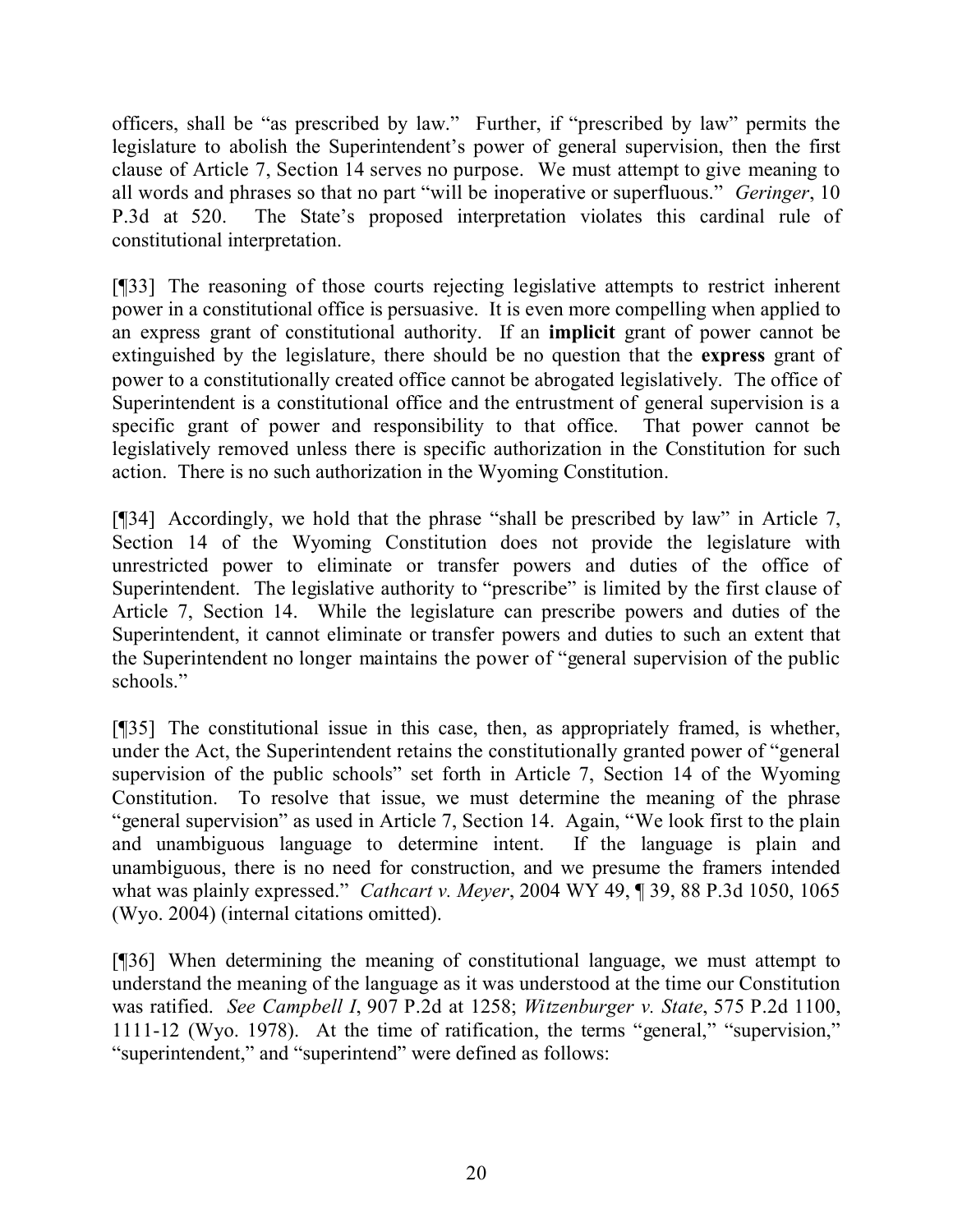General: Pertaining or applicable to or predicable of all objects of a given class, . . . ; universal within the limits of the class or group of things considered; . . . [c]omprising or pertaining to the whole; collective: opposed to *partial*; . . . [n]ot specifically limited in scope, operation, or function; not restricted to special details, particulars, or occasions: used of authority conferred, or of office or employment exercised.

The Century Dictionary 2482 (1889) (emphasis in original).

Supervision: The act of supervising or overseeing; **oversight**; superintendence; **direction**.

Superintendent: One who superintends, or has the **oversight** and **charge** of something with the **power of direction**.

Superintend: To have **charge** and **direction** of, as of a school; direct the course and **oversee** the details of (some work, of the construction of a building, or movement, as of an army); regulate with authority; **manage**.

=Syn. To overlook, supervise, guide, regulate, control, conduct, **administer**.

The Century Dictionary 6071, 6066 (1891) (emphasis added).<sup>10</sup>

[¶37] We must apply these definitions recognizing that the Superintendent is a constitutional officer in the executive branch of government. The executive branch of

Superintendent: one who has executive oversight and charge.

Superintend: to have or exercise the charge and oversight of: DIRECT.

Merriam-Webster's Collegiate Dictionary 520, 1255, 1254 (11th ed. 2012).

 $10$  The language employed has essentially the same meaning today as it did in 1890. The following are modern definitions of these terms:

General: involving, applicable to or affecting the whole.

Supervision: the action, process, or occupation of supervising; *esp*: a critical watching and directing.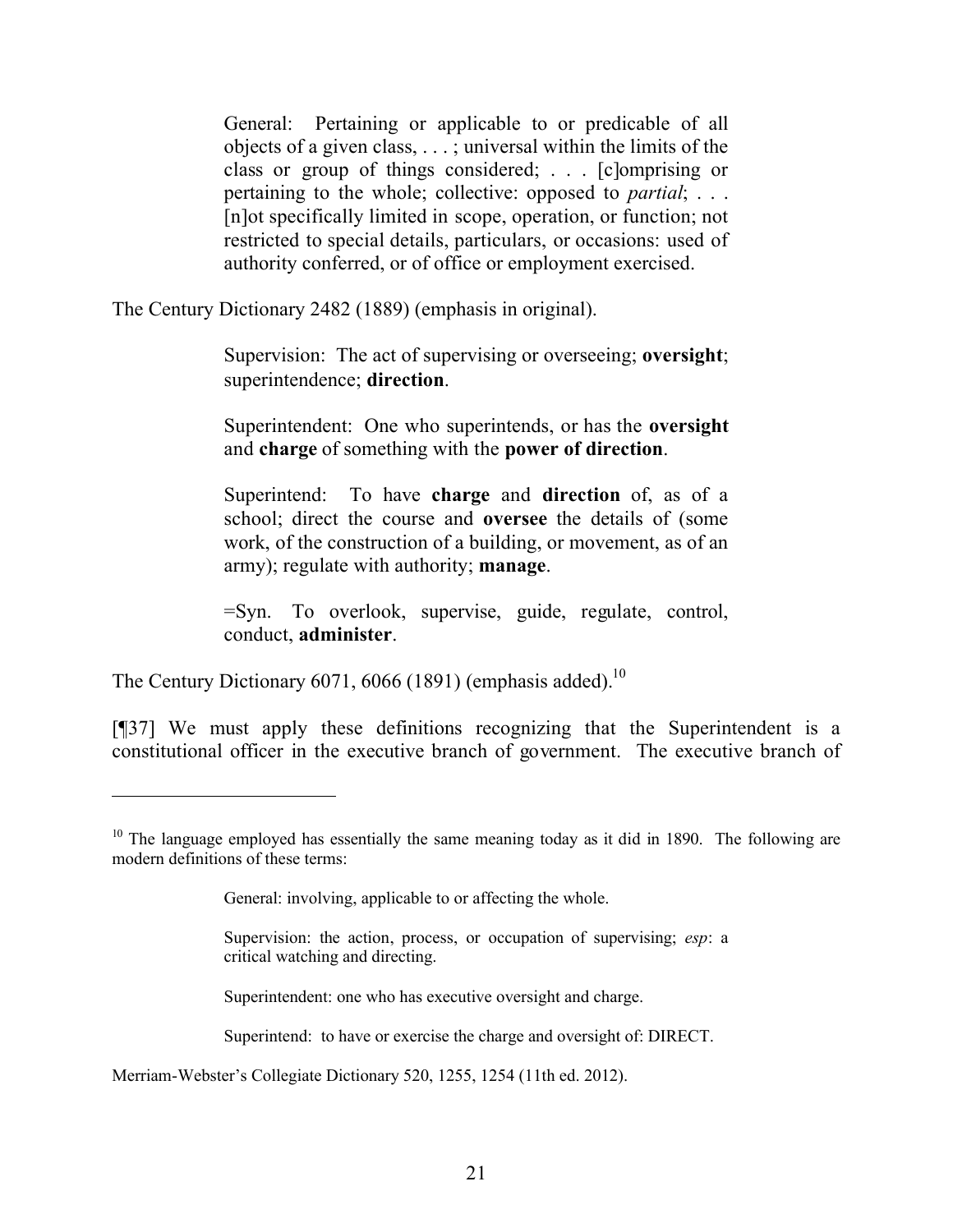government is the "branch of government charged with administering and carrying out the law." Black's Law Dictionary 651 ( $9<sup>th</sup>$  ed. 2009). When the definitions are applied to the first clause of Article 7, Section 14, it would appear that the framers' intention was that the Superintendent would be the executive officer in "charge" of the state public school system with broad authority to oversee, direct, and administer.

[¶38] In many respects, the State's position is consistent with this interpretation. The State cites a similar dictionary definition of "general" and asserts that "supervision" is the "act of overseeing; inspection; superintendence." According to the State, "general supervision" entails "supervision at a high level over such issues as apply to **all** schools in Wyoming." (Emphasis in original.) In other respects, however, the State's position is at odds with our interpretation. The State claims that the phrase "general supervision" is not "an affirmative grant of power to the Superintendent." According to the State, it is best understood as "a restriction on the Superintendent's authority." The term "general supervision" means "only that the Superintendent's core function is one that enables a broad view of education in Wyoming." The essence of the State's position is captured in this assertion: "General supervision" is "a grant of limited responsibility and only . . . in areas where no specific supervision is to be had." The State contends that its interpretation is bolstered by the constitutional debates and the legislative history pertaining to the office of the Superintendent. We disagree.

[¶39] We undertake our review of the constitutional debates with some trepidation. As a general proposition, reference to the debates for interpretation of constitutional language is appropriate only if we find the provision at issue to be ambiguous. *Rasmussen*, 7 Wyo. at 138, 50 P. at 824. We have not made that determination in this case. Additionally, long ago, we recognized that

> The debates of the convention are not a very reliable source of information upon the subject of the construction of any particular word or provision of the constitution. As we understand the current of authority, and the tendency of the courts, they may for some purpose, but in a limited degree, be consulted in determining the interpretation to be given some doubtful phrase or provision; but, as a rule, they are deemed an unsafe guide.

*Id.* The difficulty in using the statements of individual delegates to determine the meaning of words used in the Constitution "rests in the proposition that to do so we must attribute such intention to the convention itself and to the people adopting the instrument, when it may be true, for all that we can know, that but few may have heard or learned of the remarks referred to." *Id.*, 7 Wyo. at 137, 50 P. at 824. *See also Greenwalt v. Ram Restaurant Corp*., 2003 WY 77, ¶ 52, 71 P.3d 717, 735 (Wyo. 2003) (rejecting letter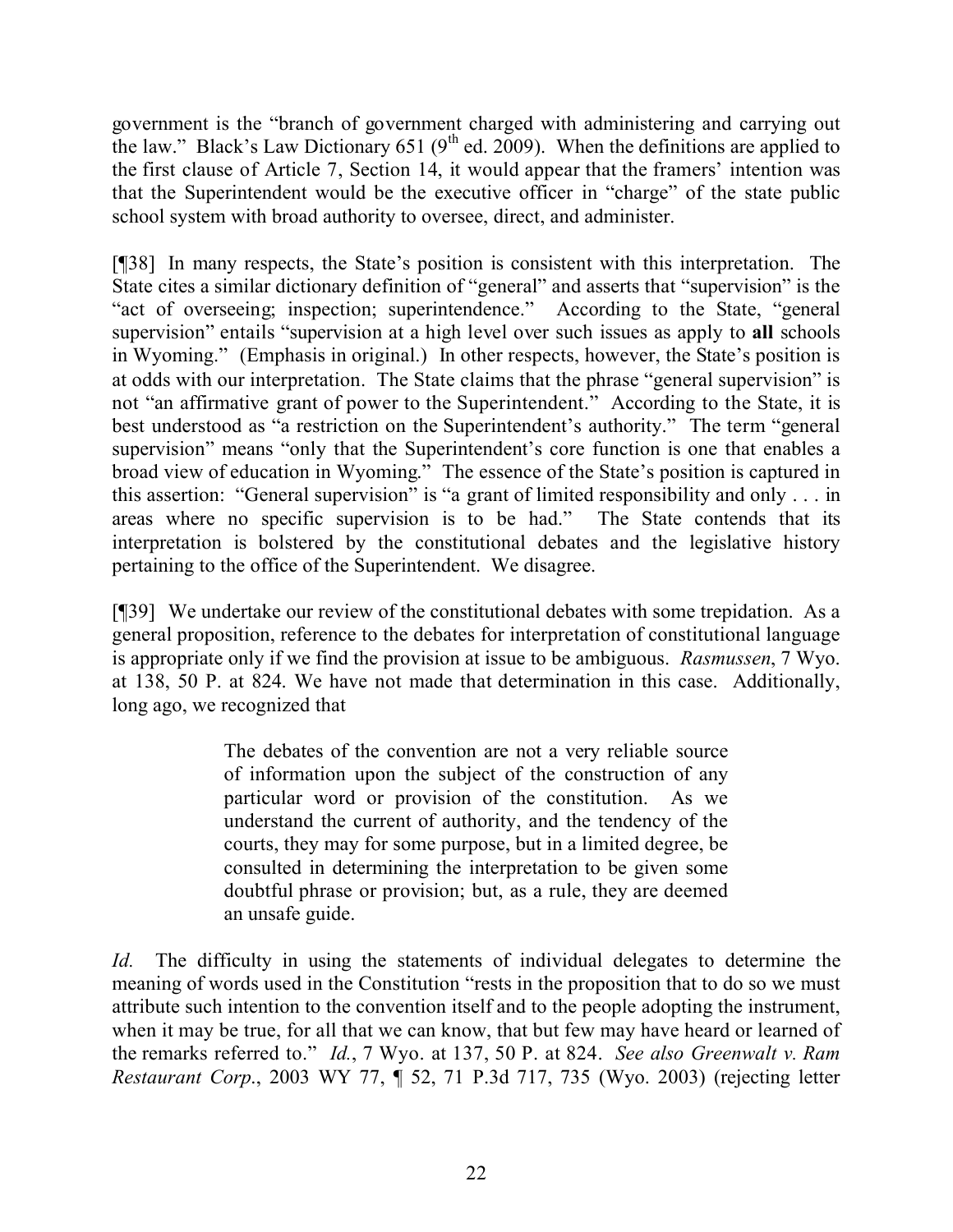from Legislator as evidence of legislative intent).

[¶40] The problem is exacerbated in this case because there was no debate regarding the adoption of Article 7, Section 14. It passed without objection:

> Mr. Chairman. Sec.  $[14]$ <sup>11</sup> will be read. Is there any objection to Sec. [14]? The chair hears none.

*Journal and Debates of the Constitutional Convention of the State of Wyoming*, Vol. 2, at 738 (1893). The only significant discussion regarding the Superintendent involved the setting of salaries for executive offices in Article 4, Section 13. As originally proposed, the salaries were not equal. An amendment to increase the salaries of the Treasurer and Superintendent was proposed. Mr. Campbell began the discussion:

> Can anyone see why the auditor, taking into account his duties and qualifications necessary, should receive two thousand dollars, and the superintendent of public instruction receive fifteen hundred dollars? From the information before me at present I should [think] the superintendent should receive two thousand dollars, and cut down the auditor to fifteen, if necessary to keep the figures the same.

Other delegates responded:

Mr. RINER: . . . Considering the duties of our present superintendent of public instruction I think the salary is sufficient, and it leaves it in the power of the legislature in case the duties of the office should increase, to increase the salary and make it a proper amount.

. . .

 $\overline{a}$ 

Mr. COFFEEN: . . . The superintendent ought to be elected and most carefully selected, and his office should be at the seat of government, at the capital. . . .

Mr. HAY: I would like a little information as to the duties of the superintendent of public instruction. As I understand it, he only gets about five hundred a year now, and it seems to

 $11$  During the constitutional debates, Section 14 was identified as Section 15.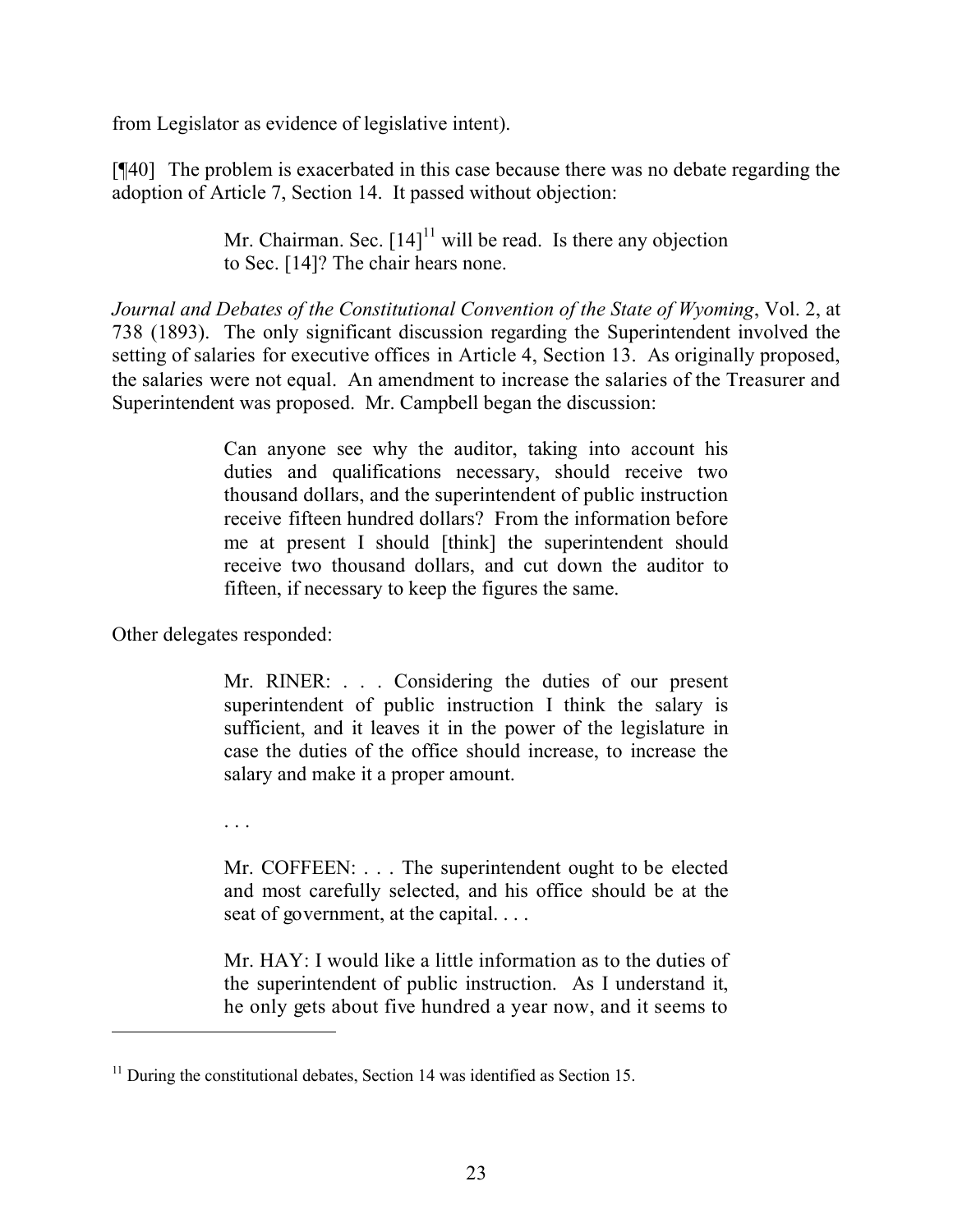me for what he does he is pretty well paid at that. If he is going to be ex-officio president of the university it might be different, but simply for the superintendent I think two thousand dollars is too much.

Mr. BROWN: ... If the duties of the superintendent of public instruction are to be the same as they are now, I agree with my friend that five hundred dollars is too much, but if the duties of the superintendent of public instruction are to be as they shall be made by law, two thousand dollars is too small. When a man goes over this territory and performs the duties of his office as they should be performed, and as the law makes him perform them, [it takes] a man . . . most of his time. And he will do well if he puts in all his time and has time for the work. The reason I made this motion is that I think all of these officers should be paid the same salary. Why should the auditor receive more than the treasurer? They should have the same salary, nothing less surely.

*Id.*, Vol. 1, at 463-65. The debate concluded with comments from Mr. Hoyt:

If I may be permitted on this subject, as chairman of the committee on education, and other matters on education, which committee has already sent in its report, I desire to say that according to the plan and purpose of that committee, which I trust will be approved by the convention, they propose that the superintendent of public instruction shall be a member of the board of public lands, he shall have to do with the managements of these lands, that is the large body of lands that will come to the state in the interests of schools and education, he will have to do with the apportionment of the funds to the different counties, he will have a heavy correspondence with all parts of the state. There will no doubt in every county be a county superintendent with whom he will have official relations, it will be his duty to travel all over the state, to visit every county, to attend the institutes as they may hold their meetings, and to oversee the whole work of education in the state. According to the report of the committee he would be a member of the state board of health, to inspect the schools so as to bring the public schools under regulations of health, and promote in a general way education in this state. He will therefore be the head of education in this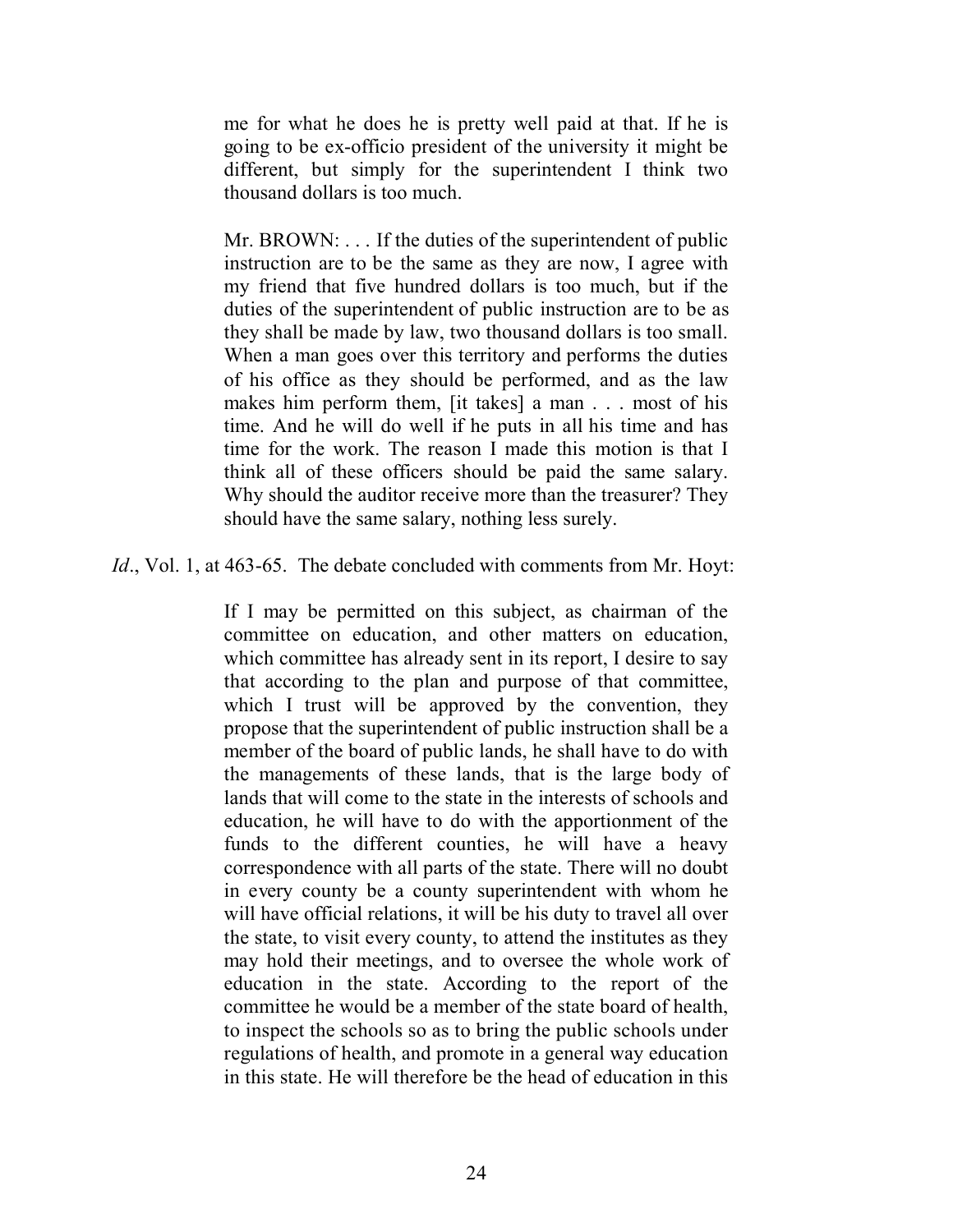state. And I think should have a salary suitable to the needs of the office.

*Id.* at 465. Ultimately, the amendment passed and Article 4, Section 13, as adopted, set equal salaries of \$2000 for the four executive officers.

[¶41] Not surprisingly, the parties emphasize different comments from the delegates to support their position. The State contends the debate reflects that the duties of the Superintendent were "extremely modest" at that time. According to the State: "the delegates clearly envisioned an important role for the Superintendent, but the role was to carry out statutory duties the Legislature would later assign to that office. The Superintendent was to 'promote in a general way education in this state.'" (Emphasis omitted.)

[¶42] Appellants draw our attention to the remarks of Mr. Coffeen and Mr. Hoyt. They suggest that Mr. Hoyt's comments as Chairman of the Education Committee are particularly relevant. They emphasize his comment that it will be the duty of the Superintendent "to oversee the whole work of education in the state." They stress the concluding remarks of Mr. Hoyt: he will "promote in a general way education in this state. He will therefore be the head of education in this state."

[¶43] The fact that both parties can find language in the debates to support their position reinforces the cautionary note sounded in *Rasmussen*. We are hesitant to attach much significance to the debates to aid our interpretation of Article 7, Section 14. We agree with the State that the debates reflect that the delegates envisioned an important role for the Superintendent. The delegates placed the Superintendent on equal constitutional footing with the other executive offices of Treasurer, Auditor, and Secretary of State. We also agree that the delegates expected the legislature to increase the duties of the Superintendent commensurate with the growth of the state education system. The debates do not support the State's assertion that the only role of the Superintendent would be to "promote in a general way education in this state." The debates indicate that was to be one of many responsibilities of the Superintendent. The delegates recognized that there were local school officials (county superintendents) but, to the extent that there would be a state educational system, there was no suggestion in the debates that any delegate thought that anyone other than the Superintendent should be at the helm of such a system.

[¶44] The delegates envisioned that the scope of the Superintendent's duties would be statewide and would involve a broad array of concerns. That is consistent with the interpretation of "general" existing at that time. The references to "head of education" and "oversee" are consistent with the definition of "superintendent," "superintend," and "supervision" existing at the time of the debates. In *Rasmussen*, 7 Wyo. at 138-40, 50 P.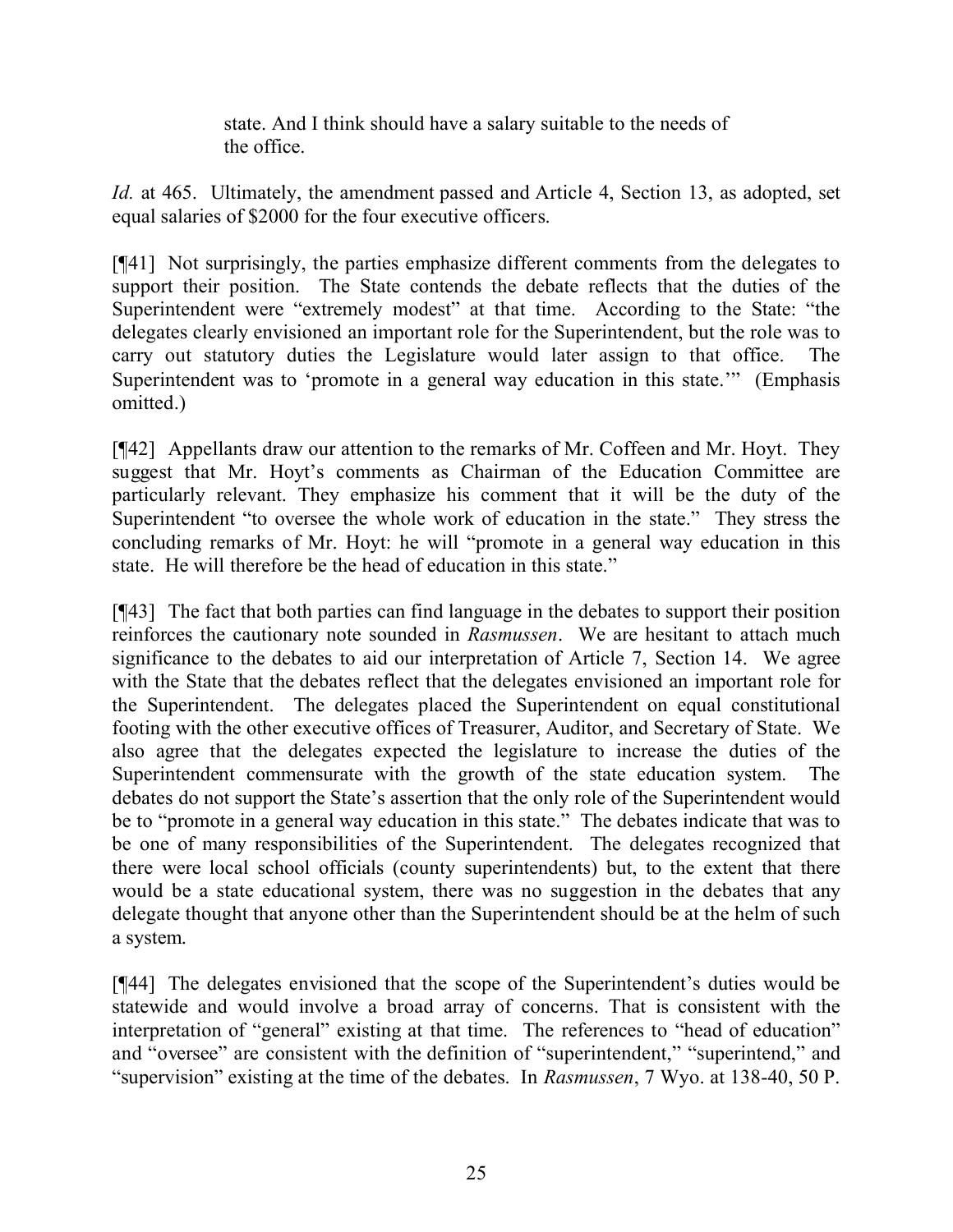at 824-25, the Court interpreted the constitutional provision at issue according to the plain language of the provision, despite compelling discussion during the debates at odds with that interpretation. That is not the situation presented in this case. The debates are consistent with our interpretation of the plain language of Article 7, Section 14.

[¶45] In an effort to support its interpretation of the phrases "general supervision" and "prescribed by law," the State has provided an extensive summary of legislation from territorial times to the present pertaining to the office of Superintendent.<sup>12</sup> Our review of that history reveals legislative treatment of the office of Superintendent that is consistent with our interpretation of the phrase "general supervision." With the exception of one very short-lived legislative enactment, the Superintendent has been the executive officer in charge of the state public school system, with broad authority to oversee, direct, and administer.

[¶46] In 1873, the Territorial Legislative Assembly passed "An Act providing for the Organization of School Districts, Schools and for Other Purposes." 1873 Laws of Wyoming ch. LVIII. The Act specified responsibilities at the local level for the "county superintendent of schools." *Id.* §§ 7-9. It provided for the organization of school districts and specified powers and obligations of local school boards and district officers. *Id.* §§ 10-50. The Act also established the office of superintendent of public instruction and specified powers and duties of the office. *Id.* §§ 2-6. The Act provided that the Superintendent "shall have a general supervision of all the district schools of the Territory and shall see that the school system is, as early as practicable, put into uniform operation." *Id.* § 2. The Act provided rulemaking authority to the Superintendent: "He shall make all further rules and regulations that may be necessary to carry the law into full effect, according to its spirit and intent, which shall have the same force and effect."<sup>13</sup>

<sup>&</sup>lt;sup>12</sup> We have previously indicated that legislative history is properly considered in constitutional interpretation if the language at issue is ambiguous. *Geringer*, 10 P.3d at 521. We have not made that determination in this case, nor does it appear that any of the parties are claiming that Article 7, Section 14 is ambiguous. Nevertheless, in the interests of thoroughness, we will address it.

 $13$  In the Act, the Superintendent was also assigned additional powers and responsibilities. He was required to make a report to the legislature "exhibiting the condition of public schools, and such other matters relating to the affairs of his office as he may think proper to communicate." *Id.* § 2. He was provided with the "power to grant certificates of qualification to teachers of proper learning and ability to teach in any public school in the Territory, and to regulate the grade of county certificates." *Id.* § 4. He was also required to hold a Territorial teachers institute. One of the duties of the institute was to "decide upon a series of books and a system of education which shall be uniform throughout the Territory." *Id.* § 5. Once that was decided, the Act provided that "it shall be the duty of the Territorial superintendent to see that the books and system decided upon shall be introduced in all the schools of the Territory, to the exclusion of all others." *Id.* The Act authorized school districts to adopt rules of order for the conduct of their meetings to the extent that rules were "not incompatible with . . . the instructions of the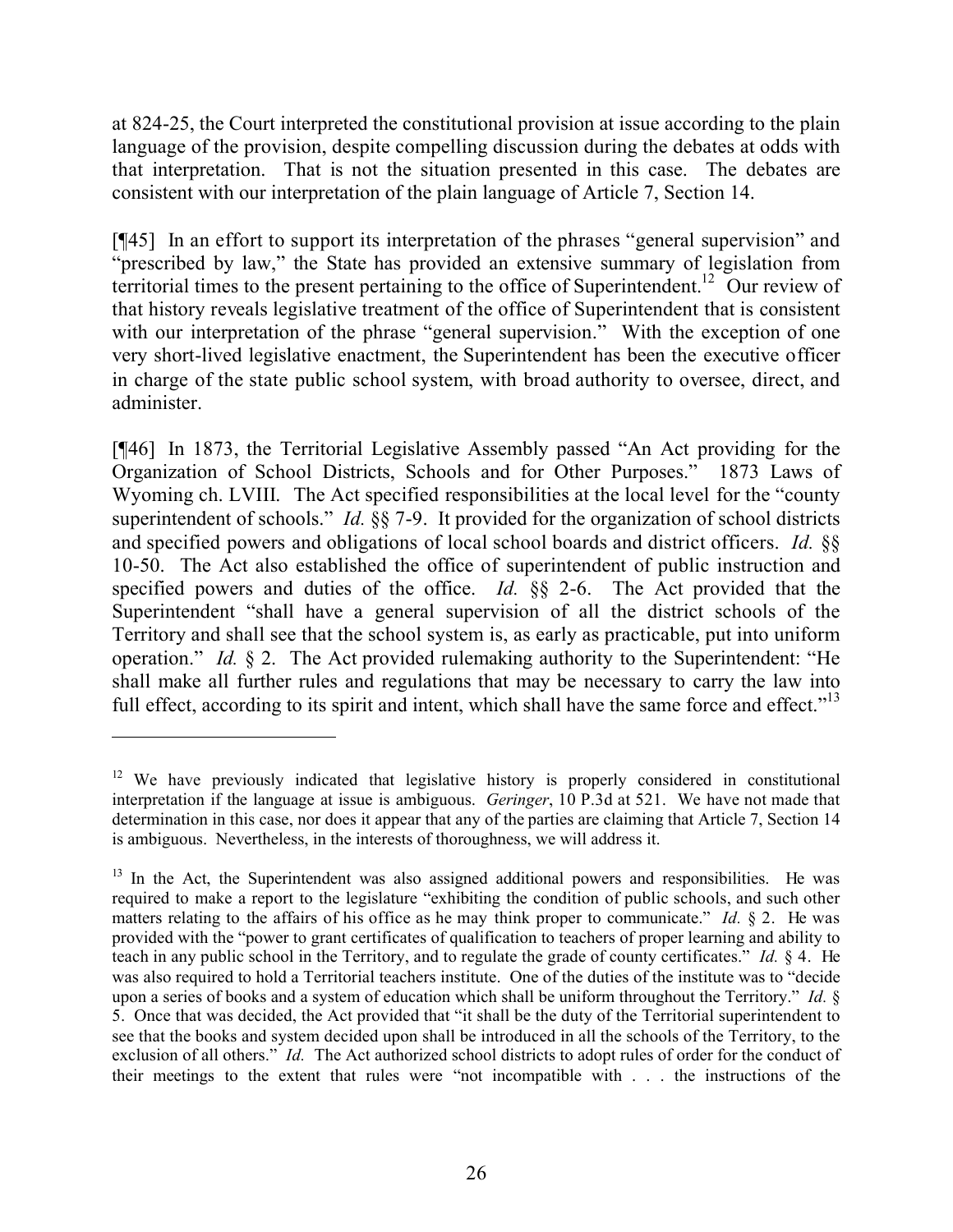*Id.* Under the Act, the Superintendent was cloaked with the attributes of an executive officer. The legislative assembly decreed that there shall be a uniform school system. It was the responsibility of the Superintendent to implement that directive. Our interpretation of the meaning of "general supervision" in Article 7, Section 14 is consistent with the legislative view of the office as it existed at the time of adoption of our Constitution in 1890.

[¶47] Our interpretation is also consistent with legislative treatment of the office after statehood. The Superintendent's duties and responsibilities did not change significantly in the years immediately following adoption of the Constitution. The 1873 legislation remained in effect after adoption of the Constitution pursuant to Article 21, Section 3 of the Wyoming Constitution.<sup>14</sup> That changed in 1917, however, with the enactment of legislation that was, in many respects, very similar to the legislation challenged in this litigation.<sup>15</sup> In the 1917 Act, the legislature transferred nearly all of the powers and duties of the Superintendent to a Commissioner of Education and the Board of Education.

[¶48] The title to the 1917 Act reflects that it was "AN ACT to establish a State Department of Education." 1917 Wyo. Sess. Laws ch. 120. The Act assigned responsibility for the general supervision of the public schools to the State Department of Education, "at the head of which shall be a State Board of Education<sup>16</sup> which shall

<sup>14</sup> That provision was entitled: "Territorial laws become state laws." It states: "All laws now in force in the Territory of Wyoming, which are not repugnant to this constitution, shall remain in force until they expire by their own limitation, or be altered or repealed by the legislature."

<sup>15</sup> In 1915, the legislature created "The School Code Committee," which was directed

to make a thorough investigation into the needs of the public schools of Wyoming and the laws under which they are organized and operated; to make a comparative study of such other public schools as may seem advisable and to report to the Governor and to both Houses of the Fourteenth Legislature of the State of Wyoming, recommending a Revised Code of School Laws.

1915 Wyo. Sess. Laws ch. 157, § 3. The Committee prepared a final report in 1916. It is likely that this report prompted the 1917 legislative action. The legislature did not adopt all of the Committee's recommendations.

<sup>16</sup> The Board consisted of the Superintendent plus six other members appointed by the Governor. *Id.* § 4.

superintendent of public instruction." *Id.* § 19. The Act also provided that if a "majority of the voters in any school district" were dissatisfied with the formation of any school district, they could appeal from the decision of the county superintendent to the board of county commissioners and from that decision to the superintendent of public instruction. *Id.* § 11.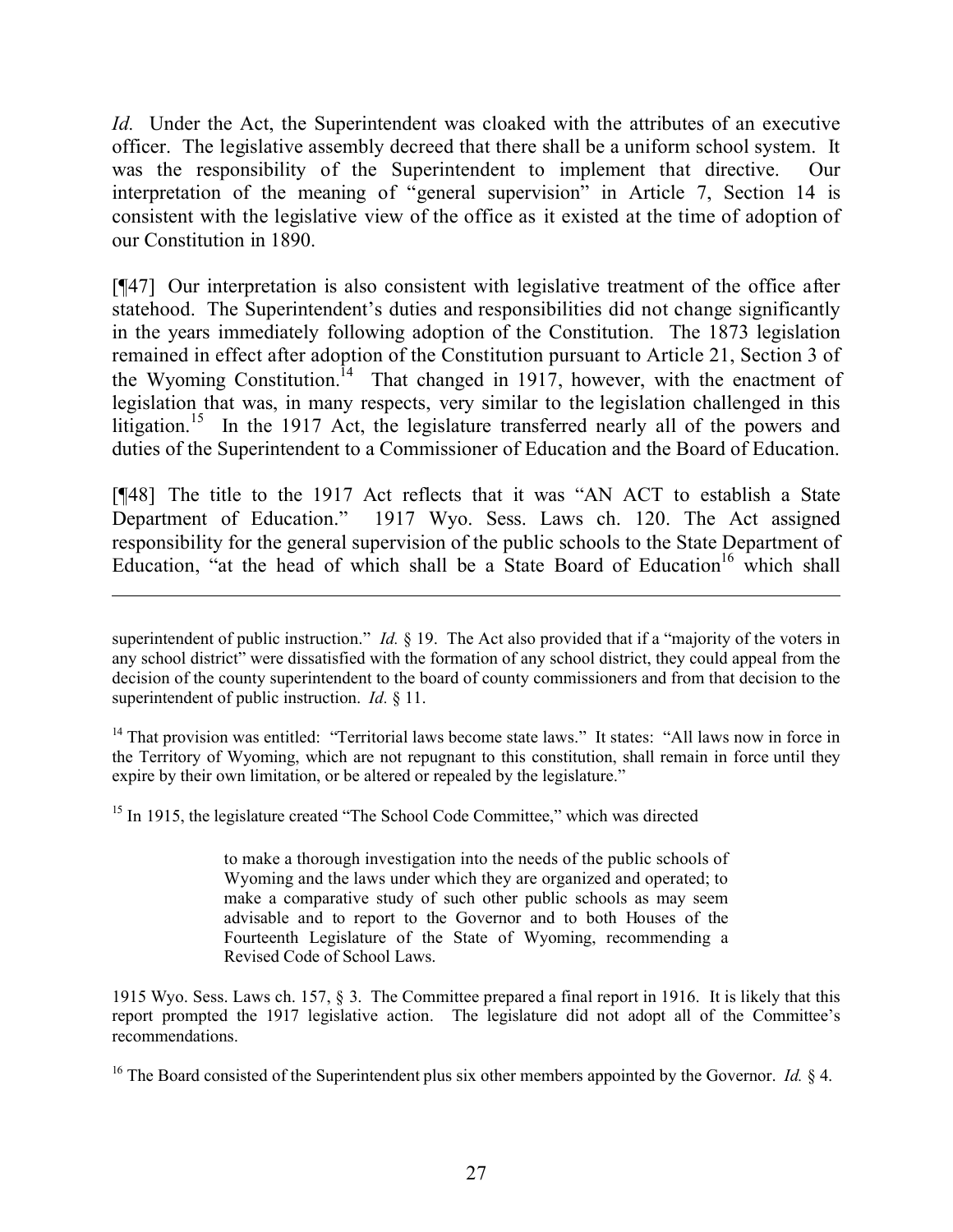administer the State system according to law for the best interests of the people and of the State, making such rules and regulations as may be necessary for the proper and effective administration of the same." *Id.* § 1. The legislation created the new office of "Commissioner of Education" and made the Commissioner the "executive head of the public school system of the State." *Id.* §§ 1, 18.

[¶49] The Act prescribed an extensive list of powers and duties to be exercised by the Board and the Commissioner. *Id.* §§ 6-32. It also specified that the Board, "through the Commissioner," was to exercise "general control and supervision over the public schools and the educational interests of the State." *Id.* § 7. The legislation was repealed two years later amid concerns about its constitutionality.

[¶50] The Attorney General, in his 1917-1918 biennial report to the Governor, noted that "the general supervision and control of the public schools has been entrusted to a State Board," and stated that this "provision of law [is] in conflict with the provisions of Section 14, Article 7 of the State Constitution." Douglas A. Preston, *Biennial Report of the Attorney General to the Governor of Wyoming 1917-1918*, at 8 (1919). The Superintendent reported "a slight legal conflict of authority," and recommended "that the state constitution be amended so as to abolish the office of State Superintendent of Public Instruction." Edith K.O. Clark, *Biennial Report of the Superintendent of Public Instruction 1917-1918*, at 6 (1918). The Governor sounded this warning in his address to the 1919 legislature:

> Any proposed legislation for the betterment of our schools should be given careful thought, and I hope that you will not postpone the consideration of such bills until the closing hours of the session.

> In devising these laws, I suggest that you make certain that they will conform with the Constitution, as we cannot afford to have any law affecting our entire school system prove to be unconstitutional. We must plan for a school organization which will bring our standard up to that set by other states.

*Journal of the House of Representatives of the Fifteenth State Legislature of Wyoming*, at 17 (1919). In that same legislative session, the legislature restored the supervising power of the office of the Superintendent and repealed the 1917 legislation.<sup>17</sup>

<sup>&</sup>lt;sup>17</sup> See 1919 Wyo. Sess. Laws ch. 127 entitled: State Department of Education "AN ACT to amend and re-enact Chapter 120, Session Laws of 1917, relating to a State Department of Education."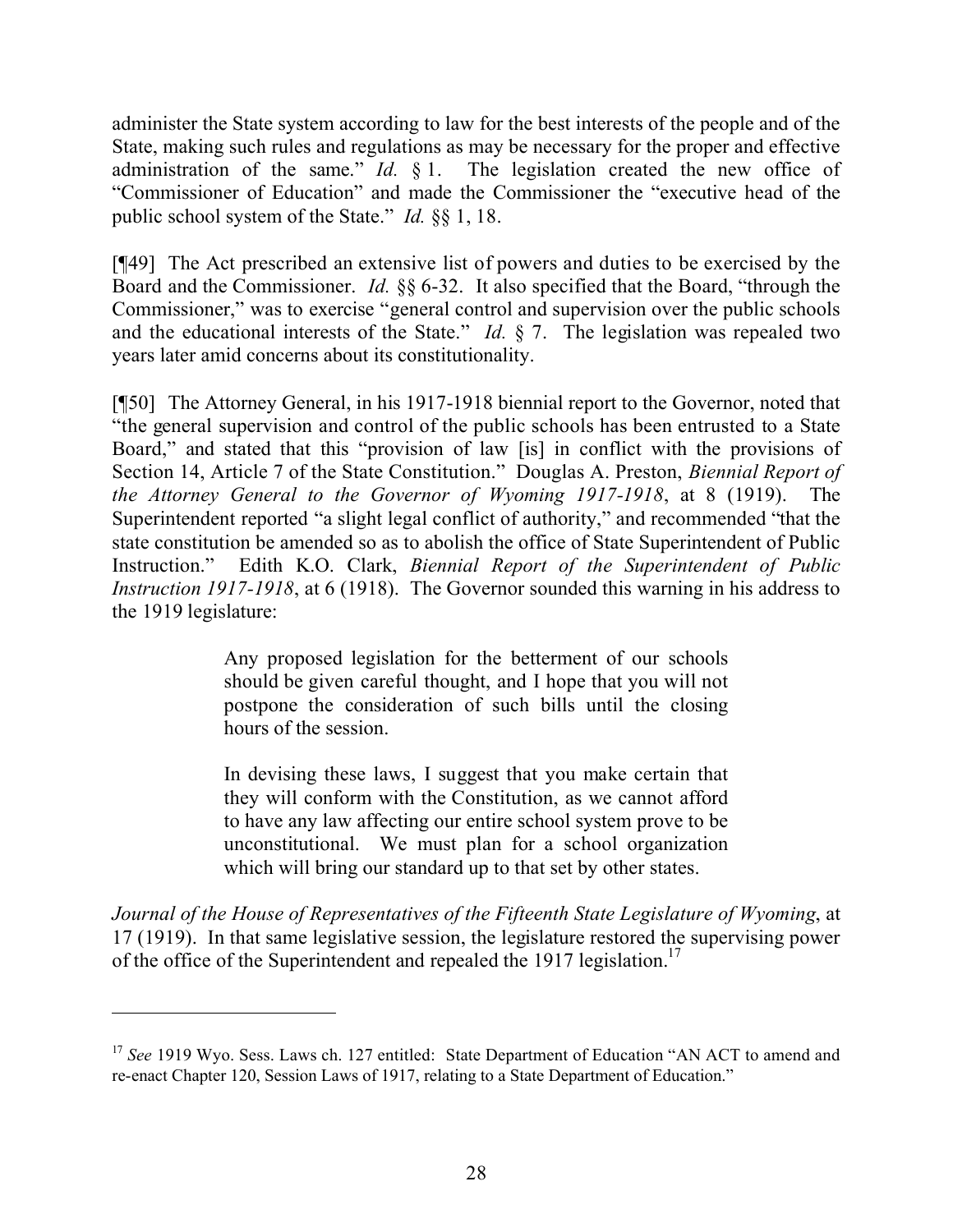[¶51] Duties and powers that had been prescribed for the Board and the Commissioner in 1917 were largely transferred to the Superintendent in the 1919 legislation. 1919 Wyo. Sess. Laws ch. 127. The 1919 legislation provided that:

- "The general supervision of the public schools shall be entrusted to the State Superintendent of Public Instruction, who shall **administer** the State system according to law for the best interests of the people and of the state, **making** such rules and regulations as may be necessary for the proper and effective **administration** of the same." *Id.* § 1.
- "The State Superintendent of Public Instruction shall exercise general **control** and supervision of the public schools and the educational interests of the State." *Id.*  $§ 5.$
- The Superintendent "shall **decide** . . . all controversies and disputes involving the administration of the Public school system." *Id.* § 6.
- "He shall have power to **enforce** all provisions of this Act and of the rules and regulations of the State Board of Education." *Id.*
- "The State Superintendent of Public Instruction with the State Board of Education shall **prescribe policies of educational administration throughout the State**, and shall recommend rules and regulations for the administration of the public school system." *Id.* § 13.
- "There may be field agents, who shall assist in the general supervisory, **advisory** and **inspectorial** duties of the State Superintendent of Public Instruction." *Id.*  § 18.
- The Superintendent "shall **consult** with and **advise** through the Commissioner of Education, with Boards of Education, County and City Superintendents, Supervisors, Principals, Teachers, and other such school officers and citizens, and seek in every way to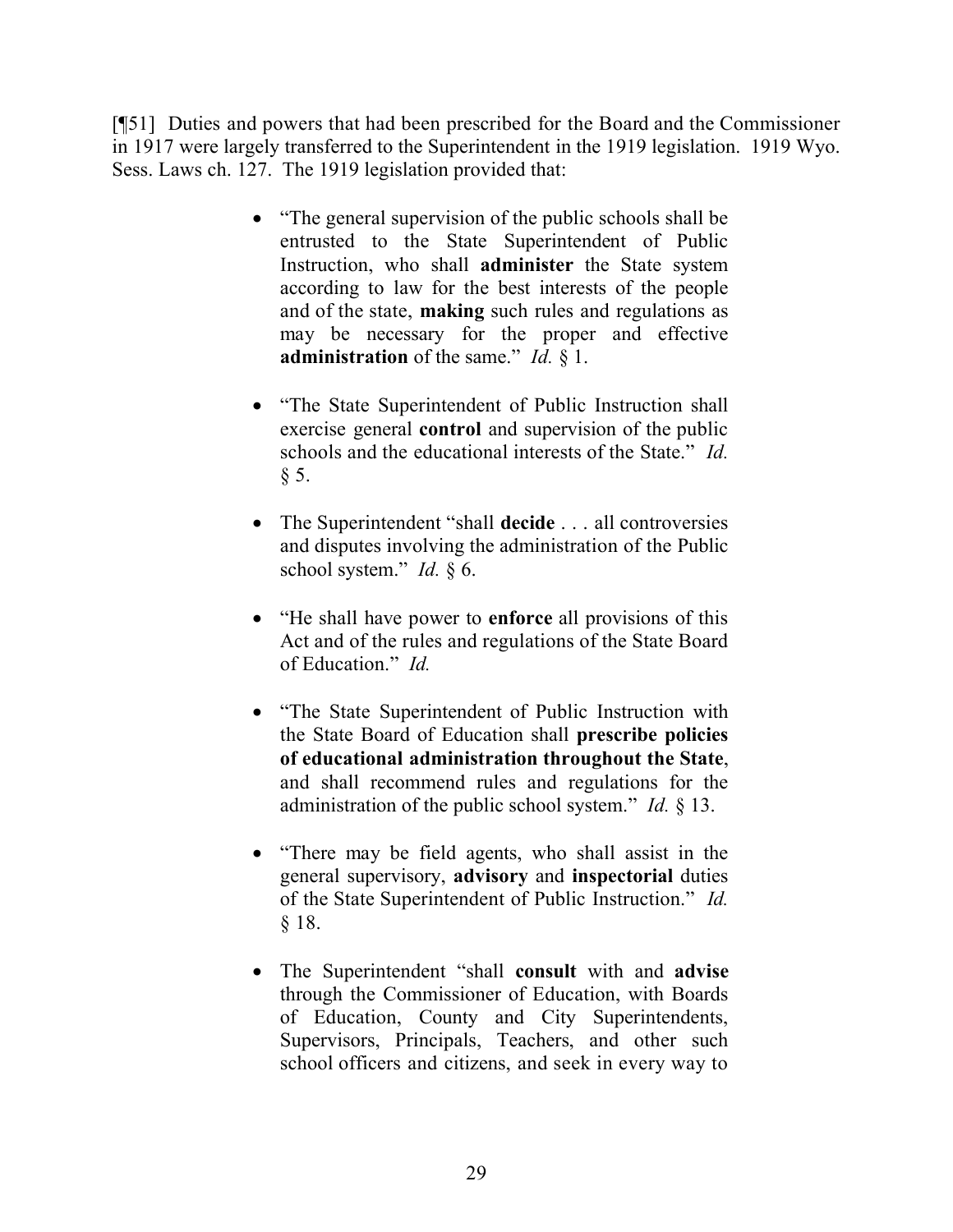develop public sentiment in support of progressive education." *Id.* § 5.

(Emphasis added.) The new legislation retained the statutorily created office of Commissioner and provided the Commissioner with administrative responsibilities. The legislation, however, expressly subordinated the Commissioner to the Superintendent:

> The Commissioner of Education shall, **under the general supervision and direction of the State Superintendent of Public Instruction,** execute the educational policies of the State Board of Education.

*Id*. § 20 (emphasis added).

[¶52] The powers and duties of the Superintendent set forth in the 1919 legislation were in harmony with the plain language of Article 7, Section 14. We previously determined that the phrase "general supervision" includes the power and responsibility to oversee, direct, and administer the statewide education system. The 1919 legislation was consistent with that definition.

[¶53] Subsequent legislative treatment of the office was also consistent with that definition. After 1919, the Superintendent remained the administrative head of the state educational system. In 1959, the Office of Commissioner of Education was abolished. 1959 Wyo. Sess. Laws ch. 109, § 10. In 1969, the legislature enacted the Wyoming Education Code of 1969. 1969 Wyo. Sess. Laws ch. 111, § 1. Under the Code, the Superintendent remained the administrative head of the state education system. According to the legislation: "The general supervision of the public schools shall be entrusted to the state superintendent who shall be the administrative head and chief executive officer of the department of education." *Id.* § 9.

[¶54] The duties of the Superintendent identified in the 1969 Code are similar to those set forth in the 1919 legislation. Under the 1969 Code, the Superintendent was required to:

- Make rules and regulations consistent with the code as necessary and desirable for proper and effective administration of the state educational system, except in areas specifically entrusted to the state board;
- Consult with and advise the state board and local school boards, administrators, teachers and interested citizens, and seek to develop public support for a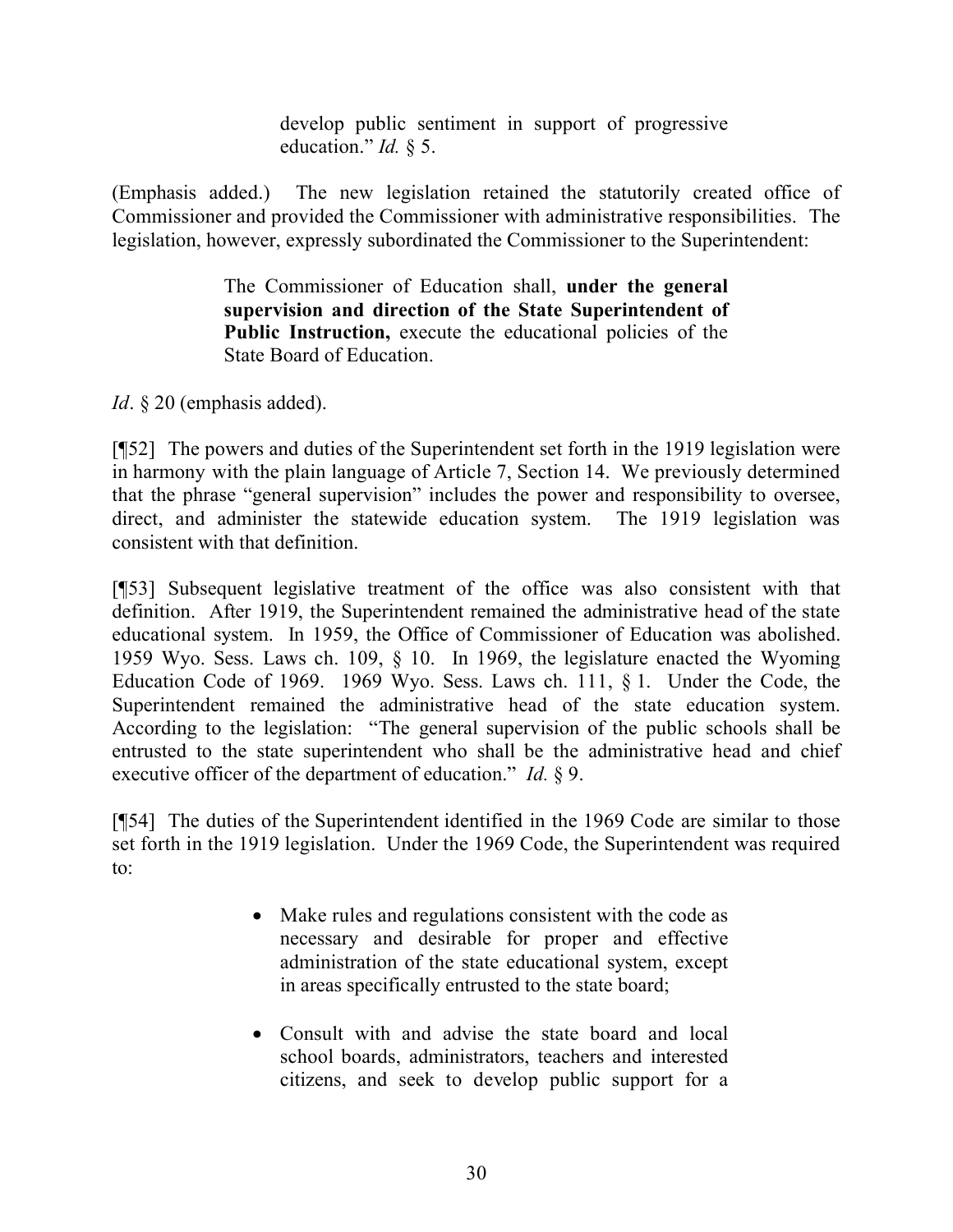complete and uniform system of education in Wyoming;

• Enforce the code and rules and regulations.

*Id.*  $\&$  10. The Superintendent retained those powers and responsibilities until the 2013 legislation was enacted.

[¶55] If legislative history is a relevant consideration in constitutional interpretation, it reflects legislative action consistent with our interpretation of the plain language of Article 7, Section 14 and does not support the interpretation offered by the State. Except for the short-lived 1917 Act, the Superintendent's role has never been viewed as merely a "grant of limited responsibility." The responsibilities of the Superintendent have never been limited to promoting "in a general way education in this state." The Superintendent has always had a broad range of responsibilities and has always been the executive officer in charge of administering the state education system.

[¶56] The State's discussion of legislative history appears to flow from its proposed interpretation of the "prescribed by law" language in Article 7, Section 14. The State contends that phrase provides the legislature with unlimited authority to assign or take away powers and duties from the Superintendent. Accordingly, the State offers legislation appointing the Superintendent as the "administrative head" of the Department of Education as evidence of the legislature's power to "prescribe" powers and duties. The State reasons that, if the legislature has the power to make the Superintendent the "administrative head," it also has the authority to remove those powers. In enacting SEA 0001, the State contends the legislature was merely acting as it has for over 100 years.

[¶57] The State does not attempt to draw a distinction between legislation assigning powers and duties to the Superintendent, and legislation removing powers and duties. But there is a difference. The distinction rests in the source of the authority. The Superintendent's power and responsibility of "general supervision" is constitutional in origin. Statutes consistent with that authority merely give effect to the Constitution. *White*, 689 P.2d at 106-07. If the Superintendent's authority were only statutory, the legislature would have authority to eliminate all powers and duties it has assigned to the Superintendent. However, legislation providing that the Superintendent "shall administer the state system" and designating the Superintendent as the "administrative head and chief executive officer of the department of education" does not arise from the legislative power to "prescribe." Rather, it implements the constitutional grant of authority entrusted to the Superintendent in Article 7, Section 14.

[¶58] We turn, then, to the provisions of the 2013 Act to determine whether the Superintendent retains the constitutional power and responsibility of "general supervision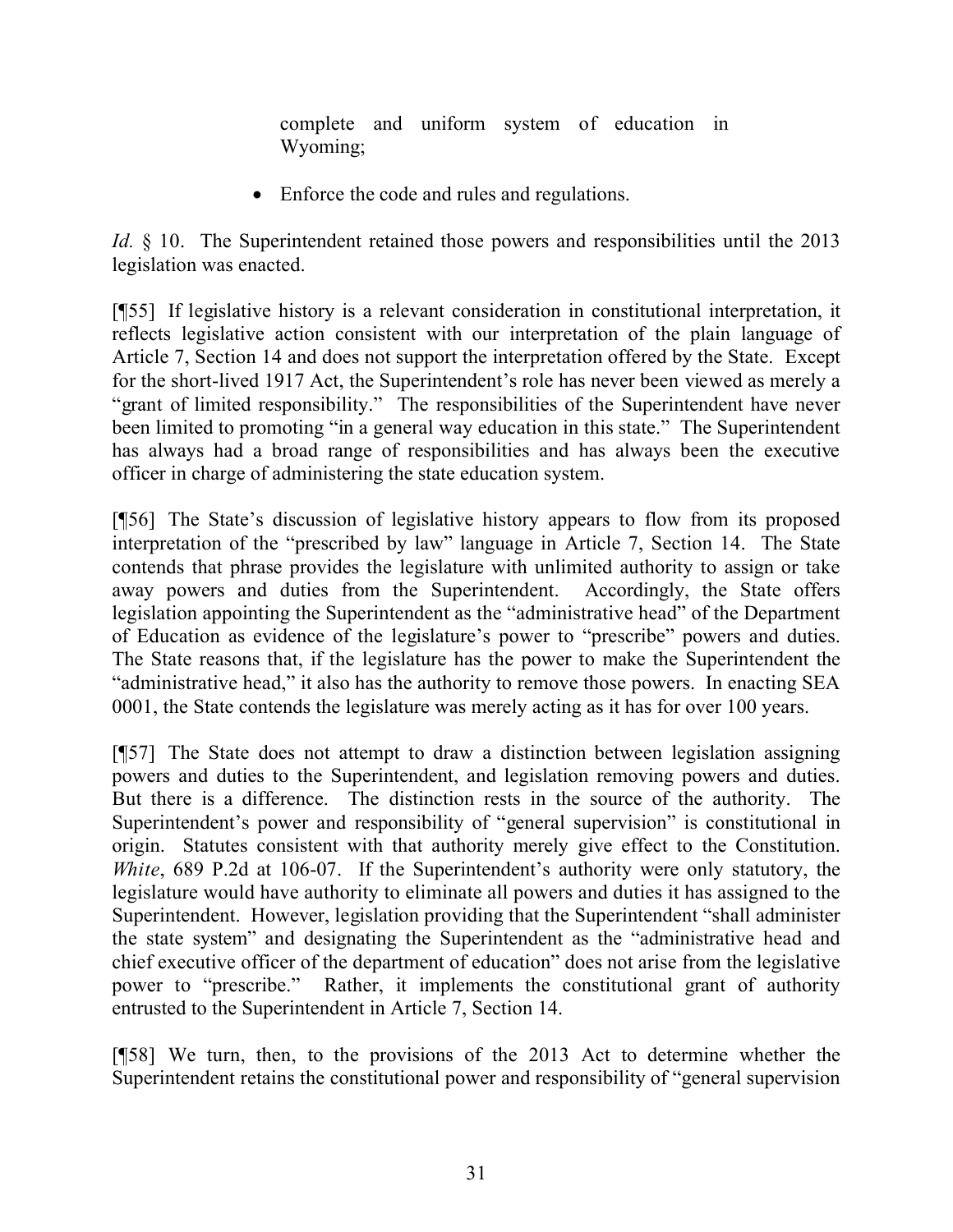of the public schools." The State contends that "the current statute preserves sufficient power so as to satisfy the Constitution." In support of that position, the State quotes language from the 2013 Act providing: "The general supervision of the public schools shall be entrusted to the state superintendent as prescribed by law." 2013 Wyo. Sess. Laws ch. 1,  $\S 2$ . The State correctly points out that this statutory language parallels the first clause of Article 7, Section 14. In light of that statutory language, the State asserts that Appellants must "meet the burden of a facial challenge to show that the Legislature's grant of 'general supervision' in the . . . Act is illusory." We conclude that Appellants have satisfied that burden. The reservation of the power of "general supervision" in the 2013 Act is illusory.

[¶59] Under the Act, the Superintendent no longer has any supervisory role in the State Department of Education. Wyo. Stat. Ann. § 21-2-104 (LexisNexis 2013). The Act makes the Director "the administrative head and chief executive officer of the state department of education." Wyo. Stat. Ann. § 21-1-104(b). The Act provides that the State Department of Education "shall be under the supervision of the director" and that "[a]ll duties of the state department of education shall be under the control of the director." Wyo. Stat. Ann. § 21-2-104. In the Act, "director" is substituted for "superintendent" in nearly every statutory provision in which the word "superintendent" previously appeared. We will not detail every section in which that substitution was made. We offer three sections from the enrolled Act to illustrate.

[ $[$ [60] In the enrolled Act, Wyo. Stat. Ann.  $\S$  21-2-201 states:

(a) The general supervision of the public schools shall be entrusted to the state superintendent who shall be the administrative head and chief executive officer of the department of education *as prescribed by law.*

Wyo. Stat. Ann. § 21-2-104 provides:

There shall be a separate and distinct state department designated as the state department of education which shall be under the supervision of the state superintendent *director* and consist of the state superintendent *director* and such divisions, staffed by personnel and provided with facilities the state superintendent *director* determines necessary to assist him in the proper and efficient discharge of his respective duties *as approved by the governor*. *The director shall serve as the chief administrative officer of the department. All duties of the state department of education shall be under the control of the director.*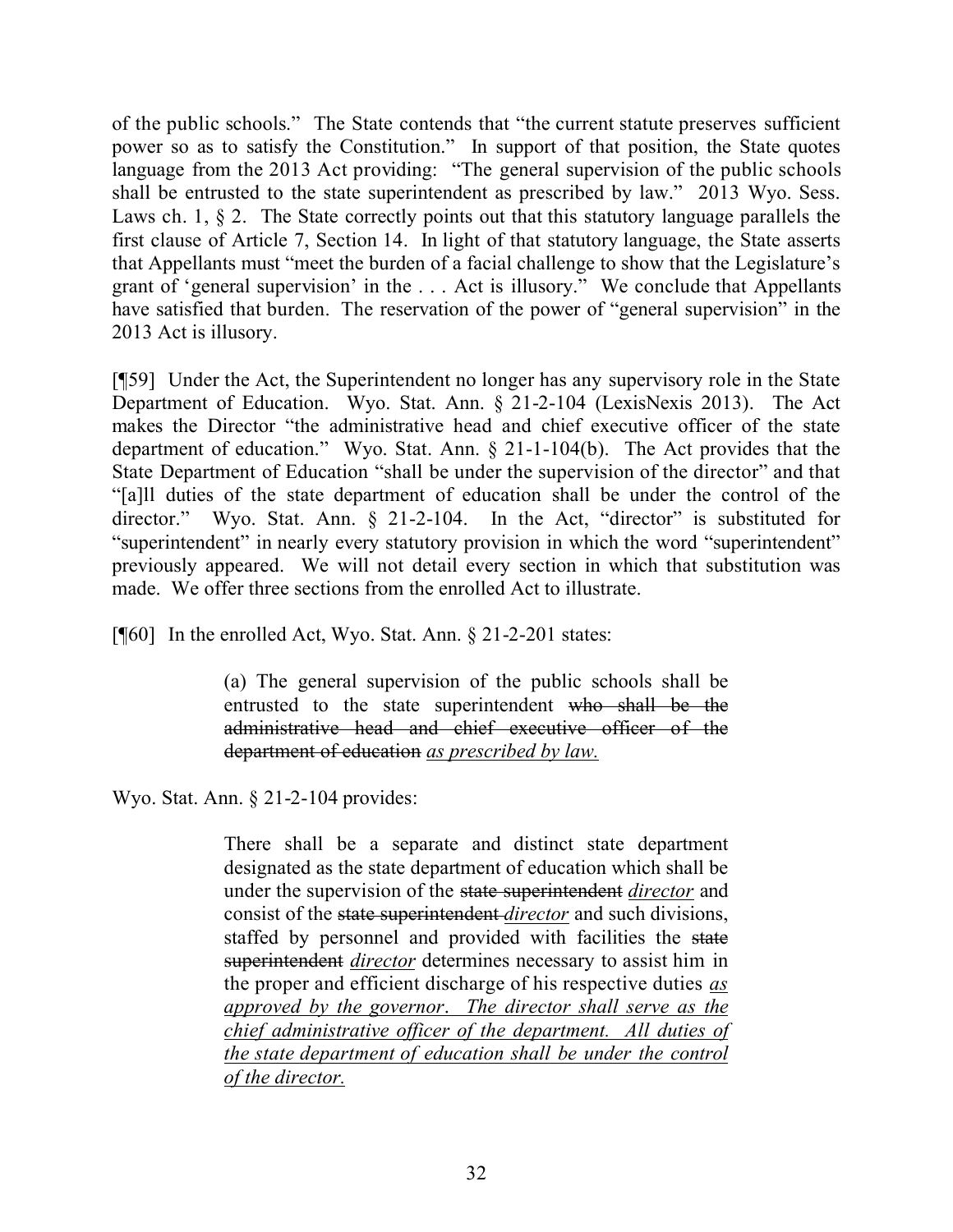Wyo. Stat. Ann. § 21-2-202 states:

(a) In addition to any other duties assigned by law, the state superintendent *director* shall:

(i) Make rules and regulations, consistent with this code, as may be necessary or desirable for the proper and effective administration of the state educational system.

This provision proceeds to list duties in 30 other subsections. In those subsections, the word "director" is substituted every time for "superintendent." Wyo. Stat. Ann. § 21-2-202(a)(i-xxx) (LexisNexis 2013).

[¶61] The State contends that the Superintendent has been left with meaningful duties and responsibilities. The State notes that the Superintendent continues to serve on the State's Board of Land Commissioners, Loan and Investment Board, the Board of Trustees of the University of Wyoming and the State School Facilities Commission. Also, under the 2013 Act, the Superintendent must report to the legislature by October 15 of each year on the general status of the public schools, Wyo. Stat. Ann. § 21-2-201(b), and must identify professional development needs of teachers and provide a plan and up to 5 training sessions to meet those needs. Wyo. Stat. Ann.  $\S 21-2-201(c)(vi)$ . The State points out that the Superintendent is left with authority to adopt rules "as may be necessary for the proper and effective general supervision of the public schools," but it also concedes that the Superintendent's rulemaking authority is limited. The Superintendent's rulemaking authority does not extend to any area where the legislature has given responsibility over that area of law to the State Board of Education or the new Director of the Wyoming Department of Education. Wyo. Stat. Ann. § 21-2-201(a),  $(c)(i)$ .

[¶62] According to the State, "the Superintendent now exercises authority unknown at the time of Statehood. The Superintendent has authority over the State's Teacher of the Year Program, rules for the seclusion or restraint of students, efforts to minimize head injuries from school athletics, and the use of toxic chemicals in schools." Wyo. Stat. Ann.  $\S$  21-2-201(c)(ii)-(v). As important as those responsibilities may be, they are limited and piecemeal, and even collectively they do not satisfy the "general supervision" mandate of Article 7, Section 14.

[¶63] The 2013 Act relegates the Superintendent to the role of general observer with limited and discrete powers and duties. Additionally, under the State's proposed interpretation of its authority to "prescribe by law" the legislature could remove all of those powers and responsibilities from the Superintendent in future legislation. This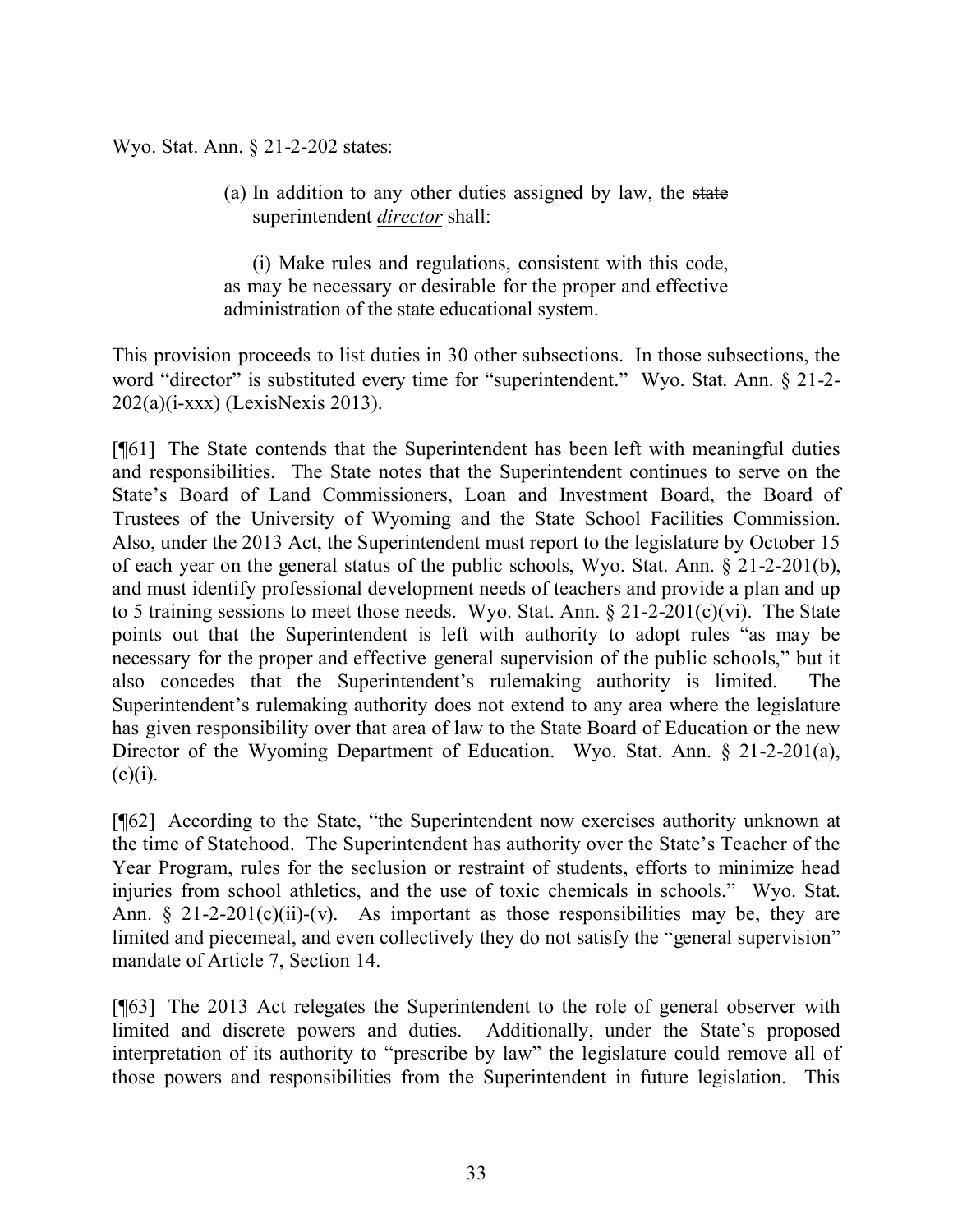could not have been the intent of the framers of the Constitution and the people who ratified it.

[¶64] We should pause at this point to clarify that our function is merely to determine whether the proposed legislation is constitutional. We are not making any judgment with respect to the merits of the legislation. We note that, on at least one occasion in relatively recent times, a legislatively created Commission recommended that the constitutional office of Superintendent be eliminated and replaced by a "cabinet level" director who would report "directly to the Governor." Joint Legislative-Executive Efficiency Study, 1989, at 138 (commonly referred to as the Ferrari Report). Interestingly, the report touched on some of the issues in this case. The conclusions of the report are at odds with the State's interpretation of Article 7, Section 14. The report recognized that the Superintendent of Public Instruction was the "chief state school officer." *Id.* ("Wyoming is one of 15 states in which the Constitution calls for an elected chief state school officer."). The report also recognized that a constitutional amendment would be necessary to effectuate the recommended changes:

> The Committee recommends constitutional amendments be submitted to a vote of the people whereby the State Superintendent of Public Instruction is no longer elected. Instead, legislation would provide for appointment by the Governor with Senate approval. Legislative action of this nature enacted by the 1989 Legislative Session would enable the question to be put before the voters in the general election in 1990. The current [i]ncumbent's term of office would be completed by the end of calendar year 1990 and this component of the restructuring could be implemented at that time.

*Id.* at 139.

[¶65] During the 2012 session, legislation was proposed for a constitutional amendment along the lines recommended by the Commission. It sought elimination of the constitutional office of Superintendent of Public Instruction and replacement by a cabinet officer appointed by the Governor. The legislation, identified as House Joint Resolution No. HJ0011, provided in part:

> A JOINT RESOLUTION proposing to amend the Wyoming Constitution relating to the superintendent of public instruction; eliminating the elected status of the state superintendent on and after January 5, 2015; providing for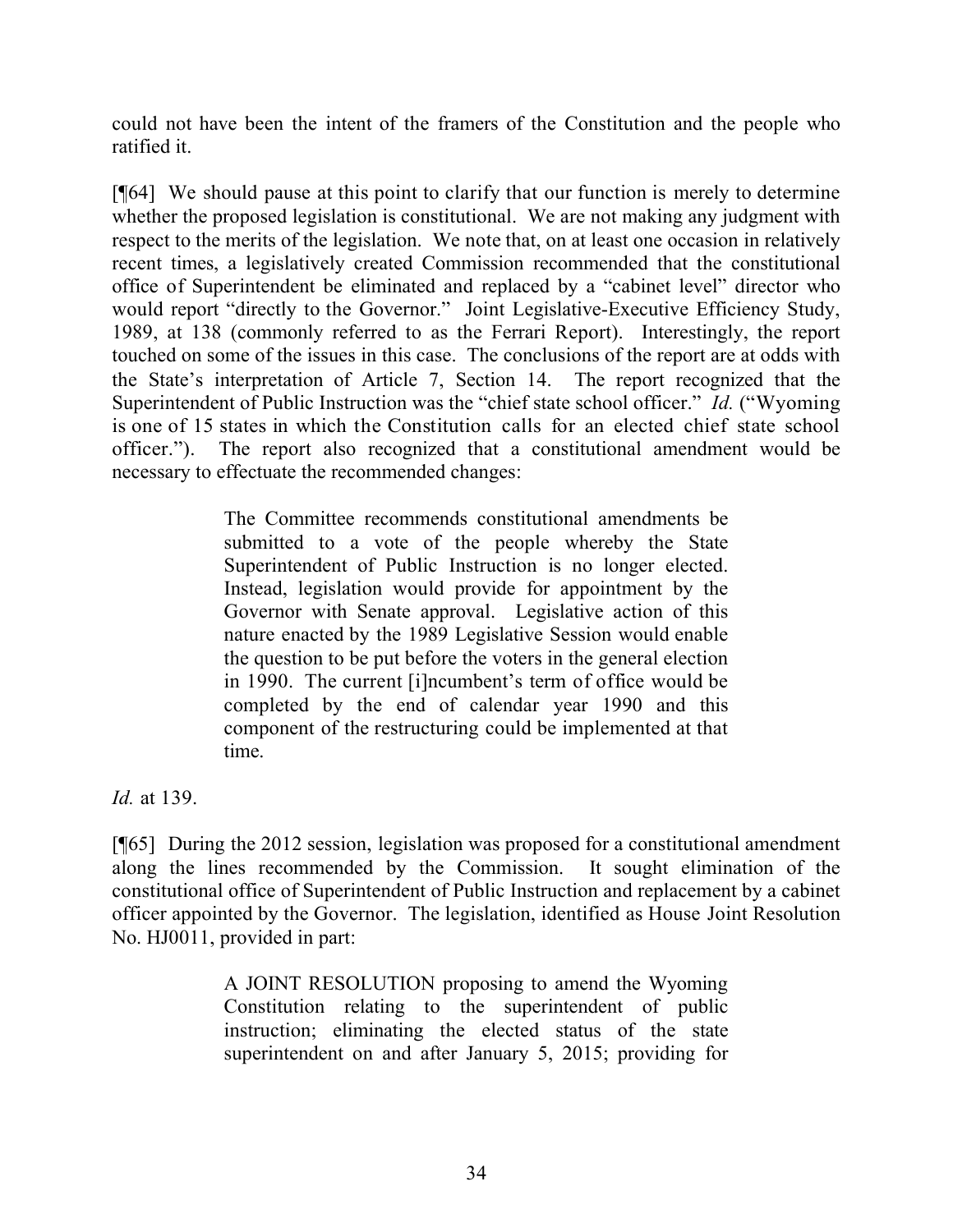supervision of public schools by the governor through appointed cabinet officer.

The proposed resolution failed introduction. In the 2013 session, the legislature enacted the legislation which is the subject of this litigation.

[¶66] We recognize that the 2013 Act does not "eliminate" the office of Superintendent. It has, however, effectively marginalized the office and has left it "an empty shell." Under any good faith and common sense reading of the 2013 Act, it is clear that the Superintendent no longer has the power and responsibility of "general supervision of the public schools" that is entrusted to an elected Superintendent by Article 7, Section 14. That power has been transferred to the appointed Director of the Department of Education. The legislature has attempted to accomplish through legislation what it may only do through the constitutional amendment process of Article 20, Section 1.<sup>18</sup> Consequently, we conclude beyond all reasonable doubt that SEA 0001 is unconstitutional.

[¶67] Before closing, a few brief comments regarding the dissent are warranted. The dissent concedes that the legislature does not have unlimited authority to prescribe the powers and duties of the Superintendent. Such power is constrained by the general supervision clause of Article 7, Section  $14^{19}$  The dissent also agrees that the fundamental question that must be resolved is whether the Superintendent retains the

<sup>&</sup>lt;sup>18</sup> Article 20, Section 1 provides:

Any amendment or amendments to this constitution may be proposed in either branch of the legislature, and, if the same shall be agreed to by two-thirds of all the members of each of the two houses, voting separately, such proposed amendment or amendments shall, with the yeas and nays thereon, be entered on their journals, and it shall be the duty of the legislature to submit such amendment or amendments to the electors of the state at the next general election, and cause the same to be published without delay for at least twelve (12) consecutive weeks, prior to said election, in at least one newspaper of general circulation, published in each county, and if a majority of the electors shall ratify the same, such amendment or amendments shall become a part of this constitution.

 $19$  According to the dissent, "As long as the superintendent retains general supervision of the public schools, which is the case under SEA 0001, the legislature's delegation of duties involving education must be upheld as a proper exercise of its plenary power."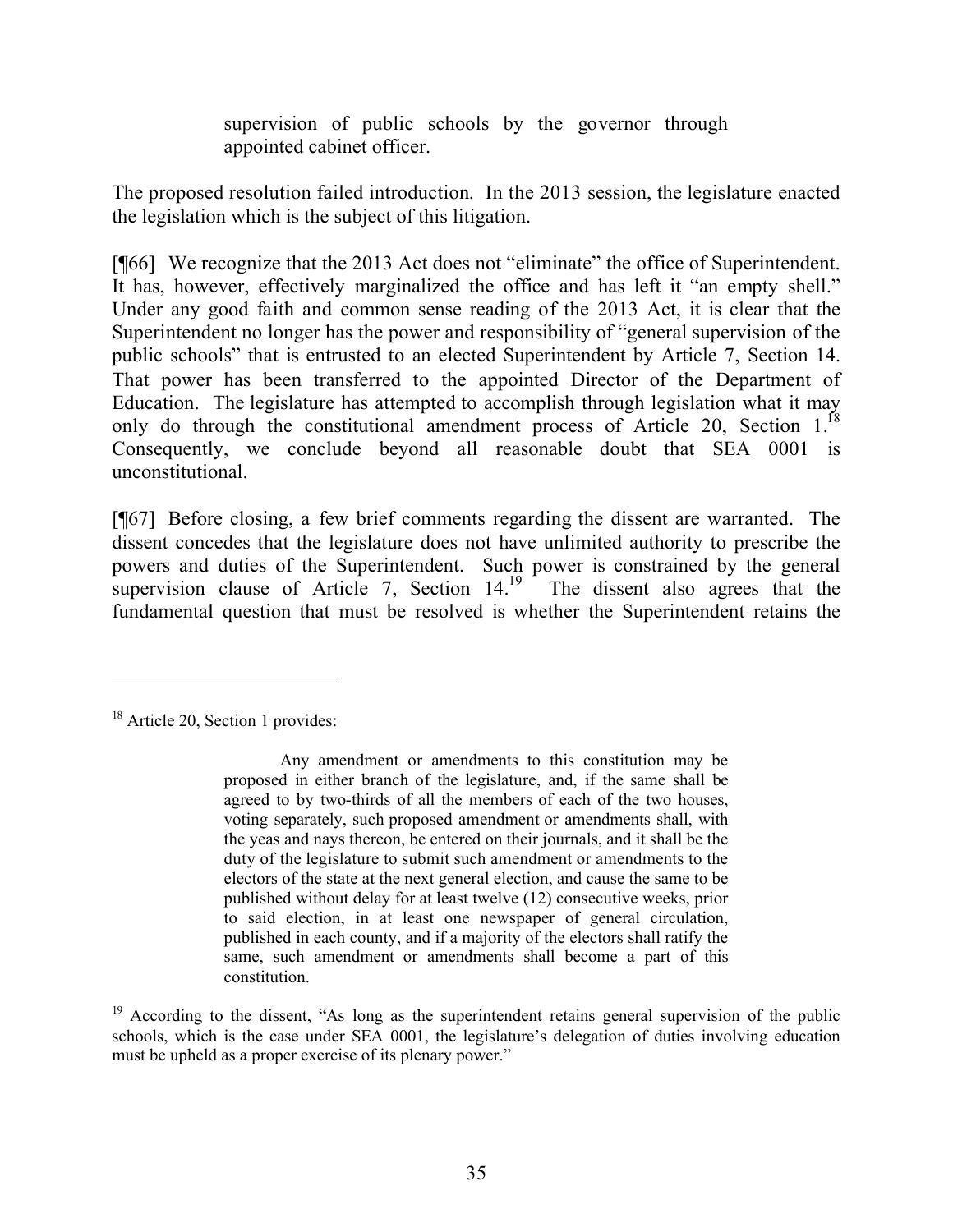power of general supervision under SEA  $0001$ <sup>20</sup> We have concluded that the Superintendent does not retain that power under the Act.

[¶68] The dissent reaches the opposite conclusion in part because it maintains that the legislature retains the authority to "define . . . what constitutes the function of 'general supervision of the public schools." $2<sup>1</sup>$  In making this assertion, the dissent does not specify whether the legislative power to "define" is limited. If the dissent is contending that the legislative authority to "define" is unlimited, its assertion would appear to conflict with its recognition of the restrictions on the legislative power to "prescribe."<sup>22</sup> If the dissent is contending that the legislative authority to "define" is restricted by the first clause of Article 7, Section 14, this case turns on the definition of general supervision intended by the framers, as reflected in the plain language of the Constitution. The dissent, largely relying on its interpretation of legislative history, offers the same limited definition of "general supervision" as the State. We disagree with that interpretation.

[¶69] If the dissent views the legislative power to "define" as unrestricted, it renders the first clause of Article 7, Section 14 meaningless. Followed to its logical conclusion, such an interpretation would permit the legislature to eliminate all, or nearly all, of the duties of the Superintendent. Taken to the extreme, if the dissent is correct, legislation providing that the sole duty of the Superintendent is to administer "the teacher of the year program" would pass constitutional muster. That could not have been the intent of the framers and the people who ratified our Constitution.

[¶70] The dissent wonders "If the legislature transferred half of the duties back to [the] superintendent, would that withstand constitutional challenge?" If that issue is ever presented to this Court, it will be addressed and determined. The certified questions addressed to this Court involved the constitutionality of SEA 0001, not the constitutionality of any other legislation or potential legislation. SEA 0001 did not eliminate any duties that the legislature had previously determined were necessary for the "general supervision of the public schools." It simply transferred nearly all of those duties to the Director. Article 7, Section 14 mandates that those duties "shall be entrusted to the state superintendent."

<sup>20</sup> *See* dissent, ¶ 111.

<sup>&</sup>lt;sup>21</sup> The dissent reaches this conclusion based in part upon its application of "rules relating to selfexecuting or non-self-executing" constitutional provisions. Neither party raised this issue. If those rules applied, they would not lead to the conclusion reached by the dissent.

 $22$  According to the dissent, "the legislature clearly is authorized to define, and throughout the State's history has defined, what constitutes the function of 'general supervision of the public schools.'"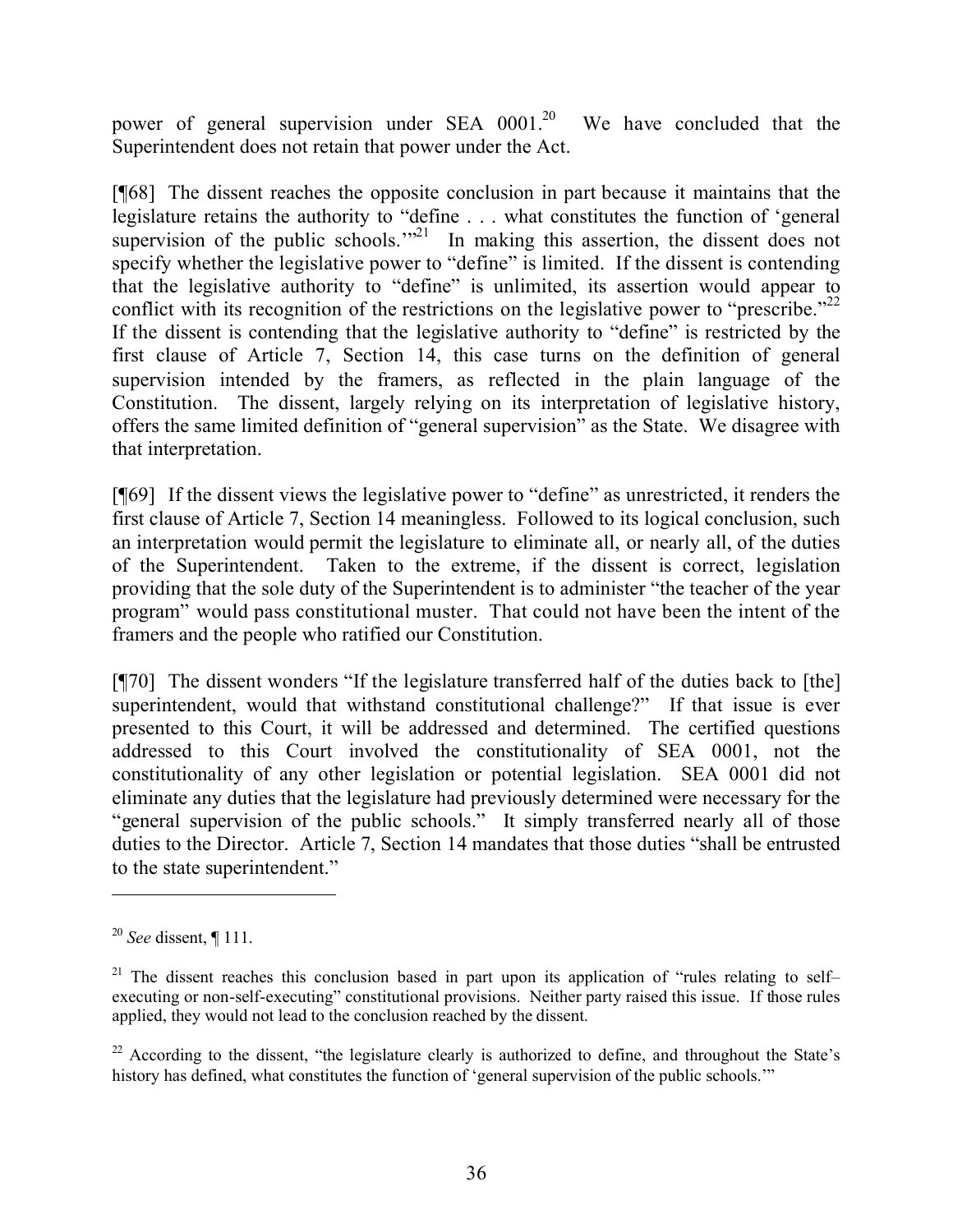[¶71] The dissent suggests our opinion leads inexorably to the conclusion that any delegation of authority in the education arena to any entity other than the Superintendent is unconstitutional. In making that assertion, the dissent, like the State, overstates the Appellants' position and our determination. Appellants are not claiming, and we are not holding, that Article 7, Section 14 entitles the Superintendant "to be in charge or control of all aspects of education." Appellants are not claiming, and we are not holding, that the legislature may not delegate duties and powers to other entities such as the board of education and the school facilities commission. We are simply holding that the legislature may not delegate powers and duties to other entities to such an extent that the power of general supervision no longer resides with the Superintendent. In making that determination, we are applying the clear and unambiguous language of Article 7, Section 14.

[¶72] We recognize that this is a matter of "very grave importance" and have approached the question with great caution. We have undertaken our review with the presumption that the challenged statute is constitutional. We have viewed the dissent with an open mind but, ultimately, have not been persuaded. When the legislation is viewed objectively in light of the plain language of Article 7, Section 14, we do not understand how the dissent can reach the conclusion that SEA 0001 is constitutional.

[¶73] The Wyoming Constitution is a fundamental law "established by and expressing the will of the people." *Campbell II*, ¶ 31, 32 P.3d at 332. It is this Court's responsibility to "preserve, protect, and defend the people's fundamental law." *Id.* In the exercise of that responsibility, "we cannot declare valid any legislation which contravenes that fundamental law." *Id.* The result we reach today maintains the integrity of the Wyoming Constitution.

### *CONCLUSION*

[¶74] The first certified question from the district court states: "Does Senate Enrolled Act 0001 violate Wyoming Constitution Article 7, Section 14?" We answer that question as follows:

1. Yes. The "prescribed by law" provision in Article 7, Section 14 does not provide the legislature with unlimited authority to prescribe the powers and duties of the office of Superintendent. The legislative authority to prescribe is limited by the responsibility of "general supervision of the public schools" that was entrusted to the Superintendent in Article 7, Section 14. The legislature can prescribe powers and duties of the Superintendent, but it cannot eliminate or transfer powers and duties to such an extent that the Superintendent no longer maintains the power of "general supervision of the public schools." The 2013 Act impermissibly transfers the power of general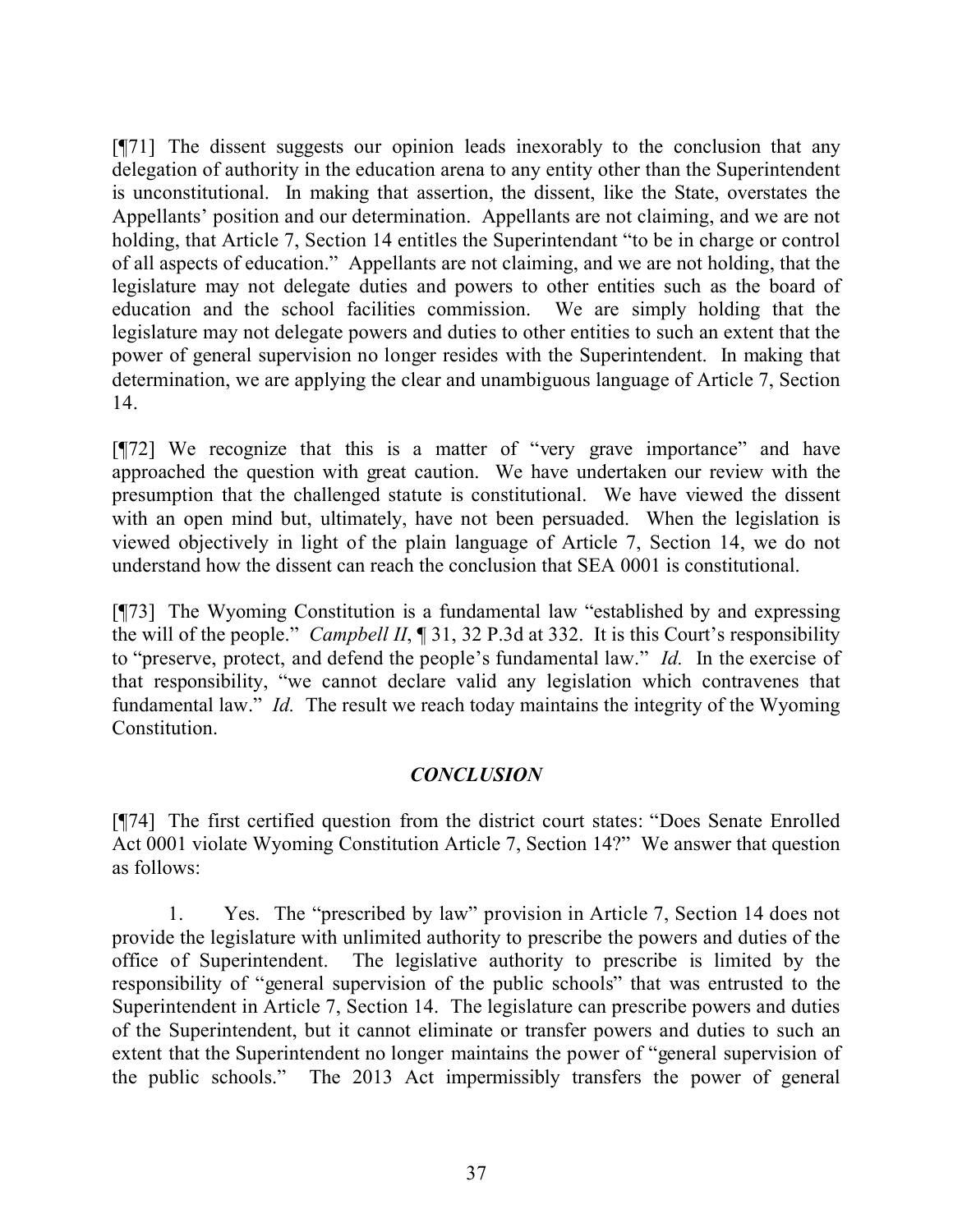supervision from the elected constitutional office of Superintendent to the statutory office of Director of the Department of Education who is appointed by the Governor. Under the Act, the Superintendent no longer maintains the power of general supervision of the public schools. SEA 0001 is unconstitutional.

[¶75] In light of our response to the first certified question, it is unnecessary to consider Appellants' challenges to the Act on the constitutional grounds identified in the remaining certified questions. We remand to the district court for entry of an order consistent with this opinion.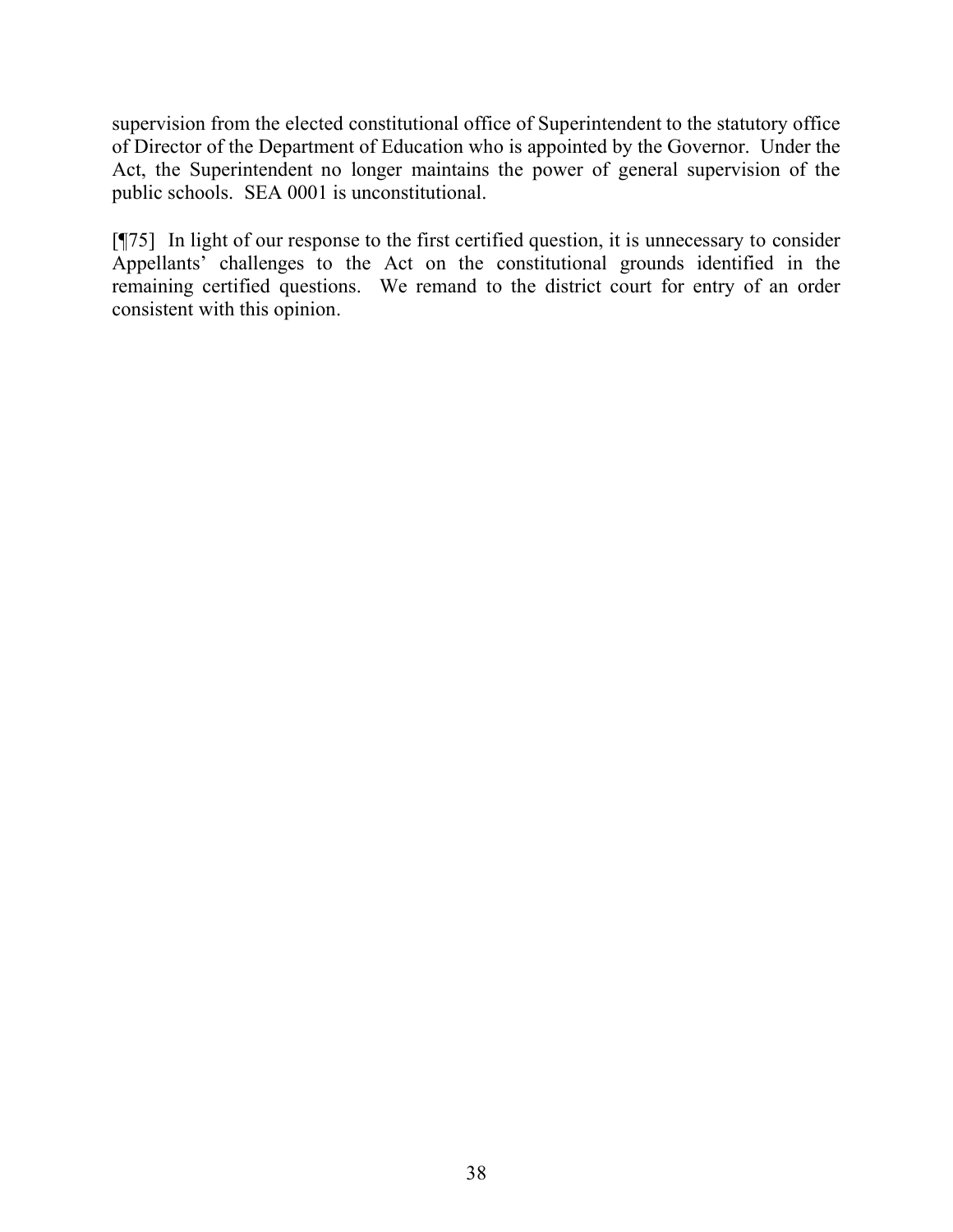**DAVIS**, Justice, concurring generally and with special concurrence, in which **VOIGT**, Justice, joins.

[¶76] I write separately only to emphasize certain points. I am in complete agreement with the reasoning and conclusions of Justice Burke's opinion.

[¶77] The well-crafted dissent intimates that the majority opinion intrudes upon powers entrusted to the legislature. I respectfully disagree. Our system of government is a delicate and uneasy balance between the legislative, executive, and judicial branches. This balance was conceived to prevent any one branch from becoming tyrannical. *See* The Federalist No. 47 (James Madison) ("The accumulation of all powers, legislative, executive, and judiciary, in the same hands, whether of one, a few, or many, and whether hereditary, self-appointed, or elective, may justly be pronounced the very definition of tyranny."). The judicial branch was intended by the Founders of the federal government to be the least dangerous, as it had then and has now "no influence over either the sword or the purse" and therefore "neither force nor will, but merely judgment." The Federalist No. 78 (Alexander Hamilton). The Wyoming judiciary is subject to the same limitations.

[¶78] The Wyoming and Federal Constitutions are intended to allocate power between the branches of government, the states (in the case of the Federal Constitution), and the people. The Wyoming Constitution can be amended by a vote of the people, although a two-thirds vote of both houses of the legislature is required to submit an amendment to the electorate. Wyo. Const. Art. 20,  $\S$  1. It can also be amended by a constitutional convention if two-thirds of both houses agree to ask the voters whether such a convention should take place, if a majority of the voters agree, and if a majority of voters agree with changes proposed by the convention. Wyo. Const. Art. 20, § 3. It is obvious that the delegates to the 1889 constitutional convention intended to craft a system which could only be modified by consent of a super-majority of both houses of the legislature and the consent of the people. The amendment process was intended to be and is quite difficult. As James Madison observed of the Federal Constitution in The Federalist No. 43, the Constitution "guards equally against the extreme facility, which would render the constitution too mutable; and that extreme difficulty, which might perpetuate its discovered faults." The Federalist No. 43 (James Madison). The delegates and the voters who ratified the Wyoming Constitution likewise deemed changes to Wyoming's organic law to be so important that they could be made only with the consent of the people, and not solely by a majority of their elected representatives in the legislature.

[¶79] Since the decision in *Marbury v. Madison*, courts have been charged with determining whether legislation or executive action complies with constitutions. 5 U.S. (1 Cranch) 137, 2 L. Ed. 60 (1803) ("It is emphatically the province and duty of the judicial department to say what the law is."). Indeed, roughly two hundred years later, we succinctly reiterated that "it is the duty of courts of justice to declare void all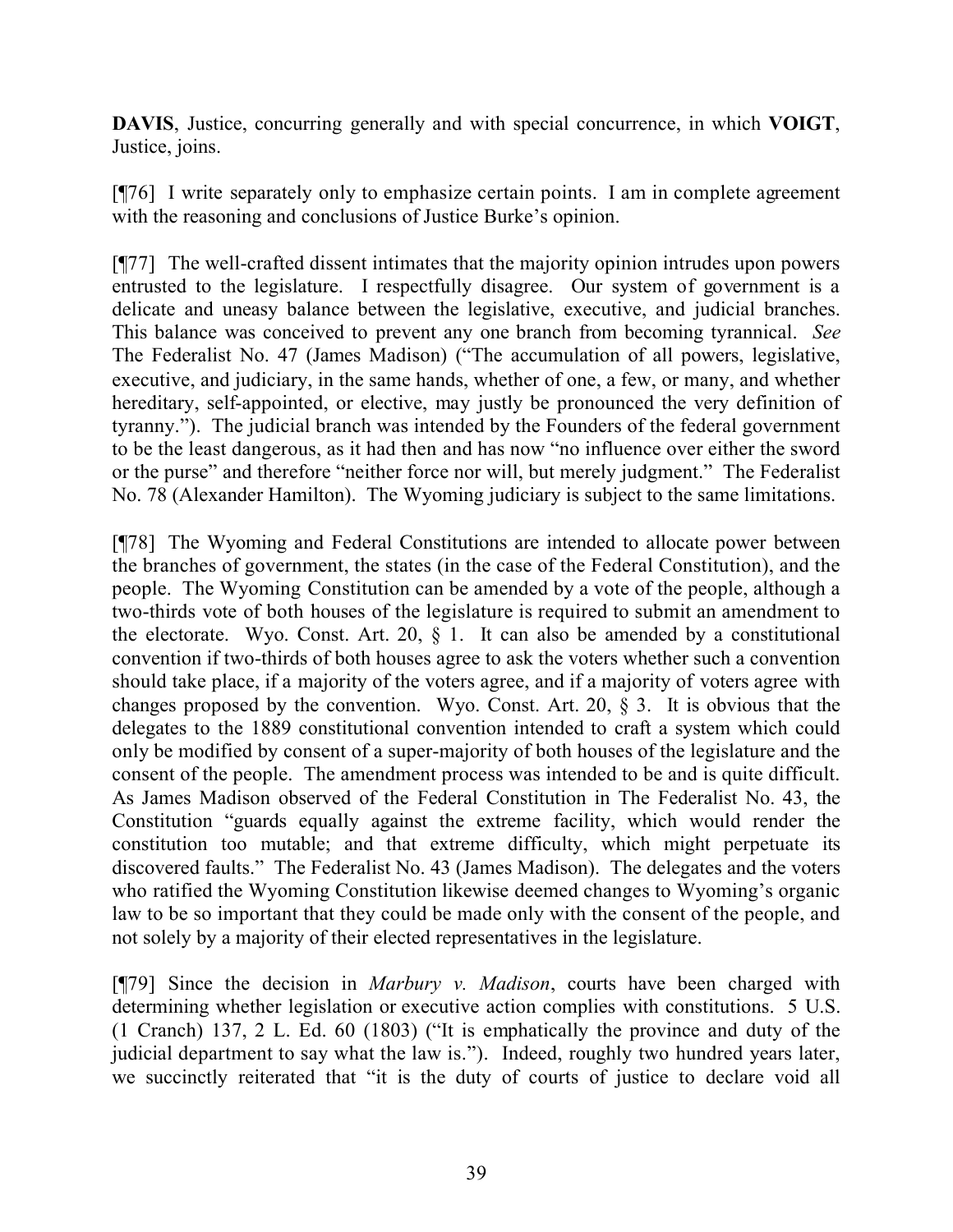legislative acts contrary to the manifest tenor of the constitution." *State v. Campbell Cnty. Sch. Dist.*, 2001 WY 90, ¶ 30, 32 P.3d 325, 331 (Wyo. 2001) (citing The Federalist No. 78 (Alexander Hamilton)). This is always a controversial duty, and often an unpleasant one, but it is the judicial branch which must make those difficult determinations.

[¶80] There can be no doubt that it is unhealthy for the balance of power between the branches when courts intrude on the powers delegated to the legislature by the people through the Wyoming Constitution. However, it would be equally unhealthy if the judicial branch did not fulfill its duty to determine the meaning of the supreme law of the state as that meaning is expressed in the words of the document. Failure to fulfill that duty could result in the legislative or executive branches exceeding the powers enumerated in the Wyoming Constitution. *Campbell Cnty. Sch. Dist*., 2001 WY 90, ¶ 32, 32 P.3d at 332 ("While we recognize the legislative and executive branches of Wyoming's state government have broad powers and responsibilities in providing the fundamental right of an education to our children, the powers of each branch of government are bound by the mandates and the constraints of the Wyoming Constitution.").

[¶81] As the majority opinion points out, state constitutions are generally much more specific and detailed than the United States Constitution, and this is certainly true of the Wyoming Constitution. This arguably makes interpretation an easier task, for state courts have more direction in the text than is available to courts interpreting the Federal Constitution. The majority has relied upon the plain language of the Wyoming Constitution to determine that there are constitutionally protected functions of the office of Superintendent of Public Instruction which may not be transferred to another constitutional officer or legislatively created post without amending the Constitution.

[¶82] The dissent relies upon rules of construction to empty the vessel the constitutional convention intended to fill with the easily-understandable words "general supervision," opining instead that the 2013 legislature could by majority vote fill that vessel with meaning of its own. This would allow a transfer of power to a legislatively created director of the state department of education appointed by another constitutional officer, the Governor. I will not reiterate the majority opinion's reasoning, with which I wholeheartedly agree, but I must state my disagreement with the approach of the dissent. We should decide constitutional issues based on the words used in the Wyoming Constitution, not in spite of them.

[¶83] The dissent also contends that the majority's determination that SEA 0001 violated Article 7, § 14 is faulty because our decision does not also specify exactly what duties constitute "general supervision" or delineate the permissible interplay between the Wyoming State Board of Education, the School Facilities Commission, and the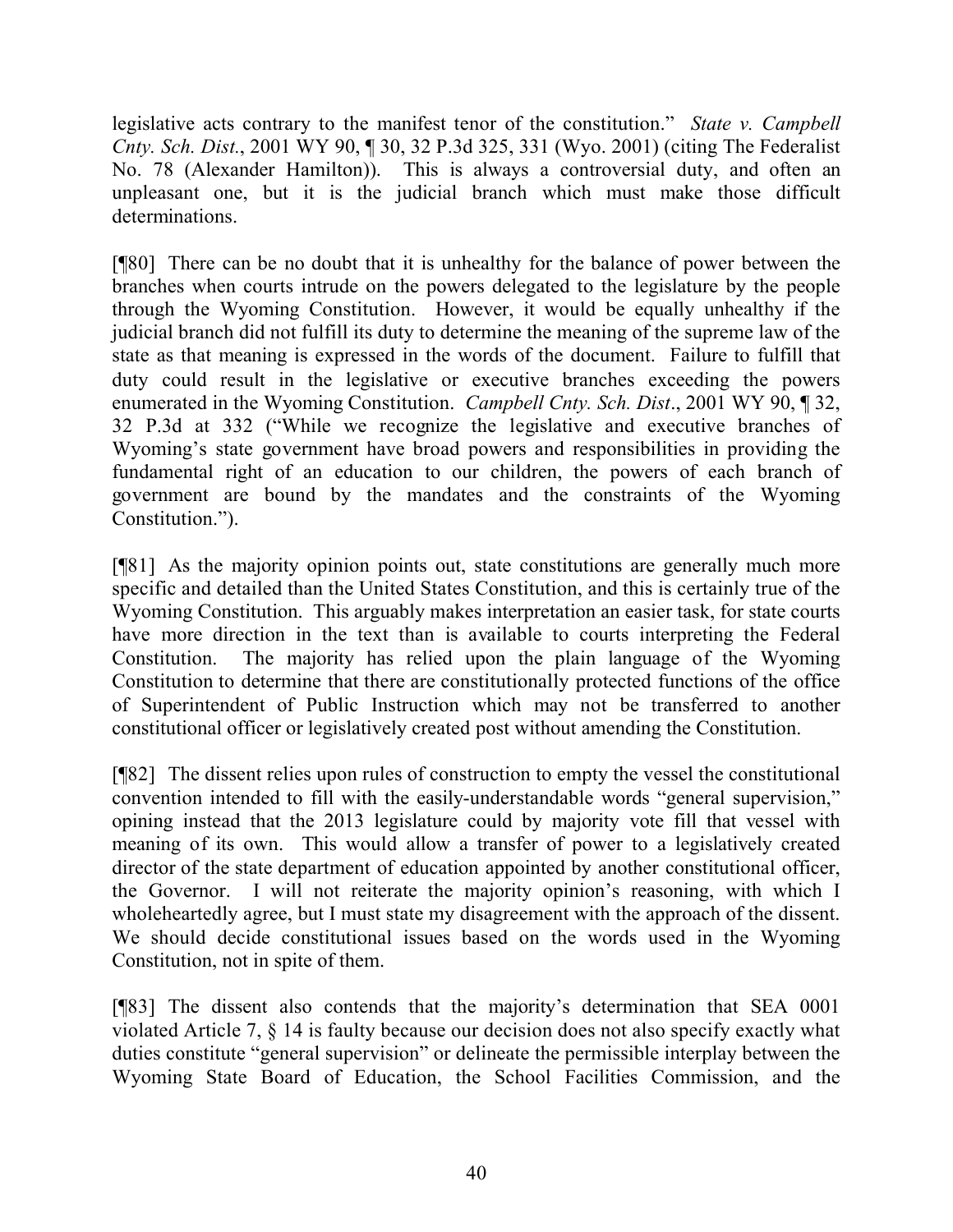Superintendent. I respectfully disagree.

[¶84] We do not now and never have provided advisory opinions. *See State Board of Equalization v. Jackson Hole Ski Corp.*, 745 P.2d 58, 59 (Wyo. 1987) ("Although the question as postulated in this case may be properly before us in the future, to render an opinion here would be to issue an advisory opinion. This Court has said repeatedly that it will not issue advisory opinions."). The legislature has not enacted any additional education-related legislation which would allow us to address these issues. The parties have asked us, by certified question, to determine whether SEA 0001 as a whole violates Article 7, § 14. We have answered that question.

[¶85] Among the duties swept up in the tide of the large-scale transfer made by the legislation may be some which could in fact properly be transferred to another agency or entity, but that question was not presented to us. If the legislature wishes to enact a more narrowly crafted act based on this ruling, it certainly can and by all means should. If there remains controversy regarding the allocation of specific duties, that legislation could then be reviewed by the courts. I am unaware of any authority which would suggest that courts should in effect draft constitutionally permissible legislation so that the legislature may adopt it. It is ironic that the dissent suggests that the Court should accept the legislature's interpretation of the Wyoming Constitution to avoid invading the province of the legislature, while at the same time suggesting that an unprecedented incursion into the legislative realm is necessary to determine whether SEA 0001 is constitutional or not.

[¶86] It is important to recognize what this case is not about. As the majority opinion says, it is not about whether the system designed by the legislature is better than that designed by the delegates to the constitutional convention  $-$  it may well be. It is clear that the constitutional convention delegates' decision to fragment executive power has led to controversy and dissatisfaction with the elected office of Superintendent of Public Instruction almost from statehood, as both the majority and dissent point out. The involvement of the federal government has since made education a much more complex process than it was in 1889. No one could question that the legislature's goal to provide a better system of education with greater accountability is both noble and essential to the well-being of our children and of Wyoming. However, it is not the province of this Court to determine which system would be better, but instead to determine whether SEA 0001 is constitutional in light of Article 7, § 14 and the related provisions of our Constitution.

[¶87] This case is likewise not about the current Superintendent of Public Instruction's performance of her duties. The Wyoming Constitution is not intended to change based upon satisfaction or dissatisfaction with the performance of individual office holders; rather, it is rightfully intended to endure until amended by a vote of the people.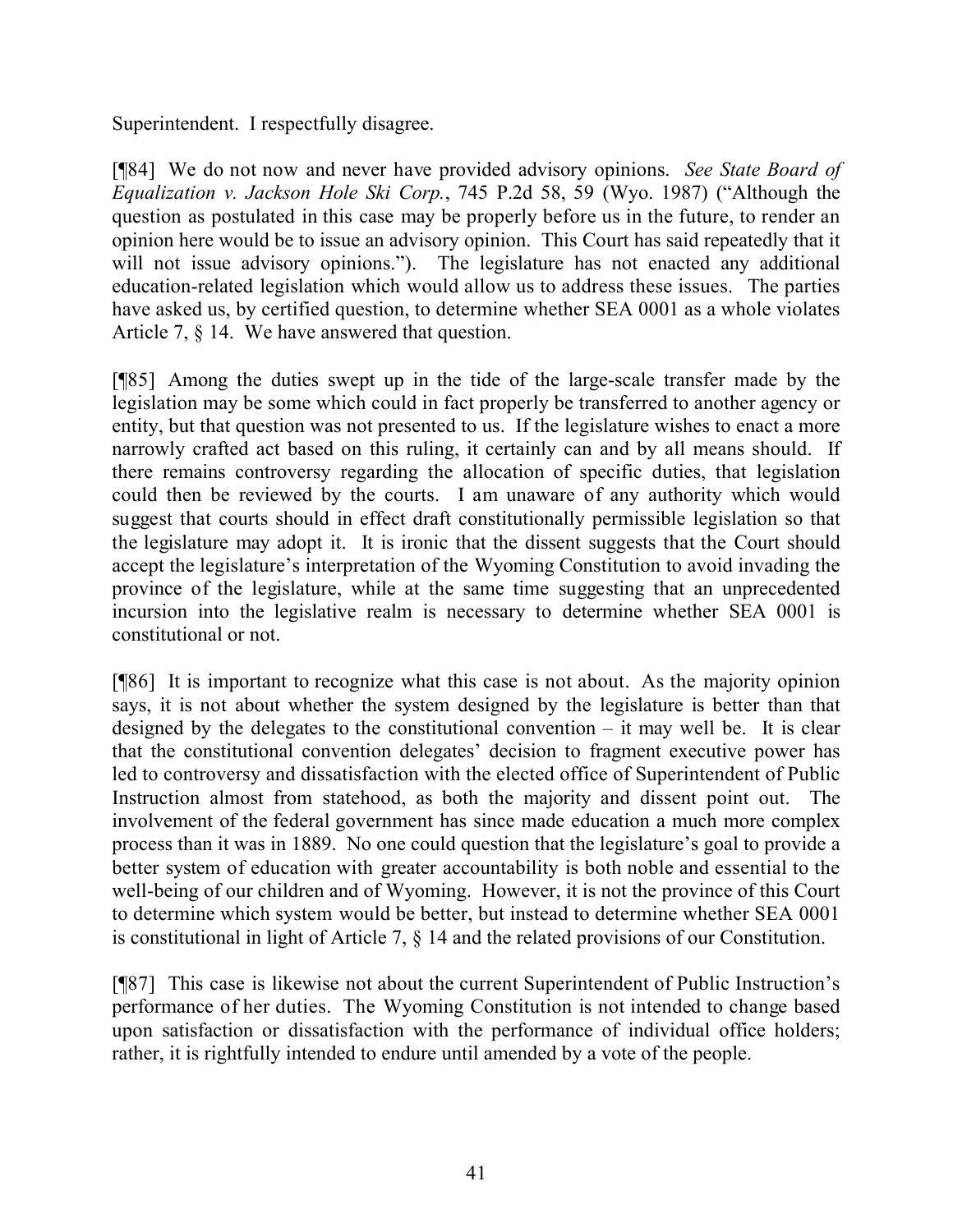[¶88] Finally, this case is not about whether the office of Superintendent of Public Instruction can be changed or eliminated altogether if the current structure is dysfunctional. It most certainly can be, but that change must come through the amendment process, with the consent of the people. By the words they used in the Wyoming Constitution, we know that the delegates to the constitutional convention and the voters who adopted the Constitution had faith in the people of Wyoming to decide important issues about the structure of their government. We should not deprive the citizens of that power by failing to honor the words the delegates used and the electorate adopted.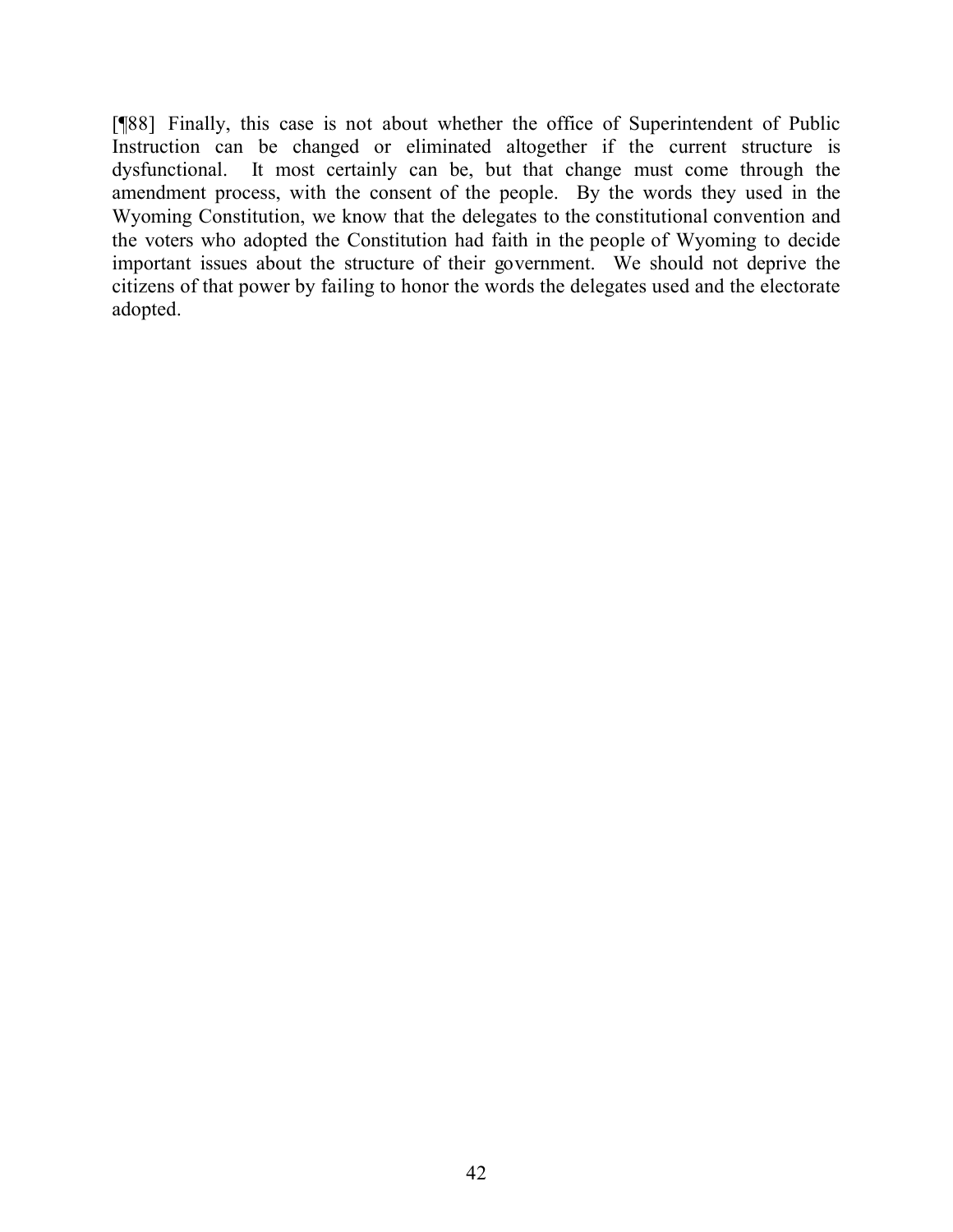## **KITE, Chief Justice, and GOLDEN, Justice (Ret.), dissenting.**

[¶89] Superintendent Hill and the Powers assert that Senate Enrolled Act 0001 (SEA 0001) is unconstitutional because it takes away from the office of superintendent of public instruction (hereinafter superintendent) the powers and duties of general supervision of the public schools. "It is always a matter of very grave importance to decide upon the constitutionality of an act of the Legislature." *State ex rel. Hynds v. Cahill*, 12 Wyo. 225, 281, 75 P. 433, 442 (1904). In considering a constitutional challenge to a statute, a rule "of controlling importance" is that the "question is to be approached by the judiciary with great caution, and examined in every possible aspect, and a statute should not be declared void unless its invalidity is beyond reasonable doubt." *State ex rel. Sullivan v. Schnitger*, 16 Wyo. 479, 526, 95 P. 698, 709 (1908), Potter C.J. concurring, citing Cooley's Constitutional Limitations (3d ed.) 182.

[¶90] In concluding that SEA 0001 is unconstitutional, the majority opinion does not adhere to the controlling rule—it does not proceed with the requisite caution, it fails to examine the question from every perspective and it declares the Act unconstitutional although the challengers have not met their burden of establishing it is so beyond a reasonable doubt. The majority also ignores well established standards governing the interpretation of state constitutions, more than one hundred years of state and territorial history and this Court's repeated statements over many decades to the effect that the legislature is responsible for education in the State "in every respect." *Washakie County Sch. Dist. v. State*, 606 P.2d 310, 320 (Wyo. 1980).

[¶91] In reaching the conclusion it does, the majority crosses over the line between the appropriate exercise of judicial review and interference in matters within the province of the legislature. Where, as here, the legislature has enacted laws to carry out its constitutional authority to make means and agencies available to advance opportunities for education in the state, establish and maintain a complete system of public instruction and systems of public schools and prescribe the superintendent's general supervisory powers and duties, it is not this Court's prerogative to intrude. By doing so, the majority unravels nearly 125 years of historical treatment of education in Wyoming and undermines the very foundation of education in the state.

[¶92] Contrary to the majority's holding, SEA 0001 is a proper exercise of the constitutional charge given to the legislature to provide for education in the State, which expressly includes prescribing the superintendent's powers and duties to generally supervise the public schools. The Act is consistent with the plain language of the constitution, the manner in which the legislature has responded historically to the constitutional mandate, and this Court's interpretation of the constitution as placing responsibility for education in every respect with the legislature. The framers of the constitution expressly authorized the legislature to designate what powers and duties fall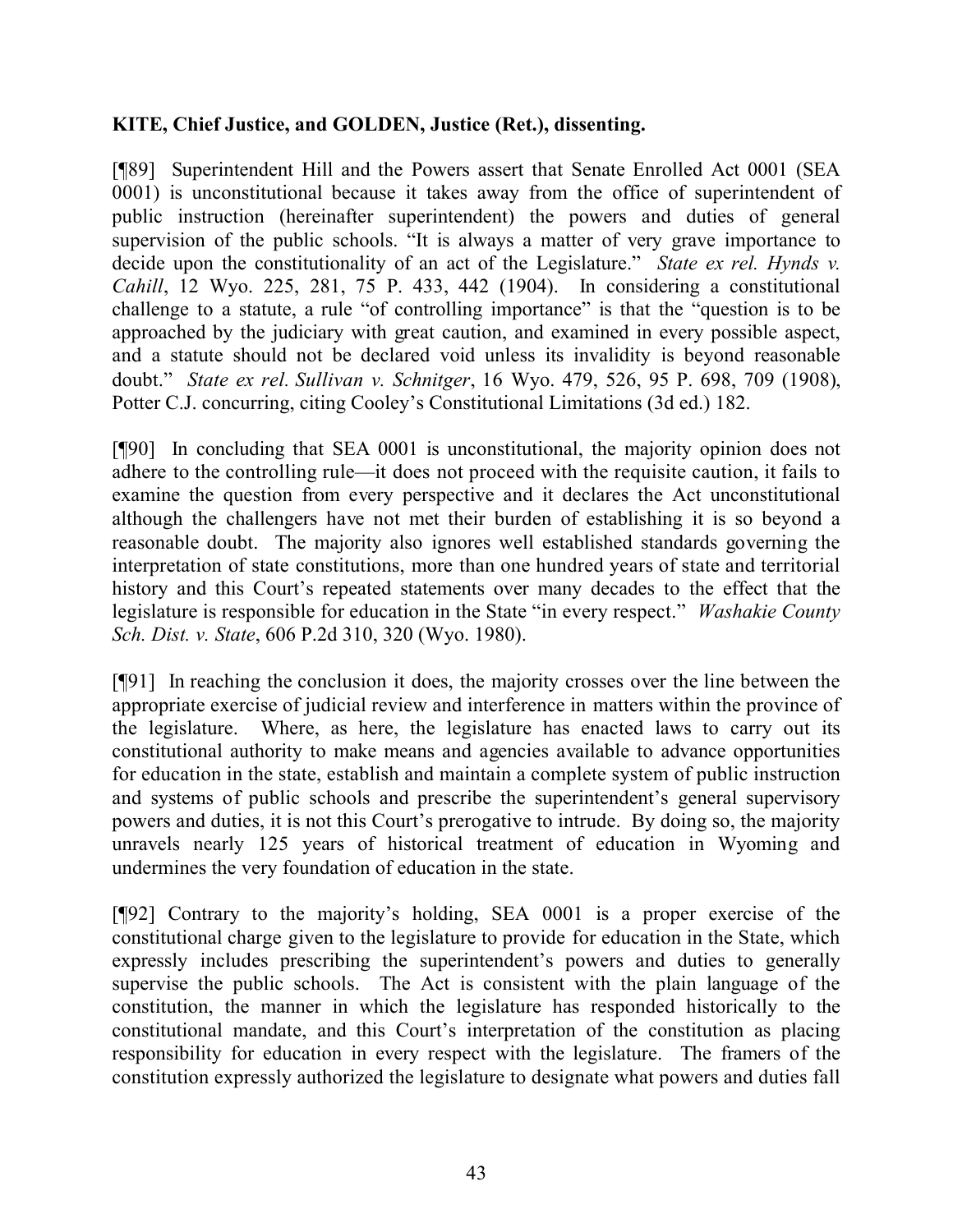within "general supervision of the public schools." The legislature has properly done so in SEA 0001 as it has done throughout the State's history. When the standards for reviewing constitutional provisions are correctly applied, this Court is left with no alternative but to uphold the Act.

#### **STANDARDS OF REVIEW**

[¶93] Whether a statute is constitutional is a question of law which we review *de novo*. *Baessler v. Freier*, 2011 WY 125, ¶ 13, 258 P.3d 720, 725 (Wyo. 2011). Since statehood, this Court has consistently followed the maxim that every statute is presumed constitutional and not to be held in conflict with the constitution unless such conclusion is clear, palpable, unavoidable, and beyond reasonable doubt. *Dir. of the Office of State Lands & Invs. v. Merbanco, Inc*., 2003 WY 73, ¶ 32, 70 P.3d 241, 252 (Wyo. 2003), citing *Painter v. Abels*, 998 P.2d 931 (Wyo. 2000); *Wyoming Coalition v. Wyoming Game & Fish Comm'n*, 875 P.2d 729 (Wyo. 1994); *Thomson v. Wyoming In-Stream Flow Comm.*, 651 P.2d 778 (Wyo. 1982); *Uhls v. State ex rel. City of Cheyenne*, 429 P.2d 74 (Wyo. 1967); *Taxpayers' League of Carbon County v. McPherson*, 49 Wyo. 251, 54 P.2d 897 (1936); *State v. Sureties of Krohne*, 4 Wyo. 347, 34 P. 3 (1893). This Court also has consistently adhered to the principle that a person challenging the constitutionality of a statute bears a heavy burden of proving such beyond any reasonable doubt, and we are duty bound to uphold statutes where possible and resolve all doubts in favor of constitutionality. *Merbanco*, ¶ 32, 70 P.3d at 252, citing *Board of County Comm'rs v. Geringer*, 941 P.2d 742 (Wyo. 1997); *V-1 Oil Co. v. State*, 934 P.2d 740 (Wyo. 1997); *NJC v. State*, 913 P.2d 435 (Wyo. 1996); *Campbell v. State*, 999 P.2d 649 (Wyo. 2000); *Frantz v. Campbell County Memorial Hospital*, 932 P.2d 750 (Wyo. 1997). We have said that a facial challenge such as the one here is "the most difficult . . . to mount successfully, since the challenger must establish that no set of circumstances exists under which the Act would be valid." *Merbanco*, ¶ 32, 70 P.3d at 252, quoting *United States v. Salerno*, 481 U.S. 739, 745, 107 S. Ct. 2095, 95 L. Ed. 2d 697 (1987).

### **RULES OF CONSTITUTIONAL INTERPRETATION**

### *1. General Rules*

[¶94] In considering constitutional provisions, we apply the same rules we use when interpreting statutes. *Merbanco*, ¶ 33, 70 P.3d at 252.

> [Our] paramount consideration is to determine the [framers'] intent, which must be ascertained initially and primarily from the words used in the [constitution]. We look first to the plain and ordinary meaning of the words to determine if the [provision] is ambiguous. A [provision] is clear and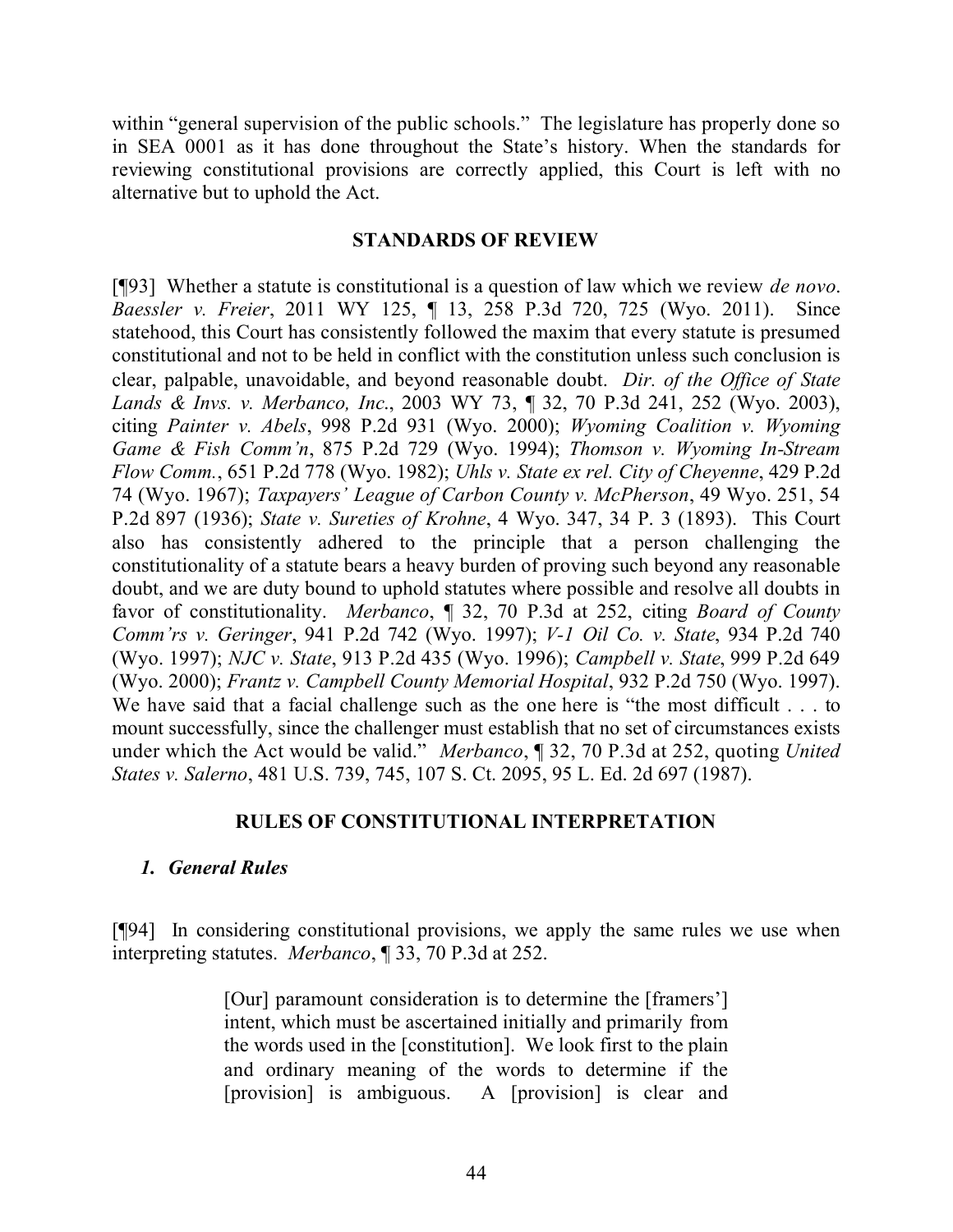unambiguous if its wording is such that reasonable persons are able to agree on its meaning with consistency and predictability. Conversely, a [provision] is ambiguous if it is found to be vague or uncertain and subject to varying interpretations.

*Barlow Ranch, L.P. v. Greencore Pipeline Co.*, 2013 WY 34, ¶ 18, 301 P.3d 75, 83 (Wyo. 2013). Divergent opinions among parties as to the meaning of a provision may be evidence of ambiguity but is not conclusive. *Office of State Lands and Invs. v. Mule Shoe Ranch, Inc*., 2011 WY 68, ¶ 13, 252 P.3d 951, 955 (Wyo. 2011). In ascertaining the meaning of a provision, we consider all provisions relating to the same subject *in pari materia. Id.* When the language is clear, we give effect to the ordinary and obvious meaning of the words used by the framers. *Barlow*, ¶ 18, 301 P.3d at 84.

[¶95] In considering constitutional provisions, we also apply the rules relating to selfexecuting or non-self-executing provisions. *State ex rel. Vidal v. Lamoureux*, 3 Wyo. 731, 30 P. 243, 244-245 (1892); *Gould Land & Cattle Co. v. Rocky Mt. Bell Tel. Co*., 17 Wyo. 507, 101 P. 939, 940 (1909); *Hjorth Royalty Co. v. Trustees of University of Wyoming*, 30 Wyo. 309, 222 P. 9 (1924); *Worthington v. State*, 598 P.2d 796, 800-04 (Wyo. 1979); *White v. State*, 784 P.2d 1313, 1317 (Wyo. 1989). If a constitutional provision is not self-executing, further legislation is required and the legislature may act to implement and qualify the provision. The basic guide in determining whether a constitutional provision is self-executing is whether it states a sufficient rule by means of which the purpose it is intended to accomplish may be determined without the aid of legislative enactment. *See generally* Thomas M. Cooley's Constitutional Limitations (8<sup>th</sup>) ed.) 165-170; 16 Am. Jur. 2d *Constitutional Law*, § 104. If a constitutional provision is not self-executing, further legislation is required and the legislature may act to implement and qualify the provision. *Id*.

[¶96] A constitutional provision that "merely indicates principles, without laying down rules by means of which those principles may be given the force of law" is not selfexecuting. Cooley at 167-168; 16 Am. Jur. 2d *Constitutional Law*, § 104. A provision is not self-executing if, while it is intended to impose duties, it lacks in and of itself sufficient rules by which the duties may be enforced. Cooley at 165; 16 Am. Jur. 2d *Constitutional Law*,  $\S$  104. If a constitutional provision is so indeterminate as not to admit of an understanding of its intended scope, it cannot be self-executing, and will not be construed as self-executing when to do so would work confusion. 16 Am. Jur. 2d *Constitutional Law*, § 104. "The question in every case is whether the language of a constitutional provision is addressed to the courts or the legislature, -- does it indicate that it was intended as a present enactment, complete in itself as definitive legislation, or does it contemplate subsequent legislation to carry it into effect?" *Willis v. St. Paul Sanitation Co*., 48 Minn. 140, 50 N.W. 1110, 1111 (1892). *See also Timm v. Schoenwald*, 400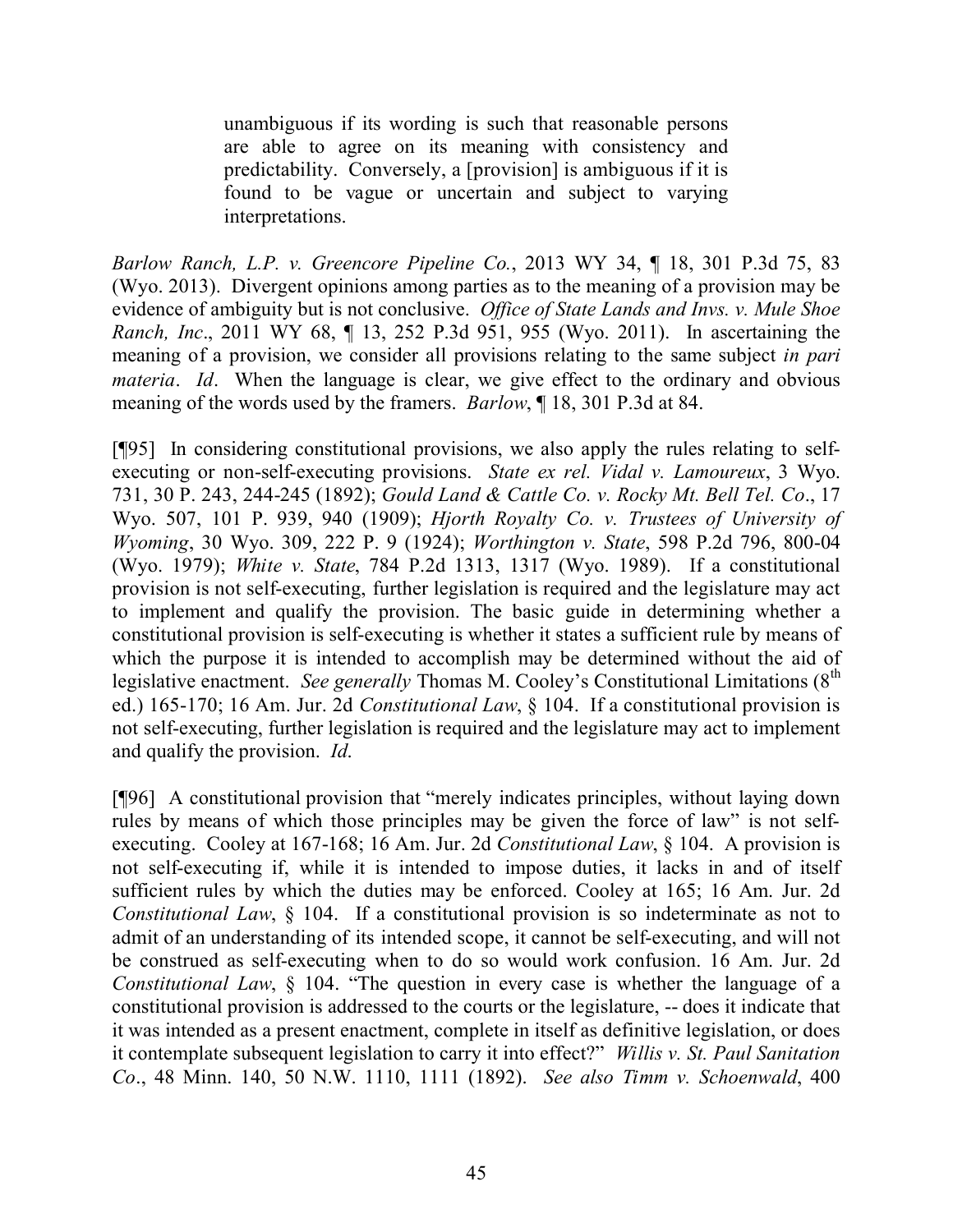N.W.2d 260, 264-66 (N.D. 1987) and cases cited therein. A recent decision of the Montana Supreme Court succinctly explained the non-self-executing principle in an action challenging the constitutionality of that state's constitutionally-mandated public school system, not unlike our own *Washakie* and *Campbell* school finance litigation. In *Columbia Falls Elem. School Dist. No. 6 v. State of Montana,* 109 P.3d 257 (Mont. 2005), the court held the state's constitutional provision that the legislature shall provide a basic system of free quality public schools was a non-self-executing provision. *Id.* at 309. The court found that the constitutional provision was addressed to the legislature, not the court, and, therefore, the legislature can best construct a "quality" system of education if it first defines what constitutes a "quality" system of education. *Id.* at 310*.* As to defining a "quality" system, the court deferred to the legislature. *Id.* Until the legislature provides a threshold definition of "quality," the court stated it could not determine whether the system was adequately funded as the constitution requires. *Id.* at 312*.*

[¶97] When a constitutional provision contemplates subsequent legislation to carry it into effect, it is non-self-executing. In that event,, "the entire scheme of the constitution" for the particular subject "is for the future -- from the time of the adoption of the constitution -- and requires legislation to put it in force." *Lamoureux*, 30 P. at 244-245. Non-self-executing provisions refer to and authorize future legislation and, until such legislation is had, they are without effect. *Id*. at 245. *See also* Jennifer Friesen, State Constitutional Law  $(4<sup>th</sup>$  ed.) 7-13, noting that non-self-executing provisions may be unenforceable in court prior to legislative action. Statutes enacted supplementary to and in connection with non-self-executing constitutional provisions define the duty referenced in the constitution and "set forth how the duty is to be performed." *Gould Land & Cattle Co.,* 101 P. at 940. Such statutes are to be construed whenever possible so as to give them effect consistent with the constitution. *Burton v. Union Pacific Coal Co.,* 18 Wyo. 362, 107 P. 391, 396 (1910). Additionally, when interpreting statutes enacted pursuant to non-self-executing constitutional provisions, courts generally defer to the legislature. Williams, The Law of American State Constitutions, 344 (2009).

### *2. Rules Unique to State Constitutions*

[¶98] An important factor distinguishing state constitutions from the federal Constitution is that they are documents of limitation rather than documents granting powers. Williams at 27. We have said of our own state constitution that it is not a grant but a limitation upon legislative power, **meaning the legislature may enact any law not expressly or inferentially prohibited by the constitution**. *Cathcart v. Meyer*, 2004 WY 49, ¶ 45, 88 P.3d 1050, 1067 (Wyo. 2004), citing *Witzenburger v. State ex rel. Wyoming Community Development Authority*, 575 P.2d 1100, 1129 (Wyo. 1978) and *State v. Snyder*, 31 Wyo. 333, 225 P. 1102, 1105 (1924). In other words, we do not look to our constitution to determine whether the legislature is authorized to enact a law, but rather to determine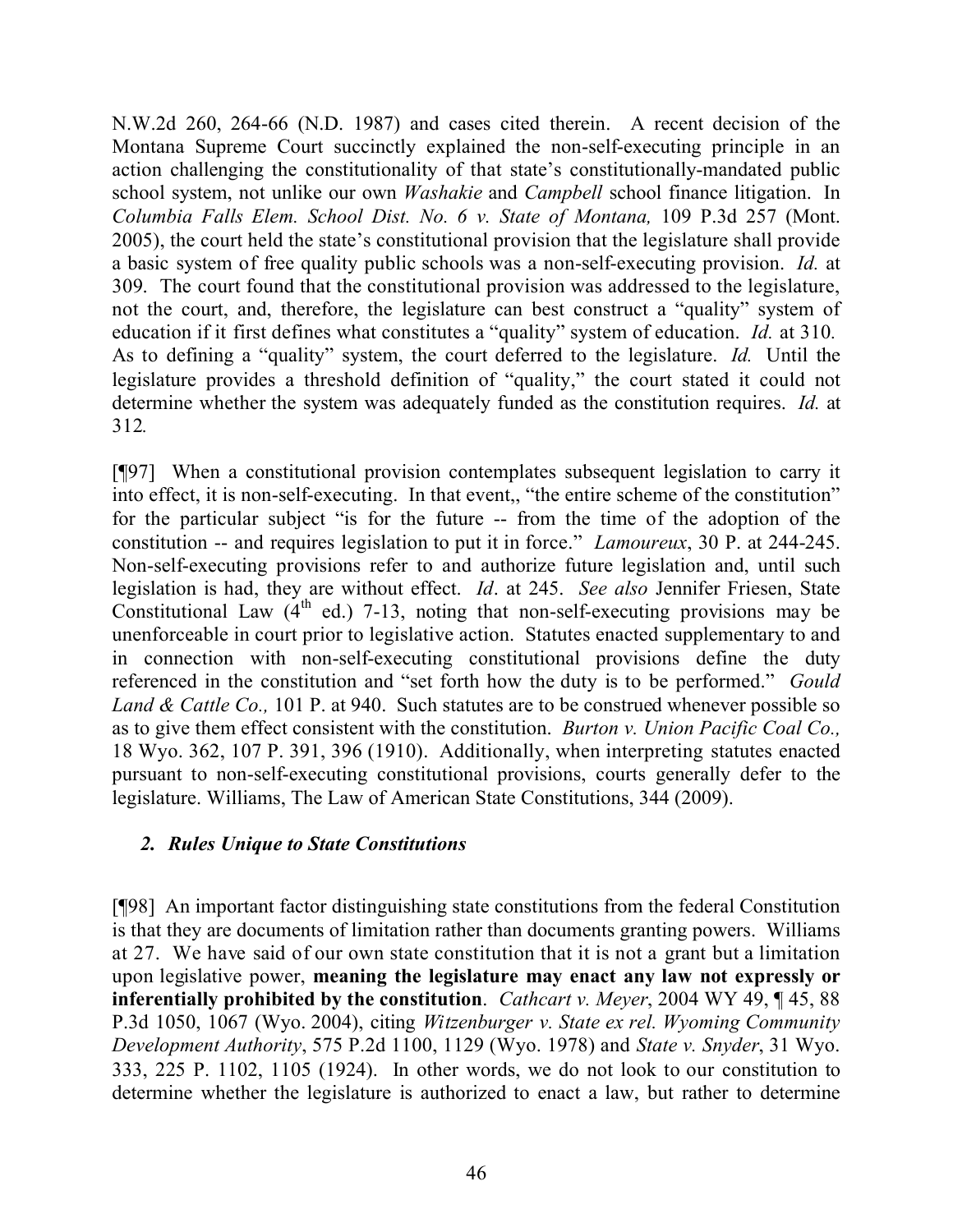whether our constitution prohibits the legislature's enactment of a law. This plenary power of the legislature is the rule for all purposes of civil government, and a prohibition to exercise a particular power is an exception. *Cathcart*, ¶ 45, 88 P.3d at 1067, citing *State ex rel. Bennett v. Barber*, 4 Wyo. 56, 32 P. 14, 16 (1893). This fundamental understanding is expressly declared in our constitution in Article 21, Section 14, which provides: "The legislature shall pass all necessary laws to carry into effect the provisions of this constitution."

[¶99] This Court has expressed unqualified recognition of the plenary power of the legislature since early statehood.

> The people of a State, in framing their constitution, committed to the legislature the whole lawmaking power of the State, which they did not expressly or impliedly withhold. Plenary power in the legislature is the rule, for all purposes of civil government, and a prohibition to exercise a particular power is an exception. . . . [E]very subject within the scope of civil government is liable to be dealt with by the legislature.

*Barber*, 32 P. at 16. It is only when the legislature exercises its plenary power beyond permissive limits that the Court may overturn legislation; otherwise, "the Court has no alternative but to uphold what is done." *School Districts Nos. 2, 3, 6, 9, and 10, in the County of Campbell v. Cook*, 424 P.2d 751, 759 (Wyo. 1967). Thus,

> [w]hen a state law is attacked upon the ground that it is in violation of the Constitution, it is presumably valid, and this presumption is a conclusive one, unless in the Constitution . . . , we are able to discover that it is prohibited. \*\*\* The lawmaking power of the state, it is said . . ., recognizes no restraints and is bound by none, except such as is imposed by the Constitution.

*State v. Johnson County High School*, 43 Wyo. 494, 5 P.2d 255, 261 (1931), quoting Cooley, Constitutional Limitations  $(8^{th}$  ed.) 241.

# **APPLICATION OF RULES TO WYOMING CONSTITUTIONAL PROVISIONS**

[¶100] It is within the framework of the above fundamental rules that this Court must consider the constitutional provisions at issue in this challenge to SEA 0001. Rather than viewing a particular constitutional provision in isolation, we must consider **all** provisions relating to the same subject matter *in pari materia*. *Barlow*, ¶ 18, 301 P.3d at 83. We must determine whether SEA 0001 is a proper exercise of the legislature's plenary power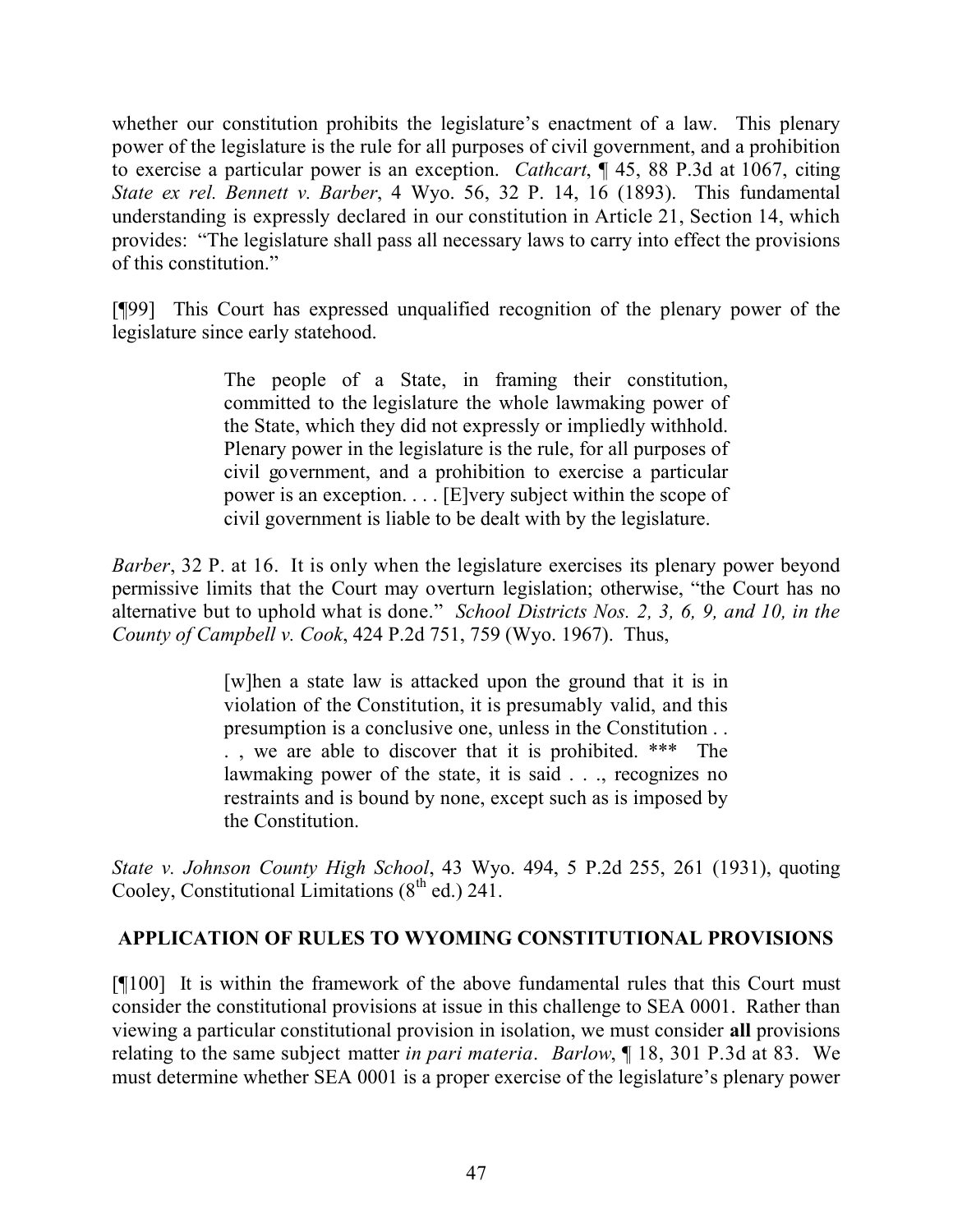or whether the constitution prohibits it, keeping in mind that the exercise of plenary power is the rule and prohibition the exception. *Cathcart*, ¶ 45, 88 P.3d at 1067. We begin our analysis with the relevant constitutional provisions.

[¶101] The framers of the Wyoming Constitution first addressed the subject of education in Article 1, "Declaration of Rights." Section 23 of that article states:

> The right of the citizens to opportunities for education should have practical recognition. The legislature shall suitably encourage **means and agencies** calculated to advance the sciences and liberal arts.

(Emphasis added.) The plain language of this provision indicates the framers recognized in principle that the citizens of the State had a right to educational opportunities and they intended the legislature to act to put that right into practical effect.

[¶102] The framers next addressed the subject of education in Article 7, entitled "Education; State Institutions; Promotion of Health and Morals; Public Buildings." Of those matters, the framers focused first on education:

# **§ 1. Legislature to provide for public schools.**

The legislature shall provide for the establishment and maintenance of a complete and uniform **system** of public **instruction**, embracing free elementary schools of every needed kind and grade, a university with such technical and professional departments as the public good may require and the means of the state allow, and such other institutions as may be necessary.

(Emphasis added.) The plain language of this section indicates the framers intended there to be a **system** of public **instruction**, that is, teaching, in the State and that they intended the legislature to provide for the creation and maintenance of that system.

[¶103] The framers again addressed the subject of education in the final section of the last article of the constitution, Article 21, stating:

# **§ 28. Legislature to provide for public schools.**

The legislature shall make laws for the establishment and maintenance of **systems** of public **schools** which shall be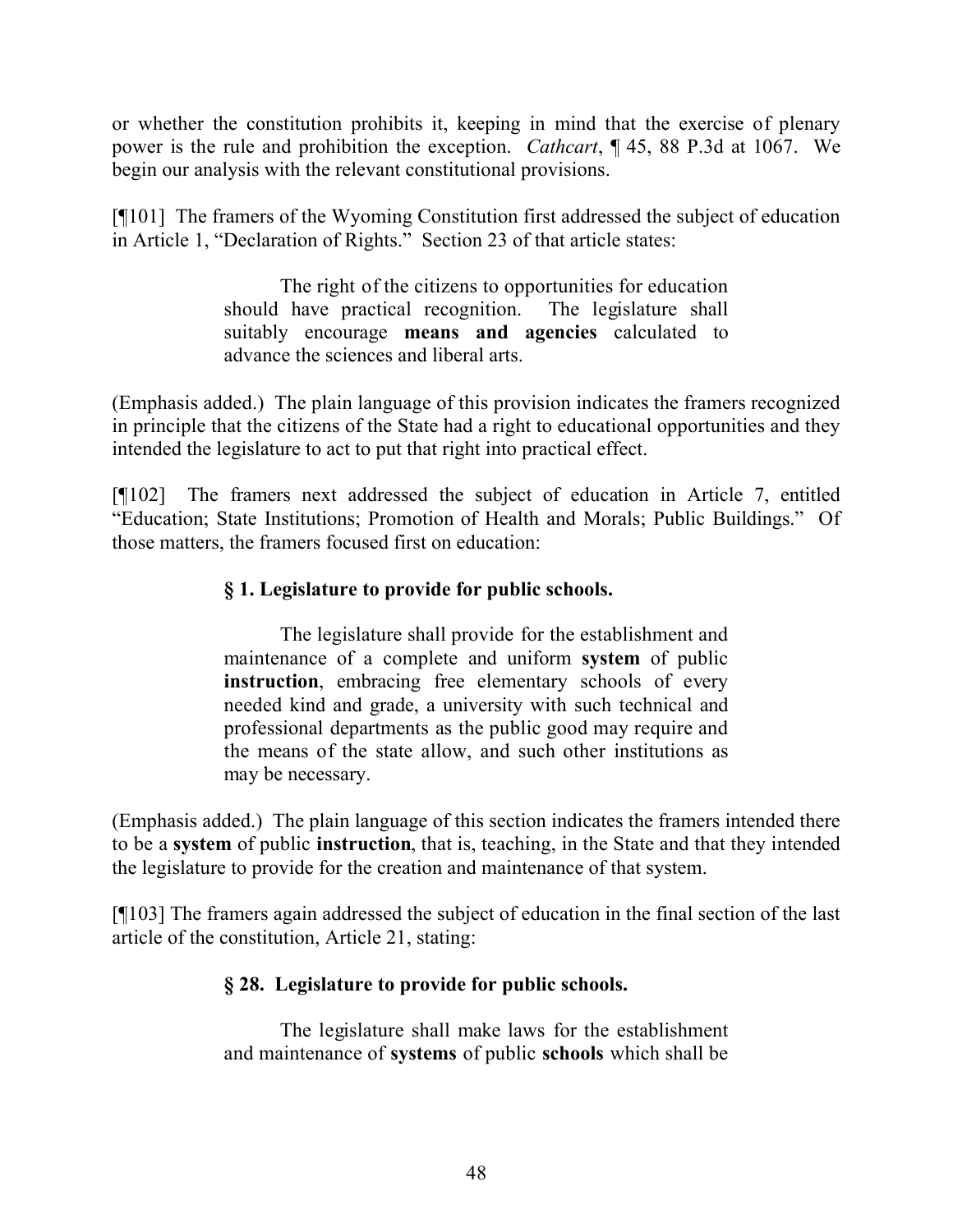open to all children of the state and free from sectarian control.

(Emphasis added.) The plain language of this provision indicates the framers intended there to be **system***s* of public **school***s* in the State and that they intended the legislature to provide for the creation and maintenance of those systems.

[¶104] In three separate articles of the constitution, the framers charged the legislature with providing for the creation and maintenance of systems of public schools and a system of public instruction and with encouraging means and agencies to make educational opportunities available in the State.<sup>23</sup> The plain language of these provisions leaves no doubt that the framers intended the legislature to have broad responsibility for creating a statewide educational system in Wyoming. Reading the provisions *in pari materia*, no other conclusion can be drawn.

[¶105] Consistent with the framers' intent, this Court has consistently held that the legislature is in charge of the state's school system. *See Powder River Cattle Co. v. Board of County Comm'rs, Johnson County*, 3 Wyo. 597, 29 P. 361, 363 (1892), recognizing it is within the province of the legislature to make education a matter of state or county concern, management and control; *State ex rel. Wyoming Agricultural College v. Irvine*, 14 Wyo. 318, 84 P. 90, 102, 106 (1906), characterizing the legislature's constitutional duty to provide for education as "unrestrained," and "its authority supreme;" *Chicago B&Q R. Co. v. Byron Sch. Dist. No. 1*, 37 Wyo. 259, 260 P. 537 (1927), recognizing that the constitution charges the legislature with providing for a complete and uniform system of public instruction; *School District No. 2 in Teton County v. Jackson-Wilson High School Dist.*, 49 Wyo. 115, 52 P.2d 673, 676 (1935), quoting with approval cases stating that education is subject to the control of the legislature and legislative power with respect to public schools is supreme; *Goshen Co. Comm. College Dist. v. Goshen Co. Sch. Dist. No. 2*, 399 P.2d 64, 65-66 (Wyo. 1965), stating "the legislature has blanket authority and unlimited constitutional power" to provide for the

 $23$  Other provisions also demonstrate the framers' intent that the legislature was to be responsible for making education available in the state. Art. 7, § 2 authorized the legislature to apply a percentage of royalties earned on school lands to support the public schools. Art. 7, § 4 made the legislature responsible for the investment of county school funds and appropriating the income received from the investments to support the public schools. Art. 7, §§ 6 and 7 provided that the legislature was responsible for the investment of school trust funds and application of the income from such investments to support the public schools. Art. 7, § 8 required the legislature to provide for equal allocation of the income from the school trust fund among the school districts. Art. 7, § 9 required the legislature to make further provision through taxation or otherwise to create and maintain public education in the state and to impose mandatory attendance requirements. Art. 7, § 17 required the legislature to prescribe laws for the management of a state university and the powers and duties of university board of trustees.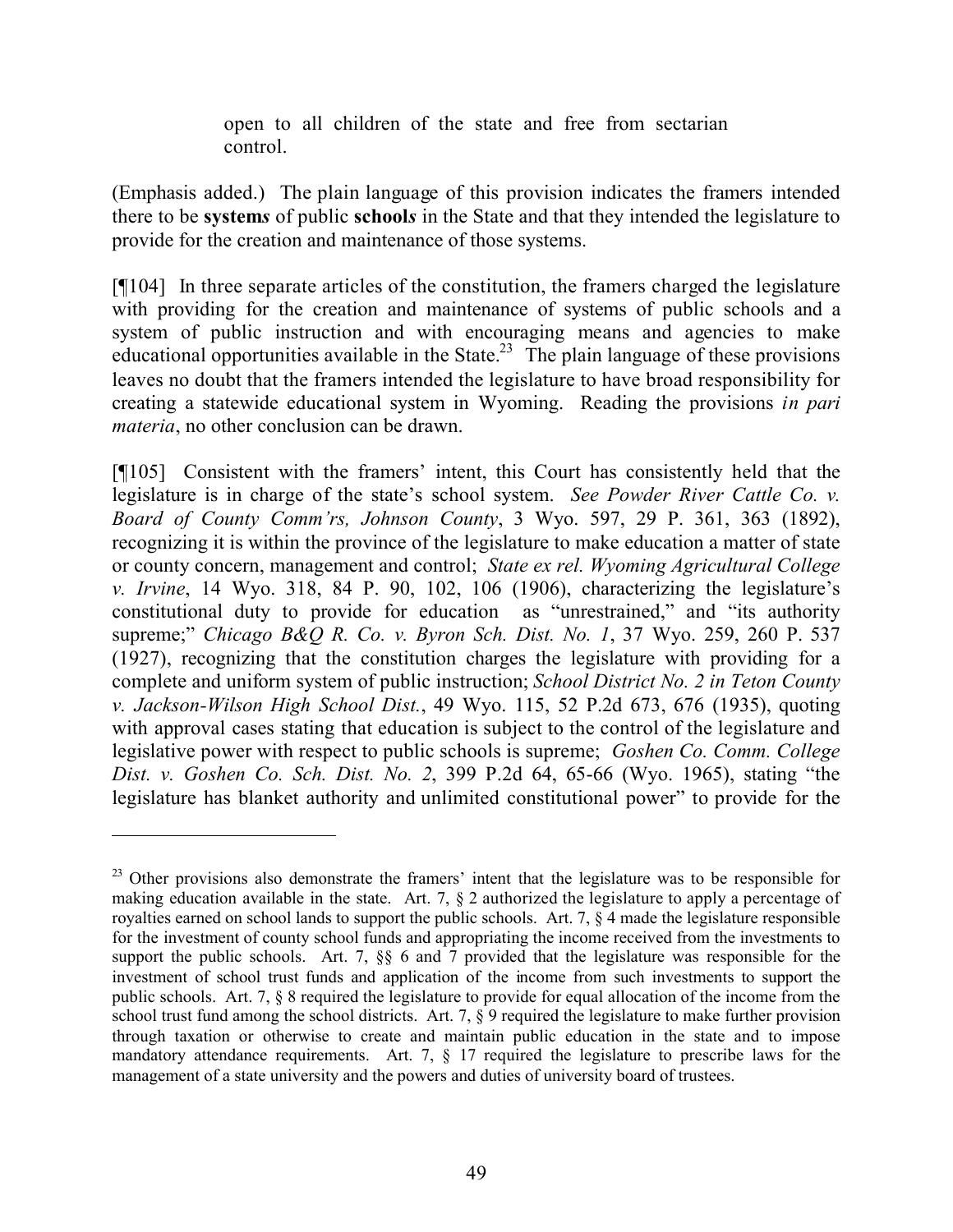establishment and maintenance of a complete and uniform system of public instruction; *Washakie Co. Sch. Dist*., 606 P.2d at 320, stating "the legislature has complete control of the state's school system in every respect;" *Laramie Co. Sch. Dist. No. One v. Muir*, 808 P.2d 797, 802 (Wyo. 1991), stating the mandate in Art. 7, § 1 "articulates a sovereign function of the state" and "the method which the legislature has chosen to satisfy the constitutional mandate has been the creation of a state department of education, a state board of education, and local school districts;" *Campbell Co. Sch. Dist. v. State*, 907 P.2d 1238 (Wyo. 1995), stating the constitution places with the legislature the duty to provide a quality education in a manner, and at a level, that maintains "a complete and uniform system of public instruction" and a "thorough and efficient system of public schools, adequate to the proper instruction of all youth of the state;" *Campbell County Sch. Dist. v State*, 2008 WY 2, ¶ 14, 181 P.3d 43, 48, 51 (Wyo. 2008), stating the constitution entrusts the legislature with defining, developing, and implementing a thorough and efficient education system and determining the kind of education Wyoming's children will be afforded.

[¶106] In addition to the provisions making the legislature responsible for creating and maintaining an educational system in the state, the framers made provision for elected state officers, including a superintendent. Art. 4, which deals with the Executive Department, provides:

#### **§ 11. State officers; election; qualifications; terms.**

There shall be chosen by the qualified electors of the state at the times and places of choosing members of the legislature, a secretary of state, auditor, treasurer and **superintendent of public instruction**, who shall have attained the age of twenty-five (25) years respectively, shall be [a] citizen of the United States, and shall have the qualifications of state electors. They shall severally hold their offices at the seat of government, for the term of four (4) years and until their successors are elected and duly qualified. **The legislature may provide for such other state officers as are deemed necessary.**

(Emphasis added.) The plain language of this provision demonstrates that the framers intended there to be (in addition to a governor<sup>24</sup>) four elected state offices and for the superintendent to be one of those offices. The plain language of § 11 also indicates the framers intended the legislature to have the authority to create other state officers as

<sup>&</sup>lt;sup>24</sup> Election of the governor is provided for in Art. 4,  $\S$  3.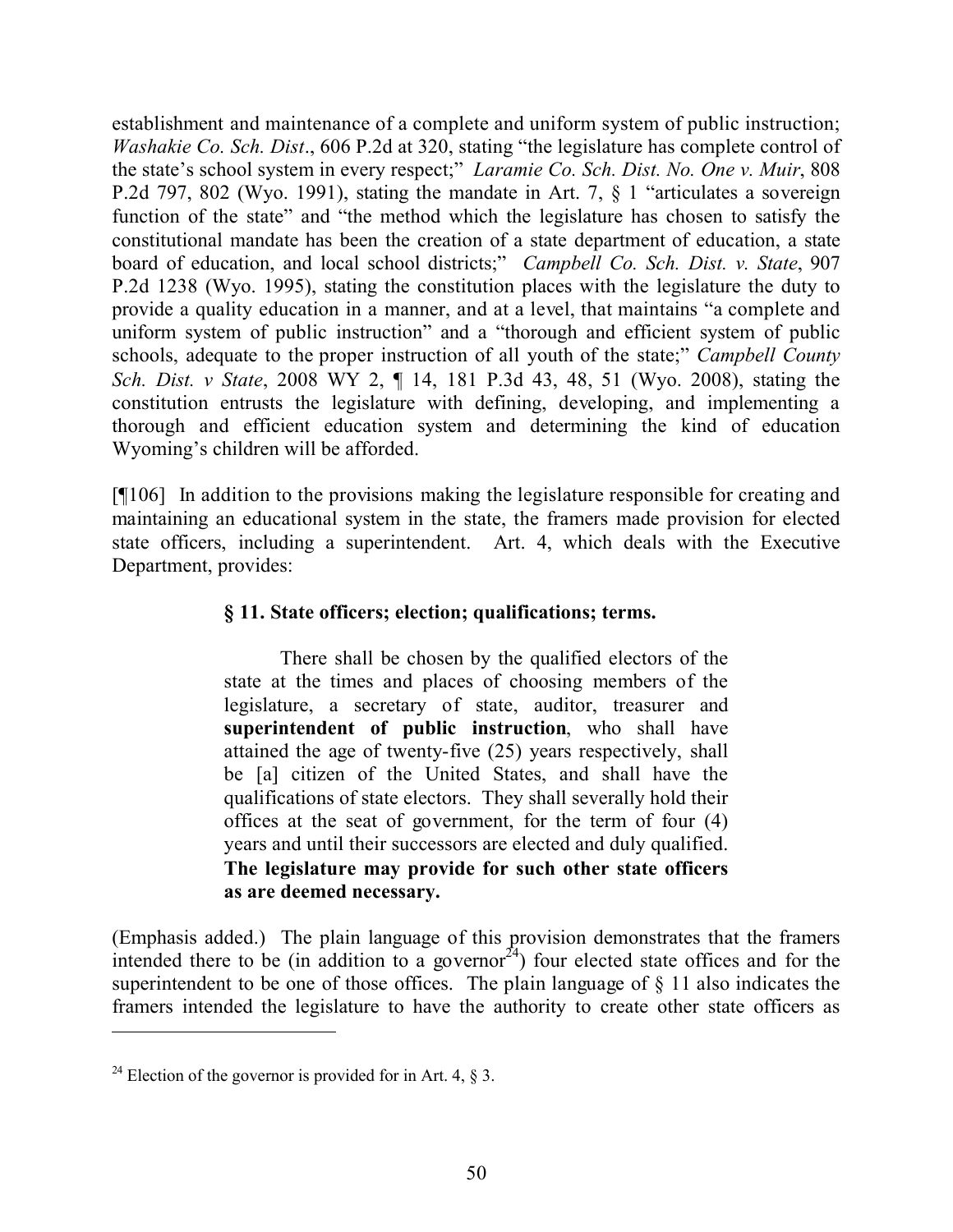necessary. In the case of any additional state officers the legislature might find it necessary to create, the framers did not require that they be elected or serve any particular term.

[¶107] Article 4 further provides:

## **§ 12. State officers; powers and duties.**

The powers and duties of the secretary of state, of state auditor, treasurer and superintendent of public instruction shall be as prescribed by law.

The phrase "prescribed by law" means by the legislature. *State v. Heiner*, 683 P.2d 629, 648 (Wyo. 1984). *See also Mau v. Stoner*, 14 Wyo. 183, 83 P. 218, 220 (1905), holding that the phrase "'as may be prescribed by law' refers to and limits all the powers conferred by the section; in other words, prescribes how the exercise of these powers may be regulated and limited by the legislature;" *Baker v. Paxton*, 29 Wyo. 500, 215 P. 257, 267 (1923), holding that the phrase "prescribed by law" confers upon the legislature the power to enact such measures as it deems proper and "whatever method is reasonably adapted to the purpose mentioned may be chosen.<sup>325</sup> The plain language of Art. 4,  $\S$  12, therefore, indicates that the framers intended the legislature to enact supplemental legislation establishing the powers and duties of the four state offices, including the office of the superintendent, and setting forth how those powers and duties were to be performed.

[¶108] Article 7 further provides:

## **§ 14. Supervision of schools entrusted to state superintendent of public instruction.**

The **general supervision** of the **public schools** shall be entrusted to the state superintendent of public instruction, whose powers and duties shall be prescribed by law.

<sup>&</sup>lt;sup>25</sup> The majority opinion contains a lengthy discussion of *Mau* and asserts that "our precedent has limited [the holding] to the very narrow fact situation presented in that case." While some of the majority's assertions about *Mau* may be correct, they are not pertinent to the matter at hand. What is important about *Mau* and the other cases in which this Court has addressed the meaning of the words "prescribed by law" is that they authorize the legislature to say how a particular power will be exercised. Clearly, the legislature cannot prescribe away the role the framers entrusted to a particular office or branch of government, but when the powers and duties of the office or branch are to "be prescribed by law," the legislature has the authority to determine those powers and duties.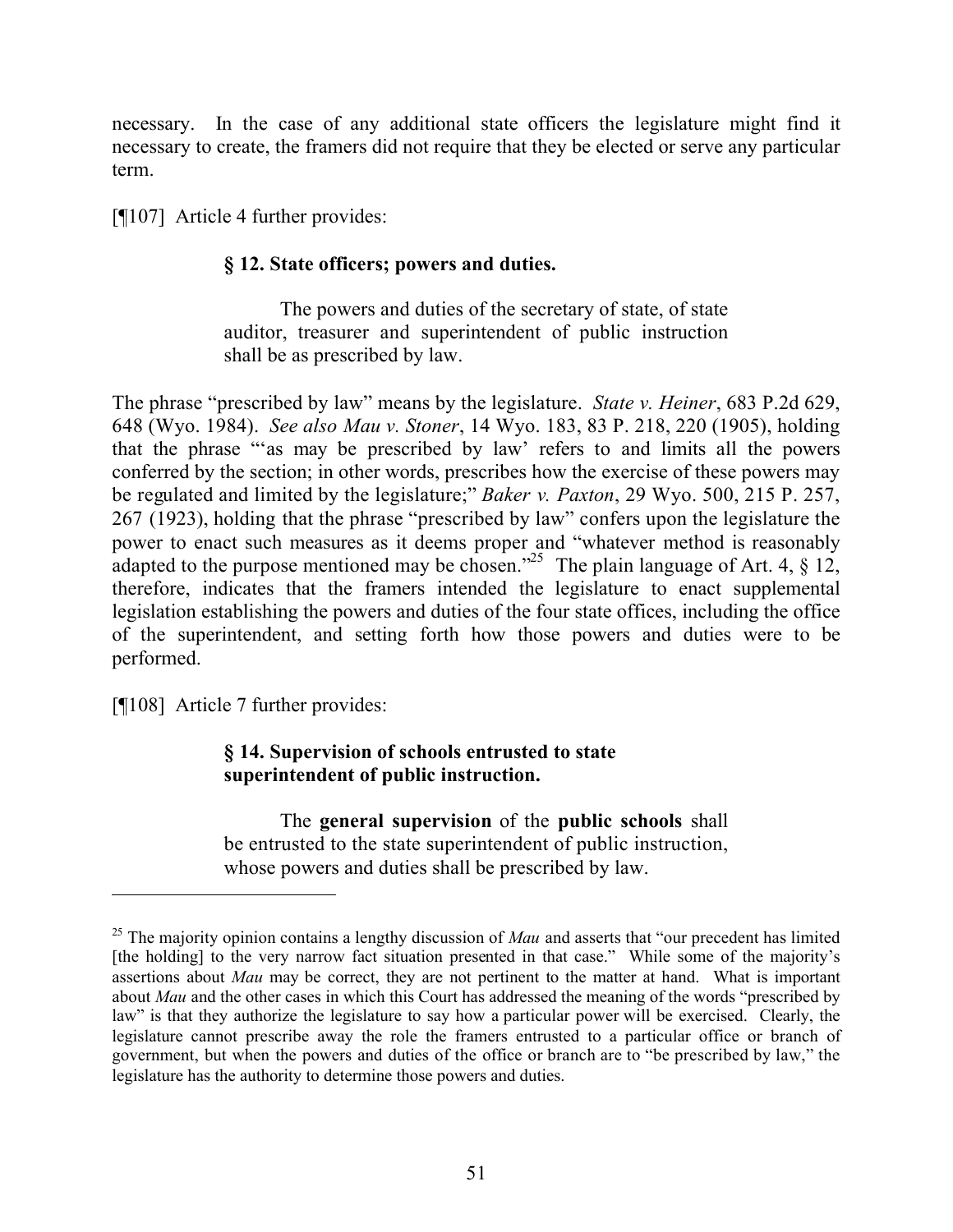The plain language of the first clause indicates that the framers intended the superintendent to have general supervision of the public schools. The plain language of the second clause indicates that the framers intended the legislature to enact supplemental legislation defining the superintendent's powers and duties of general supervision of the public schools. Art. 7, § 14 requires legislation to put it into effect and is, therefore, not self-executing. Because it is not self-executing, the legislature may act to implement Art. 7, § 14 and may qualify the provision.

[¶109] It is apparent from the above constitutional provisions that the entire constitutional scheme for education spoke to the future. The framers used language like "shall be entrusted," "shall provide for," "shall encourage," and "shall be prescribed," clearly envisioning a state educational system that would evolve over time as the legislature made suitable provision for creating it, putting it into effect and maintaining it. Rather than prohibiting the legislature from acting, the framers clearly intended the legislature to act to put the system into effect and maintain it.

[¶110] It is also apparent from the above provisions that the framers contemplated very different roles for the legislature and the superintendent. In Art. 7, § 1 and Art. 21, § 28, the framers required the legislature to provide for the establishment and maintenance of a **system** of public instruction and **systems** of public schools. In contrast, in Art. 7, § 14 they entrusted the function of general supervision of the **public schools** to the superintendent while requiring the legislature to determine the powers and duties necessary to carry out that function. Clearly, the framers intended the legislature to be responsible for the **system** or **systems** related to education while they intended something very different for the superintendent. Had they intended the superintendent's powers and duties to encompass the **systems** relating to education, they would have said so, just as they did in the provisions addressing the legislature's responsibility. Instead, they entrusted the superintendent with general supervision of the **public schools** and required the legislature to determine what powers and duties were necessary to fulfill that role.

[¶111] At the time the framers were drafting the constitution, the word "general" was defined as: "1. The whole; the total; that which comprehends or relates to all, or the chief part; -- [as] opposed to *particular*." Webster's International Dictionary of the English Language, 618 (1890). The word "supervision" was defined at the time as: "The act of overseeing; inspection; superintendence; oversight." *Id*. at 1448. Giving the words used in Art. 7, § 14, their plain and ordinary meaning, the constitution can be interpreted to mean the framers intended to entrust the superintendent with oversight of the public schools and for the legislature to determine what powers and duties were necessary to carry out that role. Reading Art. 7, § 14, *in pari materia* with the other provisions involving education, the constitution can be interpreted to mean the framers intended the legislature to have broad responsibility for the state educational system, including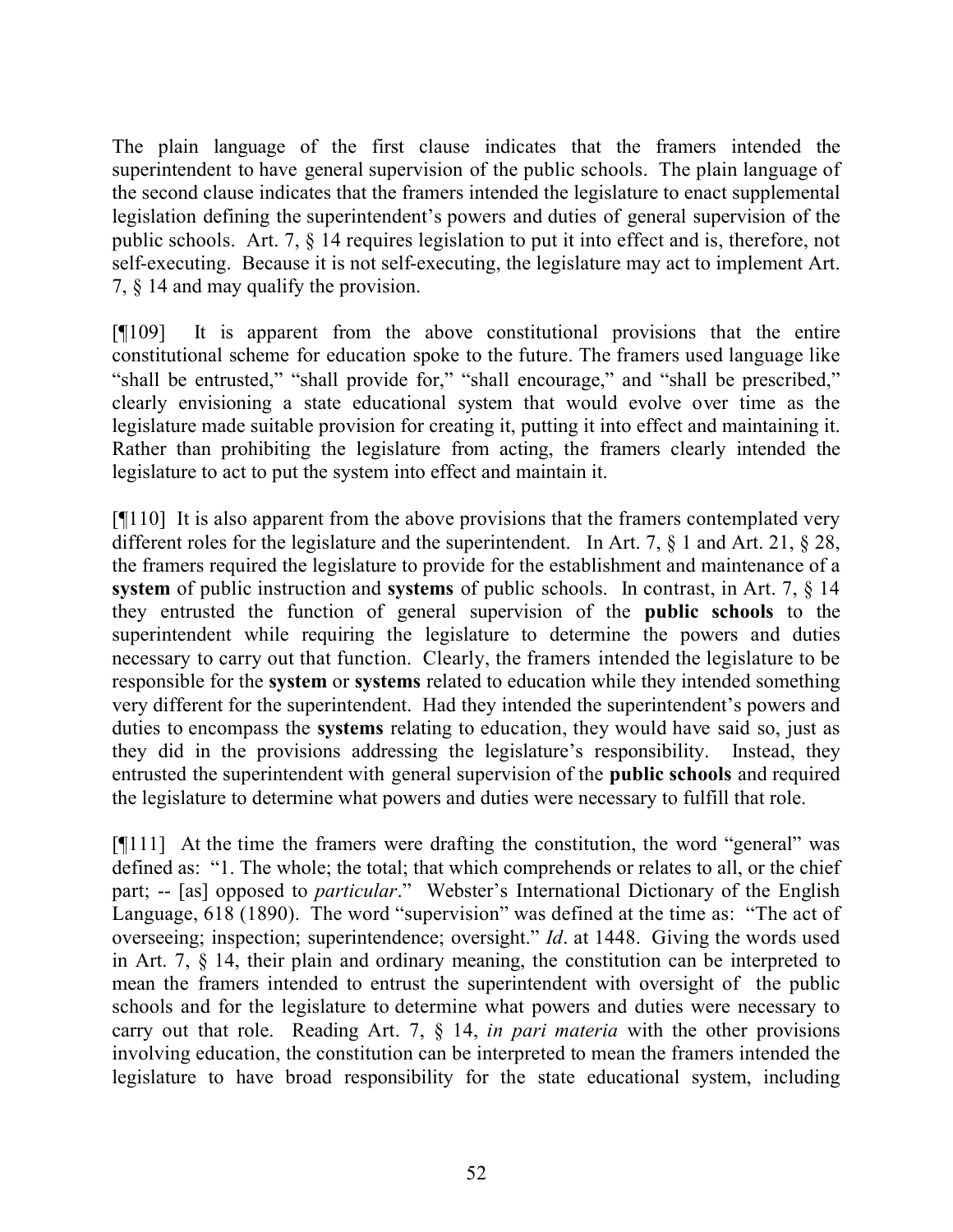determining the powers and duties necessary to enable the superintendent to oversee the public schools. The question, then, is whether the legislature in SEA 0001 has prescribed the powers and duties of the superintendent so as to enable the office to oversee the public schools. Before turning to that question, it is helpful to place SEA 0001 in context historically with other legislation involving the state educational system and the superintendent.

#### **HISTORY OF LEGISLATION**

[¶112] When the Wyoming Territory was established in 1868, the superintendent was not designated as a territorial office.<sup>26</sup> The office was not created until the first legislative assembly adopted the laws of the territory in October of 1869. At that time, rather than making it a separate office, the legislative assembly assigned the territorial auditor to serve as *ex officio* superintendent. 1869 Wyo. Sess. Laws, p. 219. Until 1872, the auditor performed the duties of his office and the duties the legislative assembly assigned to the office of superintendent, which included filing papers received from county school officials, keeping records of the business of the office, general supervision of the public schools, seeing that the school system was put into uniform operation, recommending textbooks, preparing forms, making rules, distributing school laws to the school districts, reporting annually to the legislative assembly concerning the condition of the public schools, distributing school funds among the counties and storing school books and documents in the territorial library. *Id*. at 220-221. During these years, as remained true well into the next century, the particulars of education and the public schools were handled locally by county and district boards and officials as well as qualified voters in the district who elected school officers and voted on sites for school houses and taxes to support the local schools. *Id*. at 221-232. Although county superintendents were required to report to the *ex officio* superintendent and the superintendent was entrusted with general supervision of the public schools, the superintendent had no authority over local boards or officials.

[¶113] In 1871, by laws that took effect in 1872, the legislative assembly deleted entirely the provisions relating to the superintendent and for the next two years the office did not exist *ex officio* or otherwise. 1871 Wyo. Sess. Laws, Ch. 1, p. 105. Without the office of superintendent, the county superintendents reported directly to the governor. *Id*., Ch. 2. Although the legislature reinstated the office of superintendent effective in 1874, it then assigned the duties of the office *ex officio* to the territorial librarian. 1873 Wyo. Sess.

<sup>&</sup>lt;sup>26</sup> The territorial offices consisted of governor, secretary, United States attorney, collector of internal revenue, assessor of internal revenue, chief justice, two associate justices, surveyor general, register of land office, receiver of public moneys, delegate to congress, treasurer, auditor, three penitentiary commissioners and marshall. 1869 Wyo. Sess. Laws, iii.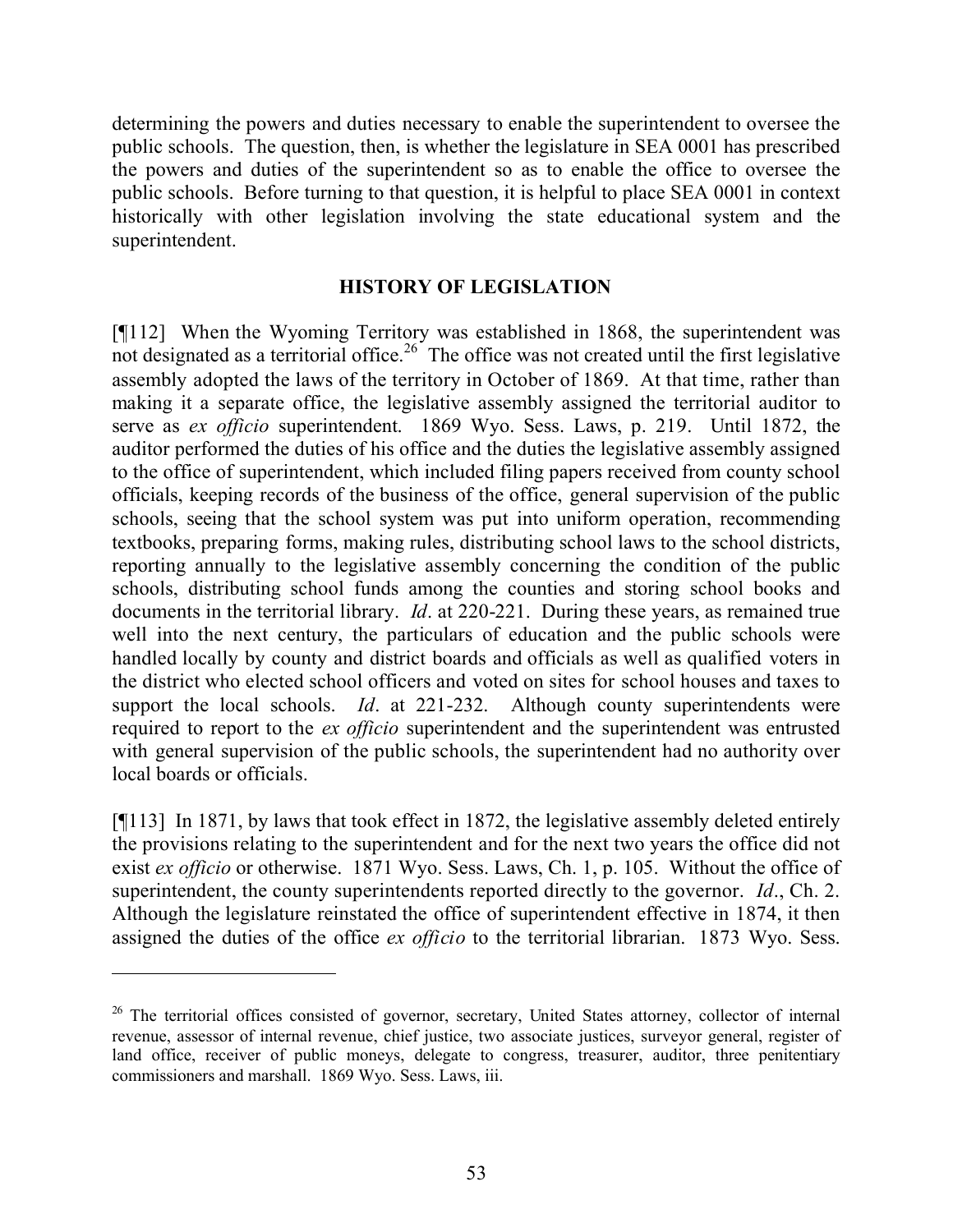Laws, p. 239. This was the status of the office until the Wyoming Constitution was ratified in 1889. From 1874 until 1889, the duties of the office remained essentially the same as they were in 1869 except the legislative assembly removed from the *ex officio* superintendent the responsibility for recommending textbooks and distributing school funds. The *ex officio* superintendent continued to have general supervision of the public schools. 1876 Compiled Laws of Wyoming, Ch. 103, p. 525.

[¶114] Thus, from 1869 until 1874, the legislative assembly wavered back and forth about whether a superintendent was needed at all and, if so, which territorial office might best serve *ex officio* in that capacity. The legislative assembly resolved the question in 1874 by assigning the limited duties of the office to the territorial librarian where they remained until statehood fifteen years later. Throughout territorial times, local boards and officials were responsible for managing education and administering the public schools. 1869 Wyo. Sess. Laws, pp. 221-231; *see also* Terrence D. Fromong, *The Development of Public Elementary and Secondary Education in Wyoming: 1869-1917* (1962) (unpublished Ph.D. thesis, University of Wyoming), pp. 21, 158, stating "much of the power for actual maintenance and administration of the local schools was left to qualified voters in the local district" while the *ex officio* superintendent "was invested with no real power." Under territorial laws, the *ex officio* superintendent served primarily as a repository for information concerning the public schools and a conduit for information between local school officials and the governor and legislative assembly.

[¶115] With the ratification of the Wyoming Constitution in 1889, the superintendent became one of five state elected offices the powers and duties of which were to be prescribed by law. Art. 4, § 11; Art. 4, § 12. Interestingly, the Act of Cong. August 9, 1888 (25 Stat. 393), which authorized the leasing of lands granted for the university, provided for a leasing board to be composed of the territorial governor, auditor and superintendent. There was no separate office of superintendent in 1888 (the territorial librarian served as *ex officio* superintendent) and this federal law, which preceded the adoption of the Wyoming constitution by just one year, may have influenced the framers' decision to include the superintendent as one of the state offices.

[¶116] In any event, it is clear from the Journals and Debates of the Constitutional Convention of Wyoming that the framers were in agreement that the legislature would be charged with establishing and maintaining an educational system in the State. Vol. 1 at 98. It is also clear that the framers were not in agreement about whether a separate state office of superintendent was necessary and, if so, what the duties or salary of the office should be. One delegate suggested the president of the university should also serve as superintendent of public instruction. *Id*. at 464. Another delegate wanted the superintendent's salary limited to \$1,500 per year commensurate with the limited duties of the office and suggested that if the legislature chose to increase the duties of the office in the future, it could increase the salary at that point as well. *Id*. at 464. Still another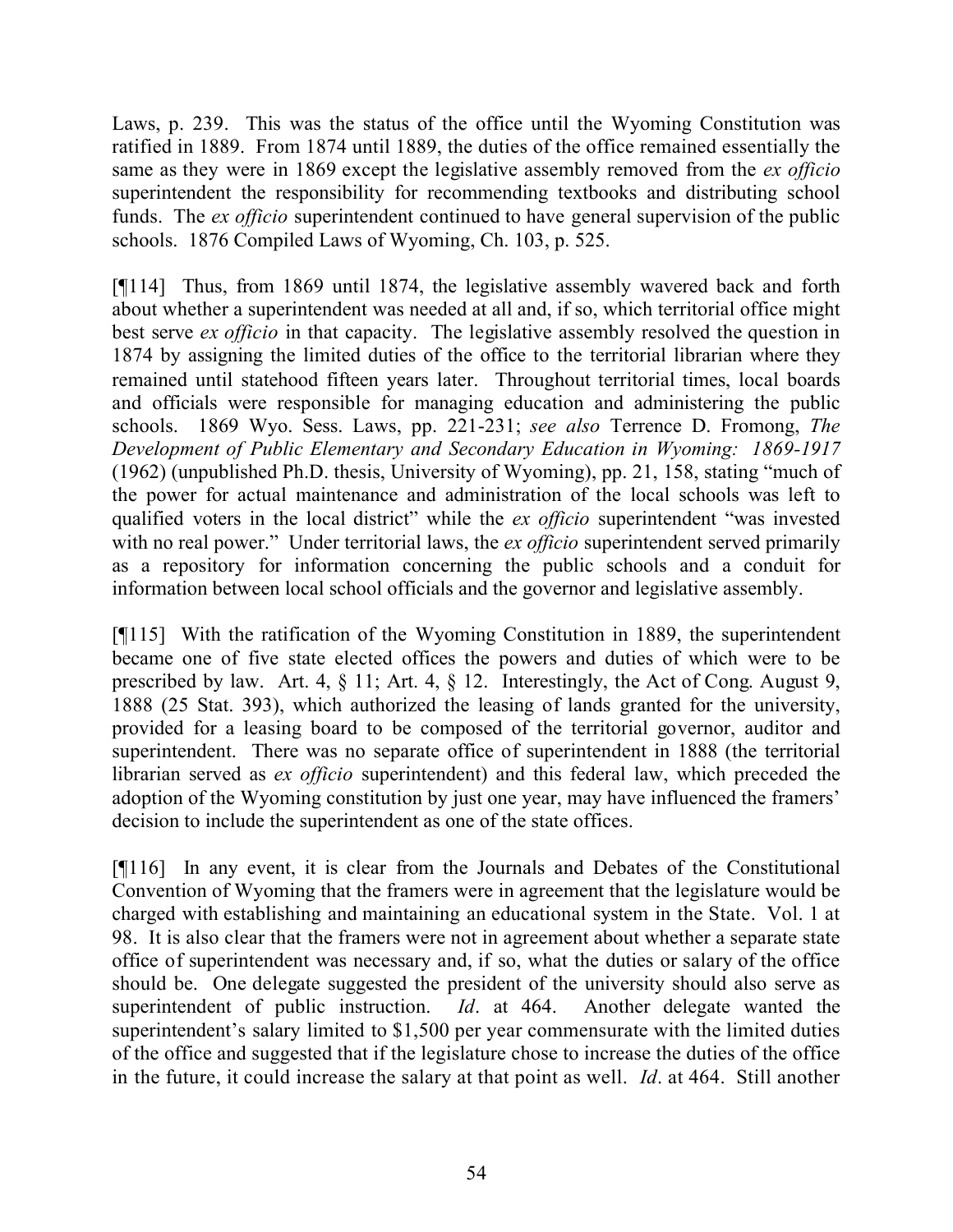stated the superintendent should have a salary suitable to the office which, he represented, the convention's education committee foresaw as including traveling to "oversee the whole work of education in the state," promoting "in a general way education in the state," and serving as "the head of education" in Wyoming. *Id*.

[¶117] Comments of individual delegates cannot be considered as reflecting the intent of the framers as a whole. *Barlow*, ¶ 45, 301 P.3d at 90. However, it is significant that while none of the delegates questioned giving the legislature authority to provide for a system of public instruction and systems of public schools, their individual views varied widely about the importance and duties of a superintendent of public instruction. The level of disagreement during the debates simply does not support the majority's conclusion that the framers collectively intended an important role for the superintendent or that the office "should be at the helm of the state educational system." In fact, the framers never used the words "system" or "education" in the context of the superintendent. Instead, they used those words when addressing the legislature's responsibilities.

[¶118] Ultimately, the framers resolved their differences by agreeing to the language entrusting the superintendent with general supervision of the public schools and requiring the legislature to define the powers and duties necessary to fulfill that function. Art. 7, § 14. At the same time, they placed with the legislature the responsibility of providing for means and agencies to promote educational opportunities, a system of public instruction and systems of public schools. Art. 1,  $\S 23$ , Art. 7,  $\S 1$ , and Art. 21,  $\S 28$ .

[¶119] Consistent with the constitutional scheme, the legislature has prescribed laws since the beginning of statehood to develop the educational system, including laws establishing the superintendent's powers and duties of general supervision. To illustrate, between 1890 and 1915, the legislature passed laws requiring the superintendent to serve on the state board of charities and reform and state board of land commissioners (1891 Wyo. Sess. Laws, Ch. 37, pp. 166, 168, and Ch. 79, pp. 332-33); work with publishers and school districts to provide free text books to public school students (1899 Wyo. Sess. Laws, Ch. 29, pp. 64-65); appoint members of the legislatively created state board of examiners and meet with the board to issue teachers' certificates (1899 Wyo. Sess. Laws, Ch. 70, pp. 136-137); serve *ex-officio* on the board of child and animal protection (1907 Wyo. Sess. Laws, Ch. 82, p. 134); revoke teachers' certificates under specified circumstances (1913 Wyo. Sess. Laws, Ch. 44, p. 35); prepare a course of study including courses specified by the legislature (*Id*., Ch. 53, p. 45); and prescribe rules for testing students' sight and hearing. (1915 Wyo. Sess. Laws, Ch. 127, pp. 190-91).

[¶120] Alongside the office of superintendent, the legislature throughout the State's history has prescribed laws creating boards, commissions and such other institutions and offices as it has deemed necessary to carry out its responsibilities for encouraging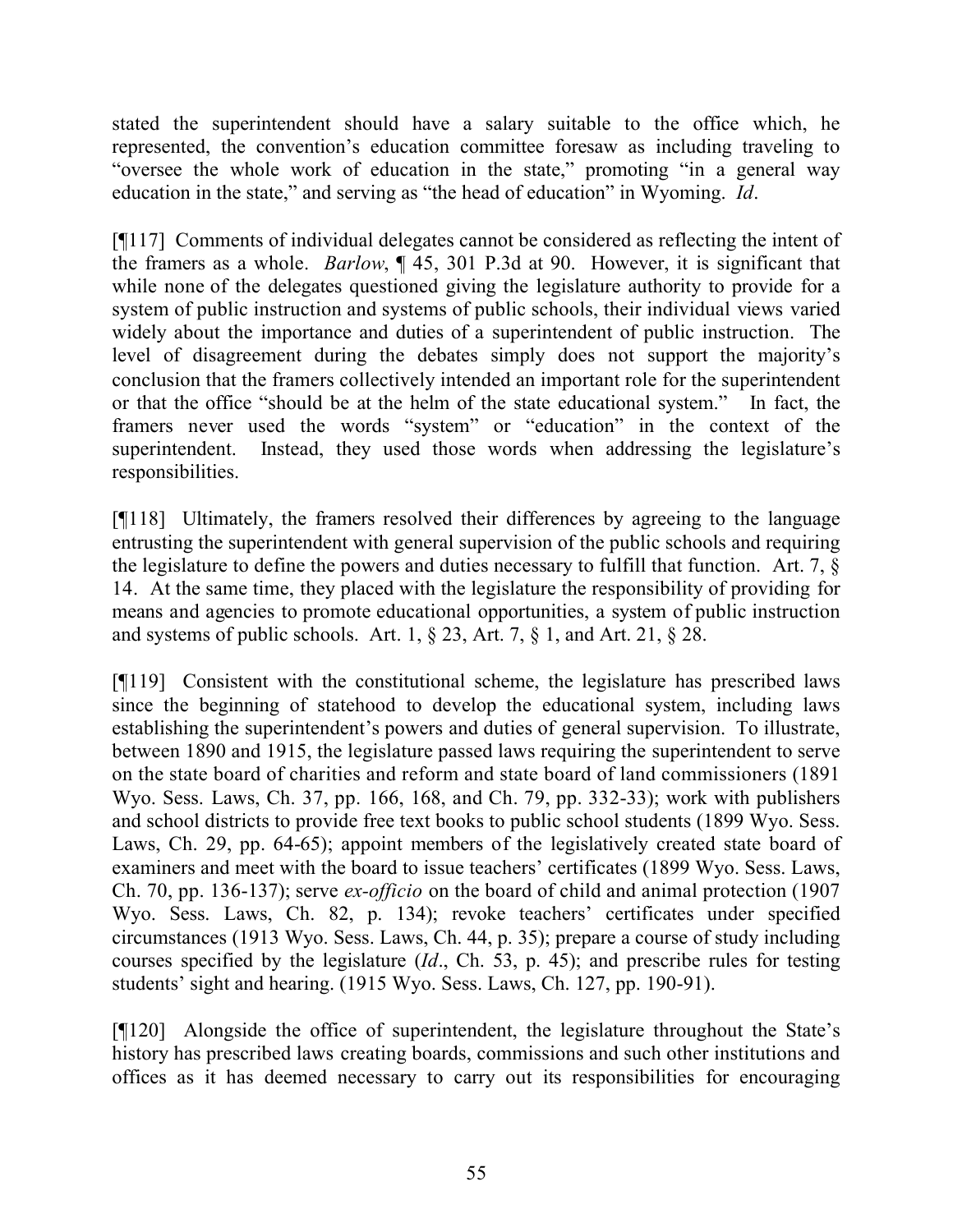educational opportunities and providing for systems of public instruction and schools. In 1899, the legislature established the board of examiners and charged it with preparing and holding teachers' examinations, making teacher recommendations, and meeting annually with the superintendent to issue teachers' certificates. 1899 Wyo. Sess. Laws, Ch. 70, pp. 136-137. Although the legislature required the superintendent to meet with the board of examiners to issue the certificates, the legislature did not make the superintendent a member of the board, which prepared and held the examinations and made recommendations independently of the superintendent. In 1915, the legislature established the school code committee and charged the committee with investigating the needs of the public schools and recommending revisions to the school laws. 1915 Wyo. Sess. Laws, Ch. 157, p 239. The legislature required the superintendent to serve on this committee. As a result of the school code committee's work, the legislature in 1917 created the state department of education, the state board of education and an appointed office of commissioner of education and delegated to each of them duties relating to education, public instruction and the public schools. 1917 Wyo. Sess. Laws, Ch. 120, pp. 201-208. $27$  That same year, the legislature abolished the board of examiners and transferred its duties to the board of education. *Id*., p. 204.

[¶121] As the majority points out, one result of the school code committee's work was the promulgation in 1917 of laws that for the first time since territorial days took the responsibility for general supervision of the public schools away from the office of superintendent and entrusted that responsibility to the newly created department of education. 1917 Wyo. Sess. Laws, Ch. 120, pp. 201 and 203. The 1917 law also created a board of education to be "at the head" of the department of education and to "administer the State system." *Id*. Additionally, the law established the office of commissioner of education to serve as the executive officer of the board of education. *Id*. Under the law, the superintendent served as an *ex officio* member of the board of education and had authority to call special meetings of the board. The superintendent

 $27$  Among the duties the legislature delegated to the board of education in 1917 were to: appoint the commissioner; prescribe policies of educational administration throughout the State, and recommend rules and regulations for the administration of the public school system; consult with and advise through the commissioner, local boards of education, school officials teachers and citizens, and seek to develop public support for progressive education; prescribe standards regulating the general course of study for the public schools; provide for the grading and standardization of public schools, and enumerate minimum standards with which public schools must comply; prescribe rules for administering the laws governing certification of school officials; provide for an annual census of all school children; report biennially to the governor and legislature a complete statement of the works of the education department, including financial statements, educational progress, and needs of the school system and recommend school legislation and appropriations; conduct investigations regarding educational needs and progress and means of improving conditions; and assume the duty of preparing and holding teachers' examinations and making teacher recommendations that was previously assigned to the board of examiners. *Id*., pp. 203-04.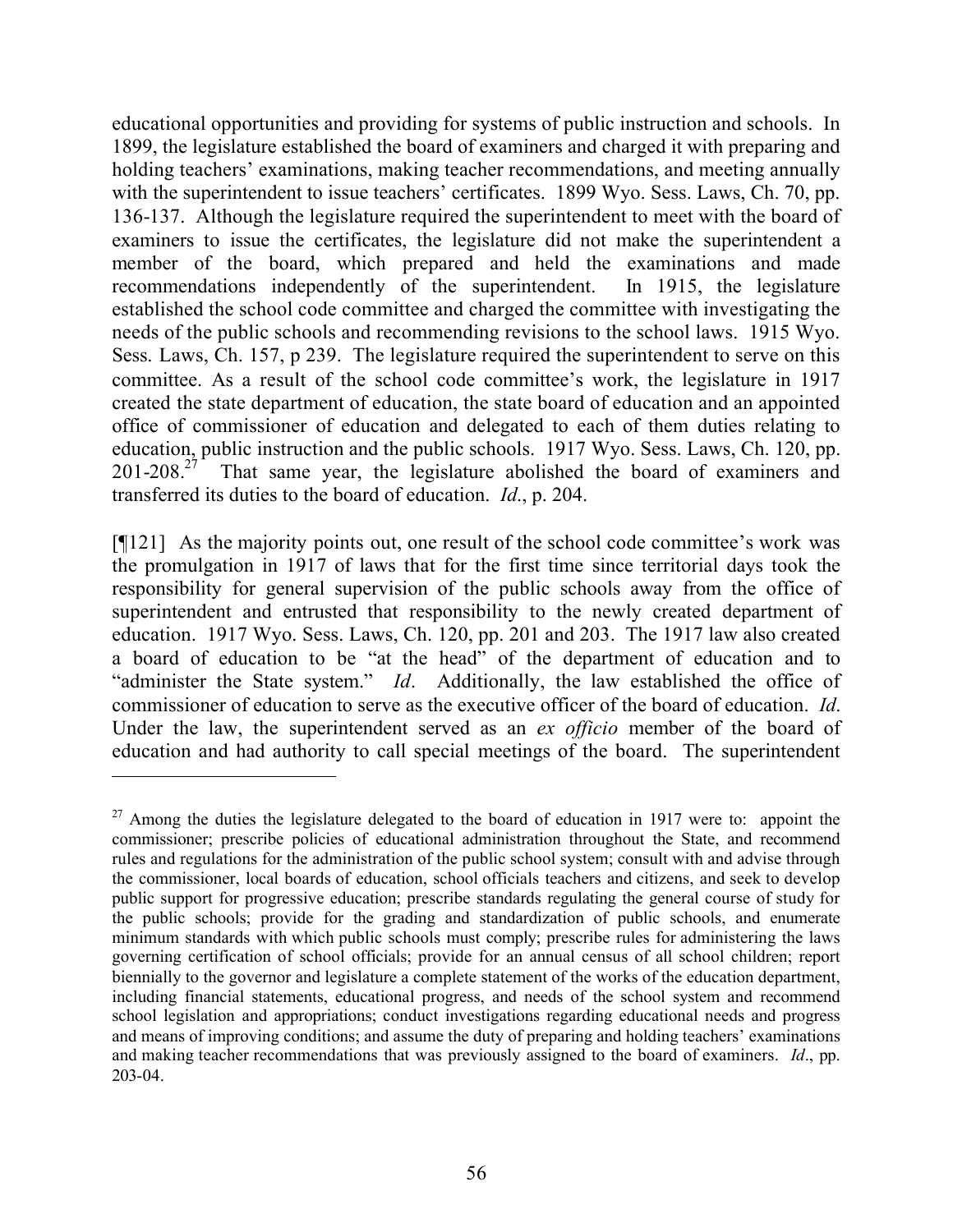also had authority to approve textbooks that were not on the commissioner's approved list. *Id*., p. 202, 206. The legislature delegated all other duties relating to education, public instruction and the public schools to the department, the board and/or the commissioner. Although the legislature amended the law in 1919 to transfer the duty of general supervision of the public schools back to the superintendent, it retained the department, board and commissioner of education all with responsibilities for the essence of the education system including standards for and certification of teachers and the course of study for students. 1919 Wyo. Sess. Laws, Ch. 127, pp. 180-187. Thus, since early in the state's history, the legislature has distributed substantial duties relating to education and the public schools to entities and officials other than the superintendent.

[¶122] The majority makes much of the fact that the legislature in 1919 not only transferred general supervision of the public schools back to the superintendent but charged the office (for the first time in the State's then twenty-nine year history) with administering the state system and exercising general control of the public schools. The majority concludes this is consistent with Art. 7, § 14, in which, the majority asserts, the framers charged the superintendent to "administer the statewide system of education." This conclusion is not supported by the text of the constitution. The framers did not use the word "administer," nor did they entrust the superintendent with any authority over "the statewide system of education." Again, the words "education" and "system" do not appear in any provision involving the superintendent. That the framers knew how to use those words is evident in Art. I, § 23, Art. 7, § 1 and Art. 21, § 28 in which they made the legislature responsible for providing opportunities for "education" and for providing a "system" of public instruction and "systems" of public schools. Similarly, that the framers knew how to use the word "manage" is reflected in Art. 7, § 17, in which they charged the legislature with providing by law for the "management" of the university by a board of trustees. The fact that the framers did not use these words when providing for the office of superintendent has meaning.

[¶123] It is also important to note that when the legislature transferred general supervision of the public schools back to the superintendent in 1919, it did not designate the office of superintendent to be "at the head" of the department of education. While the 1917 law designated the board of education as the head of the department, the legislature in 1919 took the language concerning "the head" of the department out of the statute. The deletion of this language suggests a specific intention on the part of the legislature not to place the superintendent at the head of the department of education.

[¶124] Contrary to the majority's conclusion, the 1919 legislation shows nothing more than the legislature's belief that it could not assign "general supervision of the public schools" to someone other than the superintendent. The plain language of the constitution and the historical record demonstrate that the legislature clearly is authorized to define, and throughout the State's history has defined, what constitutes the function of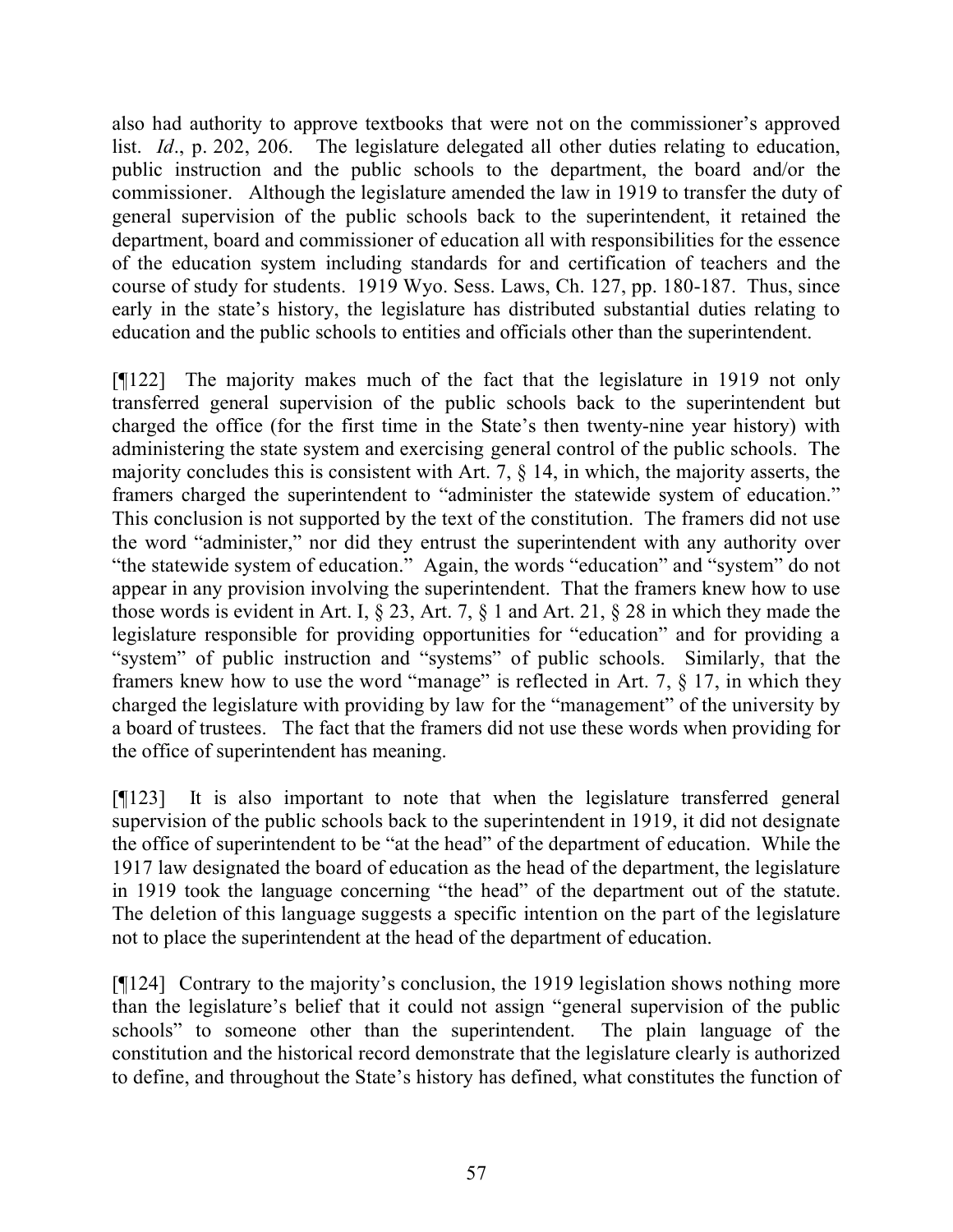"general supervision of the public schools" and has assigned those duties to the superintendent while assigning the essence of education, public instruction and the public schools to an array of other legislatively created entities and offices, as authorized by Art. 1, § 23 ("the legislature shall suitably encourage means and **agencies** calculated to advance" education) and Art. 4, § 11 ("the legislature may provided for such **other state officers** as are deemed necessary").

[¶125] Moreover, even as it assigned the task of "administer[ing] the state system" to the superintendent in 1919, the legislature required the board of education to assist in prescribing policies and recommending rules for the administration of education in the State. *Id*., pp. 180, 183. Thus, the superintendent was not solely in control of administering the state system. Additionally, while giving the superintendent "general control" of the public schools, the legislature gave the board of education the power to prescribe standards regulating the general course of study in public schools, provide for the grading and standardization of public schools, prescribe reading courses for teachers and prescribe rules for administering the laws governing certification of public school officials and teachers. *Id*., pp. 181, 183. These duties constituted the essence of the educational system. Although the superintendent had a voice by virtue of membership on the board of education, the superintendent was never solely in control of the public schools just as the office never solely administered the system and was not the "head" of the department of education. <sup>28</sup>

<sup>&</sup>lt;sup>28</sup> The following summary illustrates the division of other duties between the superintendent, board of education and commissioner in 1919. The 1919 laws required the superintendent to consult with the commissioner and local boards, superintendents and others; explain the school laws; resolve disputes; enforce the school laws; furnish contract forms to and accept bonds from publishing houses; work with the state board to conduct an annual census of school children; report biennially to the governor and legislature concerning the complete work of the department of education; assume the duties of the board of examiners; supervise the commissioner of education; and issue and revoke teacher certificates. 1919 Wyo. Sess. Laws, Ch. 127, pp. 180-187.

The 1919 laws gave the state board of education authority to institute legal proceedings in the name of the State and required it to advise the superintendent concerning the annual census; exercise general oversight of vocational and other special schools; report biennially to the governor and the legislature on the complete works of the education department with recommendations; appoint with the governor's approval the commissioner of education; conduct investigations regarding educational needs, progress and means of improvement; and recommend issuance of teaching certificates. *Id*., pp. 181-186.

The commissioner of education's duties under the 1919 laws were to execute the policies of the board of education; stimulate public interest in education and inform the public on policies; tour and inspect the counties for discussion of questions concerning public education; foster professional growth and enthusiasm in teachers and school officials; examine the expenditures, accounts and educational and administrative methods of local boards and superintendents, and advise them on school system management; prepare and submit for approval by the state board a suggested course of study; prepare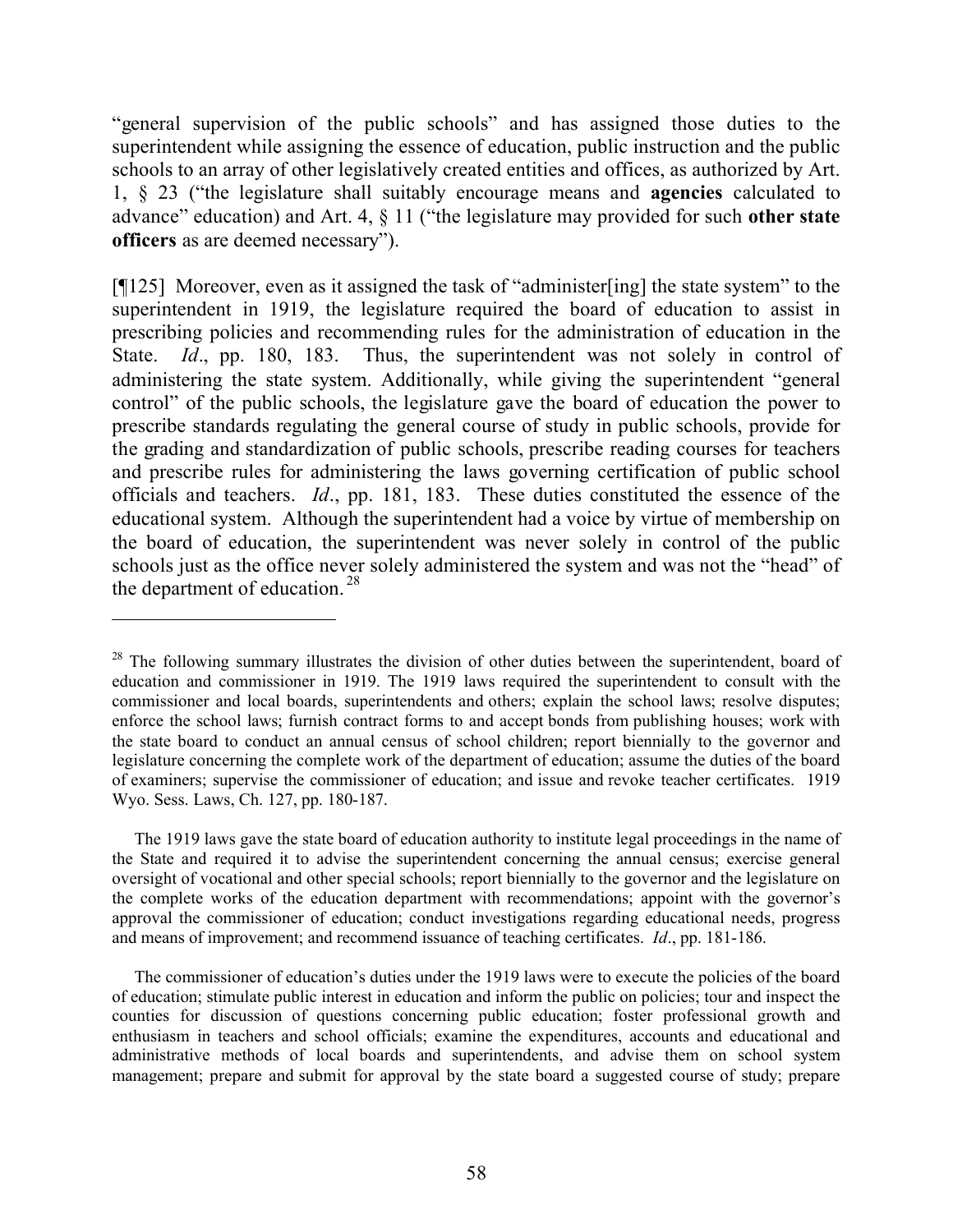[¶126] By 1920 the means the legislature had chosen to satisfy the mandate given to it by the framers was to create a state department of education, state board of education and commissioner of education and distribute tasks associated with education and the public schools among them and the superintendent. In some cases, the responsibilities of one office or entity intertwined with those of another. As a practical matter, however, the county superintendents and district boards remained very much in control of educational matters on a local level.

[¶127] Over the course of subsequent decades, as the task of providing adequate and equal educational opportunities and a complete and uniform system of public instruction and systems of public schools became increasingly challenging, the legislature assigned more and more duties to the superintendent and the board of education. At the same time, the legislature created boards, commissions, task forces, councils and other entities and assigned each of them tasks relating to education and the public schools. Some of those tasks were managerial. Others were administrative. Still others gave the particular board or commission "control" over some aspect of education, public instruction or public schools. The legislature required the superintendent to serve on some of those boards and not on others. The legislature also restructured the state education system several times and assigned, transferred and re-assigned responsibilities for education and the public schools to the department of education, board of education, superintendent, commissioner of education (until the office was abolished in 1959), county superintendents (until they were abolished in 1969) and the numerous boards, commissions and other entities it has created in its effort to satisfy the constitutional mandate. $29$ 

regulations for standardizing and grading public schools; print and distribute school laws and forms for reports; require annual reports from local officials; with the state board publish approved text books and conduct investigations; act as chief officer of the certification division; conduct the state teacher's employment bureau; and keep lists of all teachers employed in the state. *Id*., pp. 184-185.

 $29$  Between 1920 and 1960, the legislature assigned the following tasks to the board of education: seeing that courses on the state and federal constitution and American government were taught in all schools (1924 Wyo. Sess. Laws, Ch. 94, p. 99); responsibility for funds deposited in the school equalization fund and directing the superintendent to distribute them (1939 Wyo. Sess. Laws, Ch. 94, p. 155); administering the federal aid to public education act (*Id*., Ch. 95, p. 158); appointing a state committee for the reorganization of school districts (1947 Wyo. Sess. Laws, Ch. 163, p. 213); adopting rules to effectuate the legislature's public school foundation program (1955 Wyo. Sess. Laws, Ch. 119, p. 121); administering the Wyoming higher education loan plan (1959 Wyo. Sess. Laws, Ch. 49, p. 48) and assuming the commissioner of education's duties to distribute school laws and forms, receive reports from local school officials, publish lists of approved textbooks, maintain teacher lists and investigate needs and ways to improve education. *Id*., Ch. 109, pp. 121-123.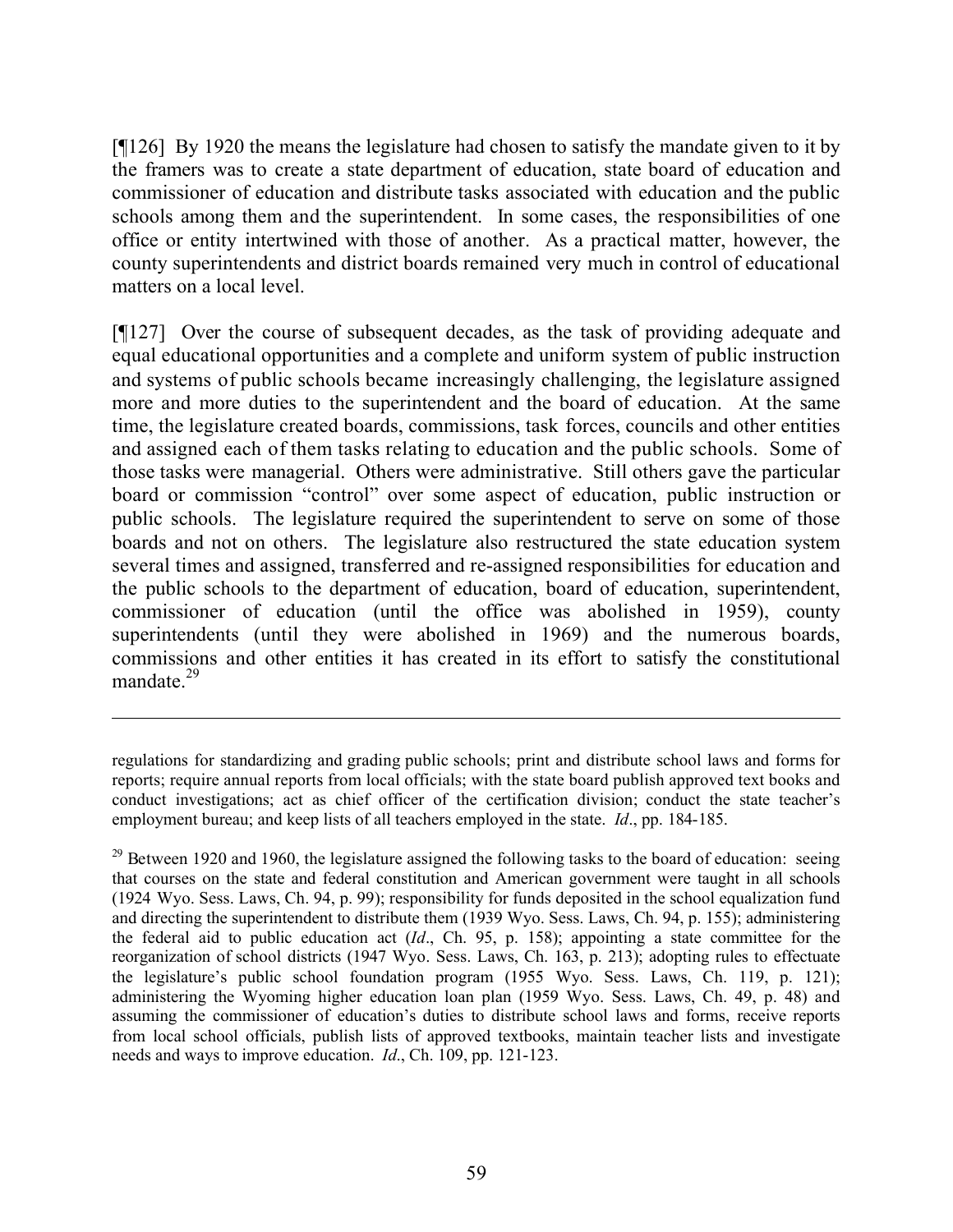[¶128] In 1951, the legislature created the community college commission and delegated authority to it to address the needs of the community colleges. 1951 Wyo. Sess. Laws, Ch. 14, p. 316. In 1959, the legislature created the Wyoming statute revision committee and charged it with revising the school laws. *Id*., Ch. 169, p. 231. The legislature required the superintendent to serve on the community college commission but did not make the superintendent a member of the statute revision committee. In 1959, the legislature abolished the certification division of the board of education and transferred its duties, some to the superintendent and some to the board of education. 1959 Wyo. Sess. Laws, Ch. 109, p. 123.

[¶129] In 1969, as a result of the work of the Wyoming statute revision committee, the legislature enacted the Wyoming Education Code of 1969, the first major restructuring of the state system since 1919. 1969 Wyo. Sess. Laws, Ch. 111, p. 148. It provided for

> a separate and distinct . . . state department of education which shall consist of the state superintendent, the state board, and such divisions . . . as the state superintendent with the approval of the state board shall determine necessary to assist him and the state board in the proper and efficient discharge of their respective duties.

*Id.*, Section 7, p. 149. Thus, the 1969 Code retained a division of duties pertaining to education between the department of education, board of education and superintendent. It further provided:

> The general supervision of the public schools shall be entrusted to the state superintendent who shall be the administrative head and chief executive officer of the department of education.

*Id.*, Section 9, p. 149. With this provision, the legislature for the first time in the State's seventy-nine year history designated the superintendent as the head and chief executive

The legislature charged the superintendent with: supervising the board of education's distribution of emergency aid to education funds (1945 Wyo. Sess. Laws, Ch. 159, p. 197); serving on the state committee for the reorganization of school districts (1947 Wyo. Sess. Laws, Ch. 163, p. 213); performing an allotment of classroom units in each district, certifying the amounts payable to each district and distributing funds from the school foundation fund (1955 Wyo. Sess. Laws, Ch. 119, pp. 121-123); and serving as executive director of the Wyoming higher education loan plan under the direction of the board of education (1959 Wyo. Sess. Laws, Ch. 51, pp. 48-49).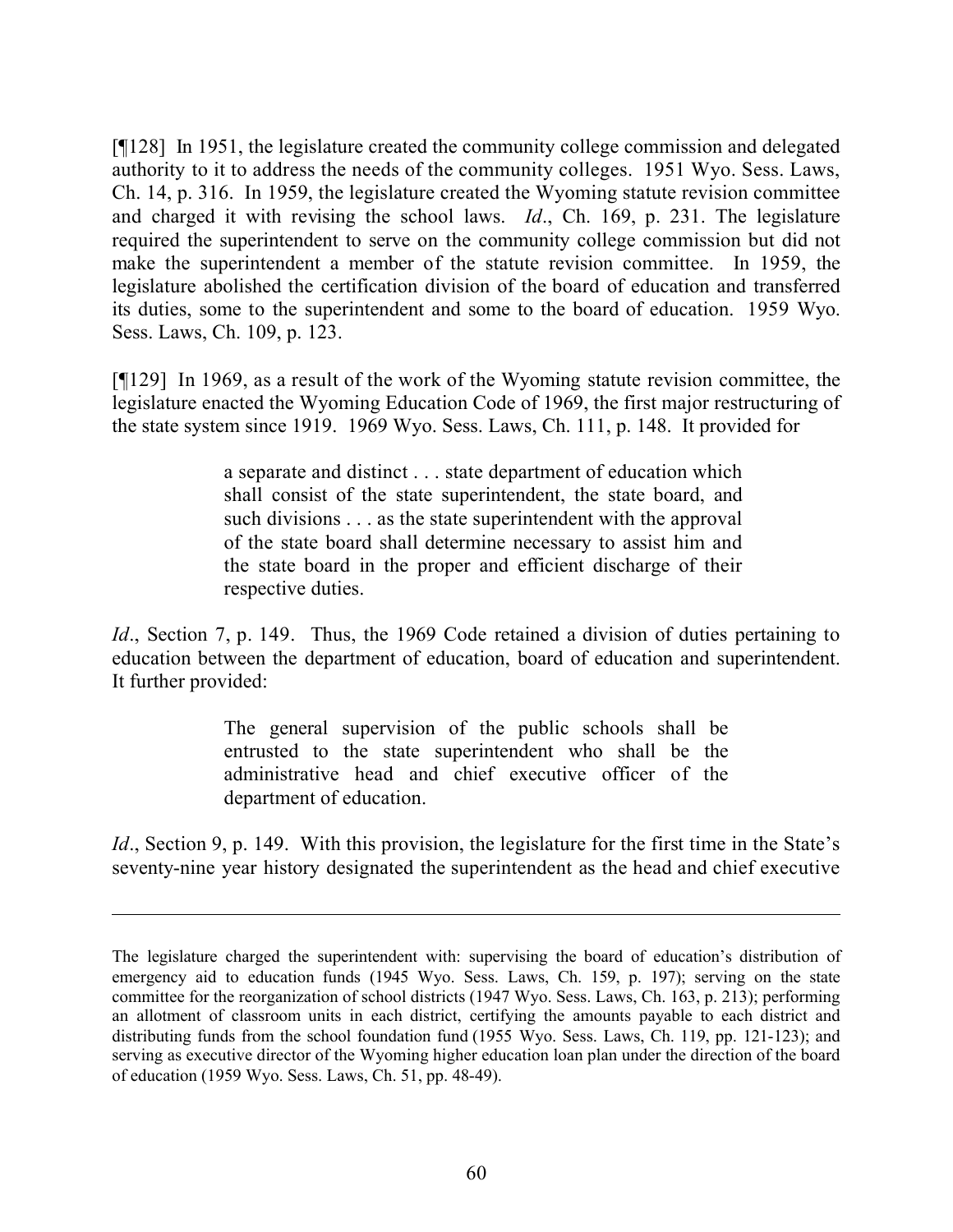officer of the department of education. Although the 1919 law charged the superintendent with administering the state system of public schools, the legislature had never before designated the office as being the head of the department. In fact, from 1919 until 1969, no office or entity was designated as head of the department. Rather, the legislature during those years distributed duties relating to the department to the board of education, superintendent, commissioner and such other offices and entities as it deemed necessary to create. For most of the state's history, therefore, the superintendent was not the head of the department.

[¶130] The legislature also in 1969 assigned other duties to the superintendent and the  $\frac{1}{2}$  board of education<sup>30</sup> and abolished the office of county superintendent, which had played such a significant role in the public school system since territorial days. *Id*., p. 192. The legislature assigned the tasks previously assigned to the county superintendents to the district boards of trustees and county treasurer. *Id.*, Ch. 9, Sec. 176, p. 193. The legislature also in 1969 made the superintendent an *ex officio* non-voting member of the board of education. *Id*., p. 150.

[¶131] Since 1969, the legislature has continued to divide responsibilities for education and the public schools between the board of education, the superintendent and such other

 $\overline{a}$ 

The legislature required the board of education to: prescribe minimum standards for general education programs and public school site selection, building, construction, evaluation and accreditation; with or without the superintendent's assistance, enforce rules adopted for prescribing minimum standards; prescribe rules for administering laws governing certification of school administrators, teachers and other personnel; prepare and maintain a list of approved institutions whose graduates may receive certification and providing for the issuance of Wyoming certificates; maintain placement lists of all teachers employed in Wyoming and other teachers in or out of state who wish to register with the department; conduct investigations concerning educational needs and means of improving conditions; provide a uniform system of cost accounting and reporting of school district income and disbursement; revoke or suspend certifications; require reports or other assistance from local school boards and officials. *Id*. 151-52. The legislature required both the board of education and the superintendent to report biennially to the governor and legislature with recommendations for legislation and appropriations pertaining to education. *Id*.

<sup>&</sup>lt;sup>30</sup> Among the duties the legislature assigned to the superintendent were: making rules for effective administration of the educational system, except in areas entrusted to the board of education; consulting with and advising the board of education and local school officials and interested citizens, and seeking to develop public support for a complete and uniform system of education in Wyoming; maintaining adequate files and records; enforcing the 1969 Code and rules; deciding controversies arising from the administration of the state school system involving rules or orders of the superintendent, department or board of education; serving as an *ex officio* non-voting member of the board of education; assisting the state board in performing its duties. [*Id*. pp. 149-150] The office of superintendent also maintained its responsibilities with respect to the school foundation fund under the 1969 Code. *Id*. pp. 204, 207.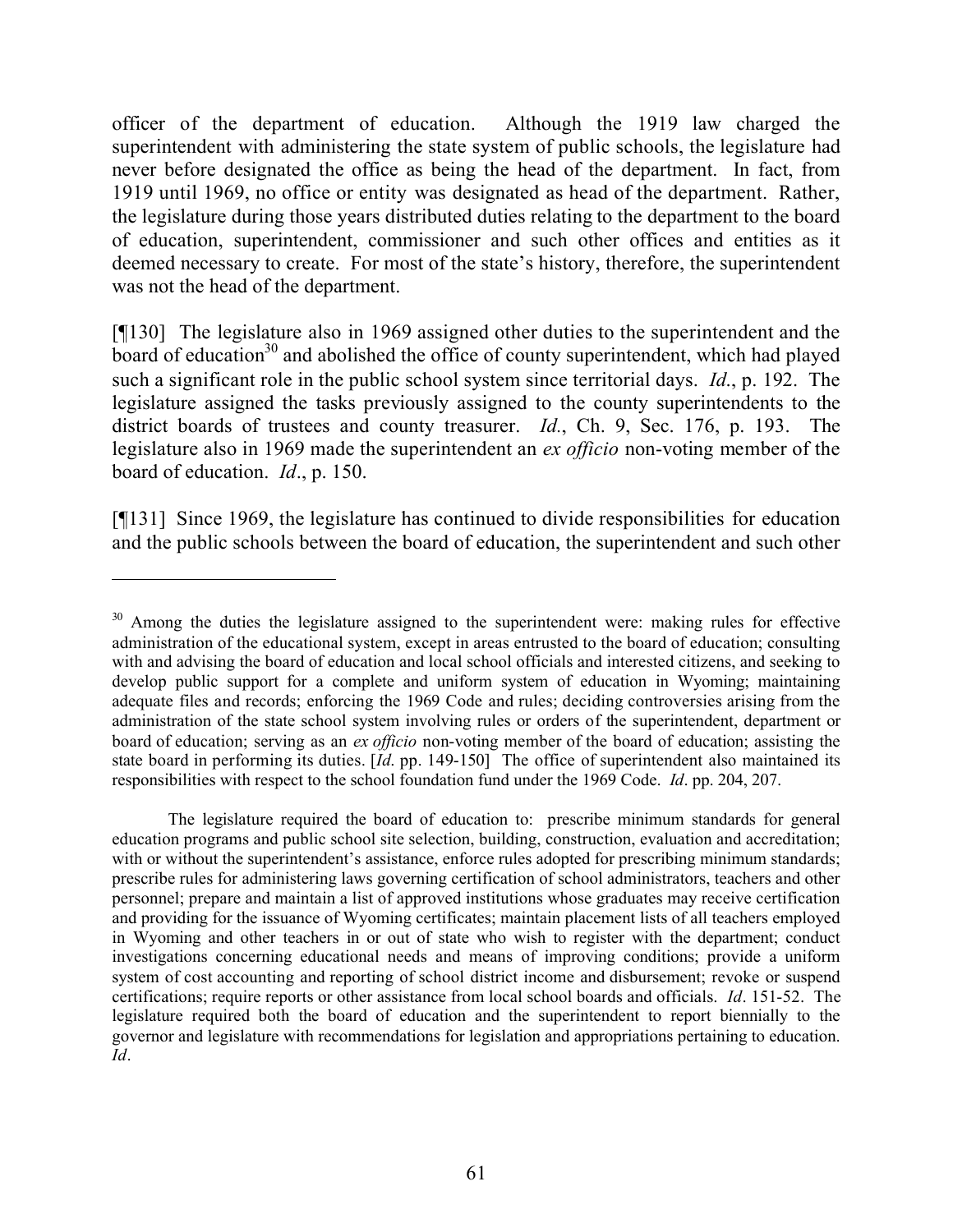boards and commissions as it has deemed necessary to establish and meet the constitutional mandate to make education available and maintain a system of public instruction and schools. In 1980, in response to this Court's holding in *Washakie County Sch. Dist.,* 606 P.2d 310 that the State's system of financing public education was unconstitutional the legislature revised the school finance statutes. 1983 Wyo. Sess. Laws, Ch. 136, p. 387. The revisions required the board of education with the advice of the superintendent to adopt rules for carrying out the purposes of the revised statutes. *Id*., p. 390. The legislature also required the superintendent and board of education to report annually to the legislature and governor concerning the operation of the foundation program. *Id*., p. 391. The legislature charged the superintendent with determining the tentative allotment of foundation funds to which each district was entitled. *Id*., p. 398. The board of education was required to adopt rules for the distribution of foundation funds. *Id*.

[¶132] In 1987, the legislature charged the board of education with among other duties establishing "policies for public education in this state consistent with the Wyoming Constitution and statutes" and authorized it to promulgate rules necessary to implement its responsibilities under the 1969 Code. 1987 Wyo. Sess. Laws, Ch. 190, p. 499.<sup>31</sup> In 1988, the legislature established a task force to evaluate the system for providing services to preschool handicapped children. 1988 Wyo. Sess. Laws, Ch. 97, p. 260. Although the legislature required the superintendent to serve on the task force, a chairperson was to be selected from among four legislative members of the task force. *Id*. In 1991, the legislature created the state advisory council for innovative education and charged it with determining distributions from the state education trust fund to public schools and other institutions. 1991 Wyo. Sess. Laws, Ch. 169, p. 385. Again, the superintendent was made an *ex-officio* member of the council but is not the head of it. *Id*., p. 387. Two years later, the legislature created the Wyoming professional teaching standards board and gave

 $31$  The legislature also required the board of education to: direct the department of education to provide and enforce implementation by July 1, 1988, of a uniform system of cost accounting and reporting of school district income and disbursement; approve or disapprove alternative scheduling for school districts requesting to operate less than 175 days per school year; promulgate rules under which the SPI may accept and disburse federal funds for use in school lunch programs; promulgate rules to assure that handicapped children receive free and appropriate education; serve as an appeals board for school districts. *Id.* pp. 499-501. The legislature required the superintendent to: conduct studies to determine methods to improve school lunch programs and promote nutritional education in schools; inform the state board regarding applications from school districts to the farm loan board for loans or grants for capital construction; promulgate operational rules for the Wyoming school for the deaf; provide technical assistance to districts offering adult education. *Id*. p. 499. The legislature also transferred from the board of education to the superintendent the duty to maintain a list of institutions whose graduates may receive teacher certification and to print and distribute school laws, regulations, forms and reports to local boards and administrators. *Id*.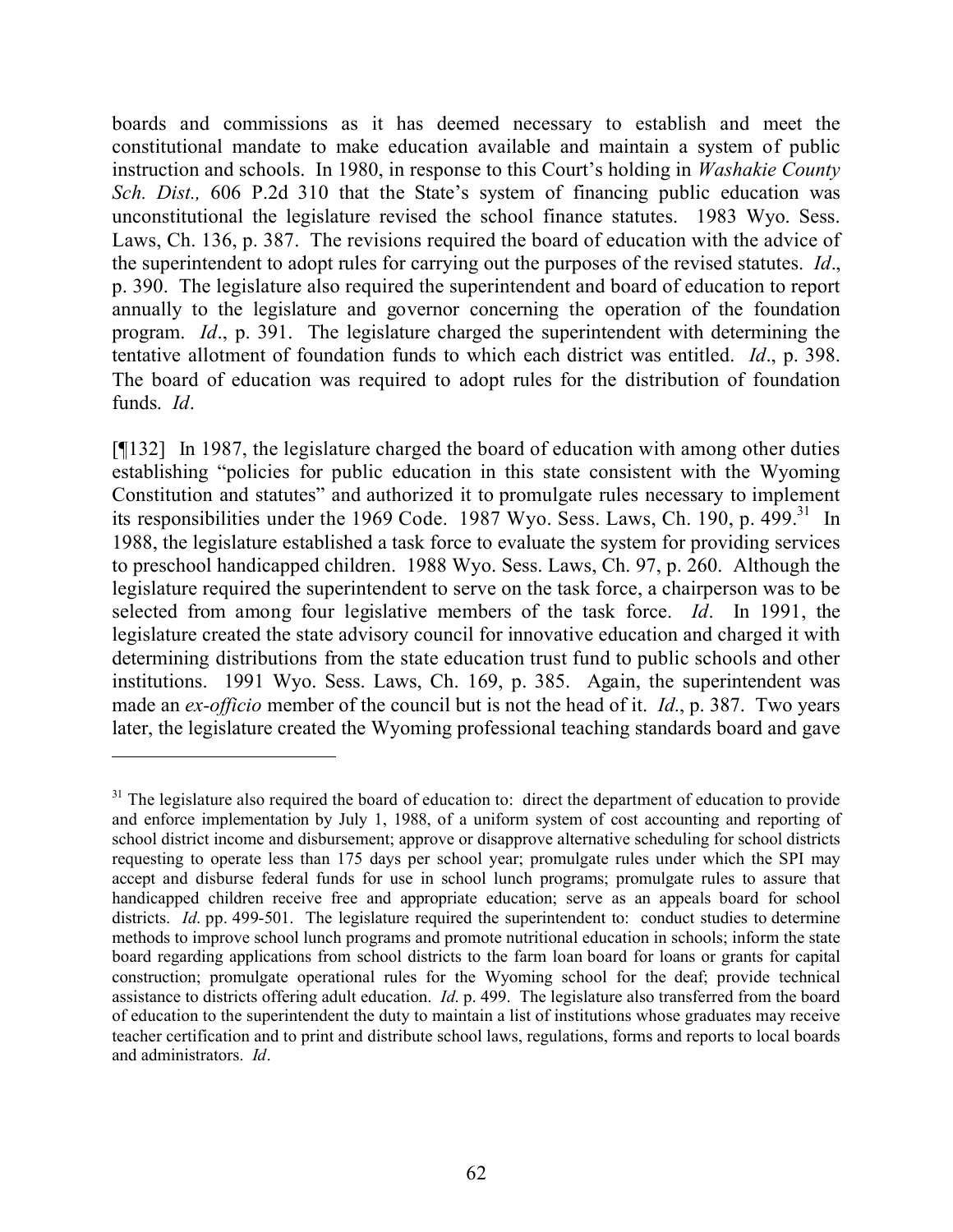it the authority to determine standards for teacher certification. 1993 Wyo. Sess. Laws, Ch. 217, p. 628. The superintendent and the governor appoint the members but the superintendent does not serve on the board. In 1994, the legislature created the postsecondary education planning and coordination council to develop goals for postsecondary education and perform additional duties related to enhancing opportunities for quality postsecondary education. 1994 Wyo. Sess. Laws, Ch. 7, p 7. Today, the superintendent serves as vice-chair of the council.

[¶133] In the seventeen years that passed between this Court's 1980 ruling in *Washakie*, 606 P.2d 310, and the 1997 general session, the legislature made significant changes in education law in an effort to bring the state system into conformity with the constitution. Those changes brought ever increasing demands on the board of education and superintendent and led to the creation of new boards to assist in meeting those demands. When in *Campbell I*, this Court again found Wyoming's education laws unconstitutional the legislature convened a special session and attempted to address the problems by amending the Education Act. 1997 Wyo. Special Sess. Laws, Ch. 3, p. 4.

[¶134] During the special session, the legislature prescribed laws requiring the superintendent to collect information, develop recommendations and report back on a multitude of issues. 1997 Wyo. Special Sess. Laws, Ch. 3, pp. 12-15, 19, 22. The legislature also imposed new duties on the board of education. *Id*., pp. 23-24. Additionally, the legislature created a statewide design team to investigate and implement the statewide student assessment conducted by the superintendent on school district expenditures for children with disabilities. *Id*., pp. 16-17.

[¶135] In 1998, the legislature amended the statutes relating to school facilities to move some of the duties from the department of education to the superintendent. For example, the legislature required school districts to apply to the superintendent for capital construction grants or loans and required the superintendent to review and evaluate the applications and submit prioritized recommendations to the state loan and investment board. The legislature also required the superintendent to report to the legislature on facilities identified as inadequate, establish uniform statewide standards for the adequacy of school facilities and conduct a comprehensive assessment of the adequacy of school facilities. 1998 Wyo. Sess. Laws, Ch. 58, pp. 527-530. To assist the superintendent, the legislature created the capital construction advisory group. *Id*., p. 531.

[¶136] In 1999, the legislature further amended the school capital construction statutes to require the superintendent to report to a joint legislative committee the immediate statewide capital construction needs; districts with facilities identified as inadequate; districts not in compliance with items certified in their application for assistance; and, by the end of each year, progress being made under the school capital facilities system. 1999 Wyo. Sess. Laws, Ch. 170, p. 377-378. Additionally, the legislature required the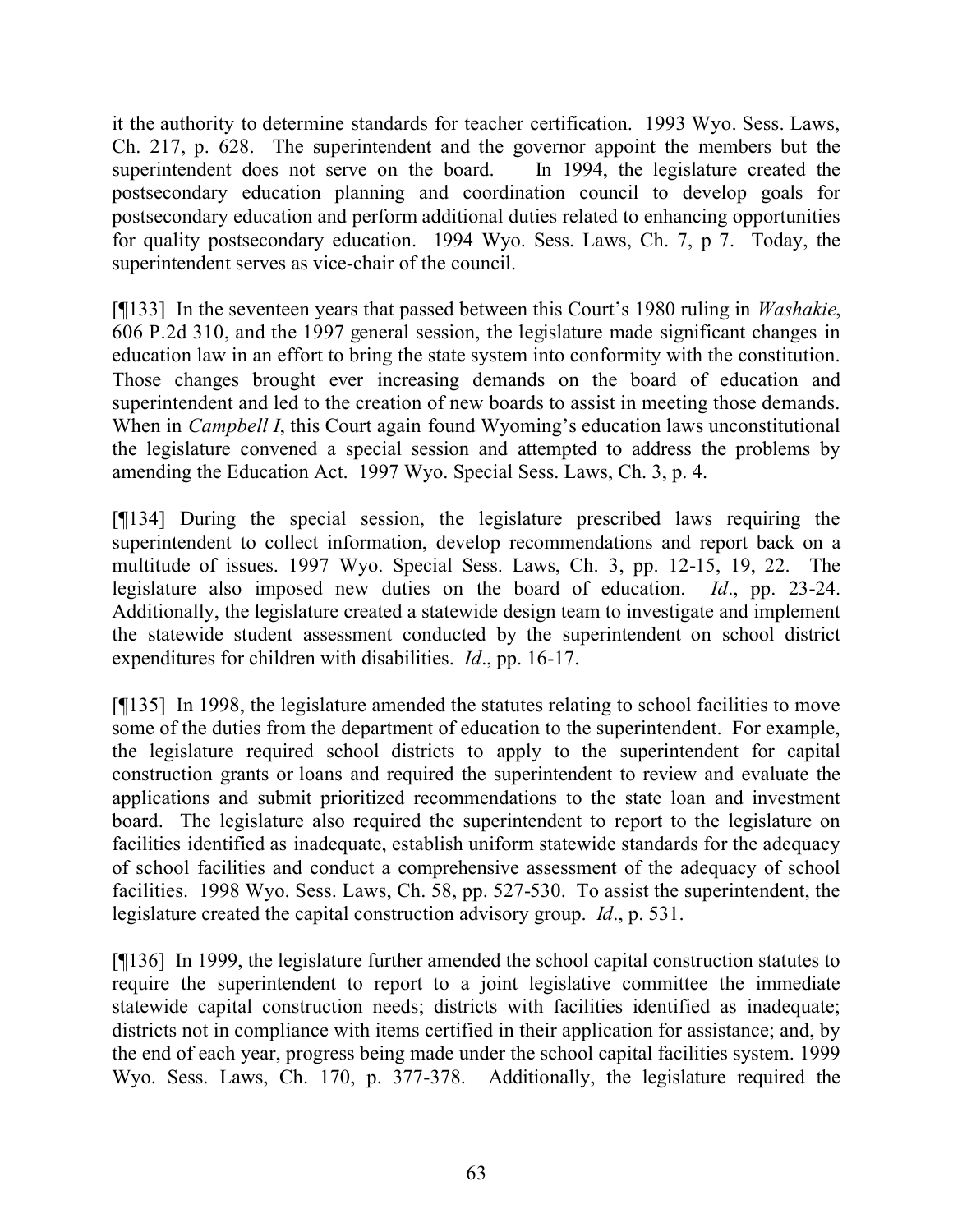superintendent to submit annually to the governor and joint committee a list of all new projects eligible for state capital construction assistance, determine whether applications for assistance met specified criteria, promulgate rules for submission of applications in emergencies and forward such applications to the governor. *Id.*, pp. 382-84. The legislature designated the office of state lands to provide assistance to the superintendent in implementing these provisions. *Id.*, p. 384. The legislature also required the superintendent to prepare and submit to the governor a recommended budget for school capital construction financing. *Id*. Upon appropriation by the legislature from the school capital construction account, the superintendent was required to make expenditures for assistance, expend the proceeds of state revenue bonds, and provide capital construction financing for emergencies. *Id.*, p. 385. In order to ensure the availability to the school districts of adequate facilities, the superintendent was also authorized to lease land, buildings, equipment or other capital assets from the nonprofit corporation approved by the state building commission. *Id.*, p. 386.

[¶137] The extensive duties the legislature assigned to the superintendent in the late 1990s for matters involving school facilities was unprecedented in Wyoming history and was not a result of any constitutional directive that the superintendent be in charge of school facilities. Rather, it was a direct result of this Court's rulings in *Washakie* and *Campbell I.* In those cases (and the many others cited in paragraph 105 of this dissent), the Court held that the legislature had the duty to provide for education in every respect. At that time, the method the legislature chose to carry out the task was to impose additional duties on the superintendent while simultaneously creating the capital construction advisory committee and directing the office of state lands to assist the superintendent with specified tasks. When it became clear in 2002 with the issuance of *Campbell II* that the method it had chosen was not working, the legislature created the school facilities commission and charged it with a multitude of tasks relating to school facilities.<sup>32</sup>

<sup>&</sup>lt;sup>32</sup> The legislature charged the school facilities commission with: adopting policies and standards for the comprehensive assessment of school facilities; adopting policies and standards for school district facility plans; establishing a consistent, systematic research approach for student enrollment projections used by districts in developing district facility plans and forecasting facility needs to comply with statewide building adequacy standards; developing guidelines for estimating the cost of constructing, renovating and remediating facilities to comply with statewide adequacy standards; establishing a statewide school facilities database; developing policies and criteria for use in determining renovations, replacement or discontinuation of inadequate facilities; entering into construction or renovation project agreements with school districts; establishing criteria and procedures for identifying local enhancements to school facilities which are in excess of state building adequacy standards and develop criteria and procedures to determine whether and how any local enhancements should be incorporated into statewide adequacy standards; reviewing and approving district plans for the disposition or demolition of facilities made surplus by an approved construction or renovation project or by changes in school population; establishing a procedure for developing prototypes for remedies addressing facility inadequacies; developing criteria and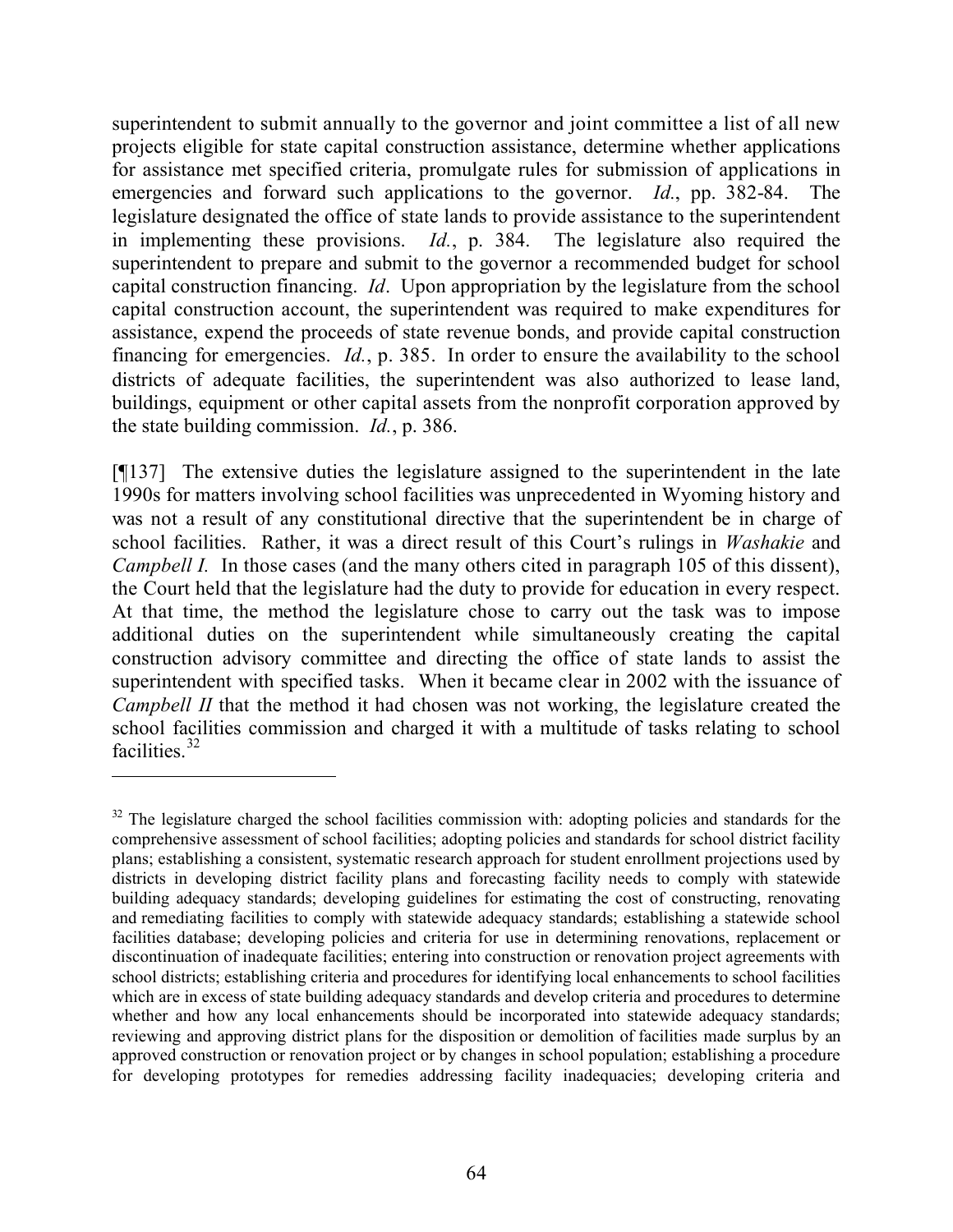[¶138] Just as it did in 1917 when it established the department, board and commissioner of education and delegated duties to them rather than to the superintendent, the legislature in 2002 established the school facilities commission and its director and delegated duties to them, some of which had been previously assigned to the superintendent. Although the legislature required the superintendent to serve as an *ex-officio* non-voting member of the commission, it did not place the superintendent in charge of the commission. The legislature spent over \$2.5 billion under this process without involvement of the superintendent. Wyo. Sch. Facilities Dep't., 2013 Ann. Rep. & 2015-16 Biennial Budget Request to the Governor, Sch. Facilities Comm'n & Select Comm. on Sch. Facilities (2013).

[¶139] If the majority is correct that the framers intended the superintendent to be the administrative head of all aspects of education in the state, the legislature's creation in 2002 of the school facilities commission with its own director is unconstitutional. Similarly invalid is legislation creating a statewide task force to measure student progress and investigate, assemble and recommend accountability processes to assist state efforts in addressing education accountability requirements of the No Child Left Behind Act (2003 Wyo. Sess. Laws, Ch. 164, p. 443; *Id*., Ch. 208, p. 552); designating the board of education and later the department of education as being responsible for private school licensing (2006 Wyo. Sess. Laws, Ch. 34, p. 67); creating a distance education task force (*Id*. Ch 147, p. 342); requiring the governor to enter into negotiations with the Eastern Shoshoni and Northern Arapaho councils to determine the appropriate contractual arrangements for providing education programs and services addressing Indian students at risk of failure in school (*Id*., Ch. 200, p. 478). Yet each of these laws had been passed in 2008 when this Court in *Campbell County School District v. State*, 2008 WY 2, 181 P.3d 43 (Wyo. 2008) upheld the state system as constitutional and said:

The legislature also charged the school facilities commission with: contracting with experts and professionals; employing a director subject to senate confirmation; establishing and maintaining uniform statewide standards for the adequacy of school facilities; maintaining the comprehensive assessment of the adequacy of existing school facilities, reviewing facility adequacy standards; reviewing and approving, modifying or rejecting facility plans submitted to it by each school district; evaluating the adequacy of school facilities and establishing a schedule for remediation, determining the most cost effective method of remediation; proceeding with projects authorized by the legislature; preparing and submitting to the governor a recommended budget for projects and school capital construction financing; promulgating rules for determining when an emergency exists and making expenditures for emergency funding; reporting annually to the select committee on school facilities; distributing major facility repair and replacement payments to each school district. *Id*., pp. 297–304, 308.

procedures for the site analysis of remedies responding to identified facility inadequacies by facility replacement; after consultation with the select committee on school facilities, promulgating necessary rules to administer the act. 2002 Wyo. Sess. Laws, Ch. 99, p. 293-295.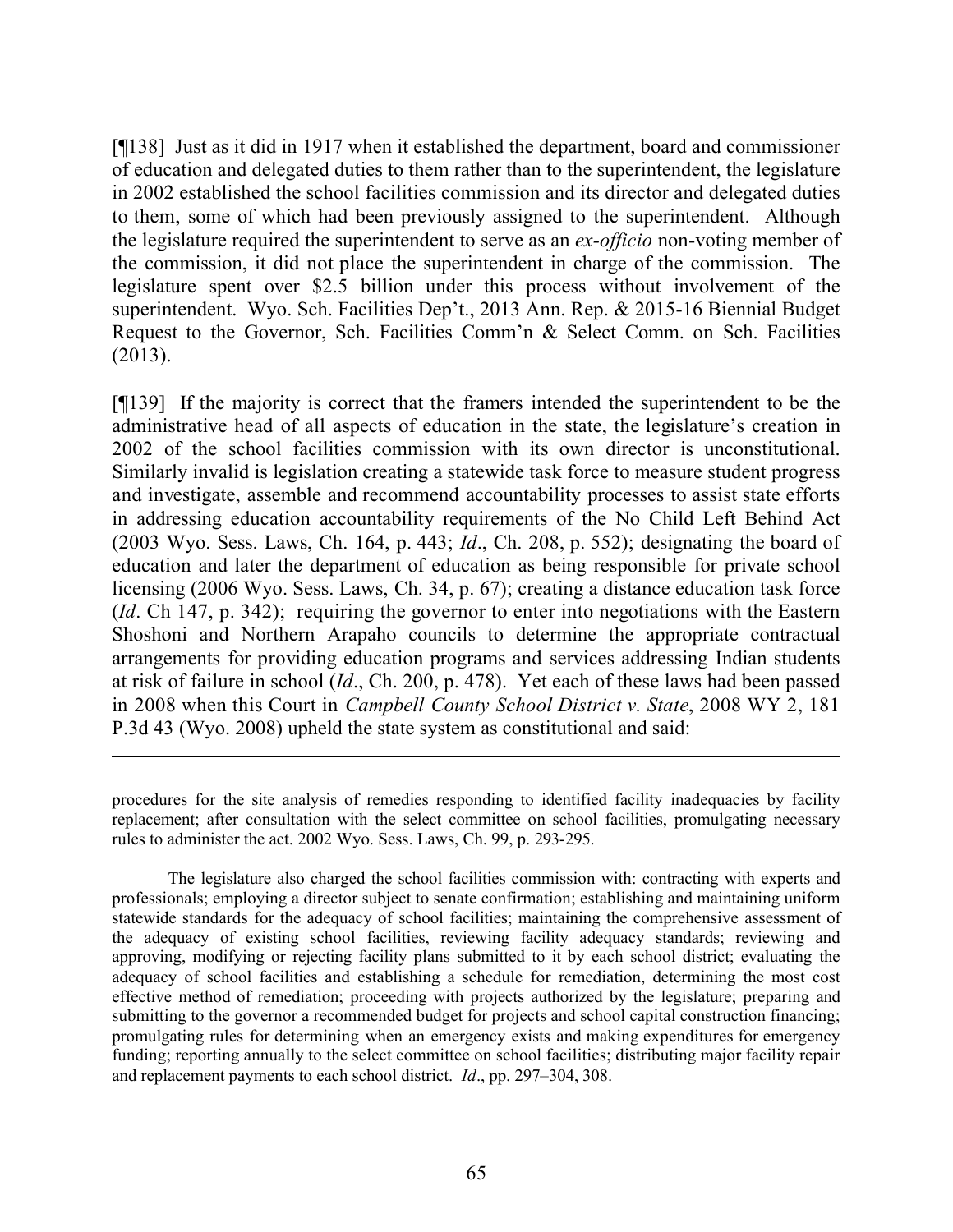The Wyoming constitution entrusts the Wyoming legislature with defining, developing and implementing a thorough and efficient education system. The legislature, in reliance upon research and information from its agencies, consultants, local school districts, educators and parents, enacted statutes to correct the deficiencies in the state school system. Some of those statutes produced legitimate legal challenges. We issued significant decisions in 1995 and 2001 clarifying the constitutional mandate to be met by legislation. Since then, and continuing today, the legislature has generously responded to our decisions and its constituency by developing and refining a comprehensive, sophisticated system that meets the complex demands of delivering a thorough and efficient education to the individualized needs of Wyoming students in the  $21<sup>st</sup>$  century.

This Court is satisfied that the legislature has in place a thorough and efficient educational structure funded from state wealth as required by our state constitution.

*Id.*, **¶** 2, 4, 181 P.3d at 48.

. . . .

[¶140] Since this Court's ruling, the legislature has continued to prescribe laws designed to develop and refine "a comprehensive, sophisticated system that meets the complex demands of delivering a thorough and efficient education to the individualized needs of Wyoming students in the 21<sup>st</sup> century." *Id.*. 12, 181 P.3d at 48. Notably, in 2011, the legislature reorganized the school facilities commission by creating a school facilities department under the supervision of the commission. 2011 Wyo. Sess. Laws, Ch. 2, p. 3. The department consists of a director who is appointed by and serves at the pleasure of the governor with the advice and consent of the senate. *Id*. The director is the chief administrative officer of the department with general supervision and control of all activities and employees of the department. *Id*., pp. 3-4.

[¶141] Also in 2011, the legislature passed the education accountability act. *Id*., Ch. 184. It required the board of education to implement and enforce the accountability system and require school district adherence to the system. *Id*., p. 496. The legislature created a select committee on statewide education accountability consisting of members of the senate and house and provided for an advisory committee to assist the select committee. *Id*., p. 500. The superintendent does not serve on the committee and appoints only one of its twelve members. *Id.*, pp. 500-501. The act requires the superintendent (and the board of education) to perform various duties; however, the superintendent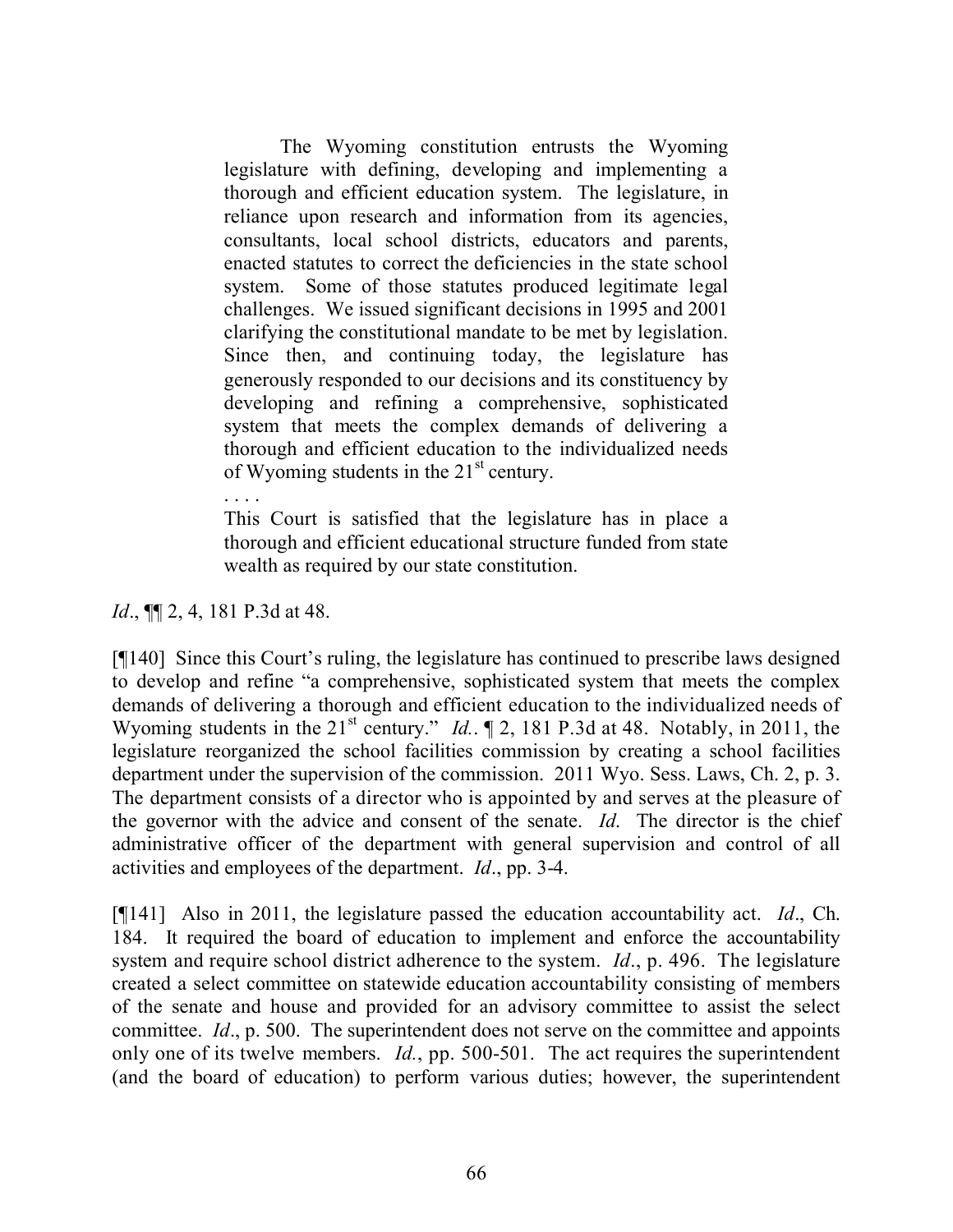clearly does not serve as the administrative head under the act. In 2012 amendments to the education accountability act, the legislature required the board of education to compile, evaluate and determine target levels for school performance ratings, establish and administer a progressive multi-tiered system of support, intervention and consequences to assist schools, describe the performance of each school and establish a reporting system, annually review the statewide education accountability system and report annually to the legislature. *Id*., Ch. 101, pp. 328-333. The legislature charged the superintendent with taking action based upon system results and reporting annually to the board of education on the progress of schools in meeting annual goals. *Id.,* pp. 330, 332. The legislature created the education accountability professional judgment panel to assist the board of education in preparing its report. *Id.*, p. 342. The superintendent does not serve on the panel.

[¶142] It is within this historical context that the legislature passed SEA 0001. *See* Appendix 1, State of Educational System Prescribed by the Legislature depicting the responsibilities of various entities for education since statehood. We turn now to address the Act and to the question whether it is constitutional.

## **CONSTITUTIONALITY OF SEA 0001**

[¶143] In considering the challenge to the constitutionality of SEA 0001, we must proceed with great caution, examine the question in every possible aspect and not declare the Act invalid unless its invalidity is beyond reasonable doubt. *Cahill*, 75 P. at 442. We must begin with the presumption that it is constitutional and may not hold it otherwise unless that conclusion is unavoidable. *Merbanco,* ¶ 32, 70 P.3d at 252. Because we have concluded that Art. 7, § 14 is not self-executing, we must if possible construe the legislation enacted supplementary to it in a manner consistent with the constitution and may defer to the legislature. *Burton,* 107 P. at 396; Williams at 344. We also must be mindful of the legislature's plenary power, recognizing that the exercise of that power is the rule and prohibition the exception. *Cathcart*, ¶ 45, 88 P.3d at 1067.

[¶144] SEA 0001 expressly entrusts the superintendent with general supervision of the public schools and authorizes the office to adopt rules and regulations to enable it to effectively carry out that duty. Wyo. Stat. Ann. § 21-2-201. Thus, the legislature has given the superintendent the power to make rules to satisfy the role the constitution entrusts to the office. Although the legislature has delegated numerous duties to the department, the board and director of education and the superintendent may not adopt rules in the areas delegated to them, no other entity or office is entrusted with general supervision of the public schools. Likewise, the superintendent is the only office that can adopt rules enabling it to generally oversee the public schools from a statewide perspective.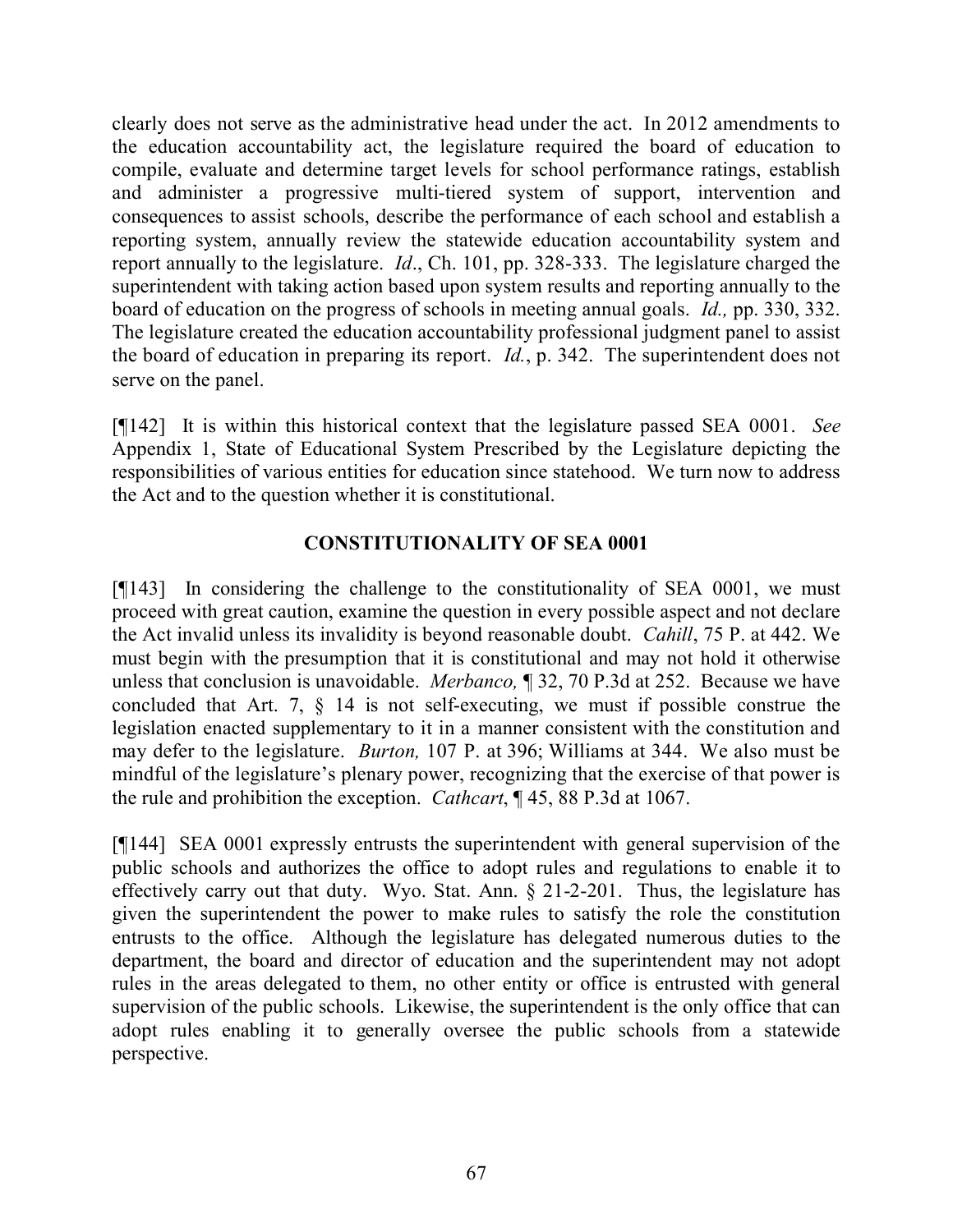[¶145] The current law also requires the superintendent to report annually to the legislature "on the general status of all public schools." The legislature specified that the report must address "the quality of education including any proposed improvement to address any shortfalls, the relevance of education, the measurement of achievement of educational goals, the improvement of learning and any suggested innovations in education." The topics the legislature has required the superintendent to address in the report provide guidance as to what "general supervision of the public schools" means. In order to prepare the report, the superintendent must know what the public schools are doing, whether they are meeting educational goals and how learning might be improved. The superintendent also must have an understanding of how the state's educational system is responding to a rapidly changing world and keep abreast of new ideas and methods in education. The knowledge and awareness the superintendent is required to have can only be gleaned by general (statewide) supervision (oversight) of the public schools.

[¶146] The law also enables the superintendent to provide oversight by requiring the office to identify professional development needs for public schools and teachers statewide, establish a plan to address those needs, contact expert assistance and conduct annual workshops to provide professional development to teachers and the public schools. Involvement in the professional development of teachers and public schools across the state is a hugely important piece of overseeing the public schools. The other duties the legislature assigned to the superintendent – implementing the teacher of the year program and working with school districts on the use of seclusion and restraint, protocols for addressing head injuries and safe storage and disposal of hazardous substances are also significant pieces of the statewide oversight function.

[¶147] In addition to these duties, the superintendent under the SEA 0001 retains duties prescribed by the legislature in prior years, including the duty to make budget requests, report to the governor each fiscal year concerning the department of education's programs, objectives, activities and condition and recommend legislation concerning education and appropriations for educational activities. Section 21-2-306. Additionally, as has been the case since 1917, the current law assigns the superintendent the task of serving on the board of education  $(\S$  21-2-301). As a member of that board, the superintendent has a voice in the many responsibilities the legislature has assigned to it.<sup>33</sup>

<sup>&</sup>lt;sup>33</sup> The duties the legislature has delegated to the board of education are the heart of education in Wyoming and include the duty to: establish policies for public education in Wyoming; implement and enforce the uniform standards for educational programs prescribed under § 21-9-101; prescribe uniform performance standards for the common core of knowledge and skills specified in § 21-9-101(b) and promulgate uniform standards for programs addressing special needs students under § 21-9-101(c); report biennially to the governor and the legislature and make recommendations; conduct investigations within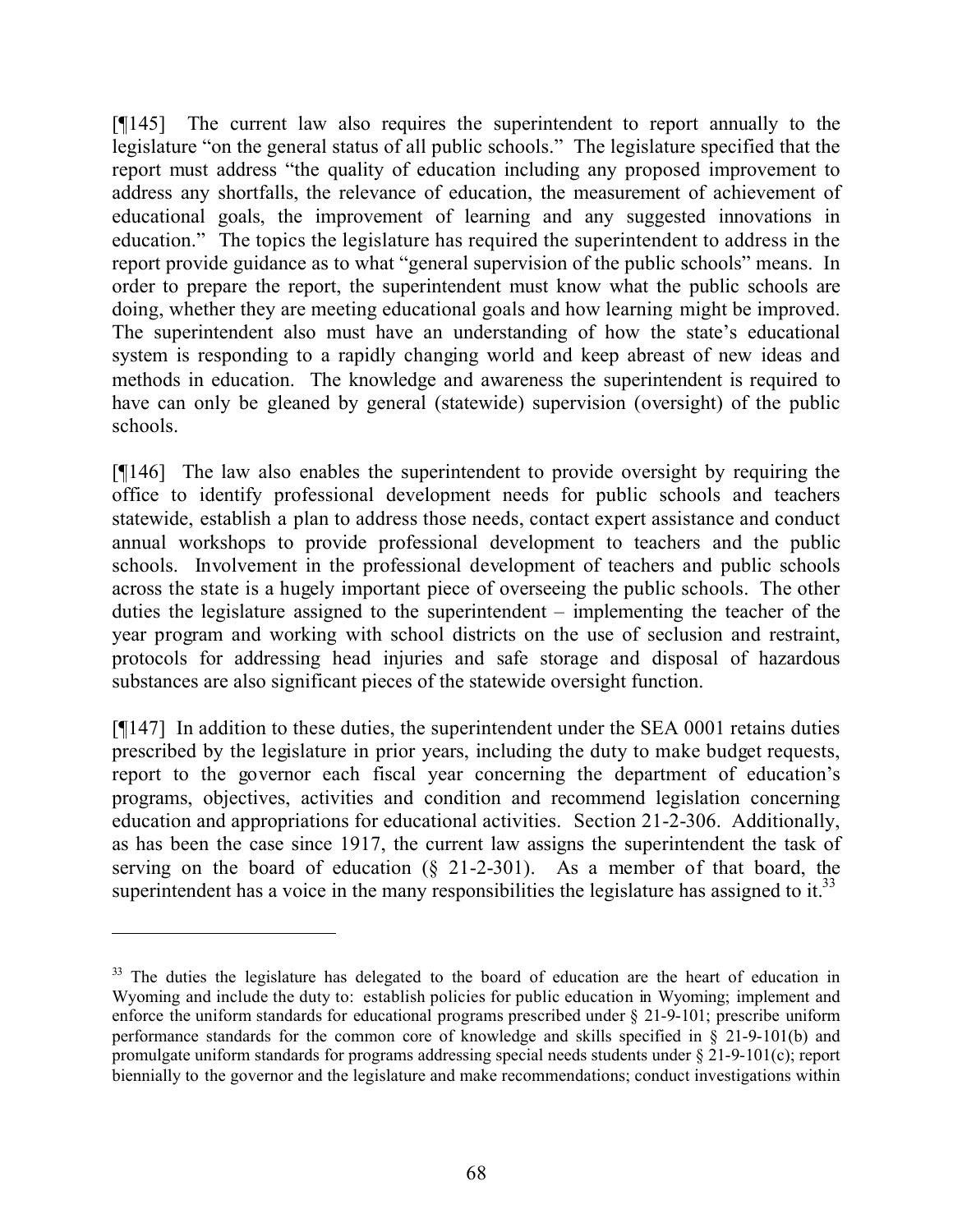[¶148] SEA 0001 also continues to require the superintendent to serve on a wide array of other boards and commissions including the community college commission (§ 21-18-  $201^{34}$ ), advisory council for innovative education (§ 21-22-103), education planning and development council (§ 21-16-601), school facilities commission (§ 21-15-113) and university board of trustees (§ 21-17-203). As a member of these boards and commissions, the superintendent is intimately involved in the duties the legislature has assigned to them. The superintendent also appoints with the governor members of the professional teachings standard board and, like the other state offices, serves on the board of land commissioners. Wyo. Const. Art. 18, § 3; Wyo. Stat. Ann. § 36-2-101.

[¶149] Given the above powers and duties provided to the superintendent, SEA 0001 is vastly different from the 1917 law the majority suggests was unconstitutional. Not only does SEA 0001 entrust the superintendent with general supervision of the public schools and authorize the office to adopt rules to effectuate that charge, which the 1917 law clearly did not, it also requires an annual report to the legislature that demands knowledge of the public schools that can only be obtained by knowing how they are performing. The report also requires the superintendent to be knowledgeable about innovations in education so as to be able to make recommendations for improvement. The Act further requires the superintendent's involvement in professional development in the public schools. Additionally, unlike in 1917 when the superintendent had virtually no duties other than serving on the board of education and the authority to call board of education meetings and approve textbooks not otherwise approved, the superintendent currently is required to serve on a wide array of boards and commissions in addition to the board of education, giving the office a unique statewide perspective of the public

and without the state regarding educational needs and progress and means of improving conditions; act as board of vocational education; establish improvement goals for public schools for assessing student progress; establish statewide goals for education; through the superintendent implement, administer and supervise education programs and services for adult visually and hearing impaired; implement and enforce the statewide accountability system; establish a requirement for students to demonstrate mastery of the common core of knowledge and skill in order to earn a high school diploma; and through the director implement a statewide assessment system; establish a program of administering a standardized, curriculum based achievement college entrance exam, computer-adaptive college placement assessment and job skills assessment test.

<sup>&</sup>lt;sup>34</sup> The Community College Commission has broad authority over the community colleges in the state including general functions such as advocating community college education to the governor, legislature and others; coordination functions, such as coordinating the common course numbering system; administrative functions, such as disbursing state funds to the colleges; approval functions, such as approving all new capital construction projects in excess of \$100,000.00; review and report functions, such as reviewing college districts and reporting to the governor and legislature; implementing functions, such as advancing collaboratively developed legislative proposals on behalf of the college system.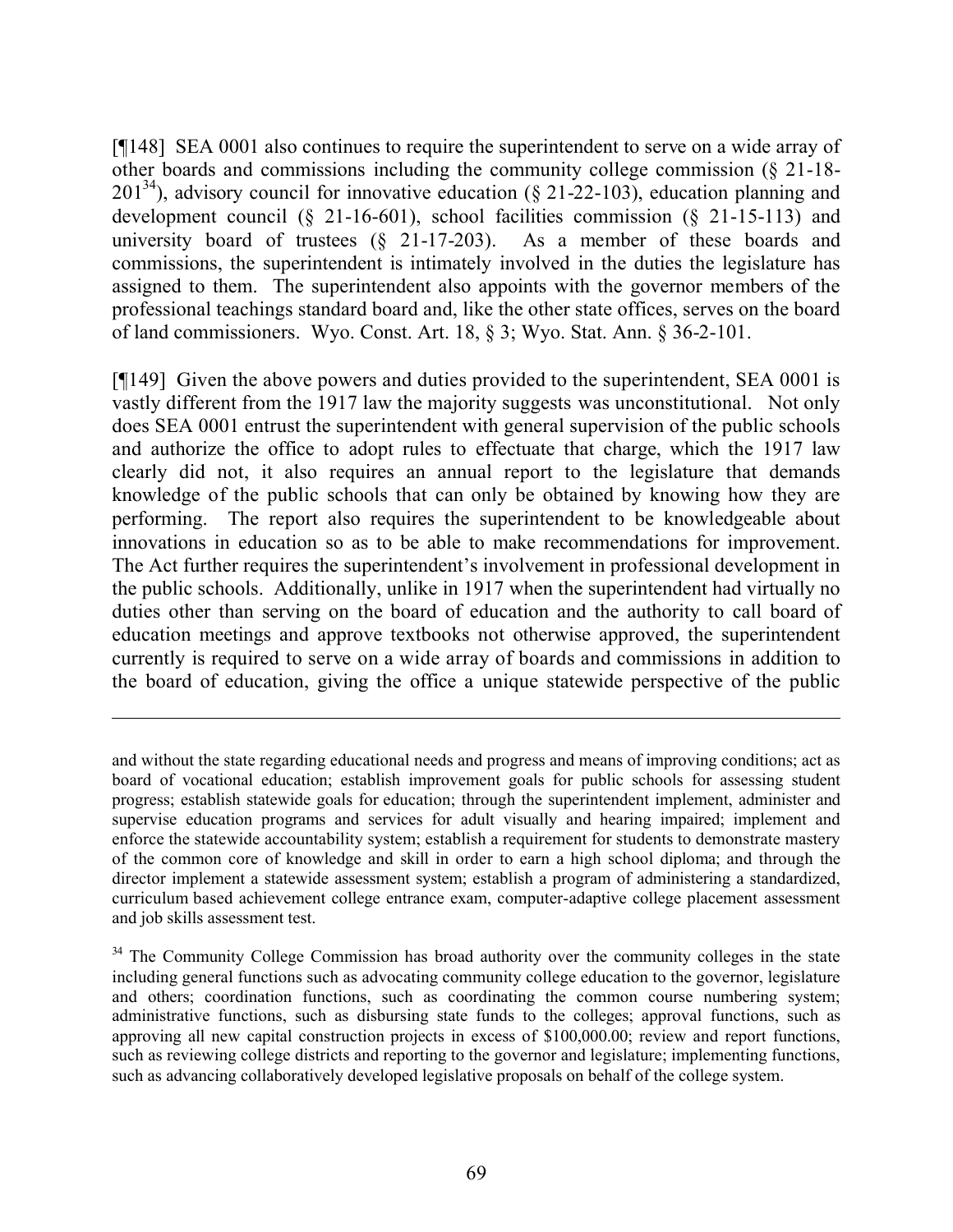schools across the state and distinctive ability to oversee them. Under SEA 0001, the superintendent also continues to be required to make budget requests and recommend legislation and appropriations.

[¶150] When all of the duties and responsibilities of the superintendent are taken into account, SEA 0001 cannot fairly be said to marginalize the office and leave it an empty shell. Rather, the superintendent retains significant supervisory powers over the public schools across the state and is the only office charged with generally overseeing them. Although SEA 0001 transfers many duties to the director of education, as numerous other statutes have done over the years, it does not take away from the superintendent the essential role the framers intended the office to have. The legislation satisfies the constitutional mandate to the legislature to define the superintendent's powers and duties to generally supervise the public schools.

[¶151] If the presumption that the 2013 Act is constitutional is applied and all doubts are resolved in favor of that presumption as our jurisprudence directs, this Court must uphold the Act. The legislature has properly exercised its plenary power to enact laws supplementary to Art. 7, § 14, defining the superintendent's duties and "how such duties are to be performed." *Gould*, 101 P. at 940. The challengers in this case have not established that no set of circumstances exists under which SEA 0001 would be valid. The majority's conclusion that SEA 0001 is unconstitutional is not "clear, palpable, unavoidable or beyond a reasonable doubt" because, as the foregoing discussion demonstrates, the relevant constitutional provisions can be read together in a manner that results in upholding the Act. *Merbanco*, 70 P.3d at 252. Resolving all doubts in favor of constitutionality, this Court is duty bound to uphold the Act.

# **SUPPORTING CASES FROM OTHER STATES**

[¶152] In concluding that SEA 0001 is constitutional, we have considered cases from other courts that have reached similar results when interpreting their constitutions. In *Board of Education v. Booth*, 984 P.2d 639, 646 (Colo. 1999), the Colorado Supreme Court considered the first clause of the Education Article in the Colorado Constitution, which reads: "The general supervision of the public schools of the state shall be vested in a board of education whose powers and duties shall be as now or hereafter prescribed by law." *Id*. The court said:

> The primary definition of the term "general" is "involving or belonging to the whole of a body, group, class, or type: applicable or relevant to the whole rather than to a limited part, group, or section." Webster's Third New International Dictionary 944 (1986). During the constitutional convention, the framers specifically amended the Education Clause to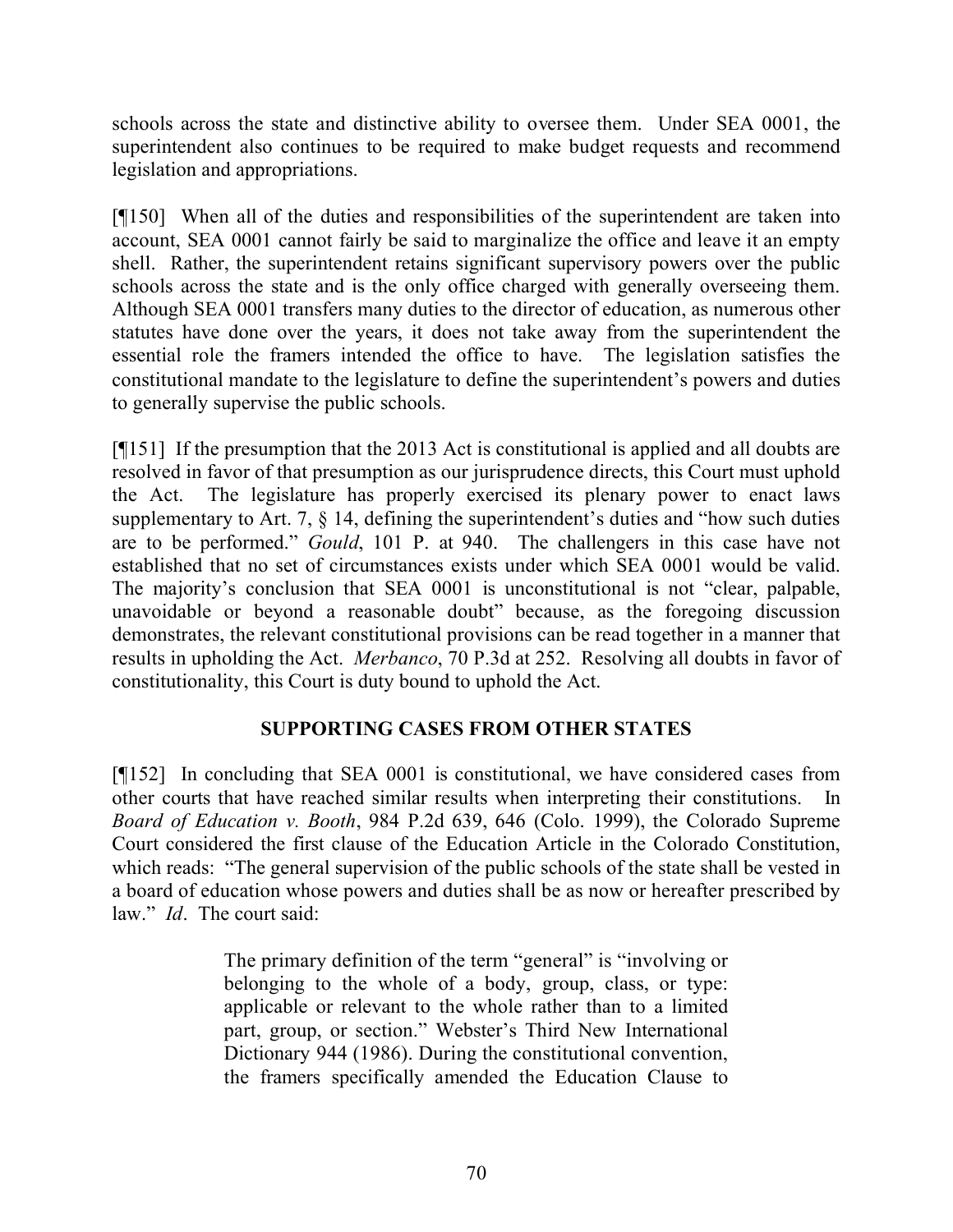describe the State Board's supervision as "general" in nature. See Proceedings of the Constitutional Convention: Colorado 1875-1876, at 353 (1907). "Supervision," in turn, typically denotes "direction, inspection, and critical evaluation." Webster's 2296. Therefore, our definition begins with the presumption that the framers intended the State Board to provide direction, inspection, and critical evaluation of "the whole" in the sense of contributing a statewide perspective to decisions affecting public schools. This expectation is reflected in an election process that ensures statewide representation on the board. See Colo. Const. art. IX, 1(1); 22-2-105(1), 7 C.R.S. (1998) (providing for election of a member of the State Board from each congressional district).

Our understanding of "general supervision" is supported by the territorial legislature's use of the phrase at the time of its adoption into the Colorado Constitution. See *Marshall v. School Dist. RE # 3 Morgan County*, 191 Colo. 451, 453, 553 P.2d 784, 785 (1976) (relying on contemporaneous legislation to inform an understanding of the framers' intent regarding student access to free textbooks). Prior to statehood, the Territory of Colorado did not have a state board of education. Rather, it had a Territorial Superintendent of Public Instruction, County Superintendents for each county, and local boards of directors for individual districts. A primary duty of the Territorial Superintendent was "general supervision of all the County Superintendents and of all the public schools of the Territory." An Act to Amend, Revise and Consolidate the Acts Relating to Public Schools, sec. 3, 1876 Colo. Sess. Laws, 127, 128. Specific duties of the Territorial Superintendent included annual reports to the governor and legislative assembly, distribution of laws and regulations to the county superintendents, and distribution of any forms or certificates that the county superintendents were required to complete. *See id*.

Following statehood, the General Assembly continued to describe the State Superintendent as having "general supervision." In 1877 it elaborated on the Superintendent's characteristic responsibilities:

He shall, on or before the tenth day of December, in every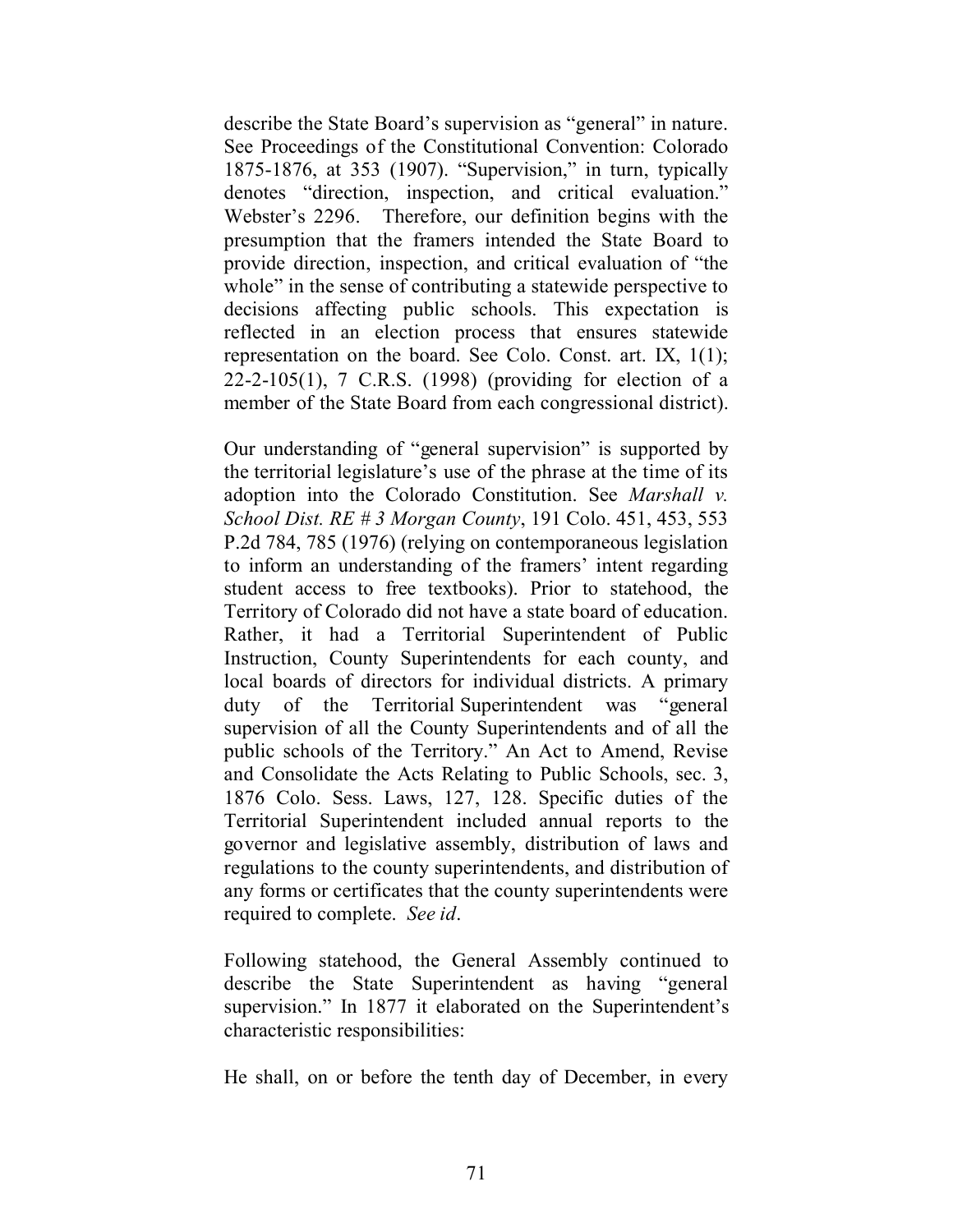year preceding that in which shall be held a regular session of the general assembly, report to the governor the condition of the public schools . . . with such suggestions and recommendations relating to the affairs of this office, as he may think proper to communicate. It shall be his duty to visit annually such counties in the state as most need his personal attendance, and all counties, if practicable, for the purpose of inspecting the schools, awakening and guiding public sentiment in relation to the practical interests of education, and diffusing as widely as possible, by public addresses and personal communication with school teachers and parents, a knowledge of existing defects, and of desirable improvements in the government and instruction of schools.

Colo. G.L. 2456, 10 (emphasis added). This enumeration indicates that general supervision required, first and foremost, that the superintendent serve as an intermediary between the state government and local authorities regarding the status of the public education system as a whole. He was required to inform the governor and the legislature regarding the condition of public education and to make recommendations for its improvement. In addition he was required to disseminate to public schools, his "knowledge of existing defects, and of desirable improvements." *Id*. Therefore, "general supervision" implied both descriptive and prescriptive roles. The superintendent served as a conduit for information regarding the school system's present state and as a source of ideas, recommendations and aspirations for its improvement.

We conclude that, pursuant to article IX, section 1(1), the constitutional framers contemplated general supervision to include direction, inspection, and critical evaluation of Colorado's public education system from a statewide perspective, that they intended the State Board to serve as both a conduit of and a source for educational information and policy, and that they intended the General Assembly to have broad but not unlimited authority to delegate to the State Board "powers and duties" consistent with this intent. Colo. Const. art. IX,  $\underline{1}(1)$ .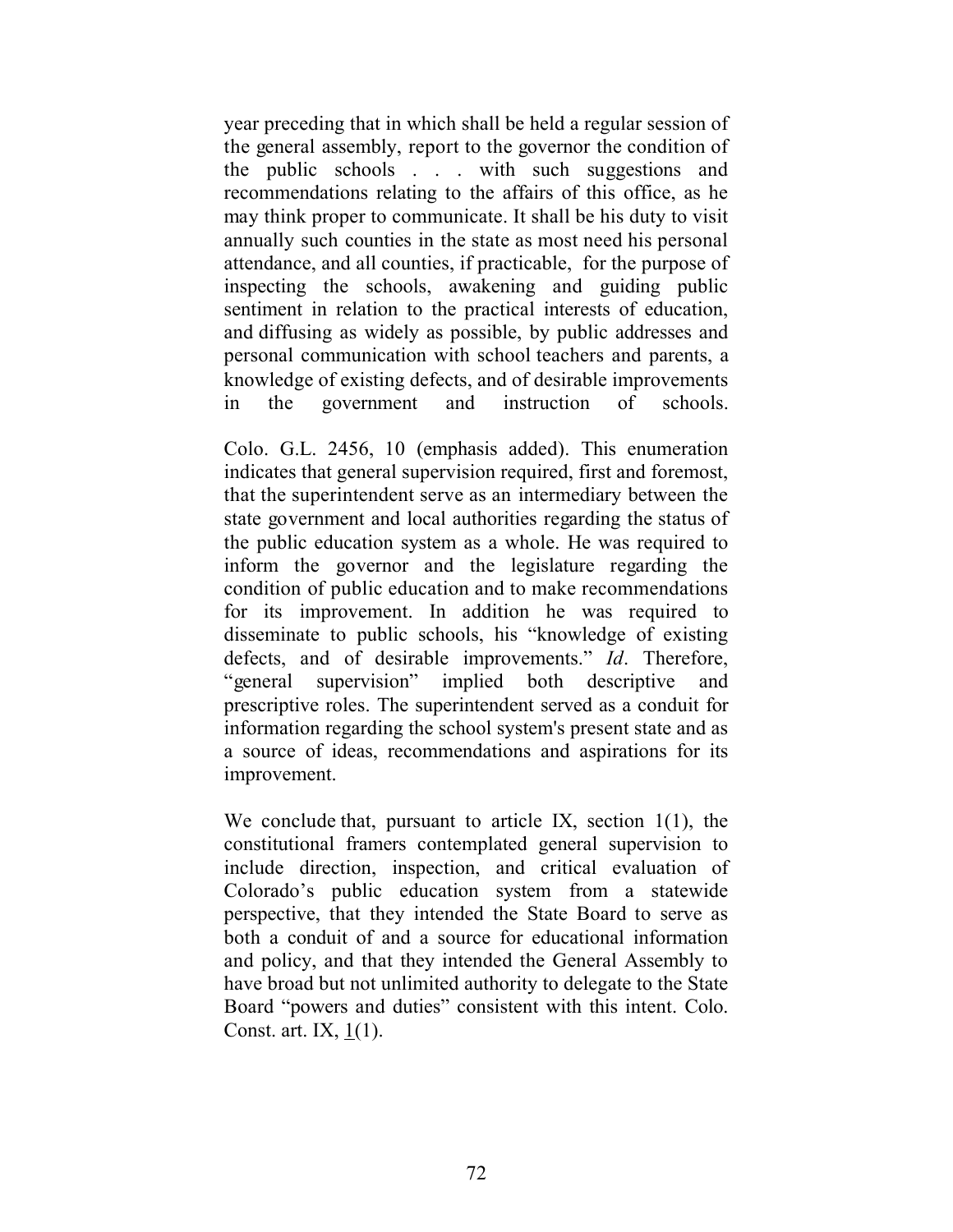[¶153] As in *Booth*, the framers of the Wyoming Constitution intended the superintendent, pursuant to Art. 7, § 14, to serve as a conduit of and source for educational information and policy and intended the legislature to have broad but not unlimited authority to delegate the superintendent's powers and duties consistent with this intent. Although not significantly different from the definition the Colorado court gave the words in *Booth*, the definition we apply to the words "general supervision" at the time Wyoming's constitution was ratified supports the conclusion that the framers contemplated the office would have oversight of the public schools on a statewide basis. Additionally, as the California court did in the following case, we conclude the framers never intended the superintendent to be in control of education or to prohibit the legislature from defining the general supervisory powers and duties of the office.

[¶154] In *State Board of Education v. Honig*, 13 Ca. App. 4<sup>th</sup> 720, 16 Cal. Rptr. 2d 727 (Cal. Ct. of App.  $3<sup>rd</sup>$  Dist. 1993), the California superintendent challenged the constitutionality of the legislature's designation of the state board of education as "the governing and policy determining body" of the department of education. *Id.* at 749. He argued the framers of the state constitution intended the superintendent to be in charge and control of the public school system and department of education and to limit the legislature's plenary authority to define the duties of the superintendent. *Id.* at 749-50. He relied on language in the constitution requiring the superintendent to "enter upon the duties of his office" which he argued were already in place in the political code adopted prior to the constitution. He also relied on the constitutional debates which showed proposed amendments to replace the superintendent with an elected board of education were unsuccessful. The superintendent argued that the delegates' acceptance of the provision authorizing the holder of the office to "enter upon the duties of his office" and rejection of the proposed amendments to replace the superintendent with a board of education showed the framers intended to deny the legislature authority to enact any law reducing the superintendent's duty to head the department of education and lead the public school system.

[¶155] The Court rejected the argument, holding "[a]lthough the [superintendent] is a constitutional officer whose office cannot be extinguished by the Legislature, the powers and duties of that office may, and have been, increased and diminished by the Legislature under its plenary authority." In reaching this result, the court applied three wellestablished rules of constitutional construction: 1) as the law-making authority of the state, the legislature may exercise any and all legislative powers not expressly or by implication denied to it by the constitution; 2) if there is any doubt as to the legislature's power to act it should be resolved in favor of the action; and 3) where a constitutional provision may have either of two meanings and the legislature has adopted one, its action should be upheld unless it can be positively and certainly said to be unconstitutional. *Id*. at 751. Finding that the constitution did not expressly or by implication deny the legislature power to define the superintendent's duties, any doubt should be resolved in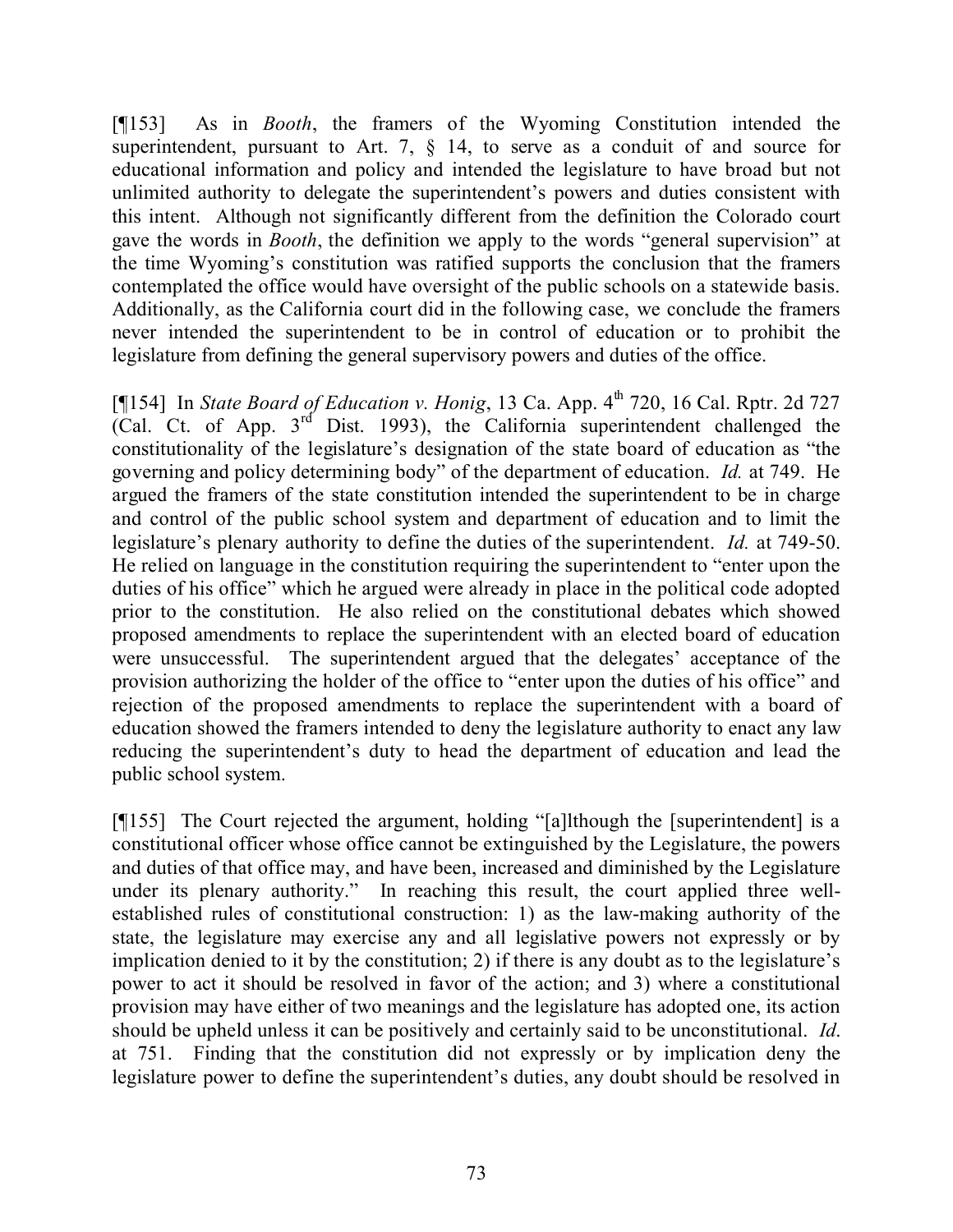favor of the legislation, and the statute designating the board of education as the governing and policy determining body of the department was not positively and certainly opposed to the constitution, the court upheld the statute.

[¶156] The constitutional provisions at issue in *Honig* were different from those at issue here. The California constitution did not specify that the superintendent was entrusted with general supervision of the public schools but only that the superintendent shall enter upon the duties of the office. Both constitutions, however, provided that the superintendent's duties "shall be prescribed by law." The California court concluded the words "shall enter upon the duties of the office" did not "create a right to take charge of and be in control of the public school system and the Department by virtue of [the] office alone." *Id*. at 750. We likewise conclude the words "shall be entrusted with general supervision of the public schools" did not create a right to be in charge or control of all aspects of education in Wyoming. When read *in pari materia* with the other constitutional provisions requiring the legislature to provide opportunities for education, systems of public instruction and schools and prescribe the superintendent's powers and duties, and when the proper rules of interpretation are applied, Art. 7, § 14 does not grant the superintendent such sweeping authority. Even if it were susceptible to that interpretation, which we conclude it is not, the legislature long ago adopted a different interpretation when it created the department of education and board of education and began the task of dividing the duties necessary to providing the opportunity for education and a complete system of public instruction and schools. Though not conclusive, legislative interpretation of the constitution is entitled to great weight. *Hopkinson v. State*, 664 P.2d 43, 64 (Wyo. 1983), citing *Coronado Oil Co. v. Grieves*, 603 P.2d 406 (Wyo. 1979); *State ex rel. Irvine v. Brooks*, 14 Wyo. 393, 418, 84 P. 488 (1906). It cannot be said that the legislature's interpretation of Art. 7, § 14 is positively and certainly unconstitutional. Rather it is a proper exercise of the legislature's plenary power to address the needs of an educational system that has evolved over more than one hundred years and become ever more complex.

[¶157] One additional case not mentioned in the majority opinion warrants discussion although it did not involve a superintendent. In *Yelle v. Bishop*, 347 P.2d 1081 (Wash. 1959), the state auditor challenged the constitutionality of legislation establishing a new budget and accounting system for state government and transferring certain auditing duties from his office. He argued the transferred duties were historically inherent, implied constitutional duties of the office of state auditor which could not be transferred by the legislature. The state constitution provided in Art. III, § 20:

> . . . The auditor shall be auditor of public accounts, and shall have such powers and perform such duties in connection therewith as may be prescribed by law. . . .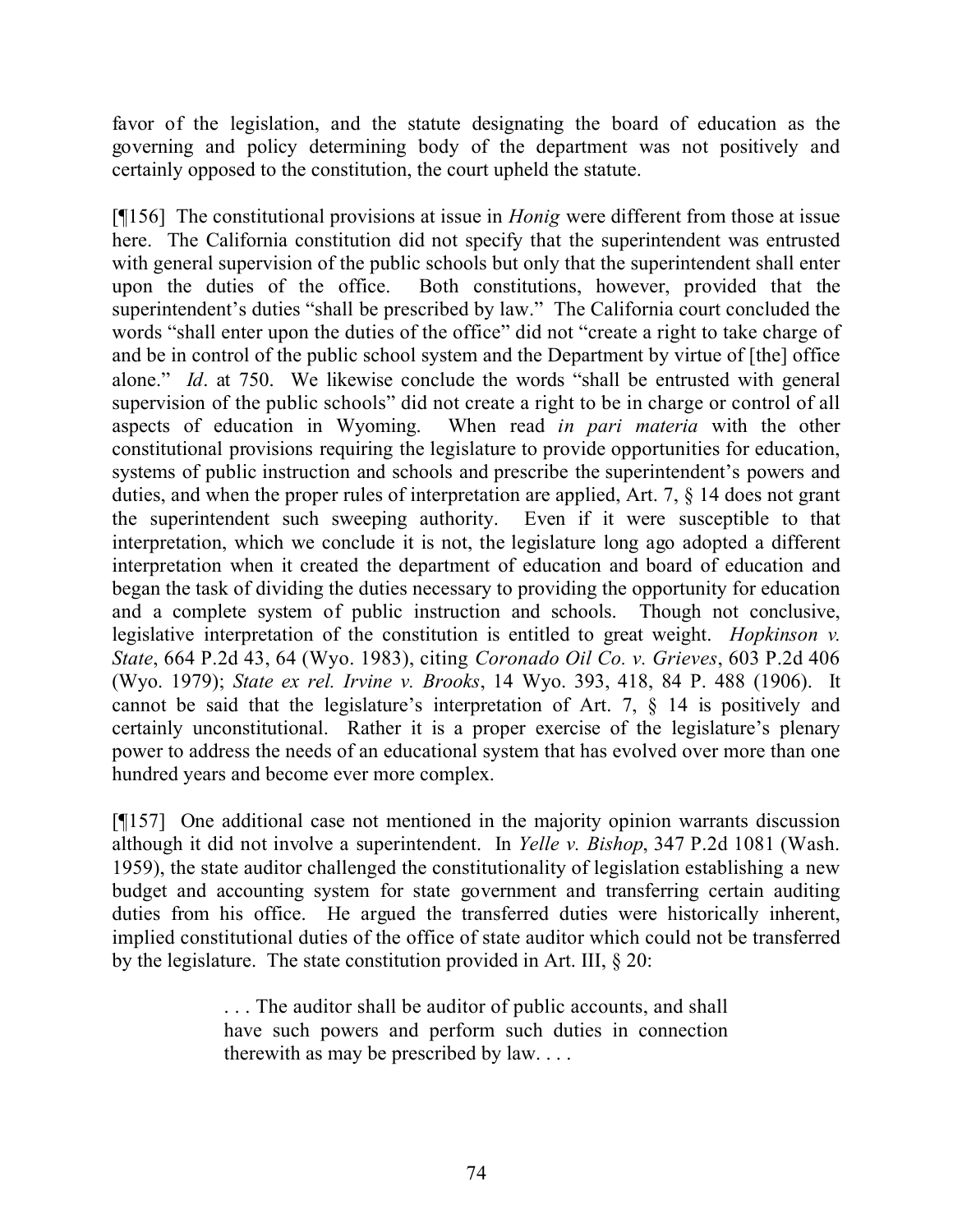[¶158] The court held the legislation did not violate the constitution, stating:

the words 'in connection therewith' relate directly to his duty as auditor of public accounts to be fixed by the lawmaking body; that his powers and duties as auditor, by this language, are within the exclusive discretion of the legislature, which may be fixed, enlarged or diminished by that body at any time.

*Yelle*, 347 P.2d at 1086. Stating that the Washington constitution is a limitation upon the powers of the legislature instead of a grant of powers, and "so far as the power of the legislature is not limited by the constitution it is unrestrained", the court concluded Art. III, § 20 could not reasonably be interpreted as limiting the legislature's powers in light of the framers' affirmative direction that the powers and duties of the state auditor shall be as prescribed by law. *Id.* at 1087.

[¶159] *Yelle* is distinguishable from the present case in that the Washington constitution provided for the abolishment of the office of state auditor and the court relied in part on that provision in concluding the office had only statutory powers. *Id*. However, the court's primary focus was Art. III, § 20, requiring the auditor to serve as auditor of public accounts and have such powers and duties "in connection therewith" as may be prescribed law. It was this language that the court interpreted to mean the legislature had exclusive discretion to fix, enlarge or diminish the auditor's powers and duties.

[¶160] Article 7, § 14 of the Wyoming constitution similarly entrusts the general supervision of the public schools to the superintendent while requiring the powers and duties of the office to be prescribed by law. In light of the framers' affirmative directive that the superintendent's powers and duties to generally supervise shall be prescribed by law, we conclude the legislature has exclusive discretion to fix, enlarge or diminish those powers and duties. As long as the superintendent retains general supervision of the public schools, which is the case under SEA 0001, the legislature's delegation of duties involving education must be upheld as a proper exercise of its plenary power.

## **CASES CITED BY THE MAJORITY**

[¶161] The cases the majority relies on to support its holding are distinguishable. *Hudson v. Kelly*, 263 P.2d 362 (Ariz. 1953) involved an act creating a department of finance, assigning to the department all of the duties of the state auditor and stripping the state auditor of what the court called the inherent duties of his office. In concluding the act was unconstitutional, the court stated: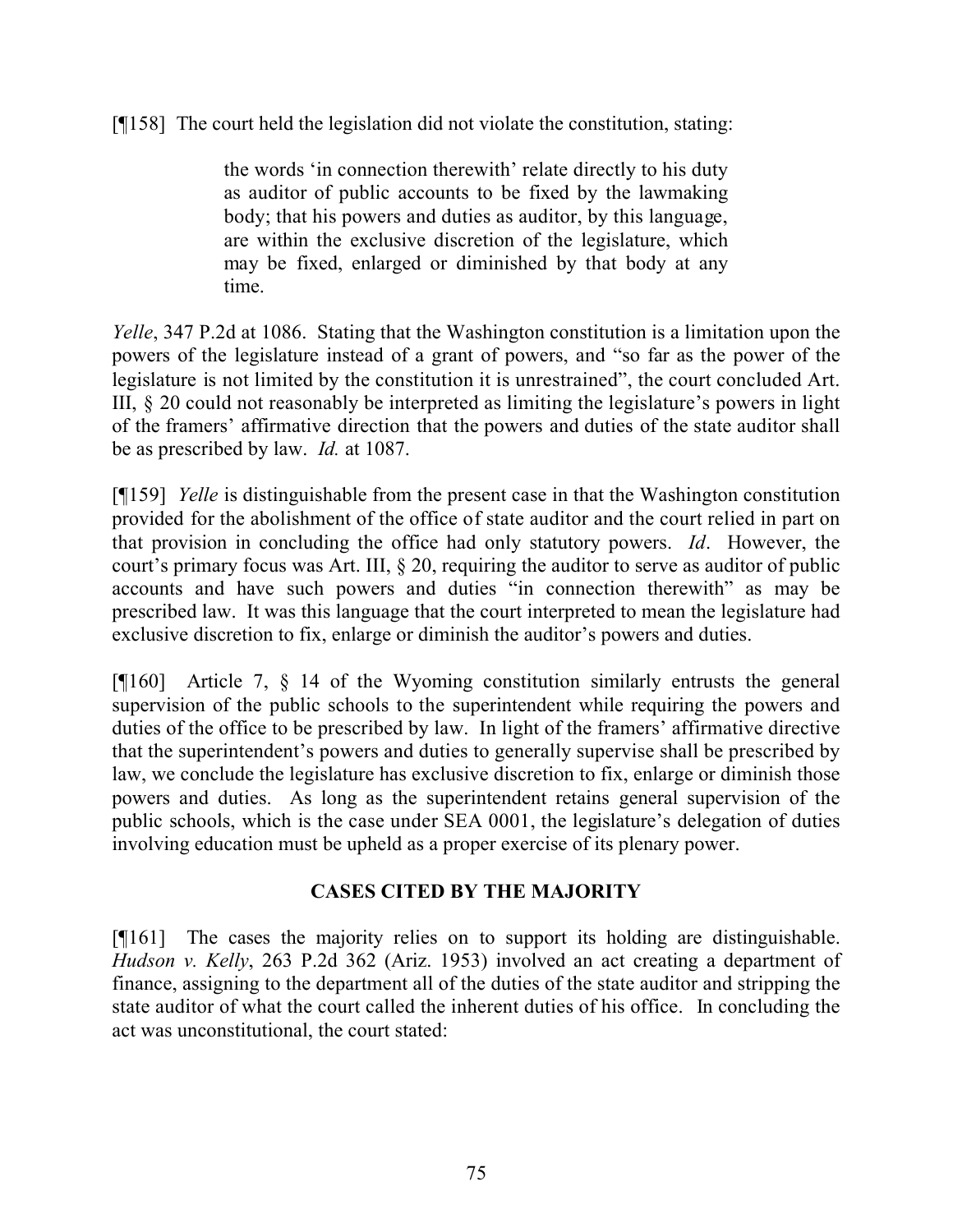Under our system of government, and of the state governments of the United States . . . the offices of governor, secretary of state, state auditor, state treasurer and attorney generally, have had a well-understood meaning and [stature]. They are words of long antiquity and in reference to offices occupied by the officers at common law.

*Id.* at 365. The court went on to conclude that the duties of the office of state auditor at common law were those of auditing, adjusting and settling the amount of claims against the state payable out of state funds. *Id.* at 366. The court stated, "From the creation of the office to statehood [the office of state auditor] retained its original status as a free and independent executive office, to audit the accounts of the state." Because the statute at issue essentially transferred the auditor's inherent powers and placed the auditor under the supervision of the new commissioner of finance, the court held it unconstitutional.

[¶162] Notably absent from the Arizona court's list of offices existing at common law and having a well-understood meaning and stature is the office of superintendent. Moreover, unlike the office of auditor in Arizona, the office of superintendent in Wyoming did not retain from its creation in 1869 to statehood the status of a free and independent executive office. To the contrary, the office did not exist when the territory was established, then existed *ex officio* for two years, then did not exist at all for another two years only to be re-established again in an *ex officio* capacity for the fifteen years until statehood at which point the need for the office was still in question at the constitutional convention. Additionally, unlike the statute at issue in *Hudson*, SEA 0001 does not place the superintendent under the supervision of the commissioner of education and does not denude the office of its general supervisory role.

[¶163] *Wright v. Callahan*, 99 P.2d 961 (Idaho 1940) is similarly distinguishable from the present case. As in *Hudson*, the office at issue in *Wright* was the state auditor, the statute under consideration created an office of state comptroller and the question was whether it improperly transferred to the comptroller powers and functions belonging to the constitutionally created office of auditor. In finding the statute unconstitutional, the court concluded it took from the state auditor duties which were vested in the territorial controller and, with the adoption of the state constitution, impliedly vested in the state auditor. The legislature could not, the court said, vest in the statutorily created comptroller powers and duties the constitution had already affixed to the auditor's office.

[¶164] As with *Hudson*, *Wright* reached the conclusion it did based in part upon the fact that the office of auditor retained certain characteristics from its creation until the constitution was adopted – a fact that is not true of the office of superintendent in Wyoming. Additionally, unlike the statute in *Wright*, which apparently transferred the ability to audit the state's accounts from the auditor to the comptroller, SEA 0001 does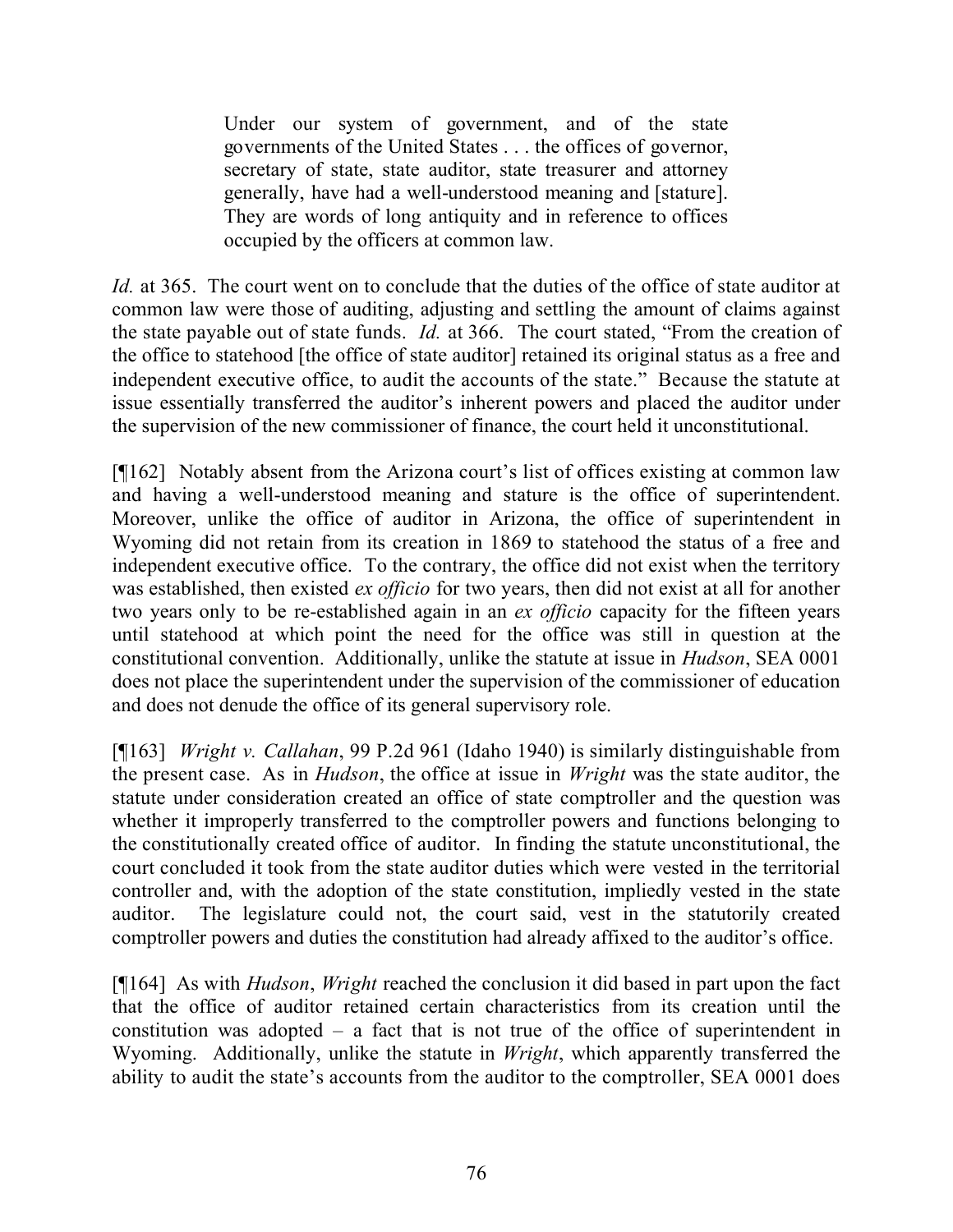not transfer general supervision of the public schools to the director of education. The other cases cited by the majority in support of its position – *State ex rel. Mattson v. Kiedrowski*, 391 N.W.2d 777 (Minn. 1986), *Thompson v. Legislative Audit Comm'n*, 448 P.2d 799 (N.M. 1968) and *American Legion Post No. 279 v. Barrett*, 20 N.E.2d 45 (Ill. 1989) -- likewise involved the office of treasurer or auditor and statutes removing the core duties of the offices. They are not controlling of the issue presented here.

[¶165] The majority also contains a lengthy discussion of two North Dakota cases – *Ex parte Corliss,* 114 N.W. 962 (N.D. 1907) and *Langer v. Totten*, 175 N.W. 563 (N.D. 1919). *Corliss*, decided twelve years before *Langer* and distinguished in the later case, involved a statute creating the appointed office of enforcement commissioner and giving the office authority to appoint deputy commissioners to enforce the prohibition laws when deemed necessary. The court held the statute unconstitutional because it allowed the deputy commissioners to discharge the duties belonging to the elected offices of county sheriff and state's attorney provided for in the constitution. In reaching that result, the court said:

> We do not deny the power of the legislature to prescribe duties for these officers, which power carries with it by implication the right to change such duties from time to time as the public welfare may demand; but we deny its power to strip such offices, even temporarily, of a portion of their inherent functions, and transfer them to officers appointed by central authority.

*Id*. at 965. The court specifically noted that the statute authorized the enforcement commissioner to determine whether the state's attorney and county sheriffs were discharging their duties to enforce the prohibition laws. *Id*. at 964.

[¶166] Subsequently, in *Langer*, the court upheld the constitutionality of a statute creating a board of administration and entrusting it to supervise and control the preparation of courses of study in the public schools. The superintendent challenged the law claiming that it deprived her of powers inherent in the office of superintendent. She cited *Corliss* in support of her position. The Court distinguished *Corliss* on the basis that it involved the office of state's attorney and, while the constitution provided for the election of the state's attorney, it did not provide that the duties of the office would be prescribed by law. Absent language in the constitution concerning the duties, the court concluded the state's attorney's duties were those inherent in the office. In contrast, the constitution provided for the election of the superintendent and specifically authorized the legislature to prescribe the duties of the office. The constitution also authorized the legislature to provide for the establishment and maintenance of a system of public schools and uniform courses of study. Based upon these provisions making the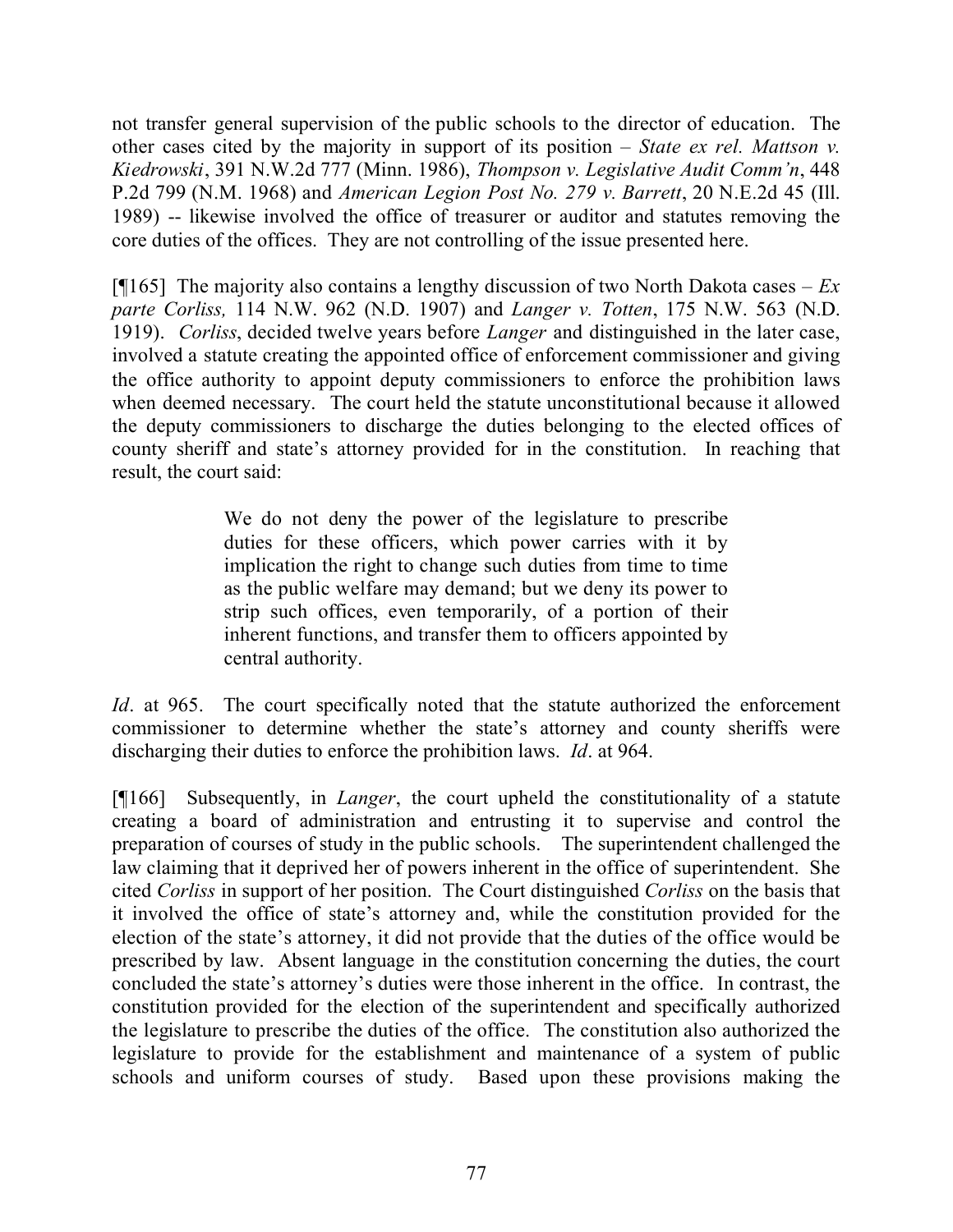legislature responsible for the educational system and prescribing the superintendent's duties, the Court upheld the statute, finding that it did not deprive the superintendent of duties inherent in the office.

[¶167] Neither one of these cases is directly on point. *Corliss* involved a statute giving an appointed office the power to determine whether a constitutional office was discharging its duties and, upon determining it was not, discharging them itself. SEA 0001 contains no provision authorizing the director of education to determine whether the office of superintendent is performing its duties nor does it give the director the discretion to perform those duties upon deciding they are not being performed satisfactorily. Moreover, in *Corliss*, the court acknowledged that the legislature's authority to prescribe duties for the offices in question carried with it "the right to change such duties from time to time as the public welfare may demand." It was the act of stripping the offices of their inherent functions and transferring them to an appointed office that the Court determined was prohibited. To reiterate, SEA 0001 does not strip the superintendent of inherent functions but leaves the office with substantial powers and duties constituting general supervision of the public schools.

## **CONSEQUENCES OF THE MAJORITY RULING**

[¶168] The majority's conclusion that SEA 0001 is unconstitutional raises significant questions and carries with it some serious potential consequences. If Art. 7, § 14 prohibits the legislature from transferring duties from the superintendent to another agency or office, what does that mean about the board of education, department of education, school facilities commission and all of the other entities and offices the legislature has created since 1917 in an effort to satisfy the constitutional mandates? The majority does not explain how the creation of and transfer of duties to the office of director of education is different from, for example, the legislature's creation of the board of education nearly 100 years ago and assignment to it in the ensuing years of substantial duties constituting the very heart of the educational system. If the legislation establishing other entities and offices and assigning them duties is unconstitutional, the entire state educational system is undermined.

[¶169] The majority, Superintendent Hill and the Powers state that the superintendent has "some" implied or inherent powers and duties but do not identify specifically what those powers and duties are. Is the task of assisting the board of education with its duties, which the legislature assigned to the director of education in SEA 0001, an inherent power of the superintendent? If the majority's answer is yes, what does it mean that the board of education was not in existence at the time the constitution was ratified? How can an office have inherent power over something that did not exist? Many of the duties assigned to the director of education involve rule-making for parts of the state educational system that did not exist and could not have been envisioned when the office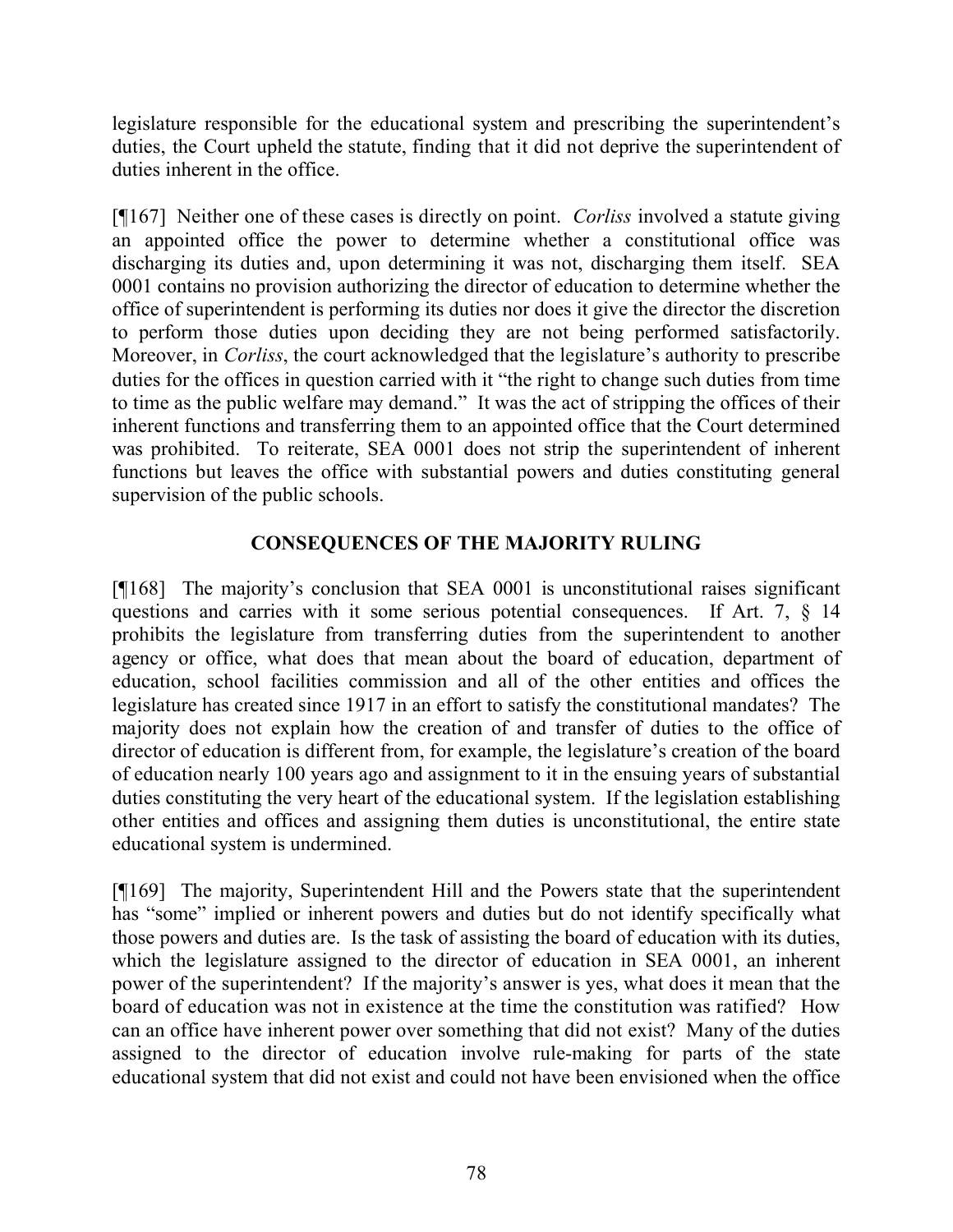of superintendent was created, such as the statewide accountability system, federal funds for school lunches, the school for the deaf, and the education block grant. Other duties assigned to the director involve assisting entities and systems that did not exist when the office of superintendent was created, such as the department of education, the statewide accountability system, the professional teaching standards board, special and vocational education systems and state plans for federal funds. How can any of these duties be inherent in the office of superintendent when they did not exist and could not have been envisioned when the office was created?

[¶170] Similarly, although the majority, Superintendent Hill and the Powers concede that the legislature has plenary power to prescribe the powers and duties of the superintendent and *to remove duties from the superintendent*, they do not identify any powers and duties the legislature in the exercise of its plenary power may properly prescribe or remove. If the legislature cannot validly transfer 68 duties from the superintendent to the director of education, can it constitutionally transfer 45 duties? Or can it only properly transfer two?

[¶171] It is incumbent upon the party claiming a constitutional violation to prove the violation beyond a reasonable doubt. Without identifying at all which powers and duties are inherently the superintendent's and which powers and duties the legislature can properly transfer in the exercise of its plenary power, Superintendent Hill and the Powers have not carried their burden. Similarly, the majority's failure to identify the powers inherent in the office of superintendent and those the legislature may properly transfer leaves the legislature with no direction on how it should proceed to correct the constitutional deficiency the majority finds in SEA 0001. If the legislature transferred half of the duties back to superintendent, would that withstand constitutional challenge? Or would transferring two-thirds of the duties back to the superintendent be required? Where is the line drawn between the constitutional exercise of the legislature's plenary power and legislation that "marginalizes" the superintendent, and who decides? The majority unacceptably leaves these questions unanswered.

## **CONCLUSION**

[¶172] Treating this matter as one of "very grave importance," *Cahill*, 75 P. at 442, approaching the question with "great caution" and examining the relevant constitutional provisions and challenged statute in every possible aspect, *Schnitger*, 95 P. at 709, this Court cannot conclude Superintendent Hill and the Powers have met their burden of proving SEA 0001 is unconstitutional beyond a reasonable doubt. The only conclusion the Court can reasonably reach is that the legislature has, in SEA 0001, constitutionally exercised its plenary power over the state educational system as mandated by the framers of the state constitution.